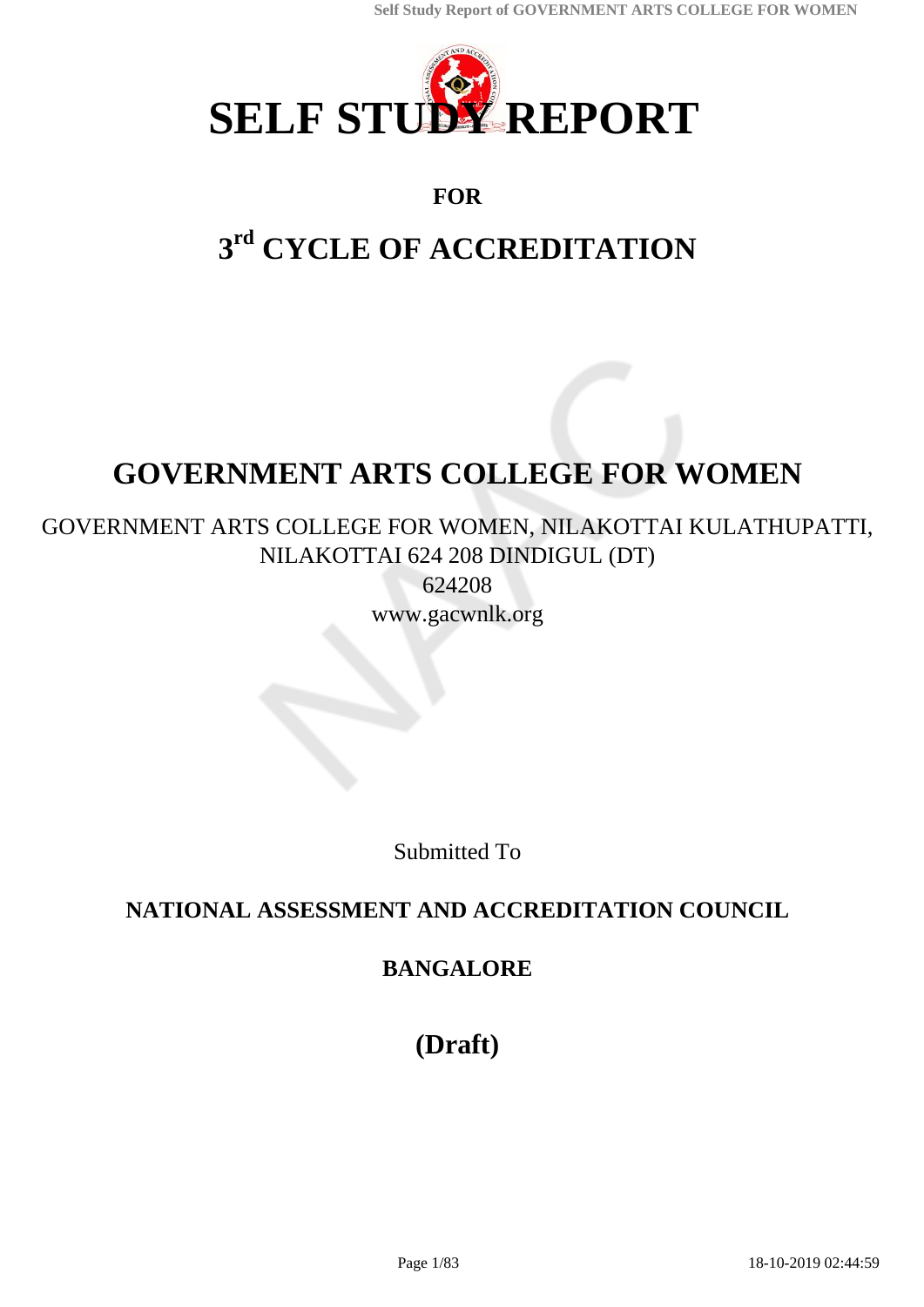# **1. EXECUTIVE SUMMARY**

# **1.1 INTRODUCTION**

*"To cater to the higher educational needs of the women of socially backward classes.*

*To prepare the women students academically physically and psychologically fit to become ideal and responsible citizens."*

 Government Arts College for women, Nilakottai dawned in the year 1998- 1999 as the result of the constant and continuous effort of the former MLA of the Nilakottai constituency Mrs.A.S.Ponnammal.

 For the poor rural girl students this mince a big ordeal hence many girls could not continue their studies and their dream about higher education had come to end, Mrs.Ponnammal wanted to put an end to this pathetic situation. All her strenuous efforts culminated into a great success when the hon'ble chief minister of Tamil Nadu Dr.M.Karunanidhi announced the inception of a new Government Arts College for women in Nilakottai vide the GO NO 338 dated 17.07.1998.

 Subsequently the college was affiliated to MKU vide the Register's No.: CDC 2/FRA/GACW-N/98-99 dated 13.8.98. The Institution started functioning at the Periyar-Vaigai scheme building belonging to PWD as there was no specific accommodation for the college them. Initially only five under graduate courses as that of BBA, B.Com, B.Sc (Home Science), B.Sc (Computer Science) and BA Tamil literature were offered and 256 students were admitted in all. The college witnessed gradual but steady development when the hon'ble member of parliament Mr.N.S.V.Sithan offered Rs.1000000 to build additional classrooms in the year 2004-2005.Then in the second phase during 2005-2006 Rs.4, 00,000 was given. Later during 2007-2008 another 3, 00,000 was allotted for the construction of the Auditorium.

 The academic year 2004-2005 was a landmark in the history of the college. It obtained 2F and 12B approval from the UGC on 23.6.2004. Then the Central Government scheme 'RUSA' the funding organization was introduced during 2012-13.It is really a blessing for speedy development of college. It allotted 2 Crores for the infrastructure development eight class rooms and further expansion of laboratories, computer peripherals

 Presently the college offers 11 Undergraduate, 10 Postgraduate, 5 M.Phil programmes and 5 Ph.D programmes in various disciplines.

#### **Vision**

To educate empower and enlighten women to evaluate the society.

## **Mission**

To educate enlighten and empower the students so as to evaluate the society by satisfying the local and national needs.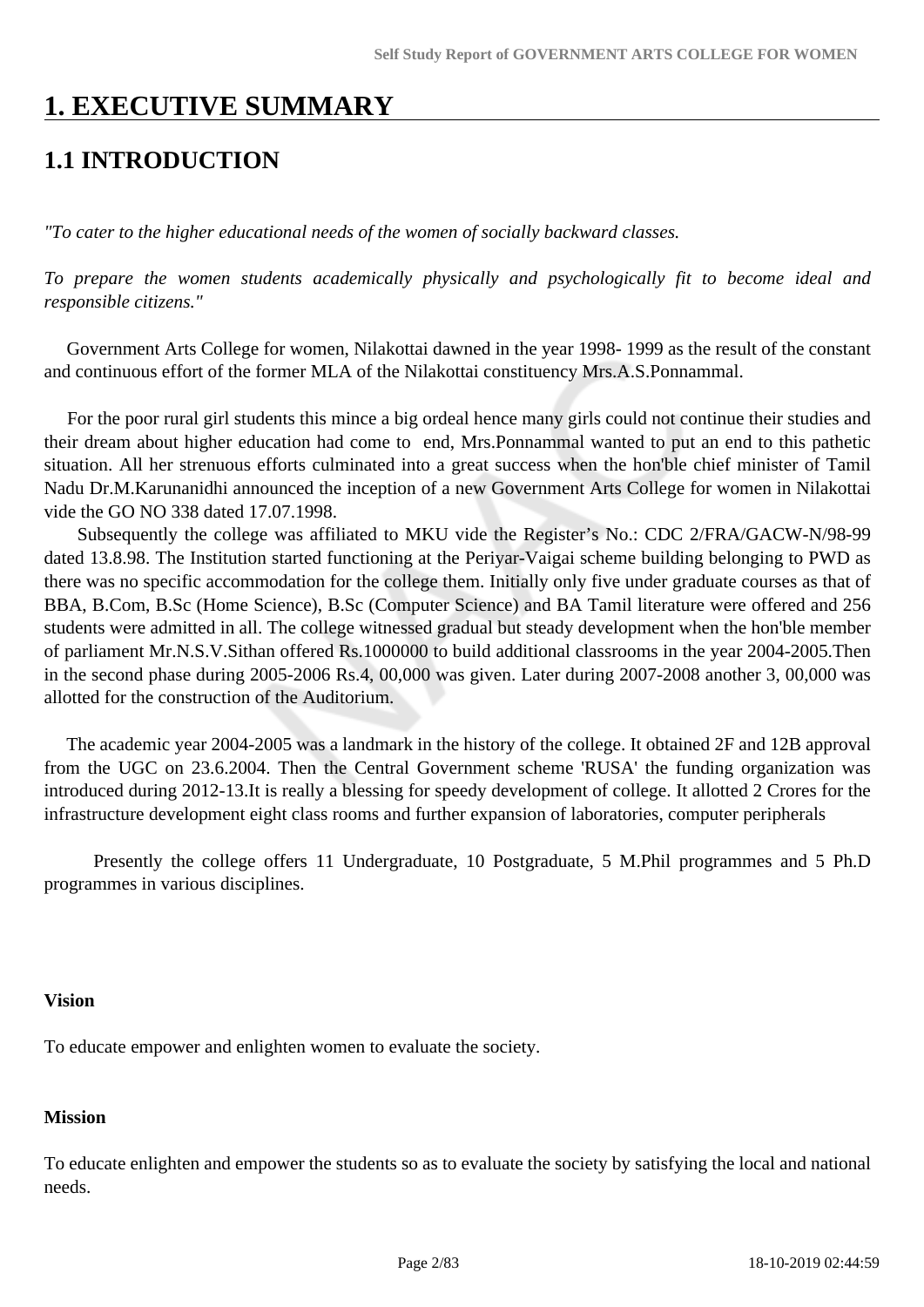# **1.2 Strength, Weakness, Opportunity and Challenges(SWOC)**

## **Institutional Strength**

Many of our faculty members are honoured as Chairpersons and members of the Board of Studies in Mother Teresa Women's University, other Universities and autonomous Institutions.

Our students get scholarships like Rani Mangammal scholarship, State Government scholarship for SC/ST students, scholarship for BC students, scholarship for MBC and minority students, Chief Ministers Merit Scholarship, Education loan for SC/ST students, Eligibility grant scholarship for SC/ST students, etc.,

SC/ST students are exempted from application fees, registration fees and Tuition fees as per government norms

The institute is established with a special mission to empower the rural women through Higher Education, which is progressively accomplished every year.

It offers 11 UG, 10 PG and 5 M.Phil. programmes. Additionally, 5 Ph.D. programmes are offered in English, Economics, Commerce, Chemistry and Computer Science disciplines

There are totally 11 Departments out of which 6 are of Science, 3 Humanities and 2 language departments (Tamil and English.)

It has a faculty strength of 104 which is an aggregation of 32 permanent, 27 Guest Lecturers and 26 under Parent-Teachers' Association.

Among them, 2 are Post Doctoral Fellow, 25 Ph.D. Degree holders and 28 are pursuing their Ph.D., 26 are NET holders and 15 are SET holders

The present students' strength is: 2281

It has 47 research publications among which 37, 6 & 4 SCI indexed, Scopus indexed and UGC referred Journals.

A fund outlay of Rs. 1 Lakh was received for Minor Research Project from the research funding agency **TANSCHE** 

The college is thriving in every possible way to attain excellence, despite its geographical disadvantage.

The students' strength constantly progresses every year.

The physical facilities are augmented within the limit of available funds.

The Faculty members are pursuing their Ph.D has increased.

The faculty members regularly submitting research projects proposals to the funding agencies.

The research publication profile has also increased.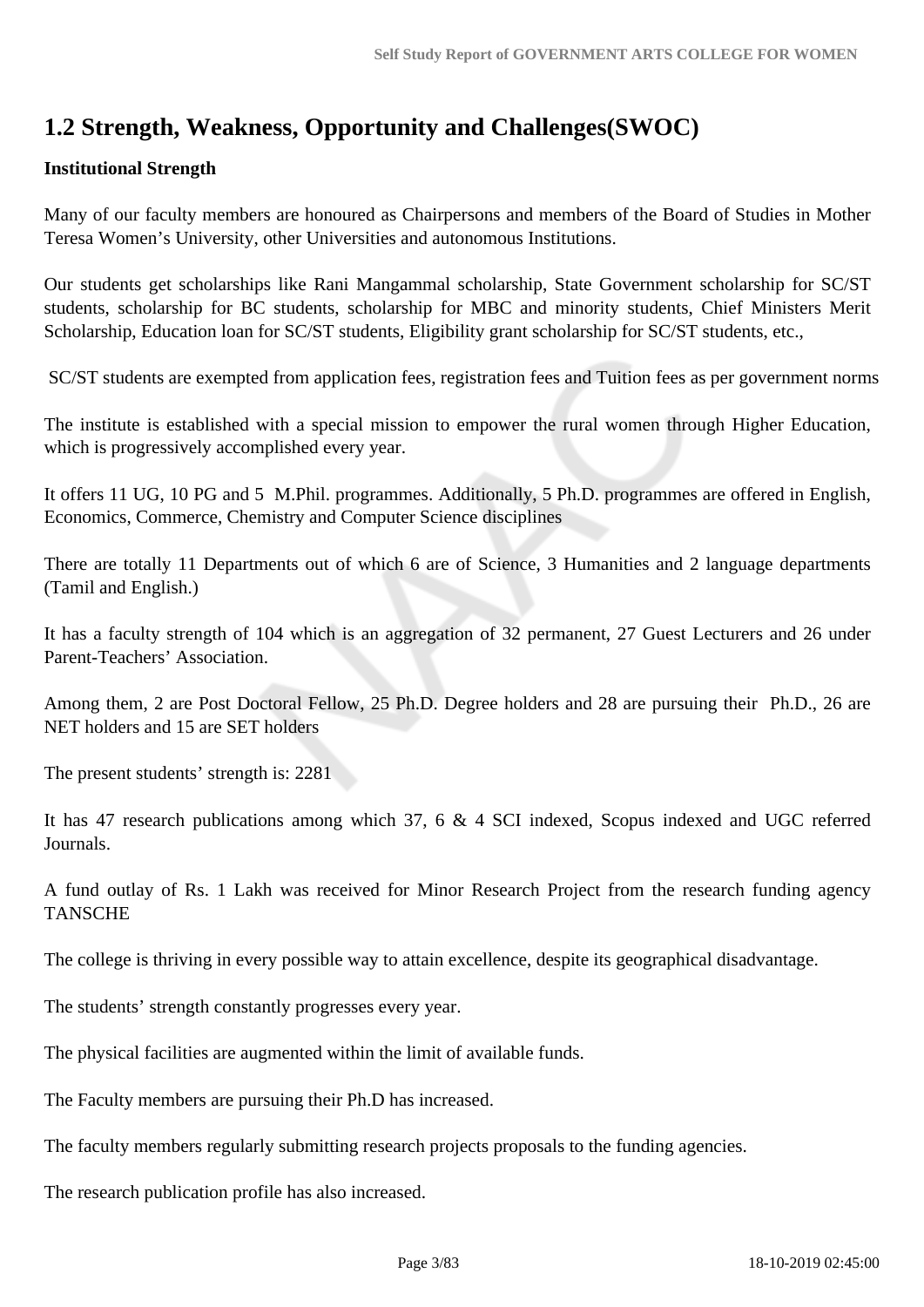The shortcomings are observed and reported by NAAC team are almost addressed.

The faculty members regularly participate in Conferences/ Workshops/ Seminars etc., to update on their specializations

They also periodically organize trainings, workshops, etc.,

#### **Institutional Weakness**

Inadequate number of Teaching and Non-Teaching staff members

Insufficient infrastructure development, it should be immediately addressed

Insufficient allocation of funds for the development of the college

Lack of Sponsored Research projects

Less Campus placements

## **Institutional Opportunity**

There are UG, PG, M.Phil and Ph.D Programmes offered by the college which helps the students to continue higher education at an affordable cost.

Tutors meet their wards regularly once in a week and provide opportunities to them to redress their grievance

Students are encouraged to continue their higher studies by getting scholarships and funds from Government.

The identified issues and problems of the society can be on the basis for research and extension activities.

#### **Institutional Challenge**

Inadequate staff strength is prevailing in teaching and non-teaching.

Few students get married during their course of study and discontinue their studies.

# **1.3 CRITERIA WISE SUMMARY**

## **Curricular Aspects**

Being an affiliated college, this college attaches paramount importance with the conventional teachinglearning process. But keeping in view of the recent development in the teaching process, using modern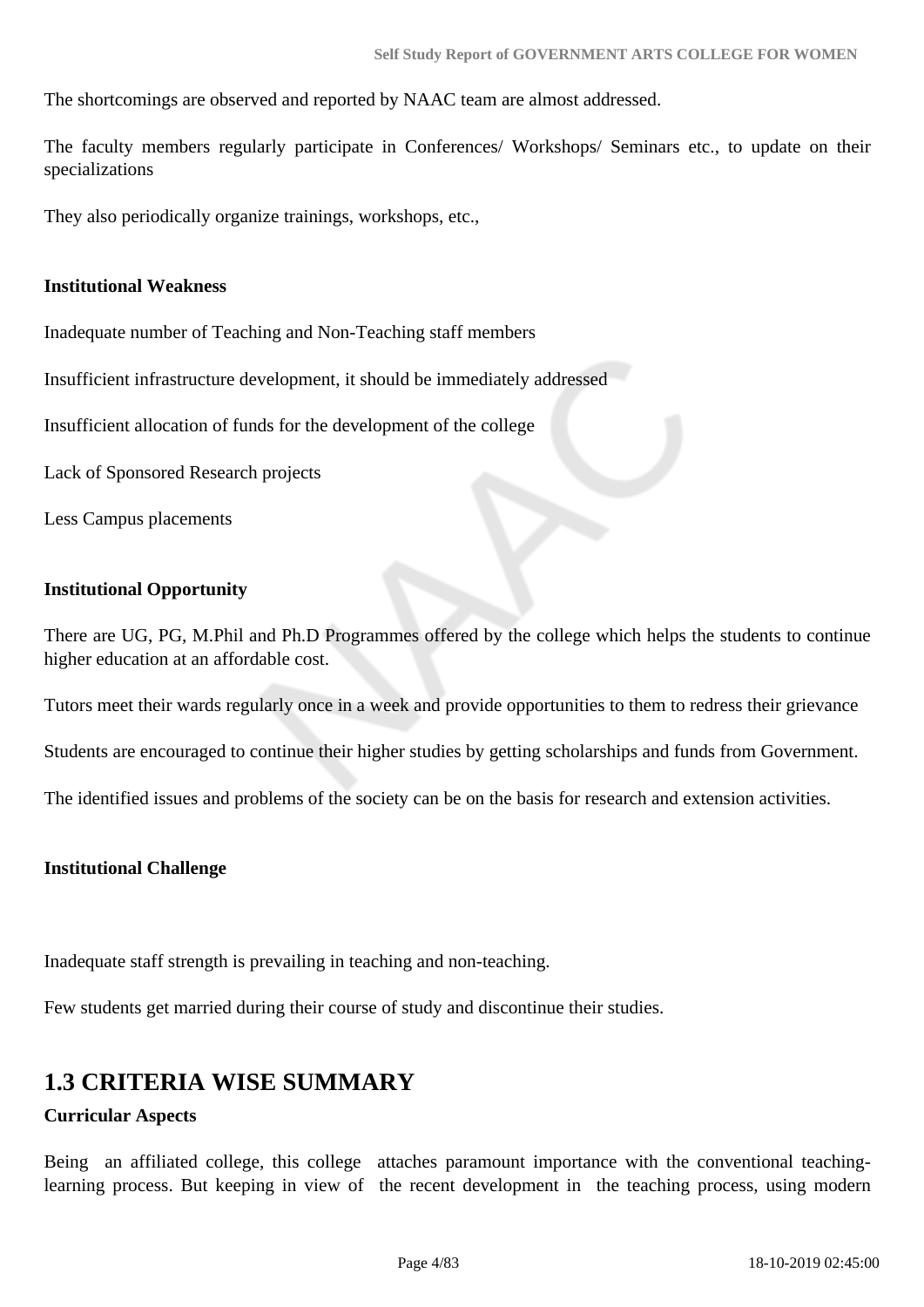gadgets like smart board this institution constantly and continuously striving to come alive with the latest class room proceedings. As the curriculum planning and Designing is formulated by the Board of studies of the university, the effective implementation of the university structures is ensured by the college. Special lecturing sessions by experts, are being arranged periodically to impartin depth knowledge. Workshops and seminars on vital topics are being conducted to widen the horizons of knowledge in the subject. Internship is also arranged for the students to give them wider exposure and real time experience. Hence the students are enabled to acquire a multi dimensional perspective about their subject. With the strong idea that the students must be aware of more than what is prescribed within the framework of the syllabus, extended knowledge is given through co-curricular and extra curricular activities.

## **Teaching-learning and Evaluation**

The course outcomes help the stakeholders to manage the resources effectively to the maximum extent. This creates path to improve the processes continually. Program Outcomes: For every degree program, expectations are listed out by the institution under the Program Outcomes. This enables the stakeholders to identify and analyze complex problems. They also learn to design solutions for problems that meet the specified needs with appropriate consideration for the cultural, societal and environmental well being. They learn to use research based knowledge and research methods including design of experiments, analysis and interpretation of data and synthesis of the information to provide valid conclusions. This is followed by modern tool usage, which they select and apply with an understanding of the limitations

#### **Research, Innovations and Extension**

 Ours is a PG and research level institution. There are more possible avenues to pursue research work. However teachers are motivated to involve in more number of minor/ major research project sponsored by UGC, CSIR, DST and other funding agencies in their area of study. We are having most of the teachers with Ph. D degree. Many other faculty members are in the line to pursue research work. National Seminars and conferences sponsored by UGC, TNSCST and TNSCHE are being organized. Some teachers have presented their research papers in International and national seminars and conferences. Our teaching faculties have publications in various national and international journals to their credit.

 Extension - The College has two active NSS units, which organizes different extension Programme such as cleaning/ plantation/ literacy mission/ community health/ National Voters Day/ National Youth Day. The sexual harassment cells, Girls sensitization Cell foster the social responsibilities and impart information on sexual harassment. It provides guidance and counseling to Girl students. YRC unit of the college is involved in various extension activities, it boasts of its excellent record of performances by saving the life of so many poor rural people. It conducts blood donation camps/ education and literacy mission etc.,

#### **Infrastructure and Learning Resources**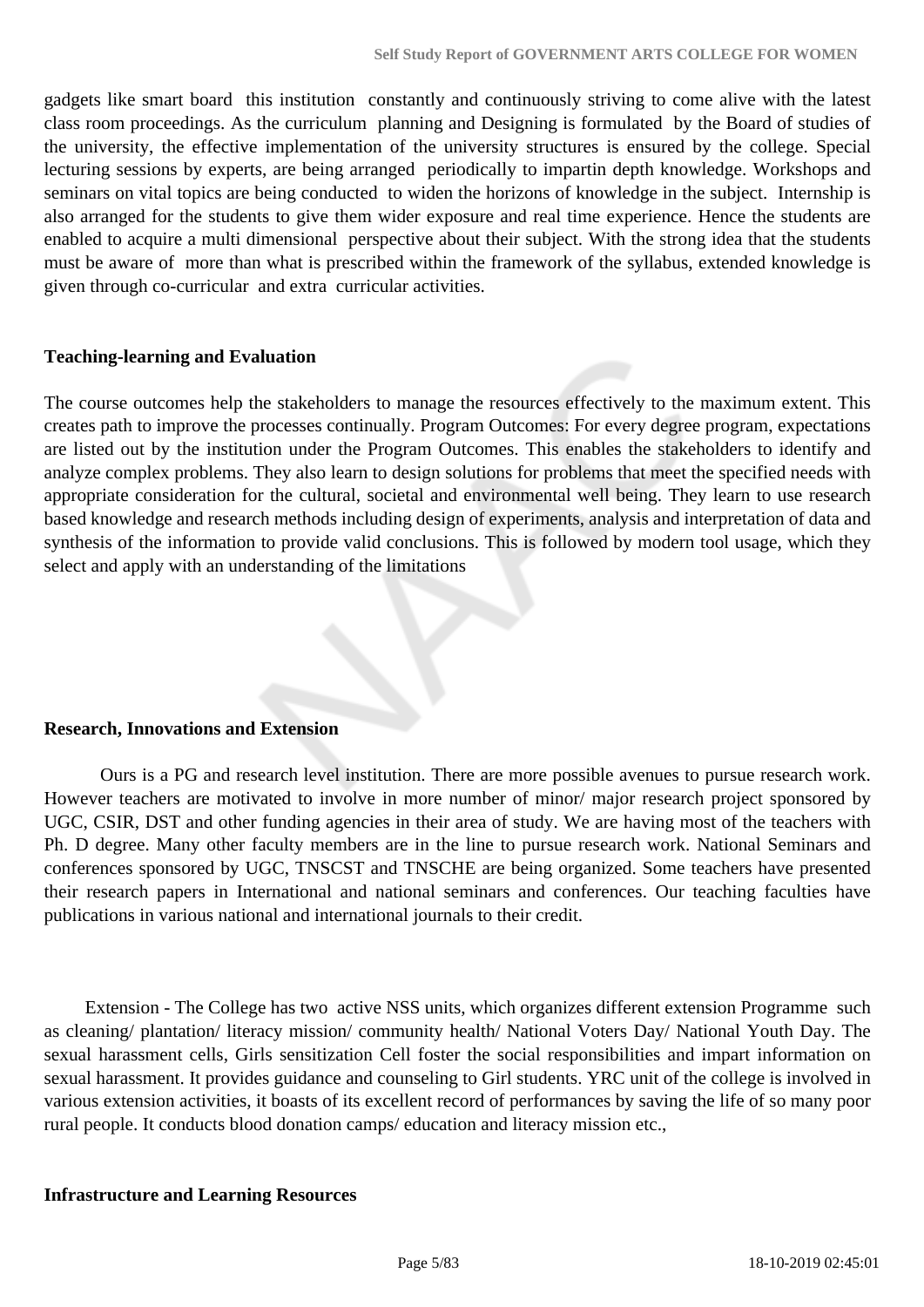This foundation being a Government college, structure and learning assets are given by the administering assemblage of Tamil Nadu. This Government College has a genuinely agreeable foundation to the degree land, building and hardware. Despite the manner in which that the college, still needs continuously present day and adequate homerooms and labs to oblige understudies delicately, the college utilizes accessible structures. Regardless of the back and forth movement upsets, another square has starting late been worked under the M.G.R century gathering program with eight open examination halls of around 50 feet x 50 feet size and two research workplaces to invigorate science control among understudies. Different new examination halls in the present squares have in like way been made under RUSA. The college utilizes the accessible area adequately for physical planning. With the accessible zone a 400 meter athletic track, a kabbadi court, a football field, a bball court, courts for volley ball, a ball badminton court and a kho-kho field are on the other hand utilized by the understudies.

 The focal library of the college has been a traditional one these years as the association universities in common locale set aside some push to make as per changes occurring in the urban systems and in the private foundations. The library is comparably under staffed. In any case, steps have been taken to update the library. The library has beginning late verified the INFLIBNET section enrollment.

#### **Student Support and Progression**

- The College has an integrated system for student support and mentoring. In our institution, most of the students belongs to rural background and economically poor and the first generation learners. The Central and State Government, Merit /Welfare **scholarship offering monetary benefits to needy students**. The scholarship amounts are disbursed to students through online to their accounts. Apart from these government funded scholarships, various private endowment scholarships are available to meritorious students.
- Our college has **Career Guidance and Placement Cell**. It is headed by a placement officer. Several **Soft Skill Development Programmes** are conducted. Teachers guide and motivate the students preparing for competitive examinations for respective subjects and queries. General library of the college keeps competitive examination books and encourages the students to avail them. **Career guidance and placement cell** organizes special lectures by experts to guide the aspirants. Skill based subjects are integrated in to the UG syllabus.
- **Value Education** is part of the curriculum which help the students to develop various skills for personality enrichment.
- Extra coaching is given for slow learners and weak students. **Remedial coaching cla**sses are provided academically weaker students through the State and Central Government.
- Students are availing the facility of **English speaking,** reading, writing grammar and accent **through** language lab. The college is catering to the need of communication skill of a student by organizing the bridge course in English language.
- Our college has a **Student Grievance Redressal cell.** Students' grievances are addressed to their respective class tutors during ward meetings.
- Our college has an **Anti-Ragging Committee** with the principal being the head of the committee. Senior students are counseled through ward tutors on the consequences of ragging issues.
- As it's a women's institution there is **no sexual harassment** found so far. Even is students suffer outside the campus they are well informed **to share the problem to the concerned staff** who is incharge and necessary action is taken through the college.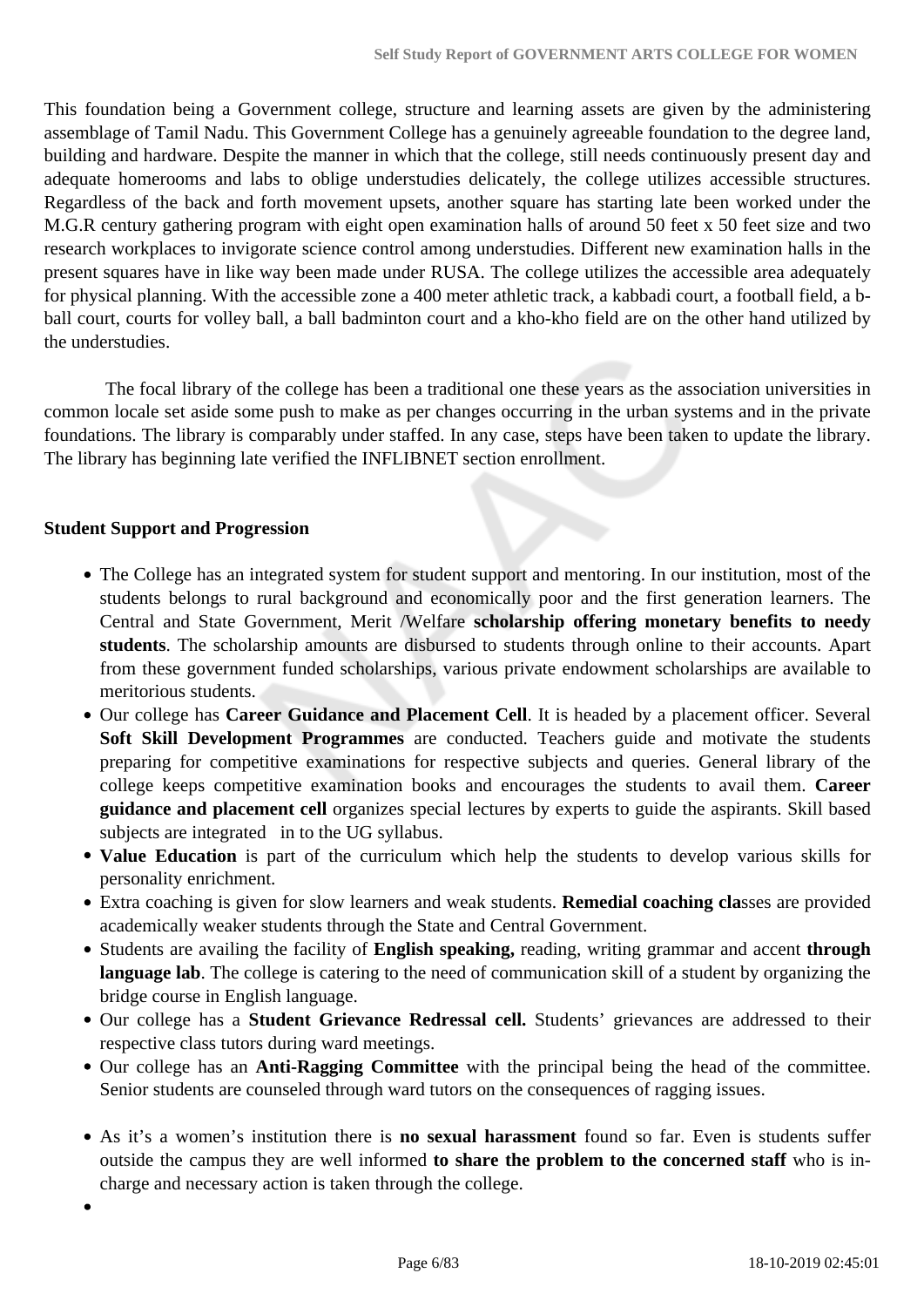#### **Governance, Leadership and Management**

Our institution is affiliated to Mother Teresa Women's University, Kodaikanal. Directorate of Collegiate Education and Mother Teresa Women's University are major Stake holders. The Principal plays a pivotal role to govern the institution within the purview of the rules and regulations framed by the Government. The council consists of the Principal, the Heads of Departments and thereby decisions are framed for academic, administrative and financial matters. For effective functioning, and to sustain high standard of education, the Principal has personal interaction with the faculty, non teaching staff members, students and parents through periodical PTA meetings, Council meetings and Alumnae meets.

The needs of the students are identified through student representatives, Office bearers and tutors. The infrastructural needs of the college and the demands of the individual departments are fulfilled by the optimum utilization of funds received from the State Government.

All Financial heads are settled by the incharge staff members approved by the Principal. Both internal and external audits are carried out and external audit is done by the RJD office and AG Office.

The perspective plan is prepared by the IQAC based on the activities proposed by various departments for the calendar year and conducts periodical meeting.

#### **Institutional Values and Best Practices**

With the noble vision of improve the institutional values, the institute is following innumerable of best practices. At least eight gender equity programms per year like antiragging meeting, women's day celebration, parent teacher association meeting etc., are conducted. In order to ensure safety and security, the entire campus is monitored by CCTV camera and staffs are accompanying the students for tours and for awareness programmes which are organized outside the campus.

Students Counseling cell is functioning remarkably. Clean advisors are appointed for each class and students are getting counseling regarding their studies and personal problems. Waste management system functions effectively. Solid liquid and e-waste are disposed properly. Staff and students have been given proper instructions not to litter in and around the campus. Four rain water harvesting structures are installed inside the campus so as to increase the ground water level.

Our campus is a green campus. Among the 109 staff and 2400 students, only 10 staff and 3 students are coming by motor cycles and only 50 students use bicycles. All other staff and students are using public transports. Polythene bags are prohibited inside the campus. Green audit is conducted regularly by NSS volunteers to improve the environmental condition. Considering the inability of the differently abled persons all the new buildings are provided with ramps and western toilets.

Our NSS students are regularly contributing for the welfare of the local community by organizing programmes like one-day seminar on swachhta inside the campus, cleaning the government hospital campus in Nilakottai, and executing social welfare activities in the adopted village. To increase the consciousness about national identification and symbols, the institute celebrate all important days like independence day, Republic day,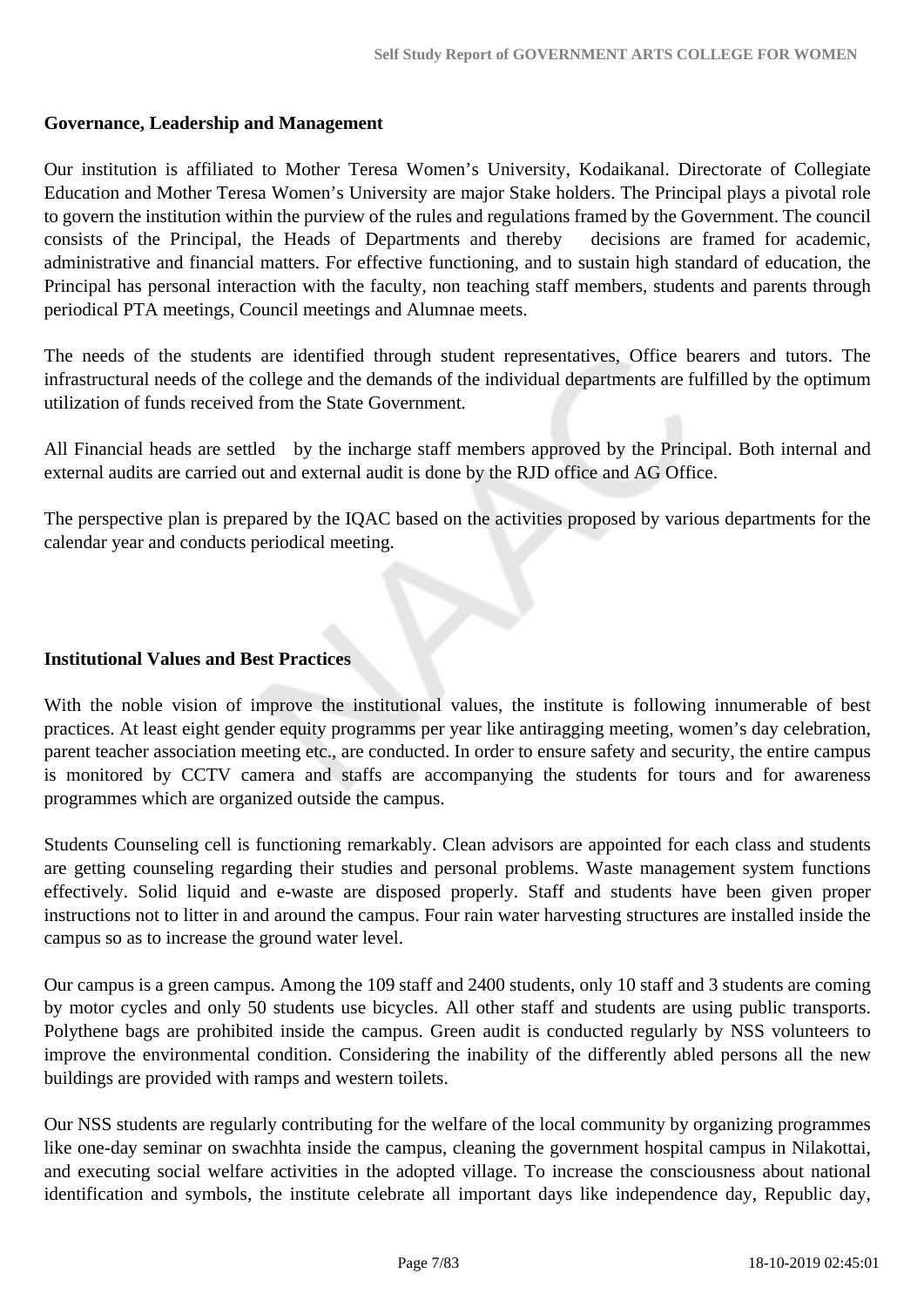National Voters day etc.,

 Soft skill training, and Computer literacy Programme (CLP) are offered to our students and also TNPSC coaching classes for Competitive exams for the entry in to government service are being conducted,.

The national festivals and birth/death anniversaries of great leaders are celebrated to improve the human values and ethics.

Last but not least, the institution maintains complete transparency in the financial, academic and administrative maters.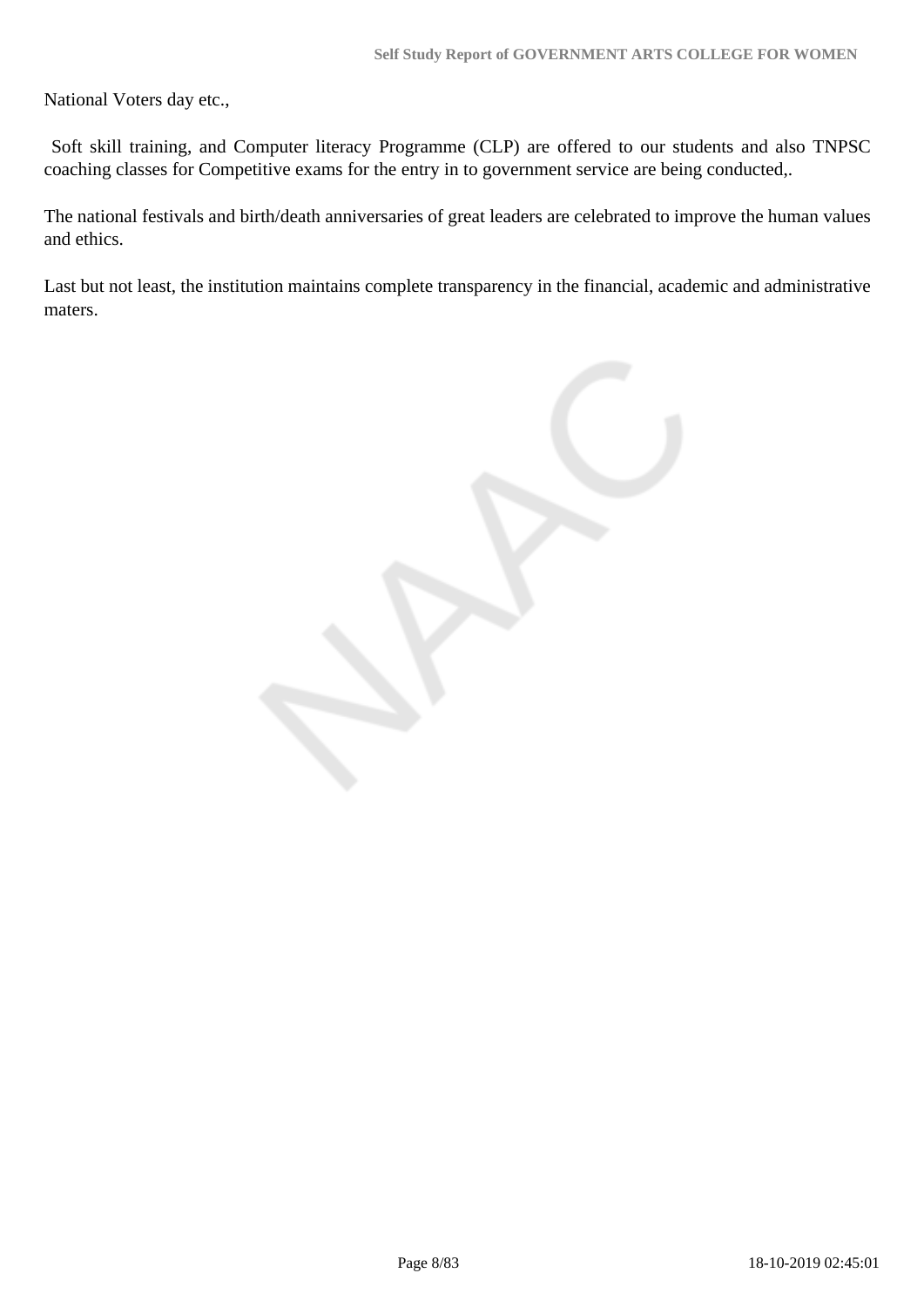# **2. PROFILE**

# **2.1 BASIC INFORMATION**

| <b>Name and Address of the College</b> |                                                                                                           |  |
|----------------------------------------|-----------------------------------------------------------------------------------------------------------|--|
| Name                                   | <b>GOVERNMENT ARTS COLLEGE FOR</b><br><b>WOMEN</b>                                                        |  |
| <b>Address</b>                         | <b>GOVERNMENT ARTS COLLEGE FOR</b><br>WOMEN, NILAKOTTAI KULATHUPATTI,<br>NILAKOTTAI 624 208 DINDIGUL (DT) |  |
| City                                   | Dindigul                                                                                                  |  |
| <b>State</b>                           | <b>Tamil Nadu</b>                                                                                         |  |
| Pin                                    | 624208                                                                                                    |  |
| Website                                | www.gacwnlk.org                                                                                           |  |

| <b>Contacts for Communication</b> |                             |                                          |               |                  |                                    |
|-----------------------------------|-----------------------------|------------------------------------------|---------------|------------------|------------------------------------|
| <b>Designation</b>                | <b>Name</b>                 | <b>Telephone with</b><br><b>STD Code</b> | <b>Mobile</b> | Fax              | Email                              |
| Principal                         | A. PETHAL<br><b>AKSHMI</b>  | 04543-233196                             | 9047555084    | 04543-23319<br>8 | gacnlk_08 $@$ yahoo.<br>com        |
| IQAC / CIQA<br>coordinator        | S. R. JAYAP<br><b>RADHA</b> | 0452-2669535                             | 9487458499    | 04543-23319      | alaguvisu@gmail.c<br><sub>om</sub> |

| <b>Status of the Institution</b> |            |
|----------------------------------|------------|
| <b>Institution Status</b>        | Government |

| Type of Institution |           |
|---------------------|-----------|
| By Gender           | For Women |
| By Shift            | Regular   |

| Recognized Minority institution            |                |
|--------------------------------------------|----------------|
| If it is a recognized minroity institution | N <sub>o</sub> |

| <b>Establishment Details</b> |  |
|------------------------------|--|
|------------------------------|--|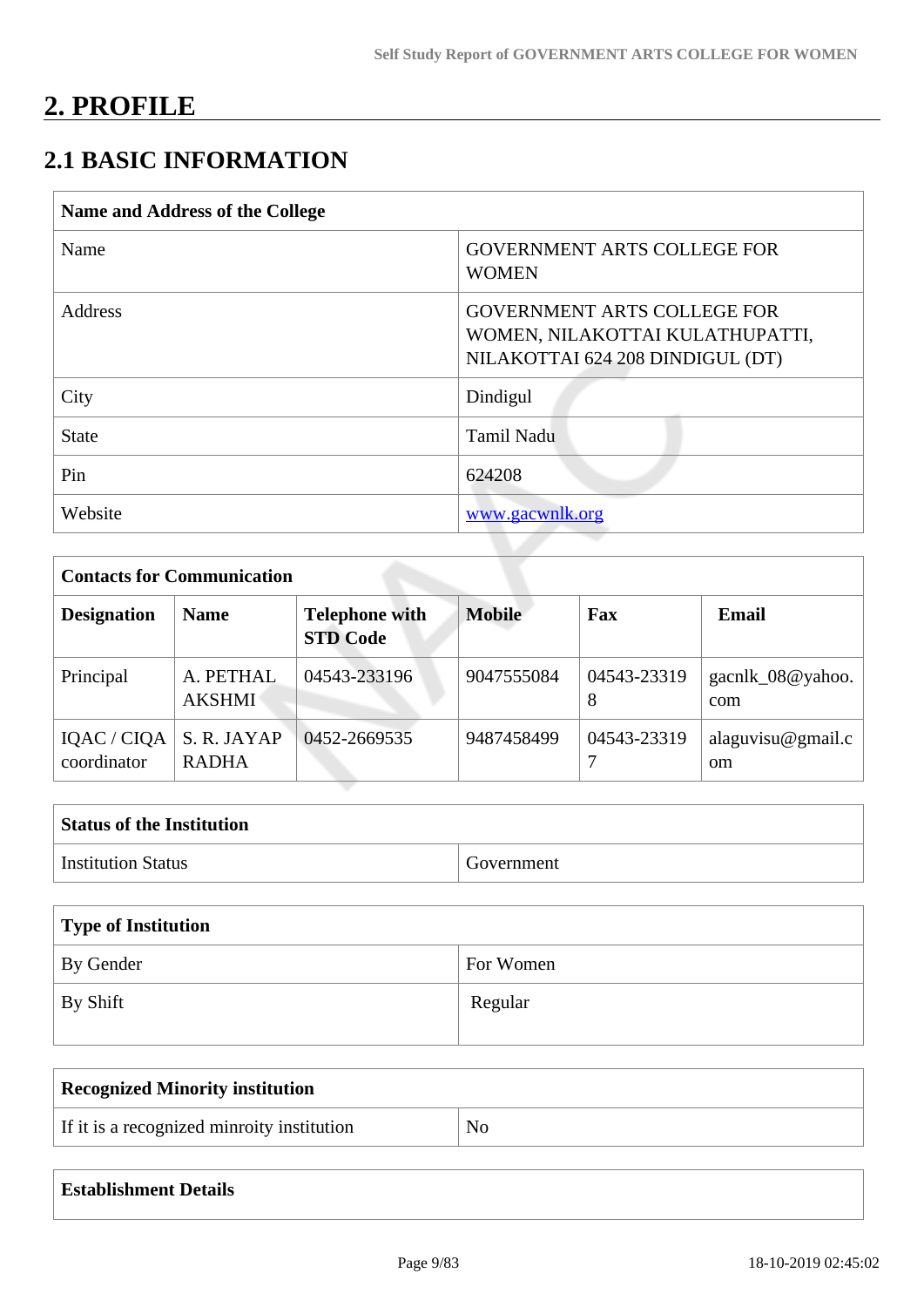| Date of establishment of the college | $17-07-1998$ |
|--------------------------------------|--------------|
|                                      |              |

| college) | University to which the college is affiliated/ or which governs the college (if it is a constituent |  |
|----------|-----------------------------------------------------------------------------------------------------|--|
|          |                                                                                                     |  |

| <b>State</b> | <b>University name</b>              | <b>Document</b>      |
|--------------|-------------------------------------|----------------------|
| Tamil Nadu   | Mother Teresa Women's<br>University | <b>View Document</b> |

| <b>Details of UGC recognition</b> |            |                      |
|-----------------------------------|------------|----------------------|
| <b>Under Section</b>              | Date       | <b>View Document</b> |
| 2f of UGC                         | 23-06-2004 | <b>View Document</b> |
| 12B of UGC                        | 25-03-2014 | <b>View Document</b> |

|                                                           | Details of recognition/approval by stationary/regulatory bodies like<br>AICTE, NCTE, MCI, DCI, PCI, RCI etc(other than UGC) |                                        |                              |                |
|-----------------------------------------------------------|-----------------------------------------------------------------------------------------------------------------------------|----------------------------------------|------------------------------|----------------|
| <b>Statutory</b><br><b>Regulatory</b><br><b>Authority</b> | <b>Recognition/App</b><br>roval details Inst<br>itution/Departme<br>nt programme                                            | Day, Month and<br>year(dd-mm-<br>yyyy) | <b>Validity in</b><br>months | <b>Remarks</b> |
| No contents                                               |                                                                                                                             |                                        |                              |                |

| <b>Details of autonomy</b>                                                                                                           |    |
|--------------------------------------------------------------------------------------------------------------------------------------|----|
| Does the affiliating university Act provide for<br>conferment of autonomy (as recognized by the<br>UGC), on its affiliated colleges? | No |

| <b>Recognitions</b>                                                                   |    |
|---------------------------------------------------------------------------------------|----|
| Is the College recognized by UGC as a College<br>with Potential for Excellence (CPE)? | No |
| Is the College recognized for its performance by<br>any other governmental agency?    | No |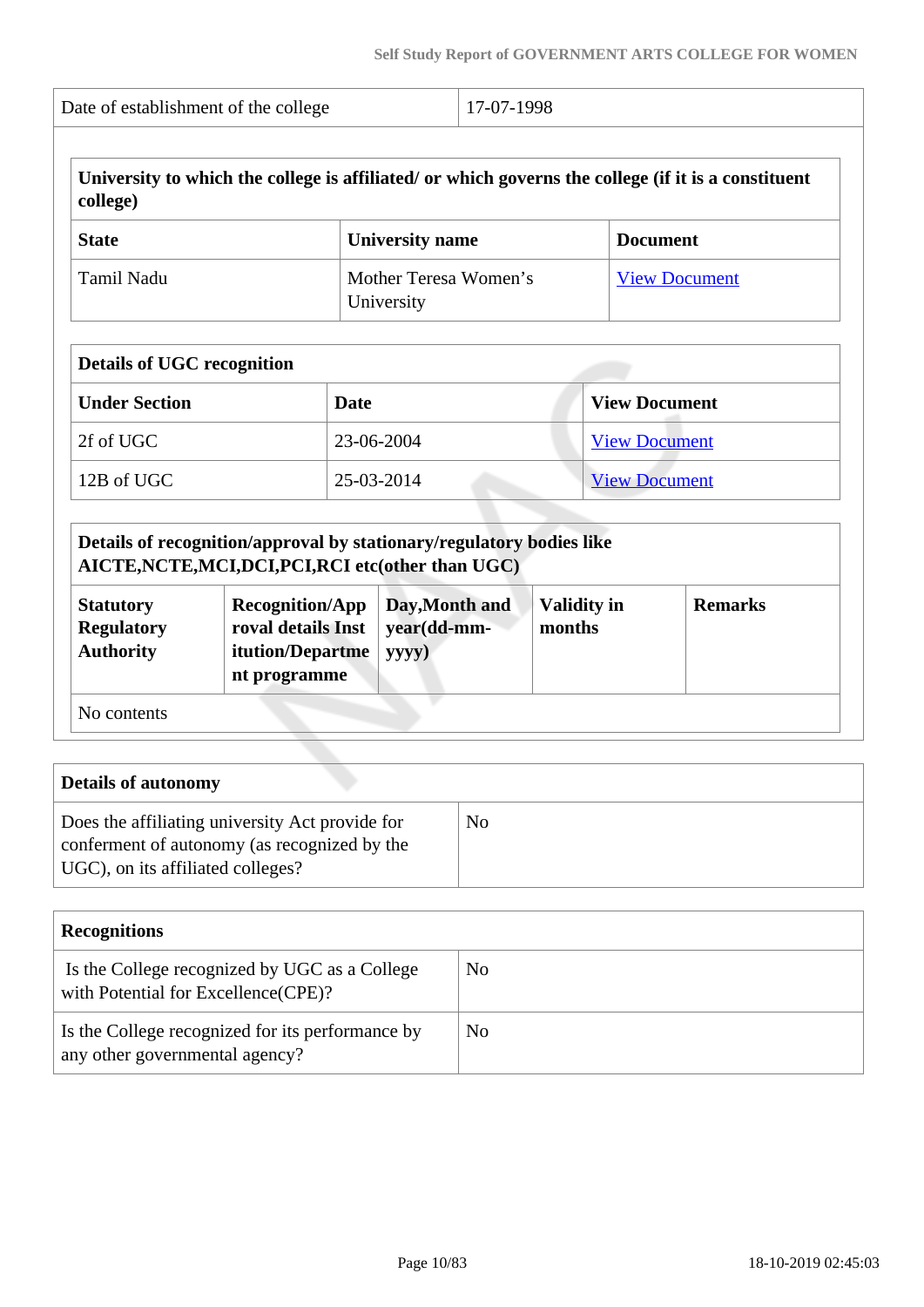| <b>Campus Type</b>  | <b>Address</b>                                                                                                                   | Location* | <b>Campus Area</b><br>in Acres | <b>Built up Area in</b><br>sq.mts. |
|---------------------|----------------------------------------------------------------------------------------------------------------------------------|-----------|--------------------------------|------------------------------------|
| Main campus<br>area | <b>GOVERNMENT ARTS</b><br><b>COLLEGE FOR WOMEN,</b><br><b>NILAKOTTAI</b><br>KULATHUPATTI,<br>NILAKOTTAI 624 208<br>DINDIGUL (DT) | Rural     | 11                             | 2367.91                            |

# **2.2 ACADEMIC INFORMATION**

|                           | Details of Programmes Offered by the College (Give Data for Current Academic year) |                                     |                                             |                                        |                                      |                                             |
|---------------------------|------------------------------------------------------------------------------------|-------------------------------------|---------------------------------------------|----------------------------------------|--------------------------------------|---------------------------------------------|
| Programme<br><b>Level</b> | <b>Name of Pr</b><br>ogramme/C<br>ourse                                            | <b>Duration</b> in<br><b>Months</b> | <b>Entry</b><br>Qualificatio<br>$\mathbf n$ | <b>Medium</b> of<br><b>Instruction</b> | <b>Sanctioned</b><br><b>Strength</b> | No.of<br><b>Students</b><br><b>Admitted</b> |
| <b>UG</b>                 | BA,Tamil                                                                           | 36                                  | <b>TWELFTH</b>                              | Tamil                                  | 120                                  | 102                                         |
| <b>UG</b>                 | BA, English                                                                        | 36                                  | <b>TWELFTH</b>                              | English                                | 60                                   | 56                                          |
| <b>UG</b>                 | BSc, Maths                                                                         | 36                                  | <b>TWELFTH</b>                              | English                                | 38                                   | 36                                          |
| <b>UG</b>                 | <b>BSc, Physics</b>                                                                | 36                                  | TWELFTH                                     | English                                | 38                                   | 36                                          |
| <b>UG</b>                 | <b>BSc,Chemist</b><br>ry                                                           | 36                                  | TWELFTH                                     | English                                | 38                                   | 38                                          |
| <b>UG</b>                 | <b>BSc,Comput</b><br>er Science                                                    | 36                                  | <b>TWELFTH</b>                              | English                                | 76                                   | 56                                          |
| <b>UG</b>                 | <b>BSc, Nutritio</b><br>n                                                          | 36                                  | <b>TWELFTH</b>                              | English                                | 38                                   | 36                                          |
| <b>UG</b>                 | BSc, Geograp<br>hy                                                                 | 36                                  | <b>TWELFTH</b>                              | English                                | 38                                   | 28                                          |
| <b>UG</b>                 | BCom,Com<br>merce                                                                  | 36                                  | <b>TWELFTH</b>                              | English                                | 144                                  | 130                                         |
| <b>UG</b>                 | BA, Economi<br>$\mathbf{c}\mathbf{s}$                                              | 36                                  | <b>TWELFTH</b>                              | English, Tam<br>il                     | 120                                  | 107                                         |
| <b>UG</b>                 | <b>BBA, Busine</b><br>ss Administr<br>ation                                        | 36                                  | <b>TWELFTH</b>                              | English                                | 120                                  | 94                                          |
| PG                        | MA,Tamil                                                                           | 24                                  | <b>UG</b><br><b>DEGREE</b>                  | English                                | 20                                   | 17                                          |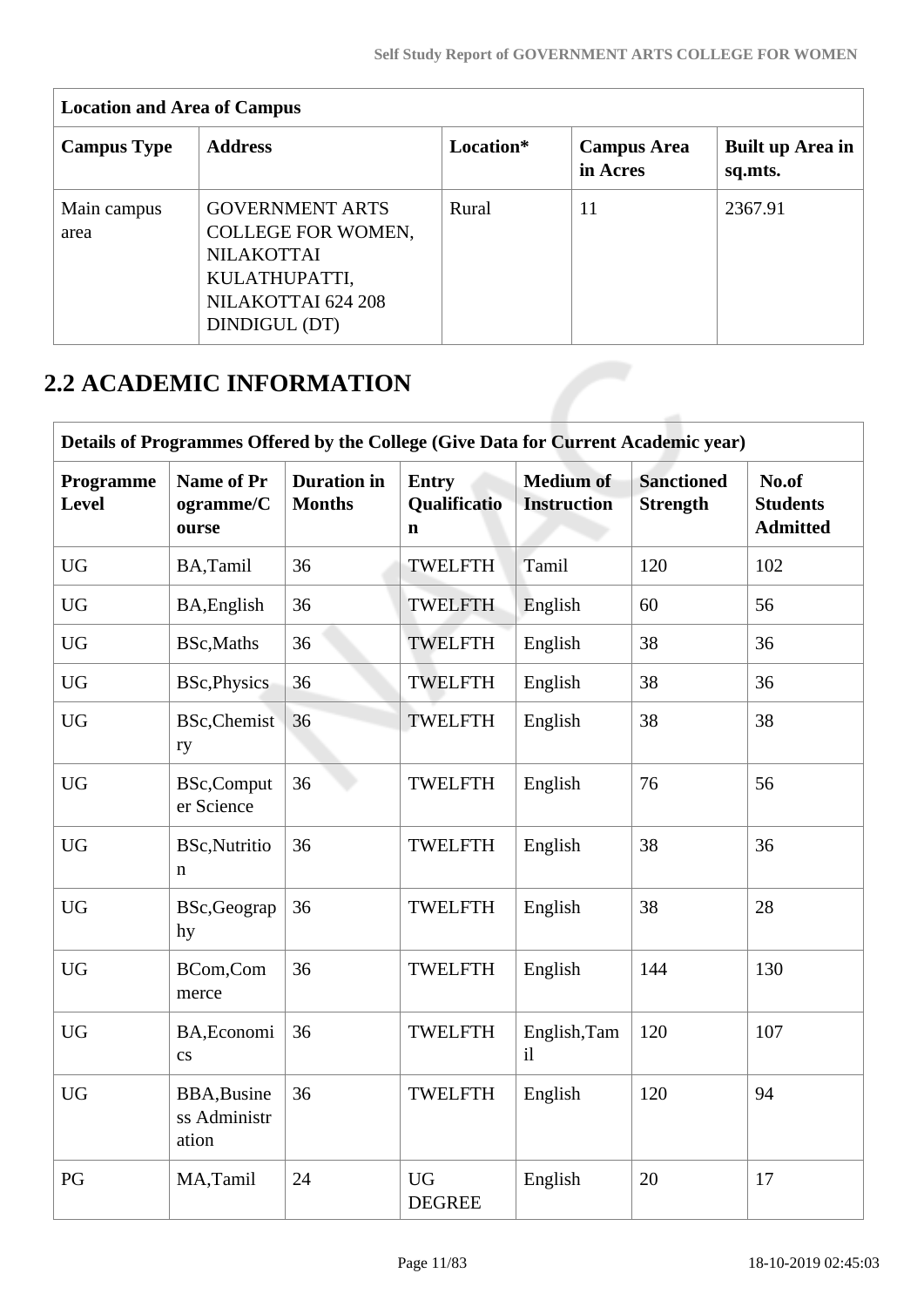| PG                       | MA, English                                          | 24 | <b>UG</b><br><b>DEGREE</b> | English | 20               | 18               |
|--------------------------|------------------------------------------------------|----|----------------------------|---------|------------------|------------------|
| PG                       | MSc, Maths                                           | 24 | <b>UG</b><br><b>DEGREE</b> | English | 24               | 23               |
| PG                       | MSc, Physics                                         | 24 | <b>UG</b><br><b>DEGREE</b> | English | 20               | 14               |
| $\mathbf{P}\mathbf{G}$   | MSc, Chemis<br>try                                   | 24 | <b>UG</b><br><b>DEGREE</b> | English | 20               | 20               |
| PG                       | MSc,Comput<br>er Science                             | 24 | <b>UG</b><br><b>DEGREE</b> | English | 20               | 20               |
| PG                       | MSc, Nutritio<br>$\mathbf n$                         | 24 | <b>UG</b><br><b>DEGREE</b> | English | 20               | 10               |
| PG                       | MSc, Geogra<br>phy                                   | 24 | <b>UG</b><br><b>DEGREE</b> | English | 20               | 5                |
| PG                       | MCom,Com<br>merce                                    | 24 | <b>UG</b><br><b>DEGREE</b> | English | 24               | 23               |
| PG                       | MA, Econom<br>ics                                    | 24 | <b>UG</b><br><b>DEGREE</b> | English | 20               | 11               |
| Doctoral<br>(Ph.D)       | PhD or<br>DPhil, Englis<br>$\boldsymbol{\mathrm{h}}$ | 36 | <b>UG</b><br><b>DEGREE</b> | English | $\overline{0}$   | $\mathbf{0}$     |
| Doctoral<br>(Ph.D)       | PhD or DPhi<br>l, Chemistry                          | 36 | <b>UG</b><br><b>DEGREE</b> | English | $\boldsymbol{0}$ | $\boldsymbol{0}$ |
| Doctoral<br>(Ph.D)       | PhD or DPhi<br>1, Economics                          | 36 | <b>UG</b><br><b>DEGREE</b> | English | $\overline{0}$   | $\boldsymbol{0}$ |
| Pre Doctoral<br>(M.Phil) | MPhil, Tamil                                         | 12 | <b>UG</b><br><b>DEGREE</b> | English | $\boldsymbol{0}$ | $\mathbf{0}$     |
| Pre Doctoral<br>(M.Phil) | MPhil, Englis<br>$\mathbf h$                         | 12 | <b>UG</b><br><b>DEGREE</b> | English | $\overline{2}$   | $\overline{0}$   |
| Pre Doctoral<br>(M.Phil) | MPhil,Com<br>merce                                   | 12 | <b>UG</b><br><b>DEGREE</b> | English | $\mathbf{1}$     | $\mathbf{1}$     |
| Pre Doctoral<br>(M.Phil) | MPhil, Econo<br>mics                                 | 12 | <b>UG</b><br><b>DEGREE</b> | English | 3                | $\mathbf{1}$     |
| Pre Doctoral<br>(M.Phil) | MPhil, Busin<br>ess Administ<br>ration               | 12 | <b>UG</b><br><b>DEGREE</b> | English | $\mathbf{1}$     | $\mathbf{1}$     |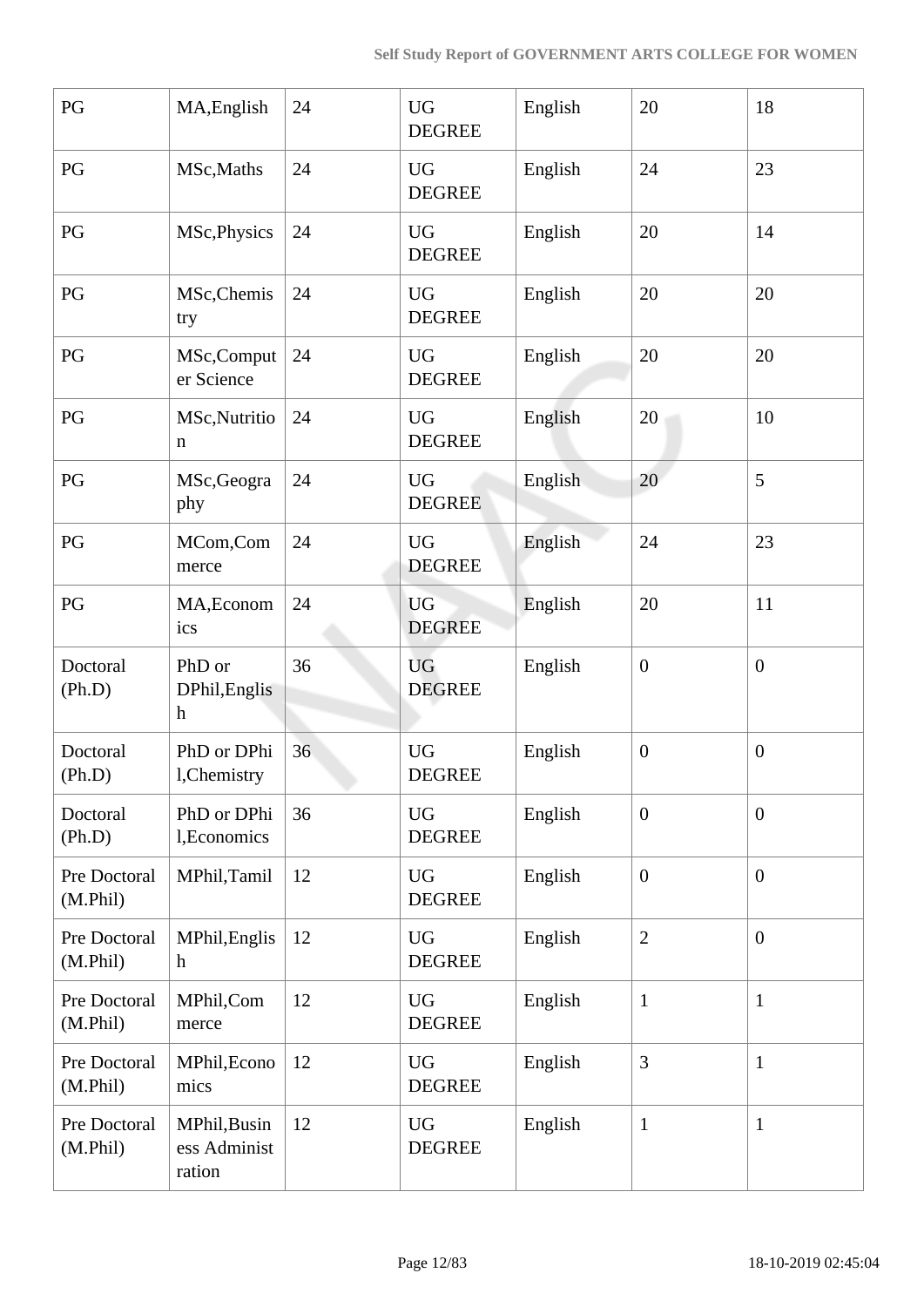## **Position Details of Faculty & Staff in the College**

| <b>Teaching Faculty</b>                                                             |                |                  |                |                  |                |                            |                |                |                            |                |                |                  |
|-------------------------------------------------------------------------------------|----------------|------------------|----------------|------------------|----------------|----------------------------|----------------|----------------|----------------------------|----------------|----------------|------------------|
|                                                                                     |                | <b>Professor</b> |                |                  |                | <b>Associate Professor</b> |                |                | <b>Assistant Professor</b> |                |                |                  |
|                                                                                     | Male           | Female           | Others         | Total            | Male           | Female                     | Others         | Total          | Male                       | Female         | Others         | Total            |
| Sanctioned by the<br>UGC /University<br><b>State</b><br>Government                  |                |                  |                | $\overline{0}$   |                |                            |                | $\overline{0}$ |                            |                |                | 104              |
| Recruited                                                                           | $\overline{0}$ | $\overline{0}$   | $\mathbf{0}$   | $\overline{0}$   | $\overline{0}$ | $\overline{0}$             | $\overline{0}$ | $\overline{0}$ | 19                         | 13             | $\overline{0}$ | 32               |
| Yet to Recruit                                                                      |                |                  |                | $\overline{0}$   |                |                            |                | $\overline{0}$ |                            |                |                | 72               |
| Sanctioned by the<br>Management/Soci<br>ety or Other<br>Authorized<br><b>Bodies</b> |                |                  |                | $\boldsymbol{0}$ |                |                            |                | $\overline{0}$ |                            |                |                | $\overline{0}$   |
| Recruited                                                                           | $\overline{0}$ | $\overline{0}$   | $\overline{0}$ | $\boldsymbol{0}$ | $\overline{0}$ | $\overline{0}$             | $\overline{0}$ | $\overline{0}$ | $\boldsymbol{0}$           | $\overline{0}$ | $\overline{0}$ | $\boldsymbol{0}$ |
| Yet to Recruit                                                                      |                |                  |                | $\overline{0}$   |                |                            |                | $\overline{0}$ |                            |                |                | $\overline{0}$   |
|                                                                                     |                |                  |                |                  |                |                            |                |                |                            |                |                |                  |

|                                                                                 | <b>Non-Teaching Staff</b> |                |                  |                  |  |  |  |  |  |
|---------------------------------------------------------------------------------|---------------------------|----------------|------------------|------------------|--|--|--|--|--|
|                                                                                 | <b>Male</b>               | <b>Female</b>  | <b>Others</b>    | <b>Total</b>     |  |  |  |  |  |
| Sanctioned by the<br><b>UGC</b> / University State<br>Government                |                           |                |                  | 10               |  |  |  |  |  |
| Recruited                                                                       | $\overline{2}$            | 3              | $\boldsymbol{0}$ | 5                |  |  |  |  |  |
| Yet to Recruit                                                                  |                           |                |                  | 5                |  |  |  |  |  |
| Sanctioned by the<br>Management/Society<br>or Other Authorized<br><b>Bodies</b> |                           |                |                  | $\theta$         |  |  |  |  |  |
| Recruited                                                                       | $\overline{0}$            | $\overline{0}$ | $\theta$         | $\overline{0}$   |  |  |  |  |  |
| Yet to Recruit                                                                  |                           |                |                  | $\boldsymbol{0}$ |  |  |  |  |  |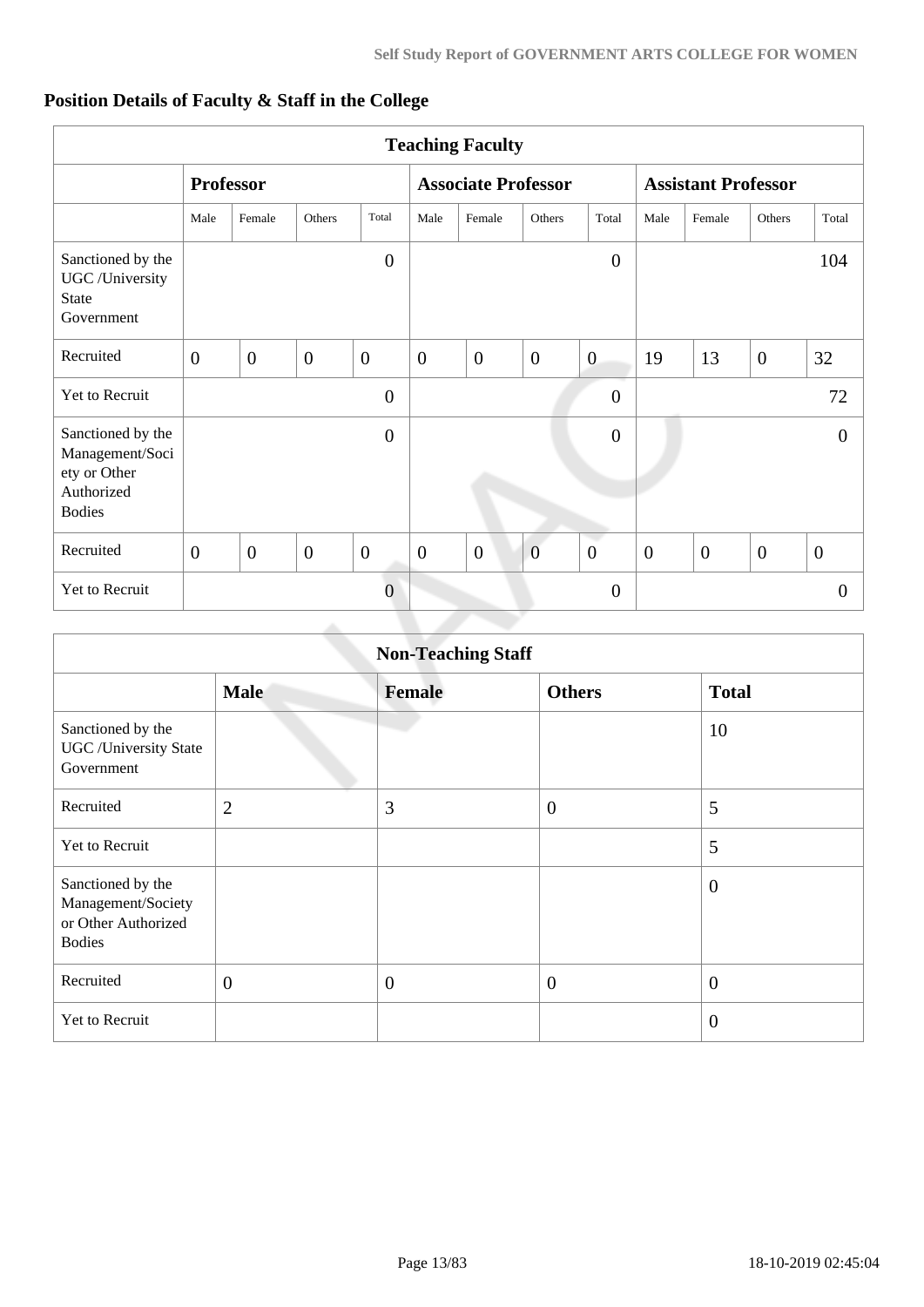| <b>Technical Staff</b>                                                          |              |                |                |                |  |  |  |  |  |
|---------------------------------------------------------------------------------|--------------|----------------|----------------|----------------|--|--|--|--|--|
|                                                                                 | <b>Male</b>  | <b>Female</b>  | <b>Others</b>  | <b>Total</b>   |  |  |  |  |  |
| Sanctioned by the<br><b>UGC</b> / University State<br>Government                |              |                |                | $\mathbf{1}$   |  |  |  |  |  |
| Recruited                                                                       | 1            | $\overline{0}$ | $\overline{0}$ | $\mathbf{1}$   |  |  |  |  |  |
| Yet to Recruit                                                                  |              |                |                | $\theta$       |  |  |  |  |  |
| Sanctioned by the<br>Management/Society<br>or Other Authorized<br><b>Bodies</b> |              |                |                | $\overline{0}$ |  |  |  |  |  |
| Recruited                                                                       | $\mathbf{0}$ | $\overline{0}$ | $\overline{0}$ | $\overline{0}$ |  |  |  |  |  |
| Yet to Recruit                                                                  |              |                |                | $\theta$       |  |  |  |  |  |

# **Qualification Details of the Teaching Staff**

|                                     | <b>Permanent Teachers</b> |                |                |                |                            |                |                |                            |                |                |  |  |
|-------------------------------------|---------------------------|----------------|----------------|----------------|----------------------------|----------------|----------------|----------------------------|----------------|----------------|--|--|
| <b>Highest</b><br>Qualificatio<br>n | <b>Professor</b>          |                |                |                | <b>Associate Professor</b> |                |                | <b>Assistant Professor</b> |                |                |  |  |
|                                     | Male                      | Female         | <b>Others</b>  | Male           | Female                     | Others         | Male           | Female                     | Others         | Total          |  |  |
| D.sc/D.Litt.                        | $\overline{0}$            | $\mathbf{0}$   | $\overline{0}$ | $\theta$       | $\overline{0}$             | $\overline{0}$ | $\overline{0}$ | $\theta$                   | $\overline{0}$ | $\overline{0}$ |  |  |
| Ph.D.                               | $\overline{0}$            | $\overline{0}$ | $\overline{0}$ | $\overline{0}$ | $\overline{0}$             | $\theta$       | 13             | 7                          | $\overline{0}$ | 20             |  |  |
| M.Phil.                             | $\overline{0}$            | $\mathbf{0}$   | $\overline{0}$ | $\theta$       | $\overline{0}$             | $\overline{0}$ | 6              | 5                          | $\overline{0}$ | 11             |  |  |
| PG                                  | $\overline{0}$            | $\overline{0}$ | $\overline{0}$ | $\overline{0}$ | $\overline{0}$             | $\overline{0}$ | $\overline{0}$ | $\mathbf{1}$               | $\overline{0}$ | $\mathbf{1}$   |  |  |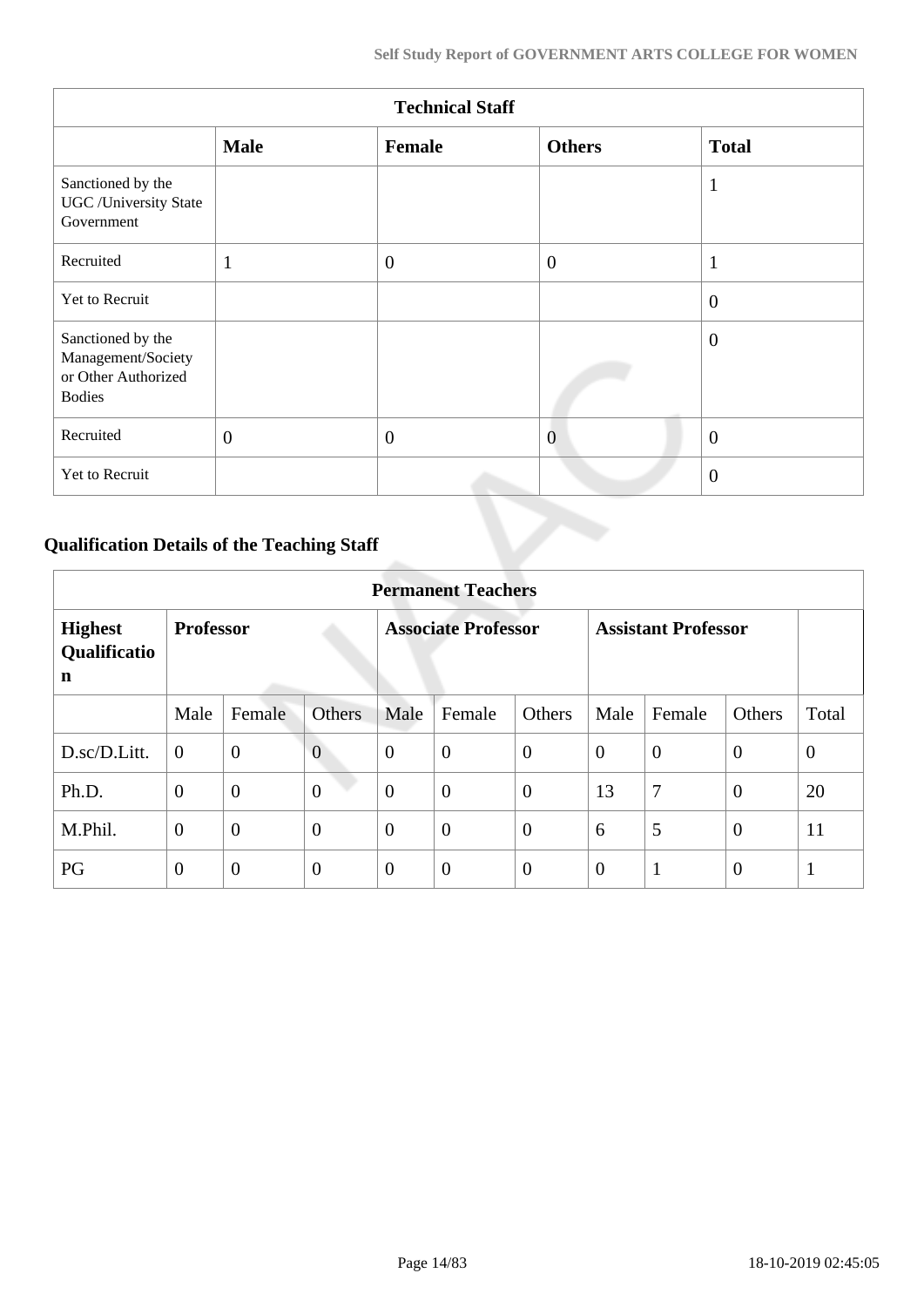| <b>Temporary Teachers</b>                     |                  |                  |                  |                            |                |                |                            |                |                |              |  |  |
|-----------------------------------------------|------------------|------------------|------------------|----------------------------|----------------|----------------|----------------------------|----------------|----------------|--------------|--|--|
| <b>Highest</b><br>Qualificatio<br>$\mathbf n$ | <b>Professor</b> |                  |                  | <b>Associate Professor</b> |                |                | <b>Assistant Professor</b> |                |                |              |  |  |
|                                               | Male             | Female           | Others           | Male                       | Female         | Others         | Male                       | Female         | Others         | Total        |  |  |
| D.sc/D.Litt.                                  | $\theta$         | $\overline{0}$   | $\boldsymbol{0}$ | $\overline{0}$             | $\overline{0}$ | $\overline{0}$ | $\overline{0}$             | $\overline{0}$ | $\overline{0}$ | $\mathbf{0}$ |  |  |
| Ph.D.                                         | $\theta$         | $\boldsymbol{0}$ | $\overline{0}$   | $\overline{0}$             | $\overline{0}$ | $\overline{0}$ | 5                          | 17             | $\overline{0}$ | 22           |  |  |
| M.Phil.                                       | $\overline{0}$   | $\overline{0}$   | $\overline{0}$   | $\overline{0}$             | $\overline{0}$ | $\overline{0}$ | 7                          | 41             | $\overline{0}$ | 48           |  |  |
| PG                                            | $\overline{0}$   | $\theta$         | $\mathbf{0}$     | $\overline{0}$             | $\overline{0}$ | $\overline{0}$ | $\overline{0}$             | 5              | $\overline{0}$ | 5            |  |  |

|                                     | <b>Part Time Teachers</b> |                |                  |                |                            |                |                  |                            |                |              |  |  |
|-------------------------------------|---------------------------|----------------|------------------|----------------|----------------------------|----------------|------------------|----------------------------|----------------|--------------|--|--|
| <b>Highest</b><br>Qualificatio<br>n | <b>Professor</b>          |                |                  |                | <b>Associate Professor</b> |                |                  | <b>Assistant Professor</b> |                |              |  |  |
|                                     | Male                      | Female         | Others           | Male           | Female                     | Others         | Male             | Female                     | Others         | Total        |  |  |
| D.sc/D.Litt.                        | $\overline{0}$            | $\overline{0}$ | $\overline{0}$   | $\overline{0}$ | $\overline{0}$             | $\overline{0}$ | $\overline{0}$   | $\overline{0}$             | $\overline{0}$ | $\mathbf{0}$ |  |  |
| Ph.D.                               | $\mathbf{0}$              | $\overline{0}$ | $\boldsymbol{0}$ | $\overline{0}$ | $\overline{0}$             | $\mathbf{0}$   | $\overline{0}$   | $\overline{0}$             | $\overline{0}$ | $\theta$     |  |  |
| M.Phil.                             | $\overline{0}$            | $\mathbf{0}$   | $\overline{0}$   | $\overline{0}$ | $\theta$                   | $\mathbf{0}$   | $\theta$         | $\overline{0}$             | $\overline{0}$ | $\theta$     |  |  |
| PG                                  | $\theta$                  | $\mathbf{0}$   | $\overline{0}$   | $\overline{0}$ | $\overline{0}$             | $\overline{0}$ | $\boldsymbol{0}$ | $\overline{0}$             | $\theta$       | $\theta$     |  |  |

| <b>Details of Visting/Guest Faculties</b> |             |               |               |              |
|-------------------------------------------|-------------|---------------|---------------|--------------|
| <b>Number of Visiting/Guest Faculty</b>   | <b>Male</b> | <b>Female</b> | <b>Others</b> | <b>Total</b> |
| engaged with the college?                 |             |               |               |              |

**Provide the Following Details of Students Enrolled in the College During the Current Academic Year**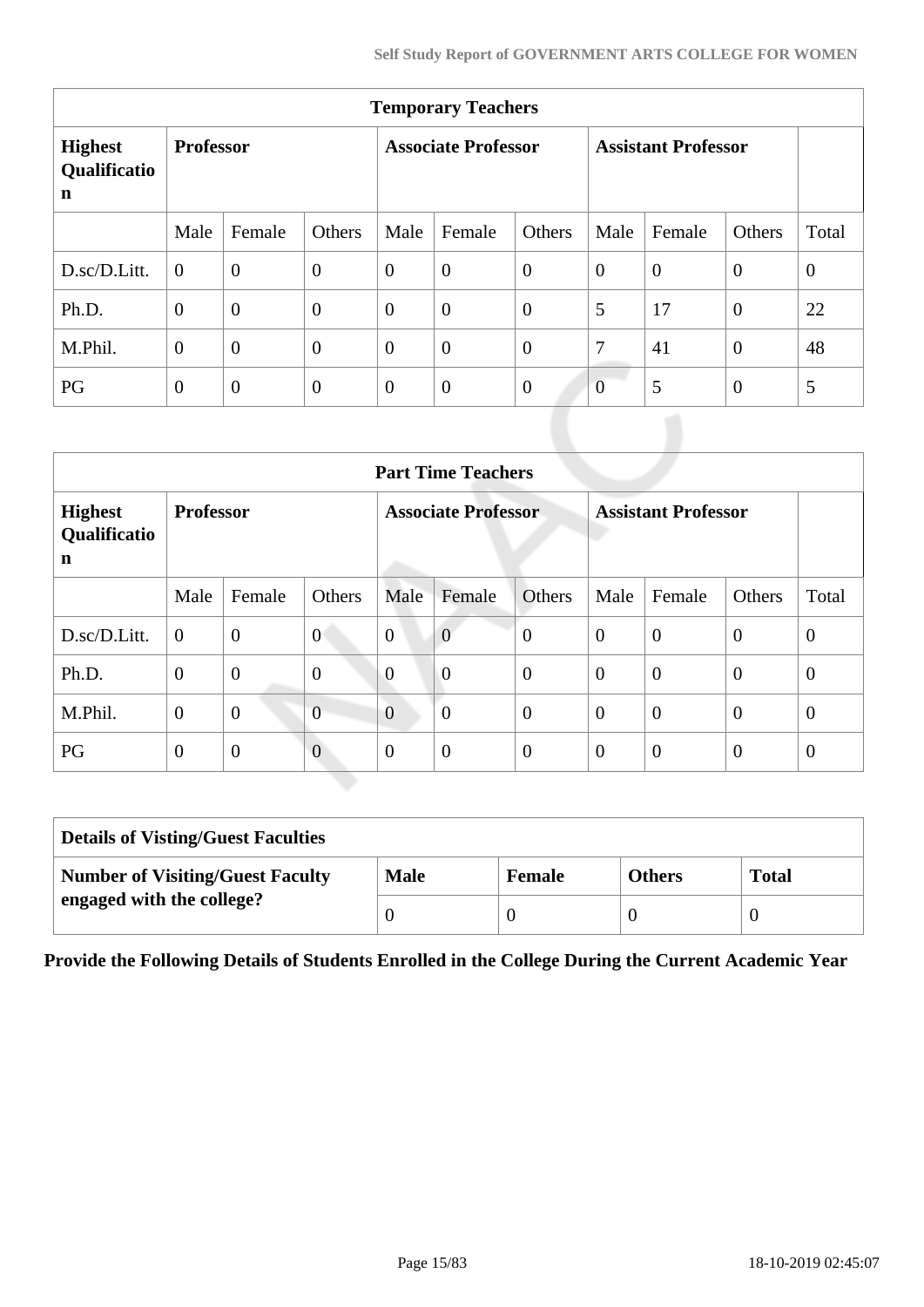| Programme       |        | <b>From the State</b><br><b>Where College</b><br>is Located | <b>From Other</b><br><b>States of India</b> | <b>NRI Students</b> | Foreign<br><b>Students</b> | <b>Total</b>     |
|-----------------|--------|-------------------------------------------------------------|---------------------------------------------|---------------------|----------------------------|------------------|
| Doctoral (Ph.D) | Male   | $\boldsymbol{0}$                                            | $\boldsymbol{0}$                            | $\boldsymbol{0}$    | $\boldsymbol{0}$           | $\boldsymbol{0}$ |
|                 | Female | 3                                                           | $\boldsymbol{0}$                            | $\boldsymbol{0}$    | $\boldsymbol{0}$           | $\overline{3}$   |
|                 | Others | $\boldsymbol{0}$                                            | $\boldsymbol{0}$                            | $\boldsymbol{0}$    | $\boldsymbol{0}$           | $\boldsymbol{0}$ |
| Diploma         | Male   | $\overline{0}$                                              | $\boldsymbol{0}$                            | $\boldsymbol{0}$    | $\boldsymbol{0}$           | $\boldsymbol{0}$ |
|                 | Female | $\overline{0}$                                              | $\boldsymbol{0}$                            | $\boldsymbol{0}$    | $\boldsymbol{0}$           | $\boldsymbol{0}$ |
|                 | Others | $\overline{0}$                                              | $\boldsymbol{0}$                            | $\overline{0}$      | $\boldsymbol{0}$           | $\boldsymbol{0}$ |
| Pre Doctoral    | Male   | $\boldsymbol{0}$                                            | $\boldsymbol{0}$                            | $\boldsymbol{0}$    | $\boldsymbol{0}$           | $\boldsymbol{0}$ |
| (M.Phil)        | Female | $\overline{3}$                                              | $\boldsymbol{0}$                            | $\overline{0}$      | $\boldsymbol{0}$           | $\overline{3}$   |
|                 | Others | $\boldsymbol{0}$                                            | $\boldsymbol{0}$                            | $\overline{0}$      | $\boldsymbol{0}$           | $\boldsymbol{0}$ |
| <b>UG</b>       | Male   | $\mathbf{0}$                                                | 691                                         | $\overline{0}$      | $\overline{0}$             | 691              |
|                 | Female | $\boldsymbol{0}$                                            | $\boldsymbol{0}$                            | $\boldsymbol{0}$    | $\boldsymbol{0}$           | $\boldsymbol{0}$ |
|                 | Others | $\boldsymbol{0}$                                            | $\boldsymbol{0}$                            | $\boldsymbol{0}$    | $\overline{0}$             | $\boldsymbol{0}$ |
| PG              | Male   | $\boldsymbol{0}$                                            | $\boldsymbol{0}$                            | $\boldsymbol{0}$    | $\boldsymbol{0}$           | $\boldsymbol{0}$ |
|                 | Female | 172                                                         | $\boldsymbol{0}$                            | $\boldsymbol{0}$    | $\boldsymbol{0}$           | 172              |
|                 | Others | $\boldsymbol{0}$                                            | $\boldsymbol{0}$                            | $\boldsymbol{0}$    | $\boldsymbol{0}$           | $\boldsymbol{0}$ |
| Certificate /   | Male   | $\overline{0}$                                              | $\boldsymbol{0}$                            | $\boldsymbol{0}$    | $\boldsymbol{0}$           | $\boldsymbol{0}$ |
| Awareness       | Female | $\boldsymbol{0}$                                            | $\boldsymbol{0}$                            | $\boldsymbol{0}$    | $\boldsymbol{0}$           | $\boldsymbol{0}$ |
|                 | Others | $\boldsymbol{0}$                                            | $\boldsymbol{0}$                            | $\boldsymbol{0}$    | $\boldsymbol{0}$           | $\boldsymbol{0}$ |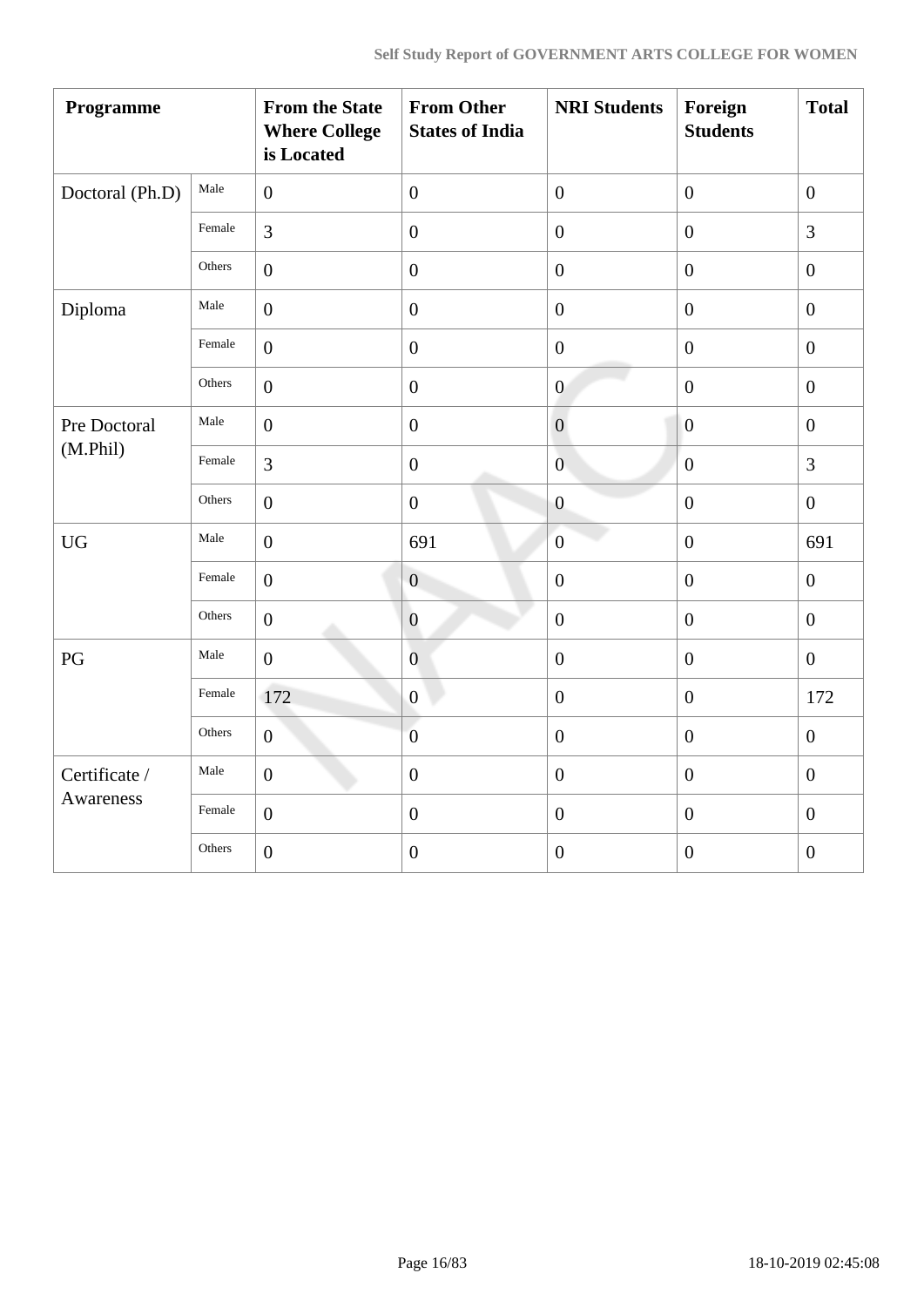| r ears             |        |                  |                  |                |                  |
|--------------------|--------|------------------|------------------|----------------|------------------|
| Programme          |        | Year 1           | Year 2           | Year 3         | Year 4           |
| SC                 | Male   | $\overline{0}$   | $\boldsymbol{0}$ | $\overline{0}$ | $\overline{0}$   |
|                    | Female | 121              | 122              | 131            | 152              |
|                    | Others | $\boldsymbol{0}$ | $\boldsymbol{0}$ | $\overline{0}$ | $\overline{0}$   |
| ${\cal S}{\cal T}$ | Male   | $\boldsymbol{0}$ | $\boldsymbol{0}$ | $\overline{0}$ | $\overline{0}$   |
|                    | Female | $\overline{4}$   | $11\,$           | 9              | 20               |
|                    | Others | $\boldsymbol{0}$ | $\boldsymbol{0}$ | $\overline{0}$ | $\overline{0}$   |
| <b>OBC</b>         | Male   | $\overline{0}$   | $\boldsymbol{0}$ | $\mathbf{0}$   | $\overline{0}$   |
|                    | Female | 313              | 330              | 349            | 391              |
|                    | Others | $\overline{0}$   | $\mathbf{0}$     | $\mathbf{0}$   | $\overline{0}$   |
| General            | Male   | $\overline{0}$   | $\overline{0}$   | $\overline{0}$ | $\overline{0}$   |
|                    | Female | 207              | 223              | 223            | 259              |
|                    | Others | $\mathbf{0}$     | $\overline{0}$   | $\mathbf{0}$   | $\overline{0}$   |
| Others             | Male   | $\boldsymbol{0}$ | $\boldsymbol{0}$ | $\mathbf{0}$   | $\boldsymbol{0}$ |
|                    | Female | $\overline{0}$   | $\boldsymbol{0}$ | $\overline{0}$ | $\overline{0}$   |
|                    | Others | $\boldsymbol{0}$ | $\boldsymbol{0}$ | $\overline{0}$ | $\overline{0}$   |
| Total              |        | 645              | 686              | 712            | 822              |

**Provide the Following Details of Students admitted to the College During the last four Academic Years**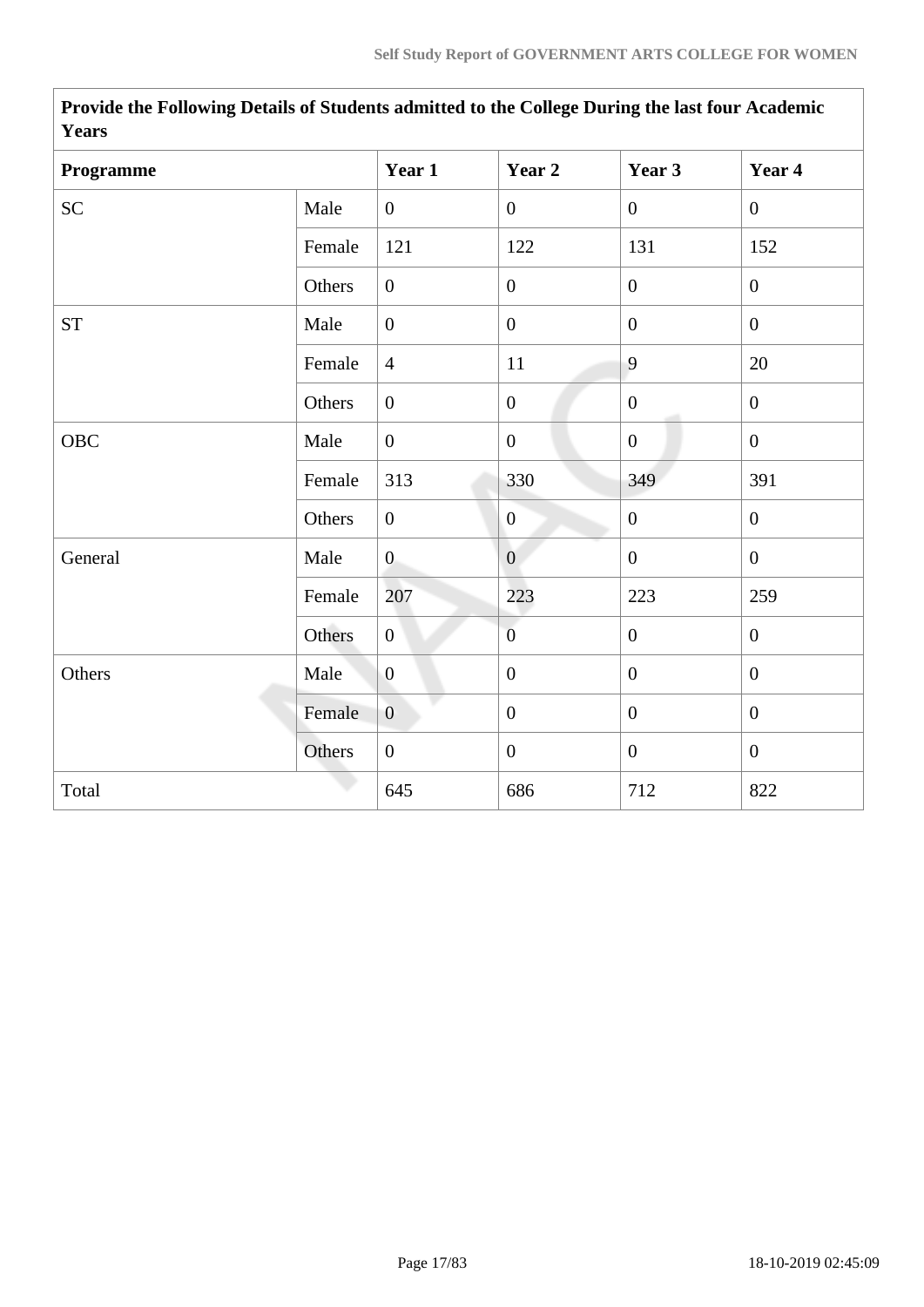# **3. Extended Profile**

# **3.1 Program**

## **Number of courses offered by the institution across all programs during the last five years**

| <b>Response:</b> $22$ File Description  | Document             |
|-----------------------------------------|----------------------|
| Institutional Data in Prescribed Format | <b>View Document</b> |

## **Number of programs offered year-wise for last five years**

| 2018-19      | 2017-18                        | 2016-17 | 2015-16 | 2014-15 |
|--------------|--------------------------------|---------|---------|---------|
| $\cap$<br>∠∠ | ΩΩ<br>$\overline{\phantom{m}}$ | ⊥ J     | ◡       | u       |

# **3.2 Students**

## **Number of students year-wise during the last five years**

| 2018-19                                        | 2017-18 | 2016-17  |                      | 2015-16 | 2014-15 |  |
|------------------------------------------------|---------|----------|----------------------|---------|---------|--|
| 866                                            | 822     | 712      |                      | 686     | 645     |  |
| <b>File Description</b>                        |         | Document |                      |         |         |  |
| <b>Institutional Data in Prescribed Format</b> |         |          | <b>View Document</b> |         |         |  |

## **Number of seats earmarked for reserved category as per GOI/State Govt rule year-wise during the last five years**

| 2018-19                 | 2017-18                                 | 2016-17  |  | 2015-16              | 2014-15 |  |
|-------------------------|-----------------------------------------|----------|--|----------------------|---------|--|
| 1028                    | 887                                     | 751      |  | 745                  | 729     |  |
| <b>File Description</b> |                                         | Document |  |                      |         |  |
|                         | Institutional data in prescribed format |          |  | <b>View Document</b> |         |  |

## **Number of outgoing / final year students year-wise during the last five years**

| 2018-19 | 2017-18 | 2016-17 | 2015-16 | 2014-15 |
|---------|---------|---------|---------|---------|
| 709     | 574     | 587     | 416     | 402     |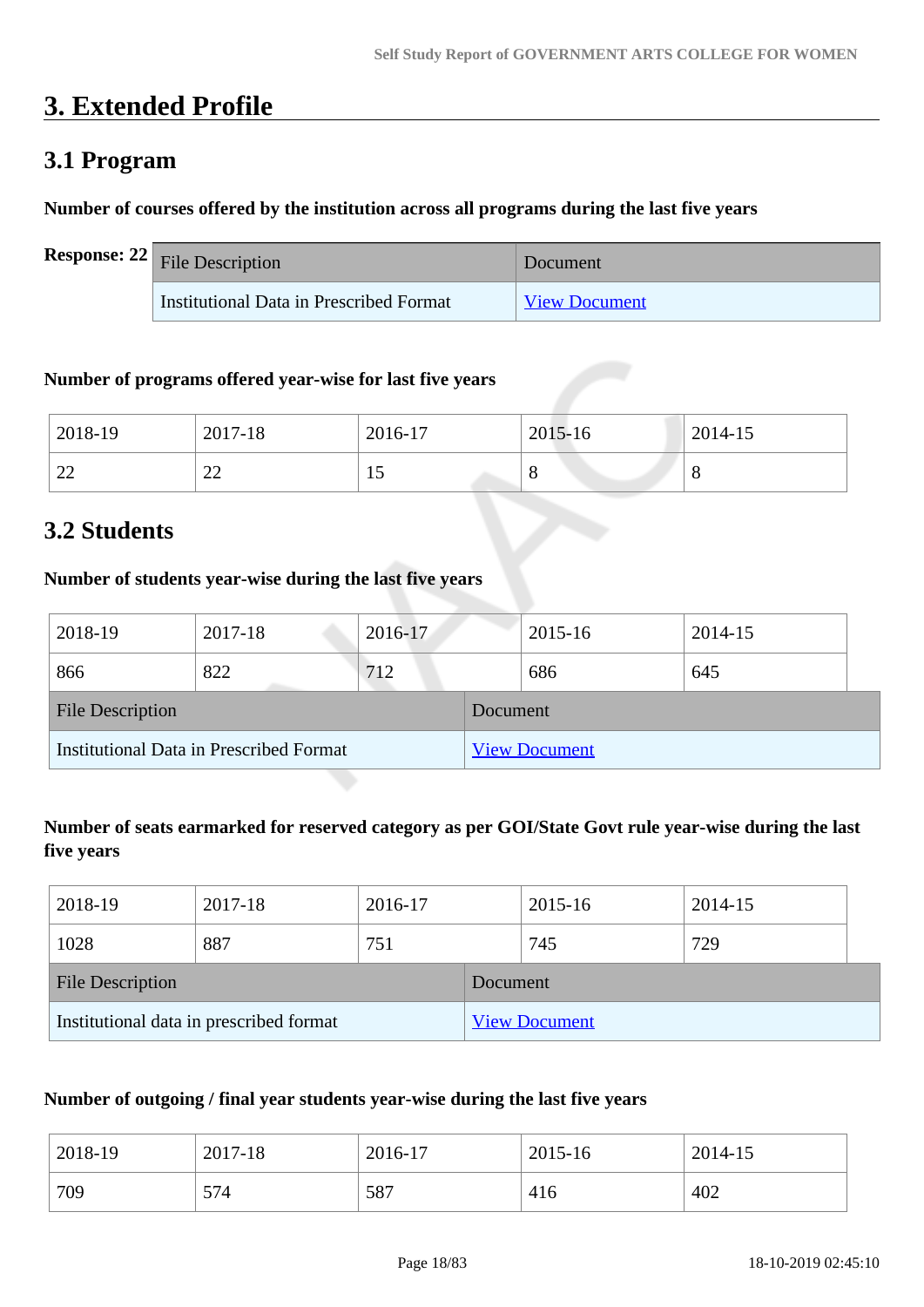| <b>File Description</b>                 | Document             |
|-----------------------------------------|----------------------|
| Institutional Data in Prescribed Format | <b>View Document</b> |

# **3.3 Teachers**

## **Number of full time teachers year-wise during the last five years**

| 2018-19                                 | 2017-18 | 2016-17  |                      | 2015-16 | 2014-15 |  |
|-----------------------------------------|---------|----------|----------------------|---------|---------|--|
| 107                                     | 97      | 67       |                      | 65      | 48      |  |
| <b>File Description</b>                 |         | Document |                      |         |         |  |
| Institutional Data in Prescribed Format |         |          | <b>View Document</b> |         |         |  |

## **Number of sanctioned posts year-wise during the last five years**

| 2018-19                                 | 2017-18 | 2016-17  |                      | 2015-16 | 2014-15 |
|-----------------------------------------|---------|----------|----------------------|---------|---------|
| 64                                      | 64      | 64       |                      | 63      | 51      |
| <b>File Description</b>                 |         | Document |                      |         |         |
| Institutional data in prescribed format |         |          | <b>View Document</b> |         |         |

## **3.4 Institution**

## **Total number of classrooms and seminar halls**

#### **Response: 46**

## **Total Expenditure excluding salary year-wise during the last five years ( INR in Lakhs)**

| 2018-19 | 2017-18 | 2016-17 | 2015-16 | 2014-15 |
|---------|---------|---------|---------|---------|
| 1048361 | 997293  | 965766  | 755930  | 675930  |

#### **Number of computers**

#### **Response: 119**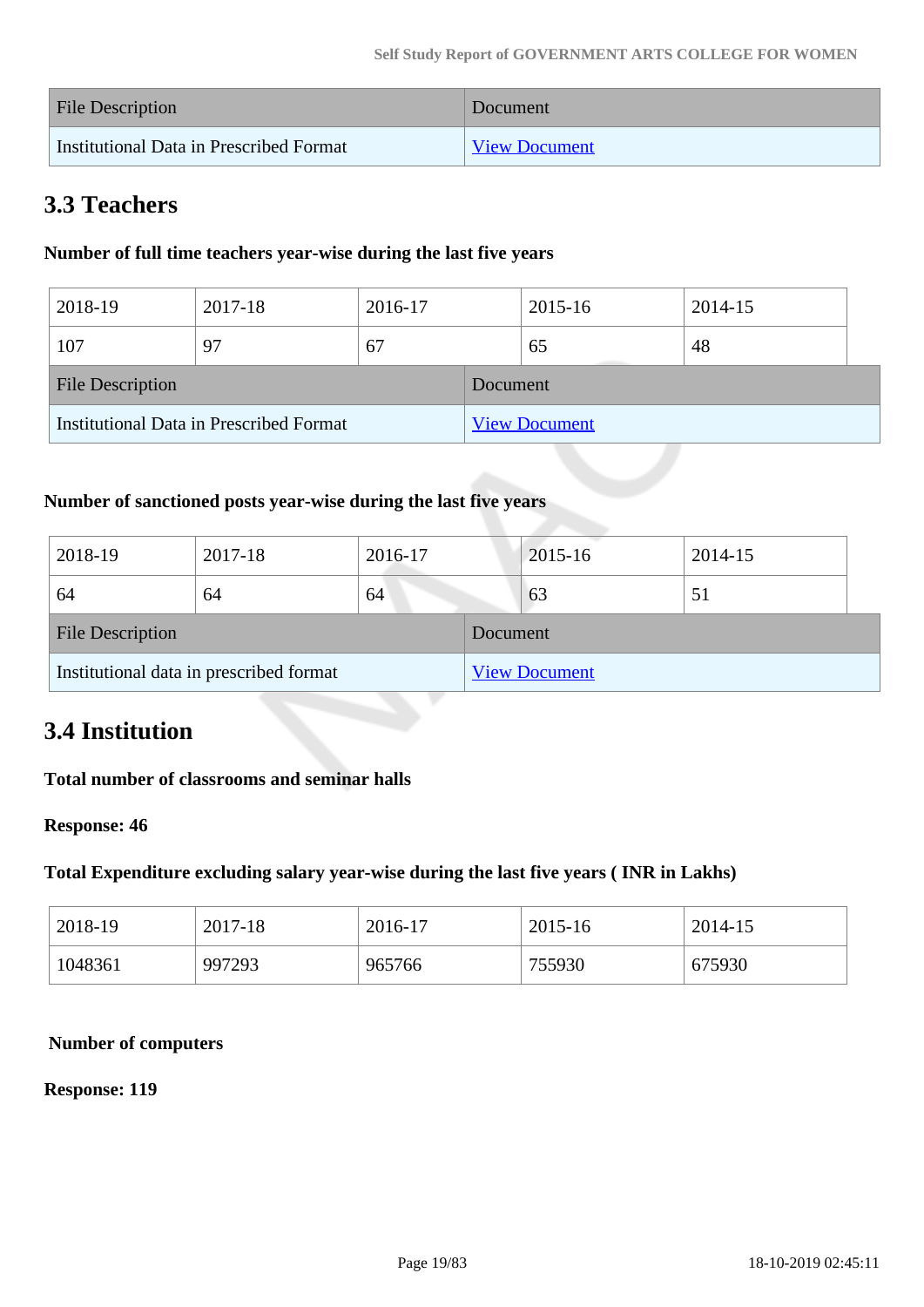# **4. Quality Indicator Framework(QIF)**

# **Criterion 1 - Curricular Aspects**

## **1.1 Curricular Planning and Implementation**

 **1.1.1 The institution ensures effective curriculum delivery through a well planned and documented process** 

## **Response:**

Being an affiliated Government college, we follow the centralized system of curriculum planning and implementation. The state higher education policy acts as the backbone of the curriculum design and implementation. It fosters and promotes the objective of higher education by fulfilling the task competently and adequately keeping in view the compelling demands of social and economic justice. It necessarily helps to redeem themselves The Mother Teresa Women's University in tune with the higher education policies of the state government has designed the curriculum plan as follows.

- 1. PART I -Language
- 2. PART II -English
- 3. PART III –Major and Allied
- 4. PART IV Skill based and Non- major.

The total credits for the undergraduate course is 140.

Total hours 180

Total marks 4200

Under UGC XII plan remedial coaching classes are conducted for slow learners.

## **a. Infrastructure**:

There is ample number of well-furnished classrooms with proper ventilation. The Laboratories are equipped with contemporary technologies and modern amenities. There are ICT classrooms for further embellishment of pre-defined curriculum. The General Library is to enhance students' global competency; a fully equipped Seminar Hall enables for Curriculum based Intra- and Interdisciplinary presentations.

## **b. Handbook**:

Every annum the IQAC defines the Handbook which includes Commencement of Academic year, No. of students and Staff, No. of teaching days, Schedule of CIA, list of staff, Important events & Festivals, Departmental activities, Conduct of Seminars, Workshops, Conferences, etc.

## **c. Lesson Plan**: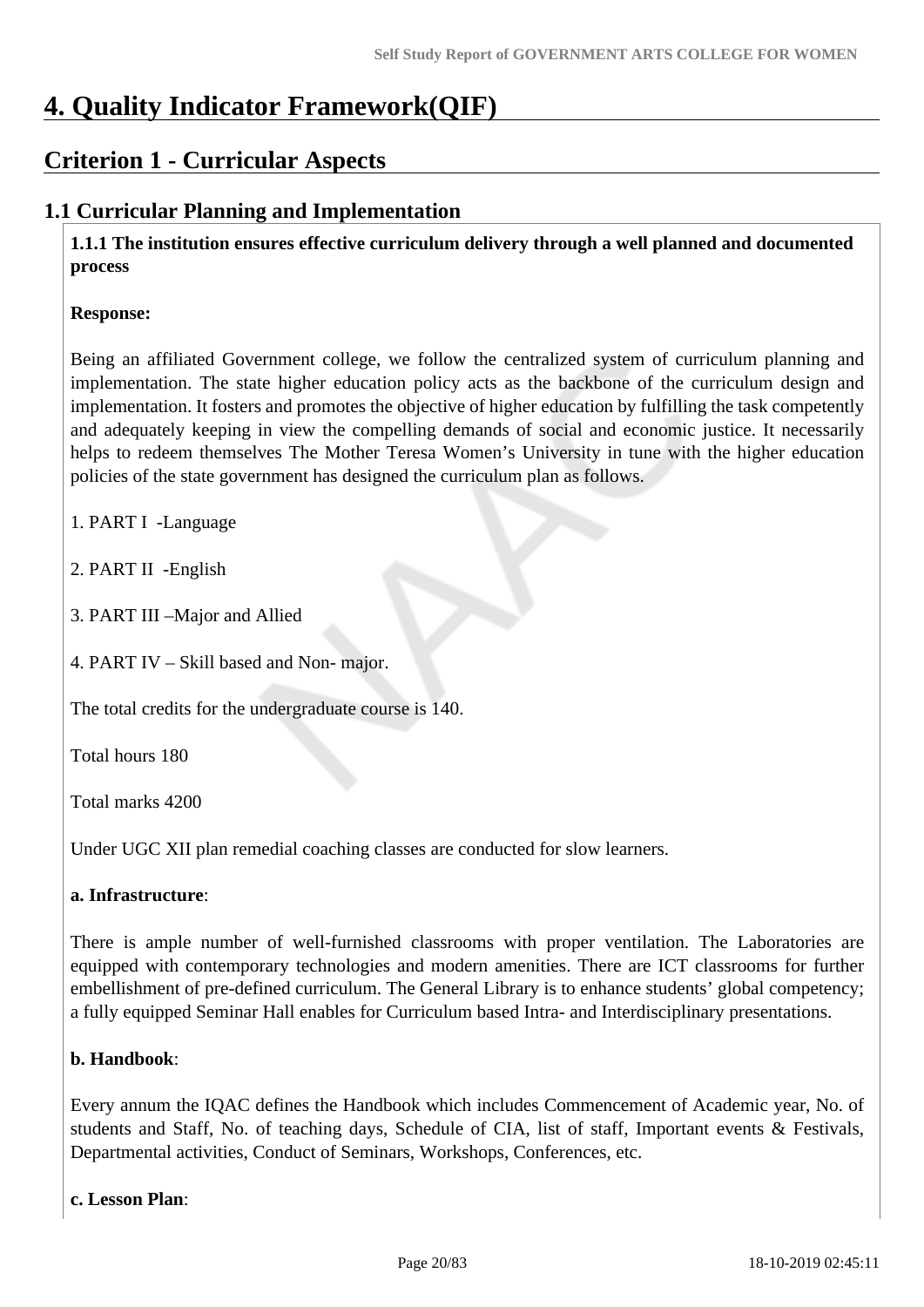Based on the Handbook, all the subjects of respective disciplines are planned for teaching, coaching and evaluation processes.

## **d. Number of working days**:

As per the guidelines of UGC, the institution strictly follows 90 working days per semester.

## **e. Syllabus Completion**:

Continuous Internal Assessment (CIA) dates are mentioned in the Handbook, and the syllabus completion of respective CIA is compulsory.

## **f. Tests:**

The Examination Cell along with the IQAC team conducts Formative and a Summative test at constant intervals facilitates to identify the learners' stand in each subject, thus letting the teacher and the learner for improvement measures.

|                         |    | Formative(CIA)         | <b>Summative</b> | Total |
|-------------------------|----|------------------------|------------------|-------|
| $\mathbb{U} \mathsf{G}$ | 25 | TEST(15)               | 75               | 100   |
|                         |    | <b>ASSIGNMENT</b> (5)  |                  |       |
|                         |    | SEMINAR/ATTENDANCE (5) |                  |       |
| PG                      | 25 | TEST(15)               | 75               | 100   |
|                         |    | <b>ASSIGNMENT (5)</b>  |                  |       |
|                         |    | SEMINAR/ATTENDANCE (5) |                  |       |
| M.PHIL                  | 40 | TEST(25)               | 60               | 100   |
|                         |    | <b>ASSIGNMENT</b> (10) |                  |       |
|                         |    | SEMINAR/ATTENDANCE (5) |                  |       |

## **g. Intra- and Inter-departmental activities**:

Intradepartmental competitions are conducted through Department Associations, which let the students acquire subject knowledge in a pleasing manner. Eminent personalities from respective disciplines are invited to deliver guest lectures.

## **h. Role of Faculty in BOS**:

The members of Board of Studies represent the suggestions of Institution during Curriculum framing process at affiliated university.

## **i. Remedial Coaching for Student**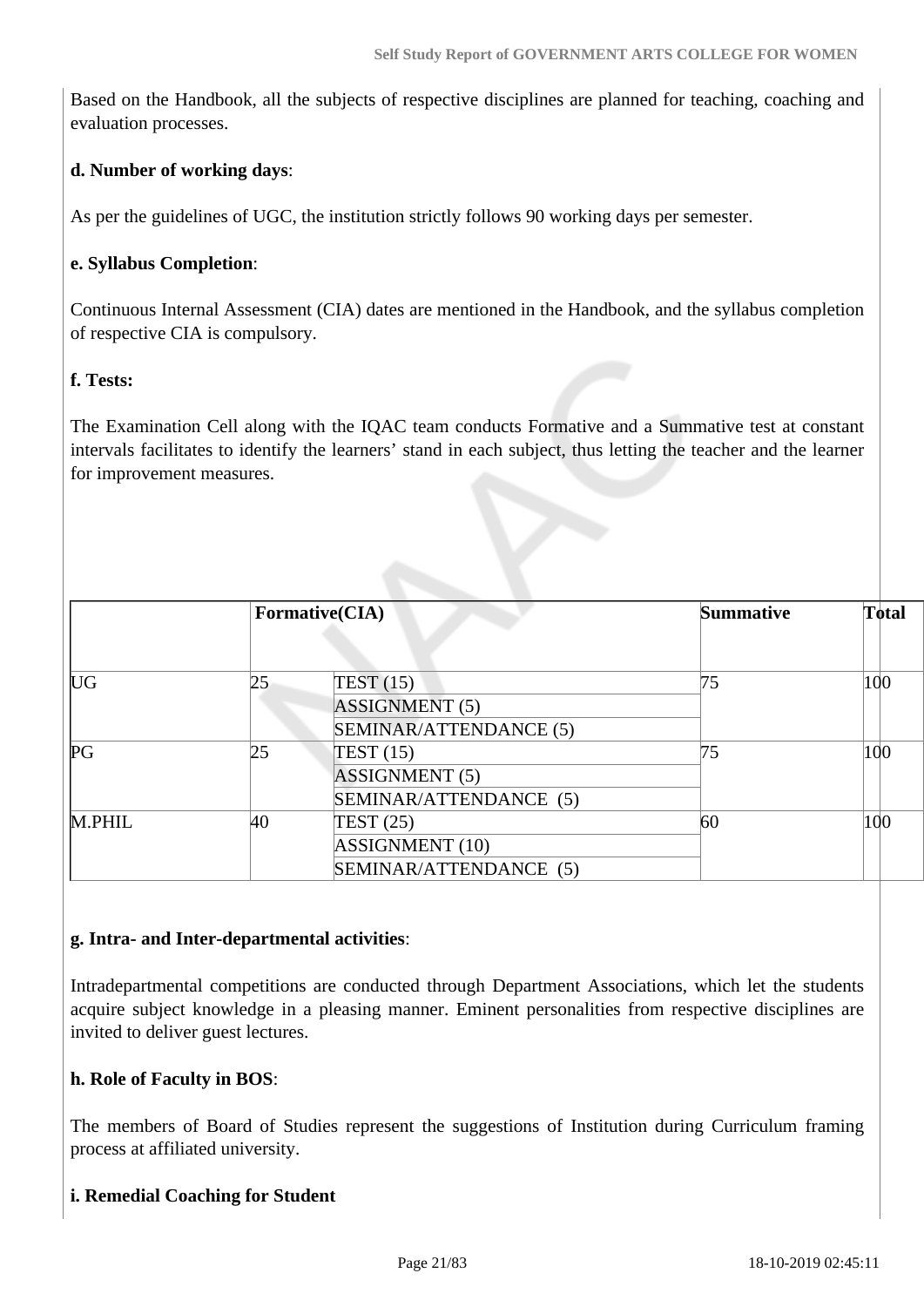Remedial Coaching is provided for SC/ST students, weak students for improving their subject knowledge.

## **j. Library**:

General Library is equipped with Inflibnet and other modern amenities. The multidisciplinary journals and magazines are available. The respective Department libraries have exclusive reference books and materials.

## **k. Learner-oriented practices**:

Students' subject knowledge is enriched with the practice of two vocabularies per day from respective disciplines. Instant class tests are conducted after Remedial coaching classes.

## **1.1.2 Number of certificate/diploma program introduced during the last five years**

## **Response:** 0

## 1.1.2.1 **Number of certificate/diploma programs introduced year-wise during the last five years**

| 2018-19 | 2017-18 | 2016-17 | $2015 - 16$ | 2014-15 |
|---------|---------|---------|-------------|---------|
|         | ◡       | ν       |             |         |

| <b>File Description</b>                     | <b>Document</b>      |
|---------------------------------------------|----------------------|
| Details of the certificate/Diploma programs | <b>View Document</b> |
| Any additional information                  | <b>View Document</b> |

## **1.1.3 Percentage of participation of full time teachers in various bodies of the Universities/ Autonomous Colleges/ Other Colleges, such as BoS and Academic Council during the last five years**

## **Response:** 12.99

1.1.3.1 Number of teachers participating in various bodies of the Institution, such as BoS and Academic Council year-wise during the last five years

|   | 2018-19<br>2017-18<br>2016-17<br>2015-16 | 2014-15 |
|---|------------------------------------------|---------|
| υ |                                          |         |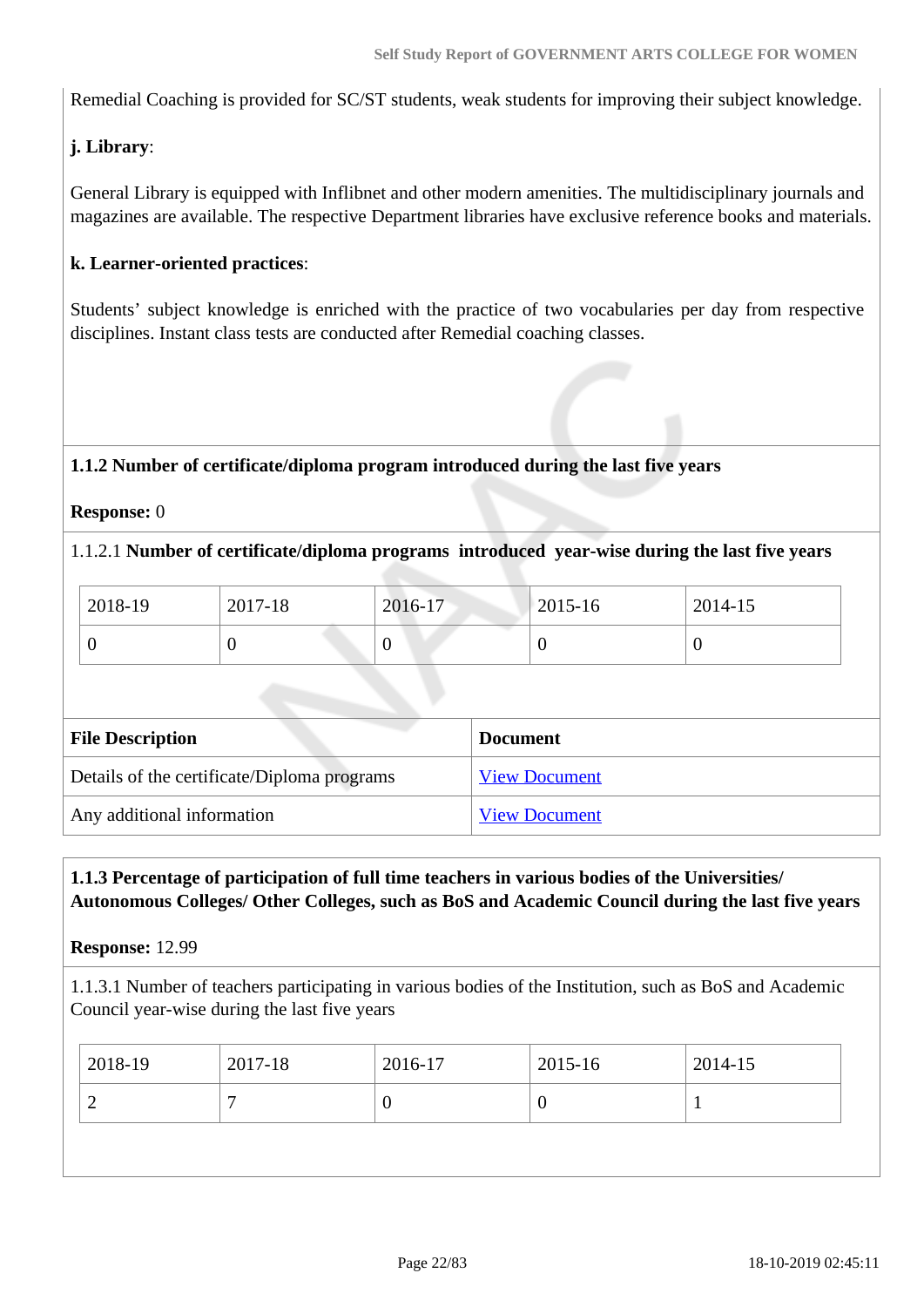| <b>File Description</b>                                                       | <b>Document</b>      |
|-------------------------------------------------------------------------------|----------------------|
| Details of participation of teachers in various bodies   <u>View Document</u> |                      |
| Any additional information                                                    | <b>View Document</b> |

## **1.2 Academic Flexibility**

 **1.2.1 Percentage of new Courses introduced out of the total number of courses across all Programs offered during last five years**

## **Response:** 100

1.2.1.1 How many new courses are introduced within the last five years

| Response: 22                          |                      |  |
|---------------------------------------|----------------------|--|
| <b>File Description</b>               | <b>Document</b>      |  |
| Details of the new courses introduced | <b>View Document</b> |  |
| Any additional information            | <b>View Document</b> |  |

## **1.2.2 Percentage of programs in which Choice Based Credit System (CBCS)/Elective course system has been implemented**

**Response:** 73.33

1.2.2.1 Number of programmes in which CBCS/ Elective course system implemented.

Response: 22

| <b>File Description</b>                               | <b>Document</b>      |
|-------------------------------------------------------|----------------------|
| Name of the programs in which CBCS is<br>implemented  | <b>View Document</b> |
| Minutes of relevant Academic Council/BOS<br>meetings. | <b>View Document</b> |

## **1.2.3 Average percentage of students enrolled in subject related Certificate/ Diploma programs/Addon programs as against the total number of students during the last five years**

**Response:** 79.12

1.2.3.1 Number of students enrolled in subject related Certificate or Diploma or Add-on programs yearwise during the last five years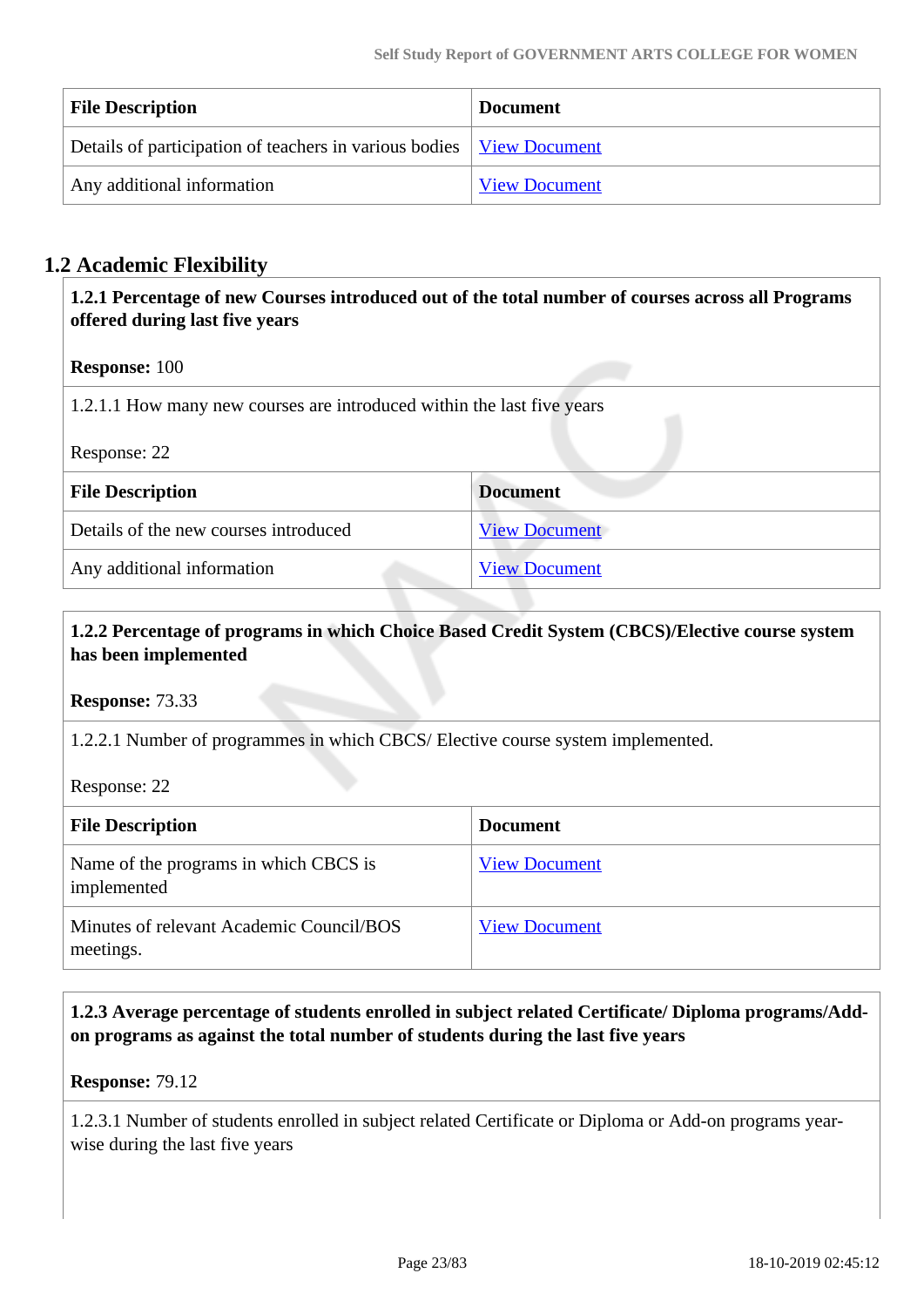|                         | 2018-19 | 2017-18                                                                                        | 2016-17         |  | 2015-16              | 2014-15 |
|-------------------------|---------|------------------------------------------------------------------------------------------------|-----------------|--|----------------------|---------|
|                         | 580     | 607                                                                                            | 596             |  | 589                  | 583     |
|                         |         |                                                                                                |                 |  |                      |         |
| <b>File Description</b> |         |                                                                                                | <b>Document</b> |  |                      |         |
|                         |         |                                                                                                |                 |  |                      |         |
|                         |         | Details of the students enrolled in Subjects related<br>to certificate/Diploma/Add-on programs |                 |  | <b>View Document</b> |         |

## **1.3 Curriculum Enrichment**

 **1.3.1 Institution integrates cross- cutting issues relevant to Gender, Environment and Sustainability, Human Values and Professional Ethics into the Curriculum**

## **Response:**

As per UGC guidelines, a subject on environmental studies is compulsory for all UG students to get awareness on environmental issues. Under NSS programme the following actives undertaken for protecting environment.

- 1.Tree plantation is conducted both in the adopted village and in the college campus.
- 2.Under Swachhtapakhwaraour NSS Volunteers have undertaken cleaning work in the adopted village, Government hospital and college campus.
- 3.Under save water save earth concept our students went to different schools in and around Nilakottai and explained the importance of saving water.
- 4.Uses of plastic bags are banned in our college premises.

## **A.ENVIRONMENT AND SUSTAINABILITY:**

- 1.**ENVIRONMENTAL STUDIES** The Environmental studies paper has been made compulsory by affiliated University to all UG studies in their II semester to complete the degree as per the UG guidelines.
- 2.**GREEN AUDITING** This is for the purpose of NAAC and AAA, to sensitize the students on green campus.

## **B.HUMAN VALUES:**

- 1.Values Educations Based on the CBCS syllabus pattern the institute has enabled value education as a compulsory paper for all the UG students in their first semester.
- 2.Traditional and Heritage practices The College focuses on inculcating certain significant traditional and heritage values within students practically. Thereby , insists on the practices of traditional attire on Fridays, to inculcate the noble quality of equality among the students uniform system is followed in this college. All religious festival like Pongal, Ramzan and Christmas are celebrated.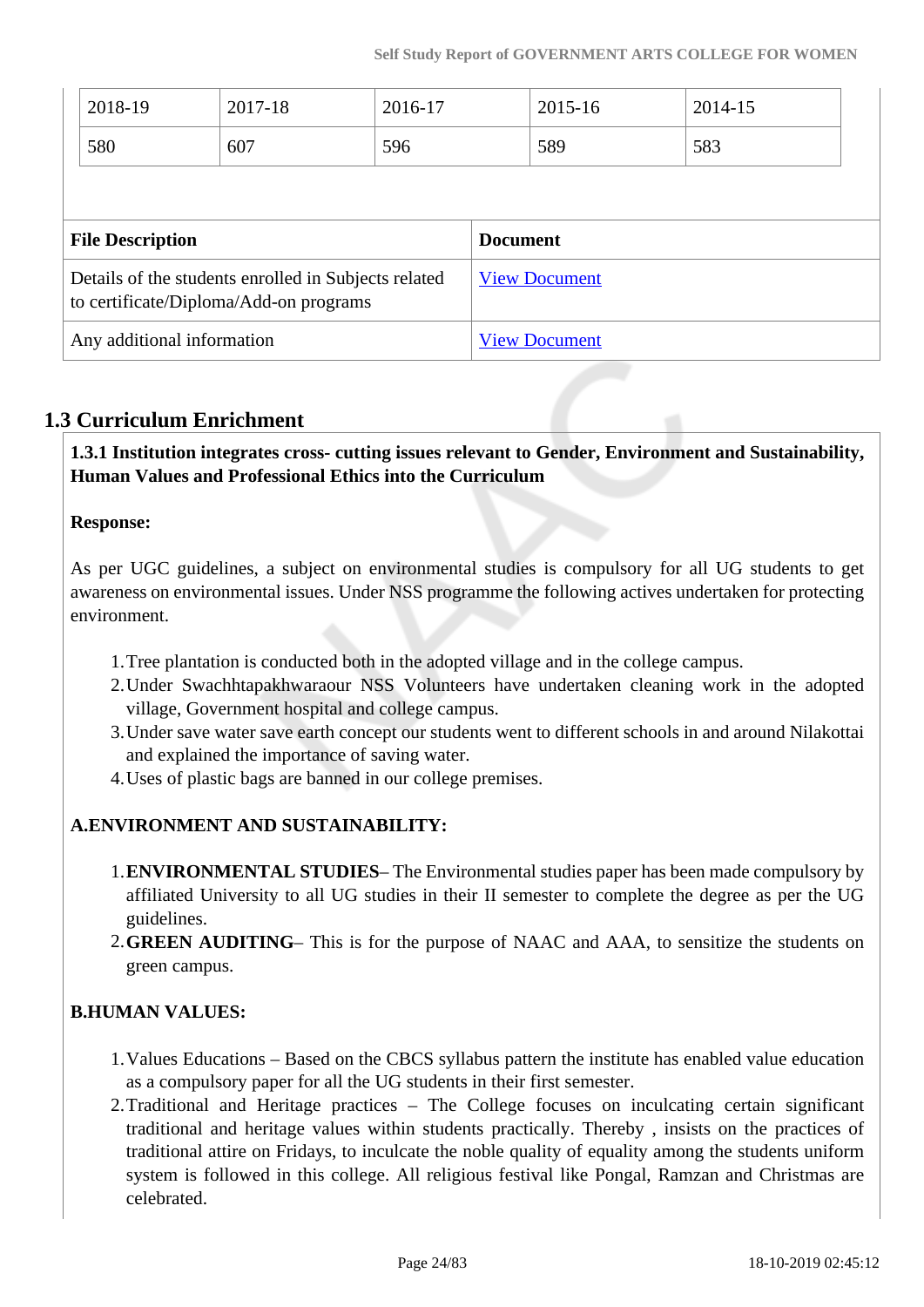## **1.3.2 Number of value added courses imparting transferable and life skills offered during the last five years**

#### **Response:** 10

1.3.2.1 Number of value-added courses imparting transferable and life skills offered during the last five years

Response: 10

| <b>File Description</b>                                                      | <b>Document</b>      |
|------------------------------------------------------------------------------|----------------------|
| Details of the value-added courses imparting<br>transferable and life skills | <b>View Document</b> |
| Brochure or any other document relating to value<br>added courses.           | <b>View Document</b> |

| 1.3.3 Percentage of students undertaking field projects / internships                |                      |  |  |
|--------------------------------------------------------------------------------------|----------------------|--|--|
| <b>Response: 10.85</b>                                                               |                      |  |  |
| 1.3.3.1 Number of students undertaking field projects or internships<br>Response: 94 |                      |  |  |
| <b>File Description</b>                                                              | <b>Document</b>      |  |  |
| Institutional data in prescribed format                                              | <b>View Document</b> |  |  |
| Any additional information                                                           | <b>View Document</b> |  |  |

## **1.4 Feedback System**

 **1.4.1 Structured feedback received from 1) Students, 2)Teachers, 3)Employers, 4)Alumni and 5)Parents for design and review of syllabus-Semester wise/ year-wise A.Any 4 of the above B.Any 3 of the above C. Any 2 of the above D. Any 1 of the above Response:** D. Any 1 of the above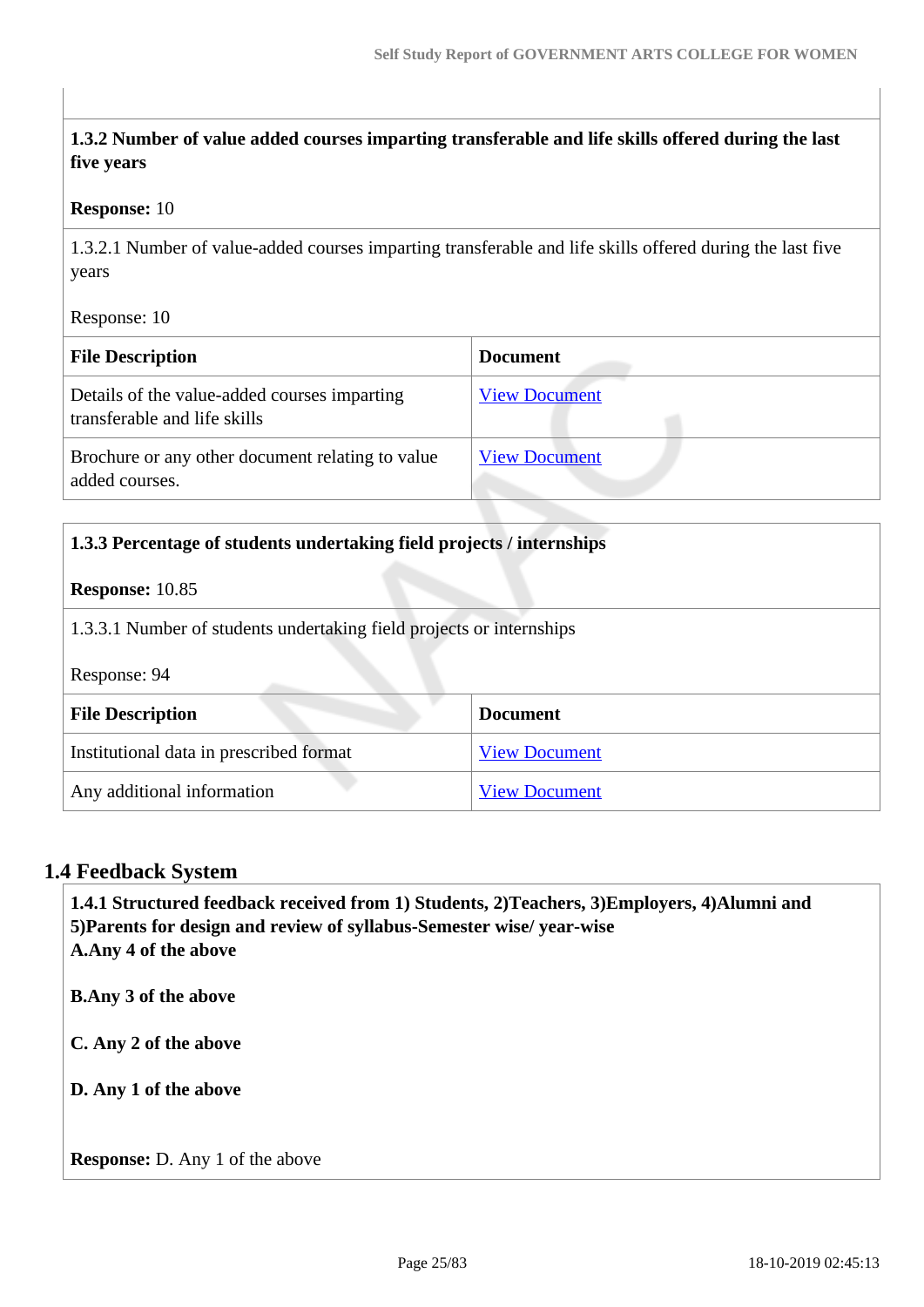| <b>File Description</b>    | <b>Document</b>      |  |
|----------------------------|----------------------|--|
| Any additional information | <b>View Document</b> |  |

 **1.4.2 Feedback processes of the institution may be classified as follows: A. Feedback collected, analysed and action taken and feedback available on website B. Feedback collected, analysed and action has been taken C. Feedback collected and analysed D. Feedback collected**

**Response:** B. Feedback collected, analysed and action has been taken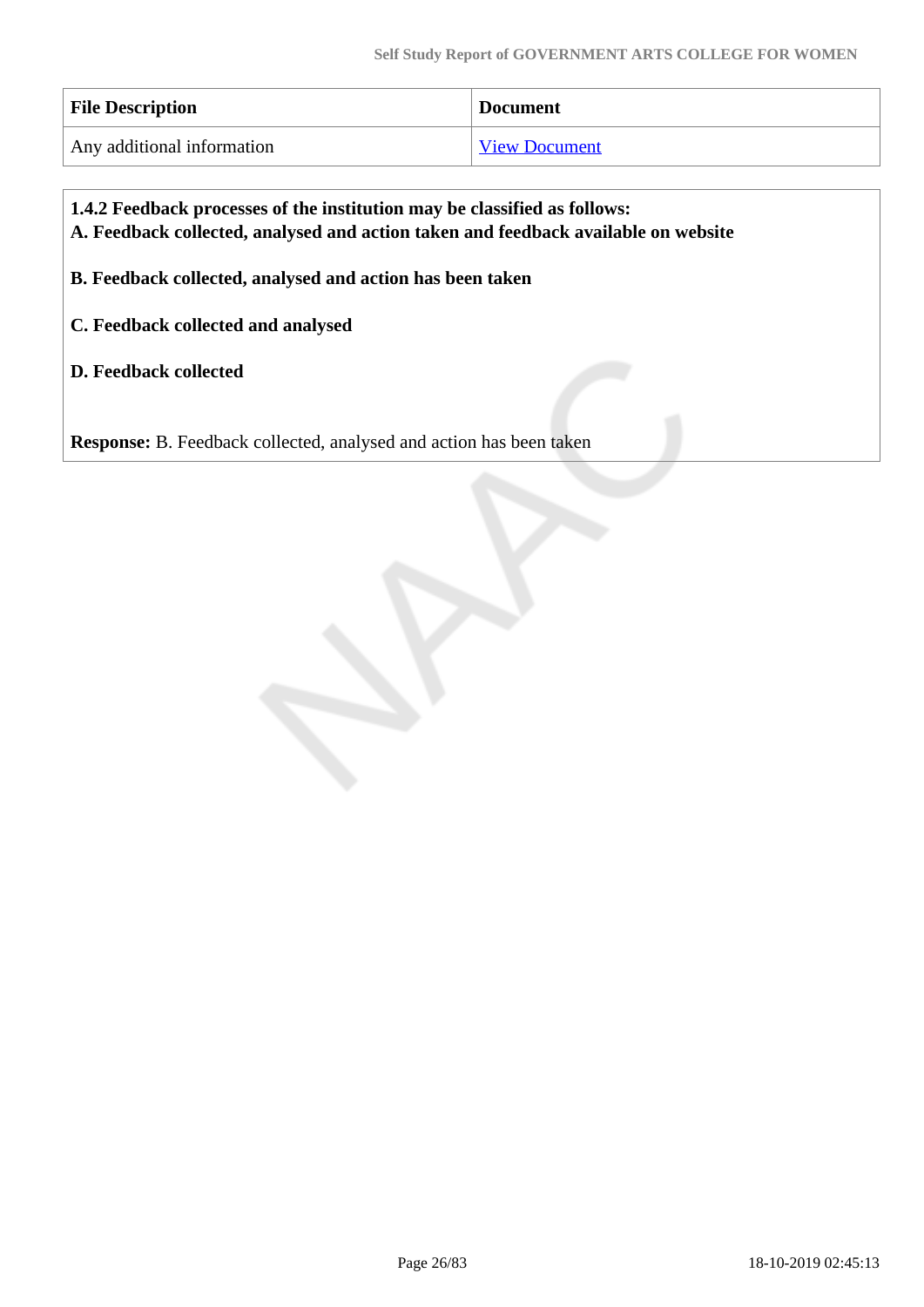# **Criterion 2 - Teaching-learning and Evaluation**

## **2.1 Student Enrollment and Profile**

**2.1.1 Average percentage of students from other States and Countries during the last five years**

#### **Response:** 0

2.1.1.1 Number of students from other states and countries year-wise during the last five years

| 2018-19 | 2017-18 | 2016-17 | 2015-16 | 2014-15 |
|---------|---------|---------|---------|---------|
|         |         |         | ν       |         |

| <b>File Description</b>                       | <b>Document</b>      |  |  |  |
|-----------------------------------------------|----------------------|--|--|--|
| List of students (other states and countries) | <b>View Document</b> |  |  |  |
| Institutional data in prescribed format       | <b>View Document</b> |  |  |  |

## **2.1.2 Average Enrollment percentage (Average of last five years)**

#### **Response:** 90.46

2.1.2.1 Number of students admitted year-wise during the last five years

| 2018-19 | 2017-18 | 2016-17           | 2015-16 | 2014-15 |
|---------|---------|-------------------|---------|---------|
| 866     | 822     | 710<br><b>I</b> 4 | 686     | 645     |

2.1.2.2 Number of sanctioned seats year-wise during the last five years

| 2018-19 | 2017-18 | 2016-17     | 2015-16 | 2014-15 |
|---------|---------|-------------|---------|---------|
| 1028    | 887     | ワミ<br>7 J T | 745     | 729     |

| <b>File Description</b>                 | <b>Document</b>      |
|-----------------------------------------|----------------------|
| Institutional data in prescribed format | <b>View Document</b> |

## **2.1.3 Average percentage of seats filled against seats reserved for various categories as per applicable reservation policy during the last five years**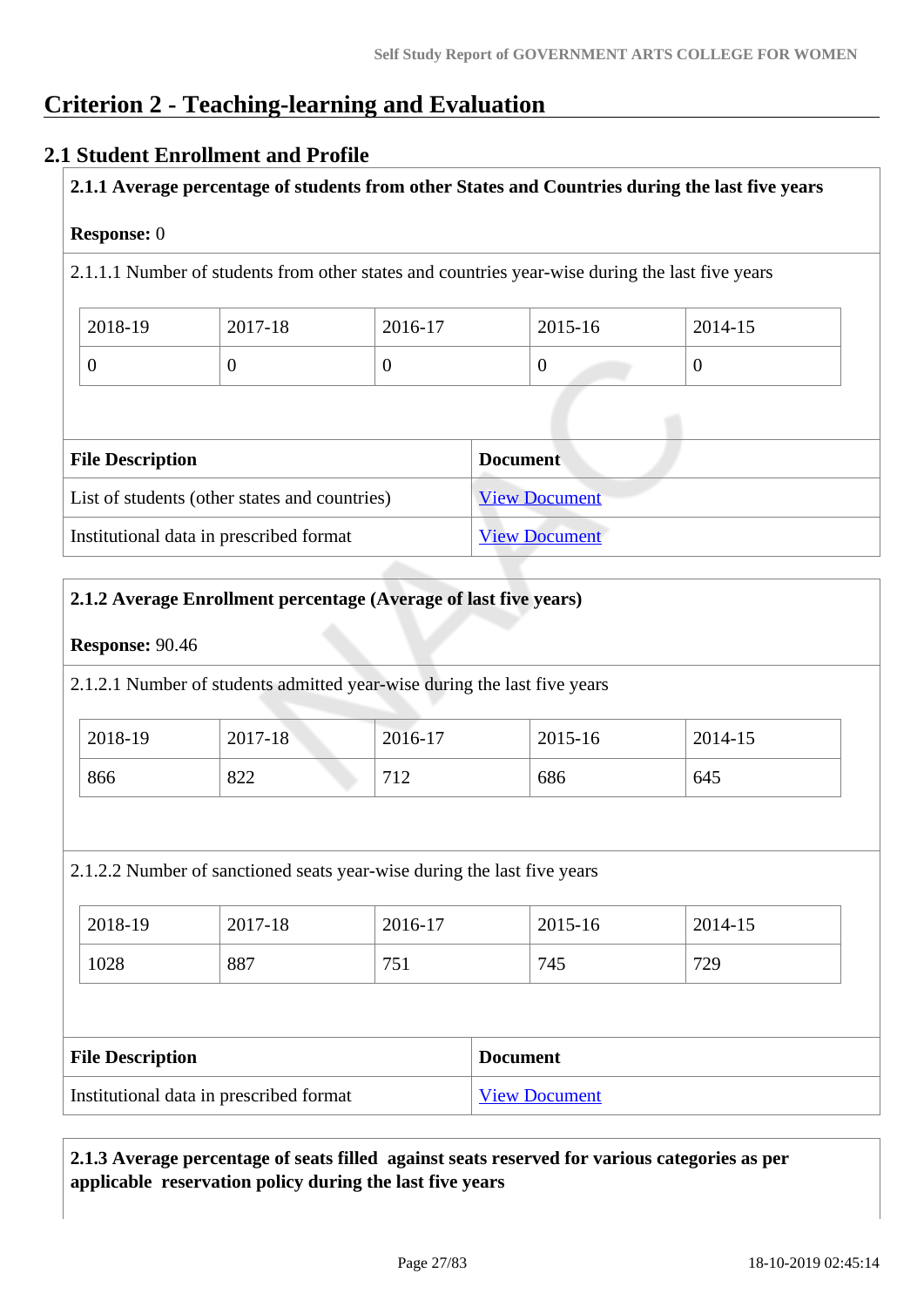#### **Response:** 91.53

2.1.3.1 Number of actual students admitted from the reserved categories year-wise during the last five years

| 2018-19                 | 2017-18 | 2016-17 |                 | 2015-16 | 2014-15 |
|-------------------------|---------|---------|-----------------|---------|---------|
| 866                     | 822     | 712     |                 | 686     | 684     |
|                         |         |         |                 |         |         |
| <b>File Description</b> |         |         |                 |         |         |
|                         |         |         | <b>Document</b> |         |         |

## **2.2 Catering to Student Diversity**

 **2.2.1 The institution assesses the learning levels of the students, after admission and organises special programs for advanced learners and slow learners**

#### **Response:**

#### **Assessment of the students**

The college organizes orientation program for the parents and the students at the commencement of the programme for the new batch every year. The program would help students and parents get familiarized with the institution, curricular and co-curricular activities, facilities, rules and regulations etc. Before the commencement of the classes, the different requirements of the students are identified and addressed at the earliest by way of a strategic approach.

As a general practice, before the commencement of teaching of any course, the teachers interact with the students to ascertain their background, subject stream, and medium of education, dispositions, aptitude match for the current programme, aspirations, and areas of interest, their learning needs and skills. Moreover, each faculty during the class hours identifies the slow or advance learners by interacting with them.

During the course of time, a systematic evaluation process is used to assess the learning levels of the students. This evaluation process consist of written examination, open book test, group presentation, project, practical examination with viva, written assignment, surprise test and class performance.

#### **Special programs for slow learners**

For the students from vernacular medium, special care is taken by conducting preliminary English learning classes so that those students are able to cope up with the rest of the classmates. The same is also provided to the students who are weak in English communication based on the feedback from the faculty members. Slow learners take the advantage of tutorial classes conducted by the faculty for one to one interaction. Faculty mentors provide their mentees one to one counseling on improvement areas.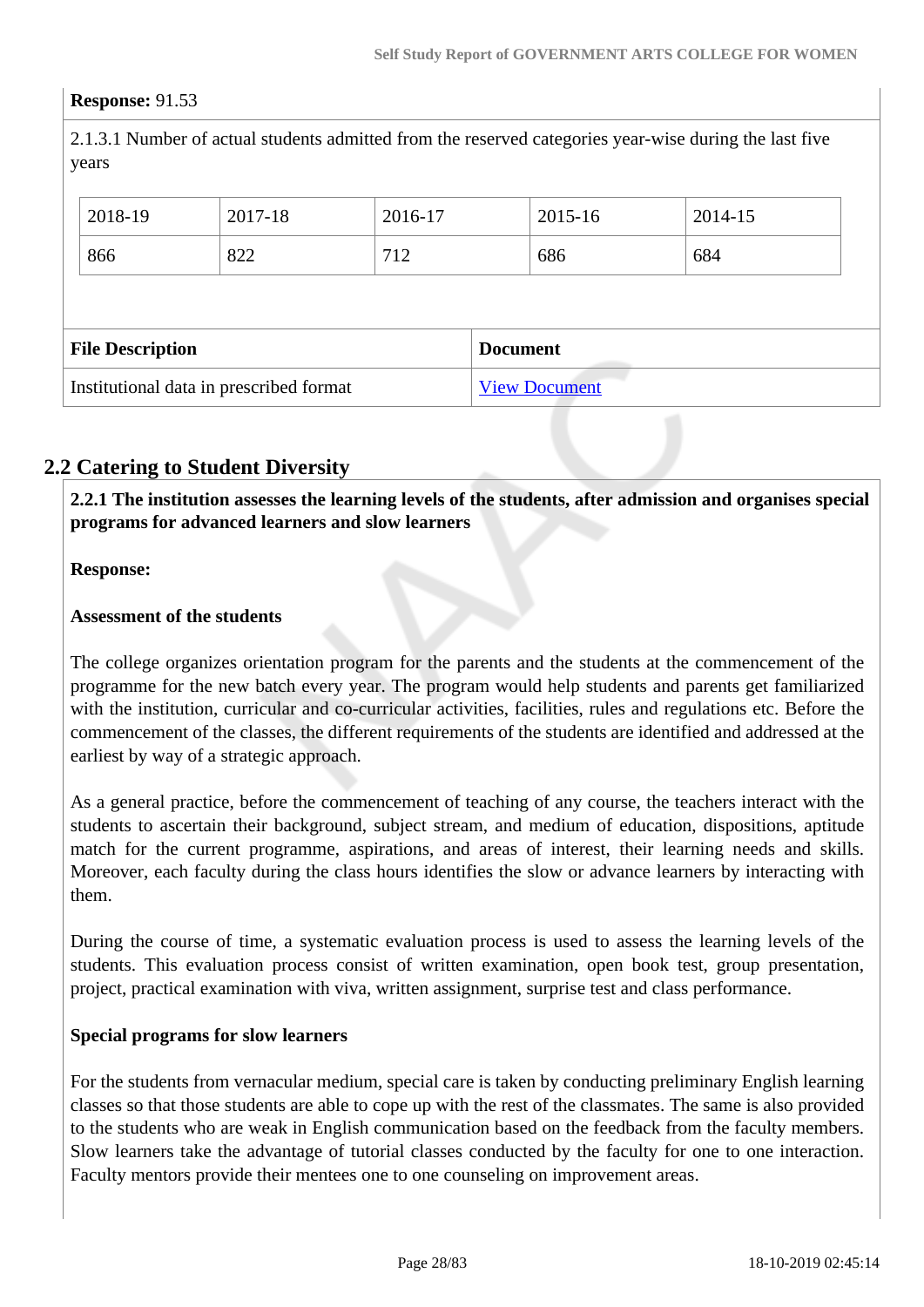Every year students are given training on communication skills, personality development, time management and motivational sessions. In order to motivate both the slow learners remedial classes are conducted to enhance their skills. Guest Lectures are arranged for the students to help them gain academic and research knowledge from the experts.

## **Advanced learners:**

Advance learners are identified on the basis of internal assessment, university examination, and involvement in classroom. Students are encouraged to be members of department association and organize association meetings to share knowledge.

Learning needs of the advance students are further fulfilled by activities such as advising to participate in competitive events, academic quizzes to develop analytical and problem-solving abilities in them and thereby to improve their presentation skills.

Various association activities are conducted by all the departments in the respective areas to enrich the knowledge of advance learners in corresponding field. Students are also provided opportunities to develop their creativity by participating and organizing intercollegiate as well as university level academic symposiums. The co-curricular clubs of various departments of our college conducts special workshops to improve the hands-on skills of the students.

Advance learners also attend Workshops/ Seminars/ Symposiums to keep them updated on various advancements. Bright and diligent students are motivated and inspired to get university ranks. Students are also encouraged to take up competitive exams like TNPSC, NET, SLET etc.

TNPSC coaching classes are conducted regularly whenever there is an instant.

## **2.2.2 Student - Full time teacher ratio**

## **Response:** 8.09

## **2.2.3 Percentage of differently abled students (Divyangjan) on rolls**

#### **Response:** 1.04

2.2.3.1 Number of differently abled students on rolls

#### Response: 9

| <b>File Description</b>                                                                           | <b>Document</b>      |
|---------------------------------------------------------------------------------------------------|----------------------|
| Institutional data in prescribed format                                                           | <b>View Document</b> |
| Any other document submitted by the Institution to<br>a Government agency giving this information | <b>View Document</b> |

## **2.3 Teaching- Learning Process**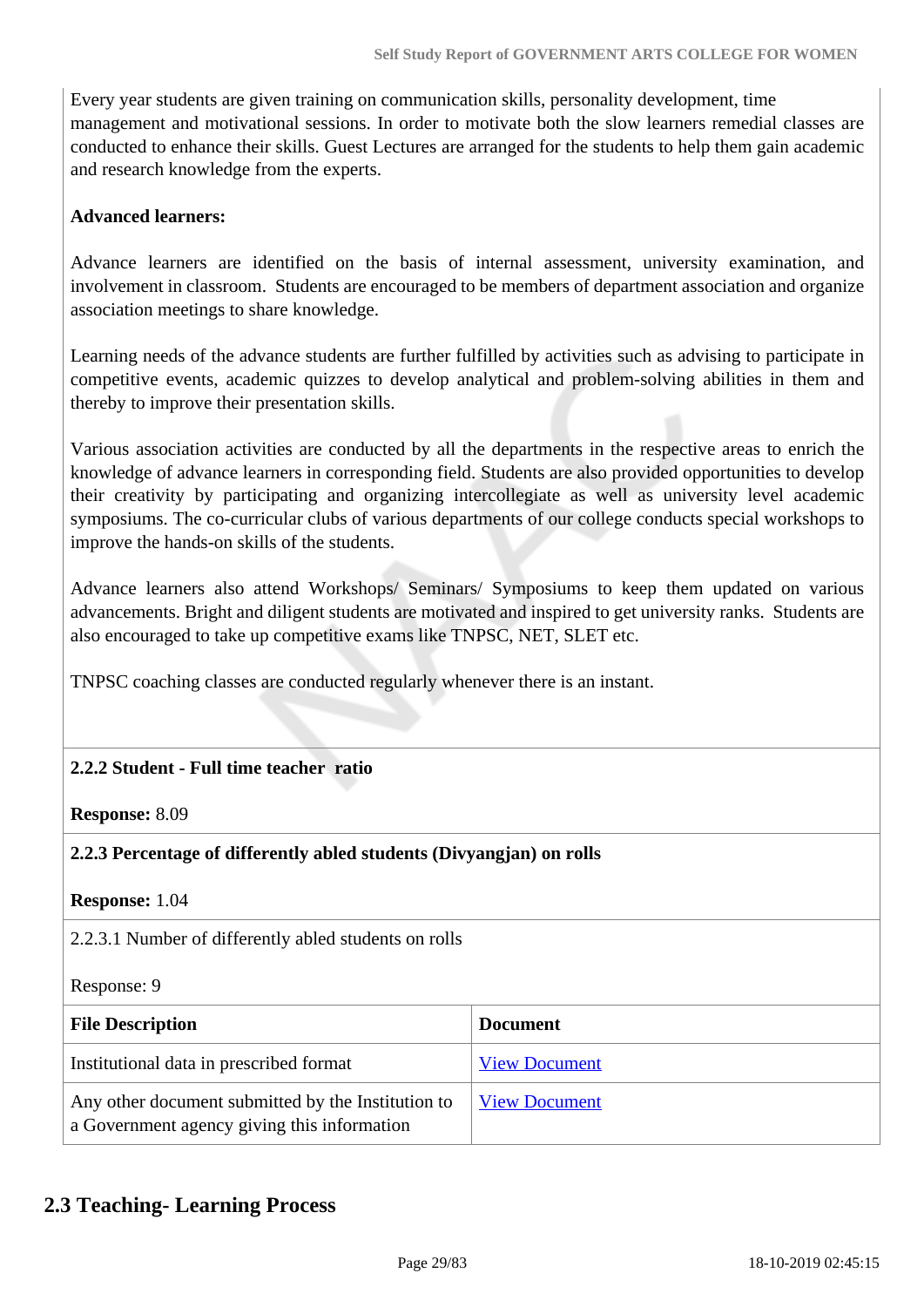## **2.3.1 Student centric methods, such as experiential learning, participative learning and problem solving methodologies are used for enhancing learning experiences**

## **Response:**

## **Experiential learning**

The final year UG/ PG students share their experiences for their juniors in searching academic materials, practical knowledge, extra and co-curricular activities which gives them an experience in the academics. Some students also conduct workshop in the field in which they have more experience and knowledge compared to their counterparts.

The students also take active part in organizing various extra and co-curricular events which are help them in developing their management skills. Special programs on Woman's day, Pongal Day, Traditional Food Festival, Independence Day and Republic Day etc. are also conducted by them. Experts from industry share their experience with the students which prepares for the real time job scenario.

The experiential learning method is commonly adopted by all the teachers, especially language teachers. This method facilitates the teacher to interpret, explain and revise the content of a text only for better understanding of the subject by the learners.

## **Participative learning**

In participative learning, the students are given certain topics which are of utmost importance both academically and practically, they are then divided into groups and asked to read various articles or write ups and then to analyze and reflect on it. In this way they get an opportunity to conceptualize the theoretical aspects. It helps them in reflective thinking, problem solving and to logically question what was taught.

Students undertake group activities such as project, assignments, case-study analysis and seminars which lead to participative learning. The learning outcomes of these activities are discussed and shared with the entire class.

They are also taken to field and industry visits, study tours in India. It exposes them to the world of practical knowledge to hone their skills and abilities. After each session of field visits the students are asked to write a report of their activities and experiences and submit to the concerned field visit supervisor. The supervisor conducts individual and group industrial visit seminars regularly.

The participative learning method is used by the faculty members make the learning process more interactive with students by motivating students to participation in group discussion, role-play, subject quiz, news analysis, educational games and question & answer sessions on current affairs.

## **Problem solving methodologies**

The college adopts student centric learning method along with the classroom teaching and laboratory experiment based learning. The students are also involved in minor and major projects. The projects help towards enhancing the real life problem solving abilities of the students.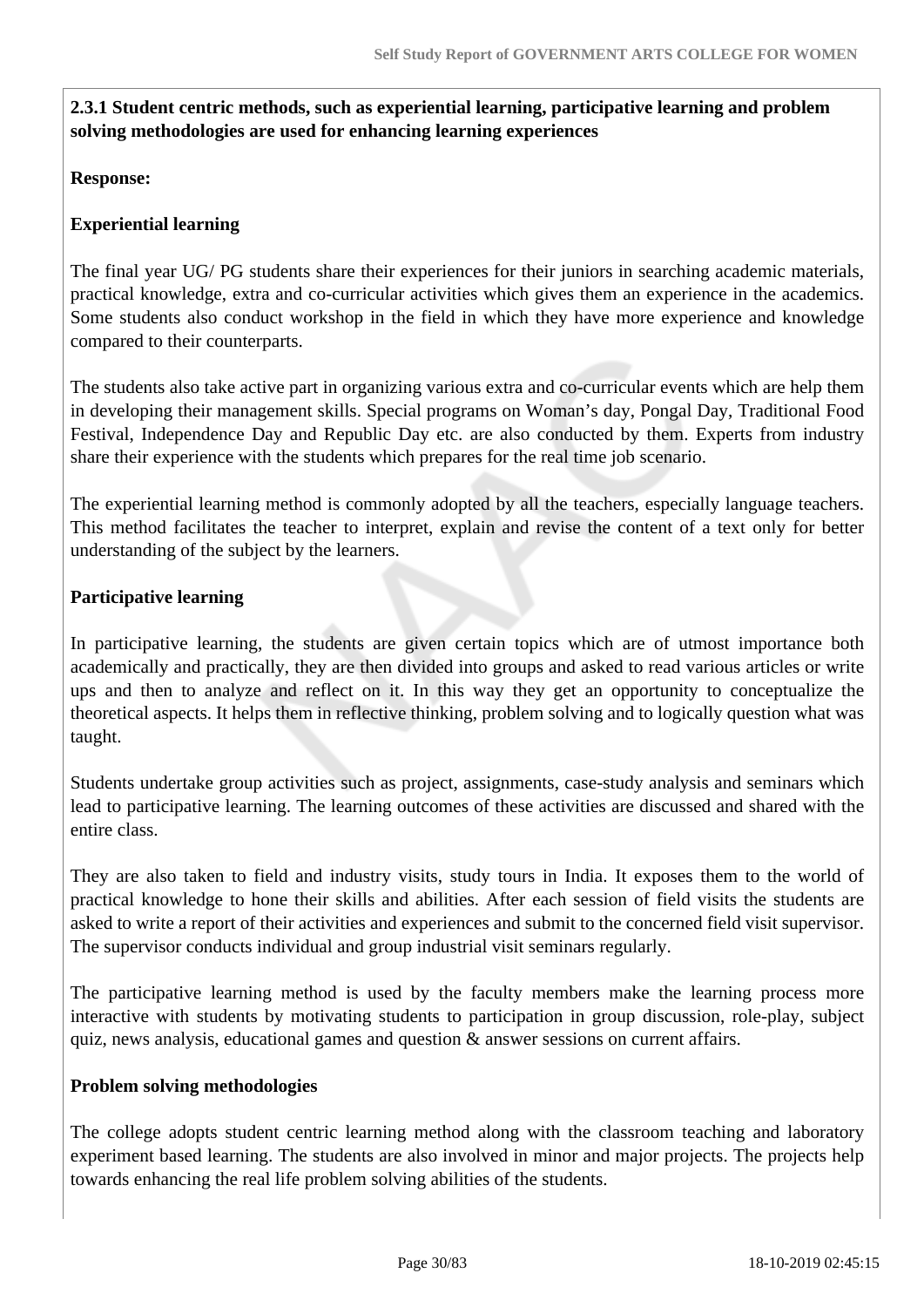The college further follows problem solving methodologies by challenging the students with assignments on regular basis to check their level of understanding on the subject. Moreover, the students are asked to participate competitive quizzes are held from time to time to keep the students in a competitive environment up to date.

The available minimum facilities can be effectively used to train the students to acquire maximum proficiency as lecture talks, motivational talks, educational videos and web reference to support the teaching-learning process. All the departments provide instructional materials to the students for easy follow-up and understanding the concepts.

## **2.3.2 Percentage of teachers using ICT for effective teaching with Learning Management Systems (LMS), E-learning resources etc.**

#### **Response:** 70.09

2.3.2.1 Number of teachers using ICT

Response: 75

| <b>File Description</b>                   | <b>Document</b>      |
|-------------------------------------------|----------------------|
| List of teachers (using ICT for teaching) | <b>View Document</b> |

## **2.3.3 Ratio of students to mentor for academic and stress related issues**

**Response:** 27.06

2.3.3.1 Number of mentors

Response: 32

## **2.3.4 Innovation and creativity in teaching-learning**

## **Response:**

To make the students life-long learners and innovators, the institute takes various initiatives such as, Institute. Students come to our institution with diverse proficiencies and deficiencies. A homogeneous set of pedagogic technique would not be sufficient to educate such diverse needs. Hence our teachers employ various methods in teaching-learning process, which are not only innovative but also effective.

Efforts are made to encourage the students to participate in various academic events, contemporary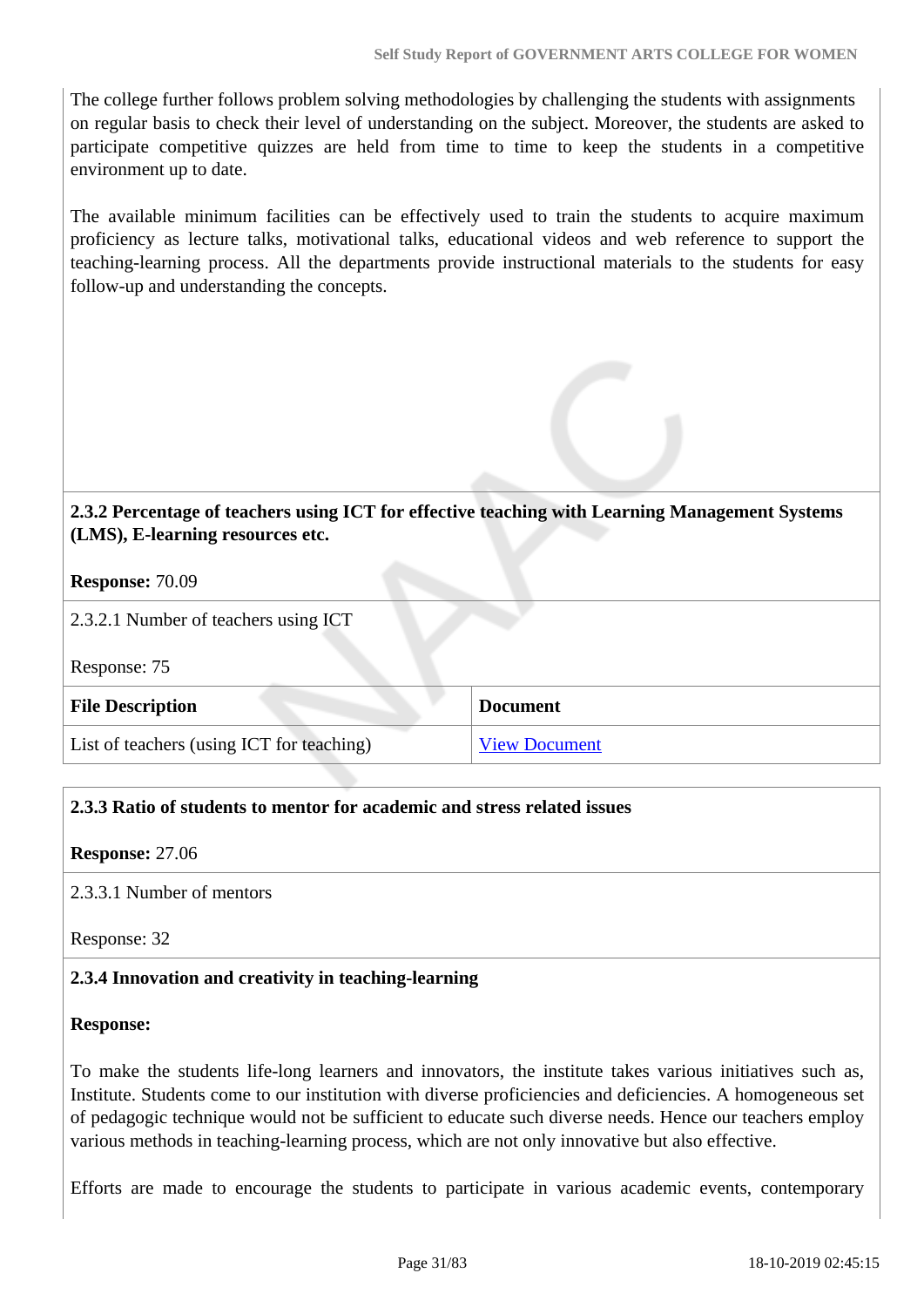academic topics are covered through guest lectures from subject experts. Proper academics procedure is adopted to evaluate teaching learning process and take appropriate measures for possible improvements.

Faculties are involved in the improvement of teaching learning method and their suggestions are implemented on a regular basis. Transparent and constructive evaluation process ensures fair assessment of student's performance. Performance benchmarks are set to establish qualitative and quantitative improvement in student's performance.

As a part of Industry-Academia cordial relations with industries are continued and enhanced to bridge the knowledge gaps and to solve real life problems. Institute organizes International/National conferences, seminars and workshops.

Students make use of the library for literature survey of seminar/project topics which develops awareness of the latest trends in respective fields. Classroom sessions are made interactive and students are promoted to ask the questions to create critical thinking and understanding of the topic. Students are encouraged to make presentations on latest topics/ topics of their interest.

## **2.4 Teacher Profile and Quality**

**2.4.1 Average percentage of full time teachers against sanctioned posts during the last five years**

| <b>Response: 124.15</b> |  |
|-------------------------|--|
|-------------------------|--|

| <b>File Description</b>                                          | <b>Document</b>      |
|------------------------------------------------------------------|----------------------|
| Year wise full time teachers and sanctioned posts<br>for 5 years | <b>View Document</b> |

## **2.4.2 Average percentage of full time teachers with Ph.D. during the last five years**

#### **Response:** 24.36

2.4.2.1 Number of full time teachers with Ph.D. year-wise during the last five years

| $\frac{12018-19}{ }$ | 2017-18 | 2016-17 | $2015 - 16$ | 2014-15 |
|----------------------|---------|---------|-------------|---------|
| 22                   | 20      | 19      | 10          | 14      |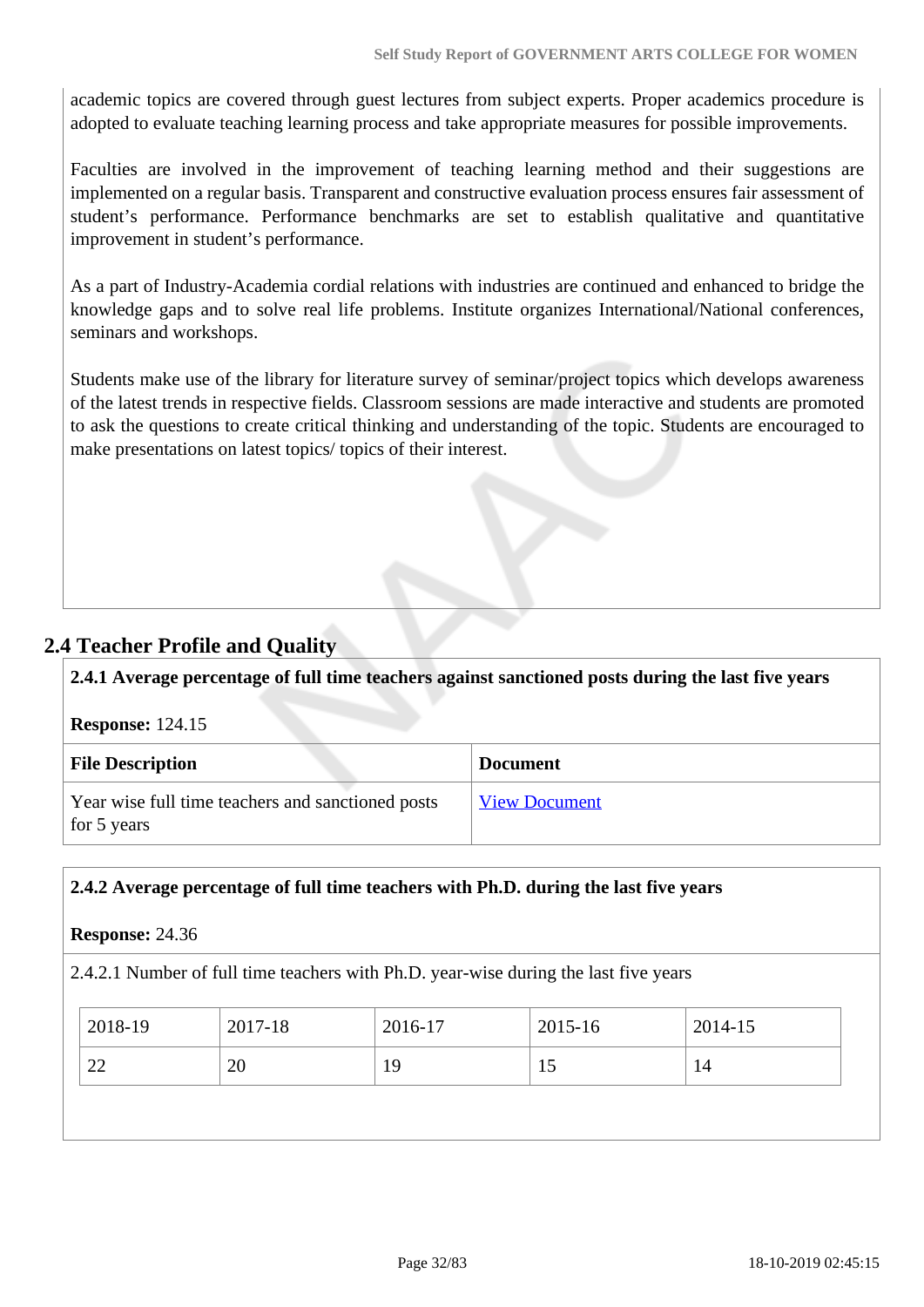| <b>File Description</b>                                                                       | <b>Document</b>      |
|-----------------------------------------------------------------------------------------------|----------------------|
| List of number of full time teachers with PhD and<br>number of full time teachers for 5 years | <b>View Document</b> |
| Any additional information                                                                    | <b>View Document</b> |

## **2.4.3 Teaching experience per full time teacher in number of years**

#### **Response:** 8.78

#### 2.4.3.1 Total experience of full-time teachers

Response: 939

## **2.4.4 Percentage of full time teachers who received awards, recognition, fellowships at State, National, International level from Government, recognised bodies during the last five years**

#### **Response:** 2.6

2.4.4.1 Number of full time teachers receiving awards from state /national /international level from Government recognised bodies year-wise during the last five years

| 2018-19 | 2017-18 | 2016-17 | 2015-16 | 2014-15 |
|---------|---------|---------|---------|---------|
|         |         |         | ν       |         |

| <b>File Description</b>                          | <b>Document</b>      |
|--------------------------------------------------|----------------------|
| Institutional data in prescribed format          | <b>View Document</b> |
| e-copies of award letters (scanned or soft copy) | <b>View Document</b> |

## **2.4.5 Average percentage of full time teachers from other States against sanctioned posts during the last five years**

#### **Response:** 0

2.4.5.1 Number of full time teachers from other states year-wise during the last five years

| 2018-19<br>2015-16<br>2017-18<br>2016-17 | 2014-15 |
|------------------------------------------|---------|
| U<br>U<br>U<br>ν                         |         |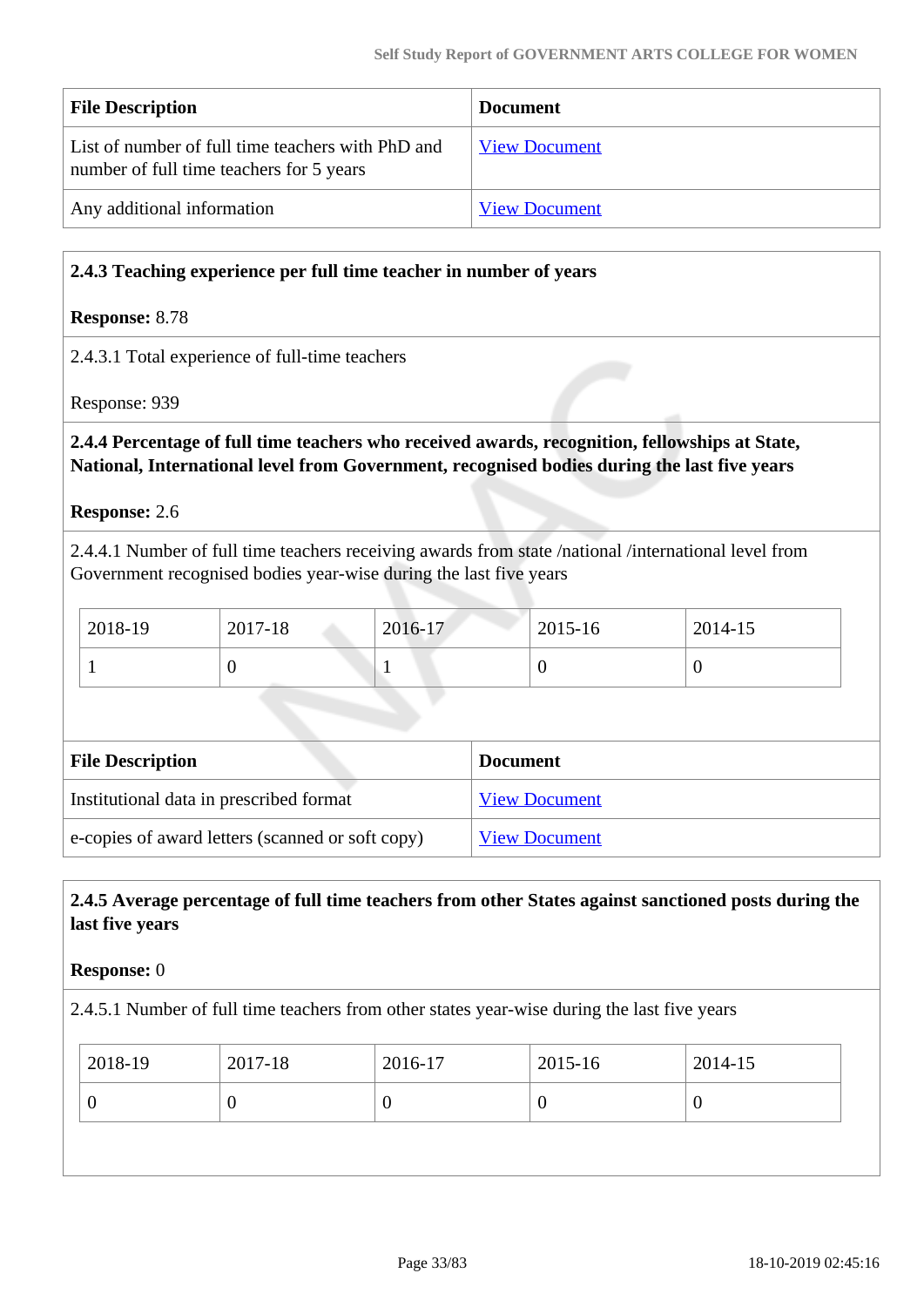| <b>File Description</b>                                                                            | <b>Document</b>      |
|----------------------------------------------------------------------------------------------------|----------------------|
| List of full time teachers from other state and state<br>from which qualifying degree was obtained | <b>View Document</b> |

## **2.5 Evaluation Process and Reforms**

## **2.5.1 Reforms in Continuous Internal Evaluation(CIE) system at the institutional level**

## **Response:**

The institution has a centralized Continuous Internal Evaluation system (CIE) in place methodically assessing all aspects of a students' development throughout the year. This evaluative mechanism is geared towards preparing students for their final examinations conducted by the affiliating university, and also for their overall enrichment. The college, through the checks and balances built into the system strives to institute reforms in the said process from time to time according to the needs of the situation.

## **Orientation on Evaluation Process:**

- 1.All concerned stakeholders are informed of Continuous Internal Evaluation through the college Prospectus and the institutional website.
- 2.Students are informed of this educational strategy, namely CIE at the beginning of the First Year during the Assembly cum Orientation Programme through the public address system.
- 3.Students, along with their guardians are further apprised of it in the Parent-Teacher meetings held by the departments in due course.
- 4.The Teaching Plan is formulated with the CIE in mind.
- 5.Teachers' Council Meetings are held to determine dates of internal examinations.
- 6.Publication of the dates of internal examinations on college notice boards for prior information of students.

## **The Actual Practice (Types of evaluation):**

1.Evaluation test after admission to assess the level of understanding and proficiency of the student.

- 2.Periodic class tests.
- 3.Midterm examination.
- 4.Selection Tests (before University examinations)
- 5.Tutorials
- 6.Supplementary Examinations.

## **Result Analysis and Review Meetings:**

- 1.The results are compiled by the members of the Result Committee.
- 2.These are subsequently analyzed in the Examination Committee meeting presided over by the Principal where the pass percentage is decided through general consensus and special inputs from departmental faculty.
- 3.On the basis of this analysis there is the annual preparation and distribution of Report Cards which is a unique evaluative practice of this institution.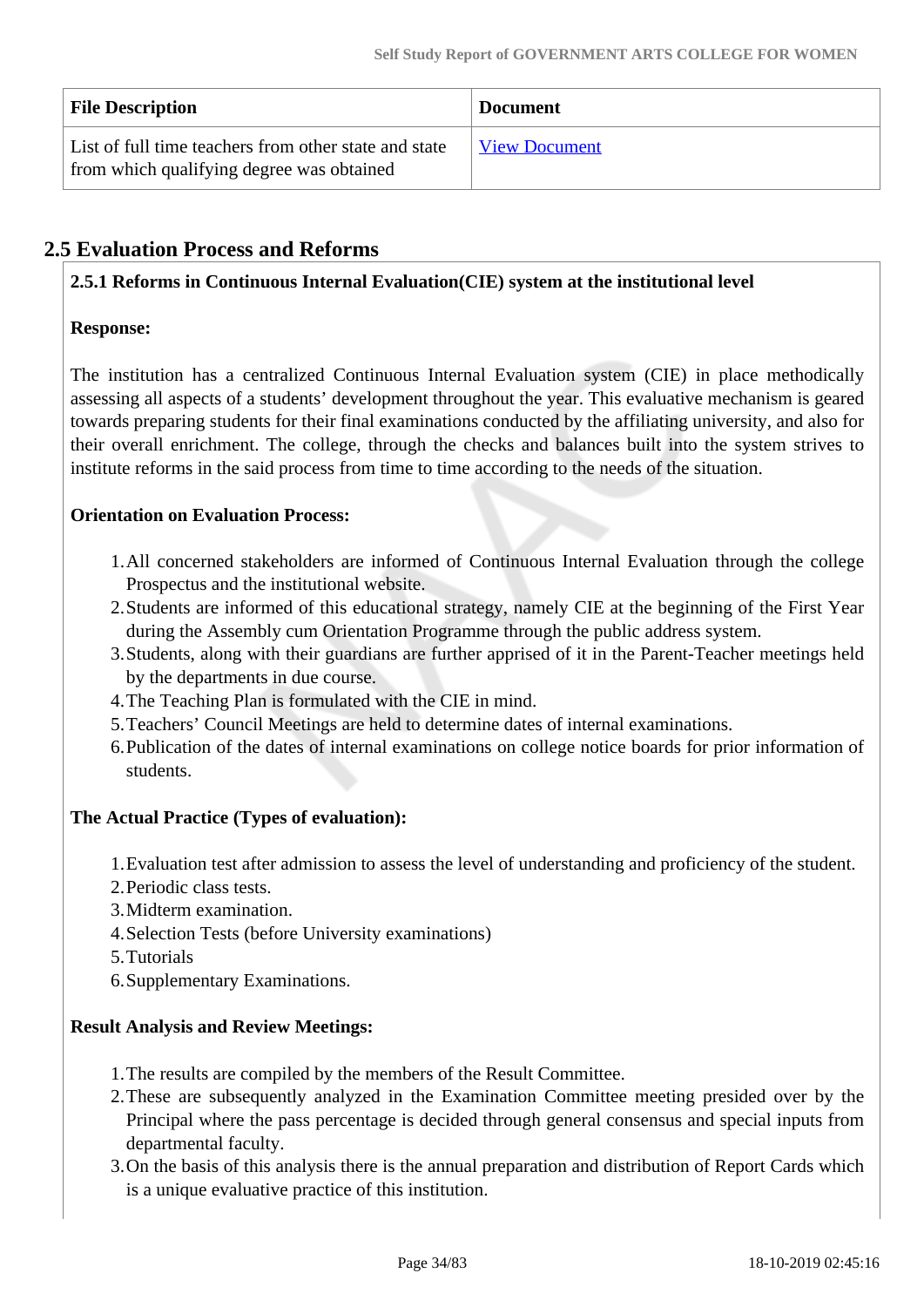4.The Continuous Internal Evaluation (CIE) system is reviewed and modified from time to time in view of the changing requirements of the curriculum.

Reforms in Continuous Internal Evaluation (CIE) system at the institutional level The institute has taken efforts to improve the performance of students by framing significant reforms in Continuous Internal Evaluation at the college level.

## **The reforms are as follows:**

- 1.Remedial measures are taken by conducting tutorial classes to clarify doubts and reexplaining the critical topics.
- 2.Unit tests are conducted prior to the seasonal examinations.
- 3.Topic wise question banks are provided for all subjects.
- 4.Students are encouraged to solve the previous year's university exam question papers.
- 5.For all students model exams are conducted prior to university exams.
- 6.The institute regularly conducts, group discussions, seminars and guest lecture.
- 7.Poor performance due to frequent absenteeism is dealt by sending letters to the parents of such students.
- 8.The college effectively communicates exam section wherein all the notices related to the examination and academics can be circulated and communicated to all students.

9. Monitoring the improvement in learning of slow learner and encouraging the advanced learners by reviewing their performance in exams.

## **2.5.2 Mechanism of internal assessment is transparent and robust in terms of frequency and variety**

## **Response:**

Internal assessment in the college is so transparent for that every student has an idea about the standard internal evaluation process of the theory and practical subjects. The college follows the regulations of Mother Teresa Women's University Kodaikanal. Marks for the examinations performed will be displayed in the department notice boards within a week time of commencement of the laboratory sessions. Marks obtained in all the examinations are grouped and is considered as 25% of total marks for theory and 40% of total marks for practical of the internal exam.

The slow learners are permitted to improve their marks by redoing the experiment if they have scored low. Heads of the departments are fully empowered to suggest the re-assessment of the total marks by the approval of department committee. All such modifications will be displayed in the department notice boards for student reference.

The college prepares an Academic Calendar in line with university calendar prior to the commencement of the academic year in consultation with the Heads of the Departments. Then the College organizes orientation programs to the students to make them acquainted with the rules and regulations of the affiliating university examinations, evaluation process and the extra-curricular activities etc., similarly every department organizes a semester orientation program with parents in the first week after starting a new semester.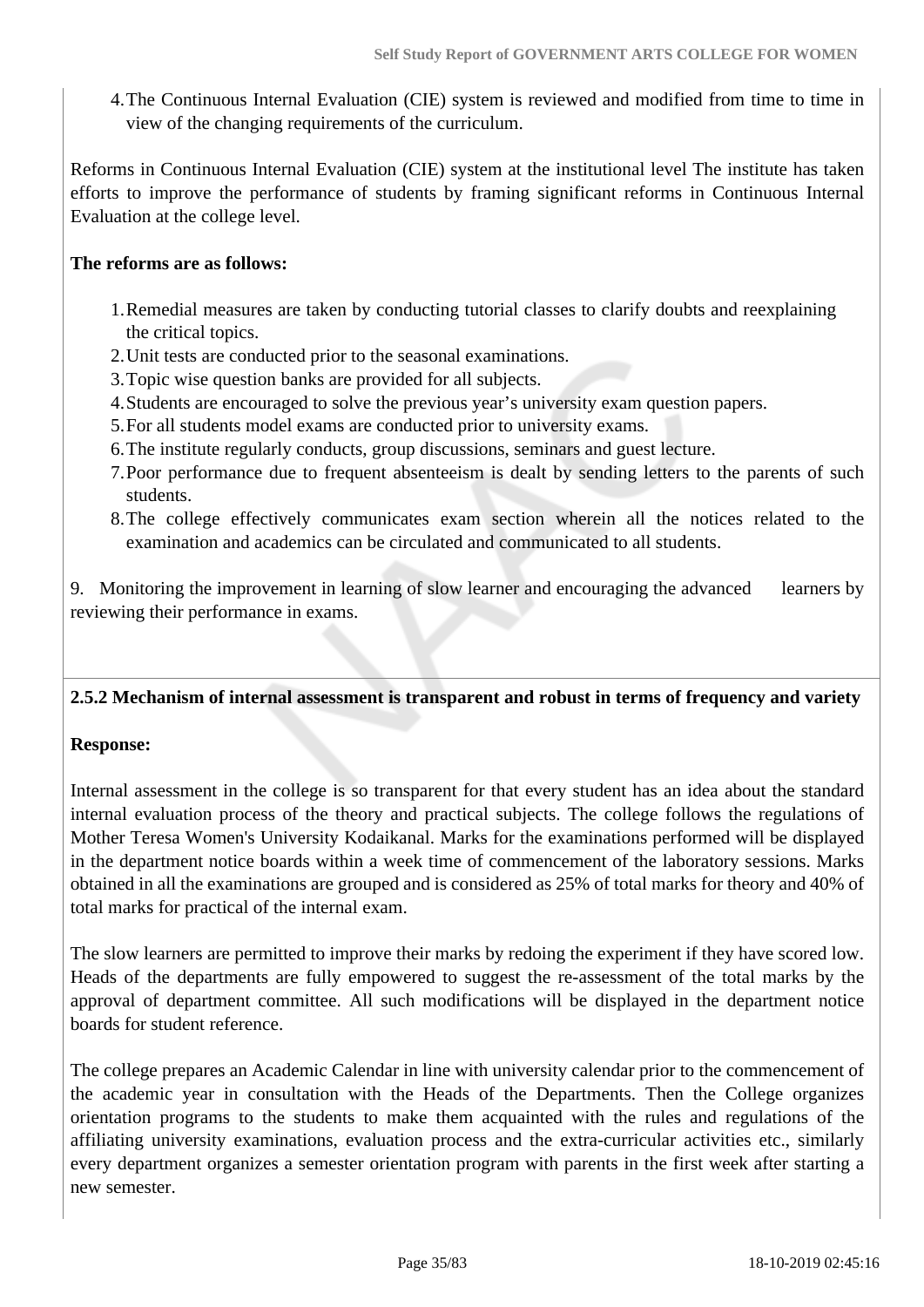The head of the departments communicate about the labs  $\&$  subjects of the semester to the students, parents and other institutional members in the semester Orientation Programs. College handbooks are handed over to the students after the orientation program and college website link is also provided simultaneously.

Basic eligibility for the evaluation process is made known to the students through university website, notice boards and class counselling. Institute notifies the evaluation process and related documentation on the notice board. This includes the distribution of marks and schedule of internal evaluation and university evaluation. The college also notifies the criteria for allocation of internal marks through notices and class counselling tutor.

The continuous assessment report for all the courses is displayed in respective departments every month. The staff meetings are conducted periodically to review the evaluation process. Display all the unit tests marks within a week after end of unit tests.

The college displays the internal marks at end of each semester for student's information and solving grievances of students if any. Two internal examiners are appointed for each subject to evaluate final internal marks. At the end of the each semester, The Principal verifies the internal marks for all the students.

As far is college is concerned every reform introduced by university were strictly followed and implemented. Student fraternity is properly updated regarding the reforms and new systems introduced in the university. Introduction of projects for some Postgraduate programs are well received and utilized by both faculty and students to improve their research skills and facilitate the paper publications and helped students to secure jobs. Internal assessment process is organized with schematic distribution of marks to students with a continuous evaluation.

## **2.5.3 Mechanism to deal with examination related grievances is transparent, time-bound and efficient**

## **Response:**

Department Level Grievance Redressal Committee and Institute Level Grievance Redressal Committee will look will after college level grievances related to academic and non-academic matters. Grievance redressed cell of the department helps the students to approach for general and personal grievances. After internal assessment, answer books are shown to all students. The internal marks of the students are then displayed on the notice board to ensure transparency in evaluation. The Head of the department primarily redress all grievances about evaluation, including the internal assessment marks awarded to the students. In case of dissatisfaction, the same is put before the Principal. The committee appointed by the principal looks after such grievances and redress the same. For the purpose of investigating unfair means resorted to by students at the College level, the Student Grievance Redressal Committee shall be appointed by the principal. The committee shall have one/two senior faculty members. The Student Grievance Redressal Committee will function as a recommendatory body and submit its recommendations in the form of a report to the competent authority concerned, which issues final orders with regard to the penal action is taken against the students after taking into account the reported facts and findings of the case by the Committee and after ensuring whether reasonable opportunity has been given to the implicated student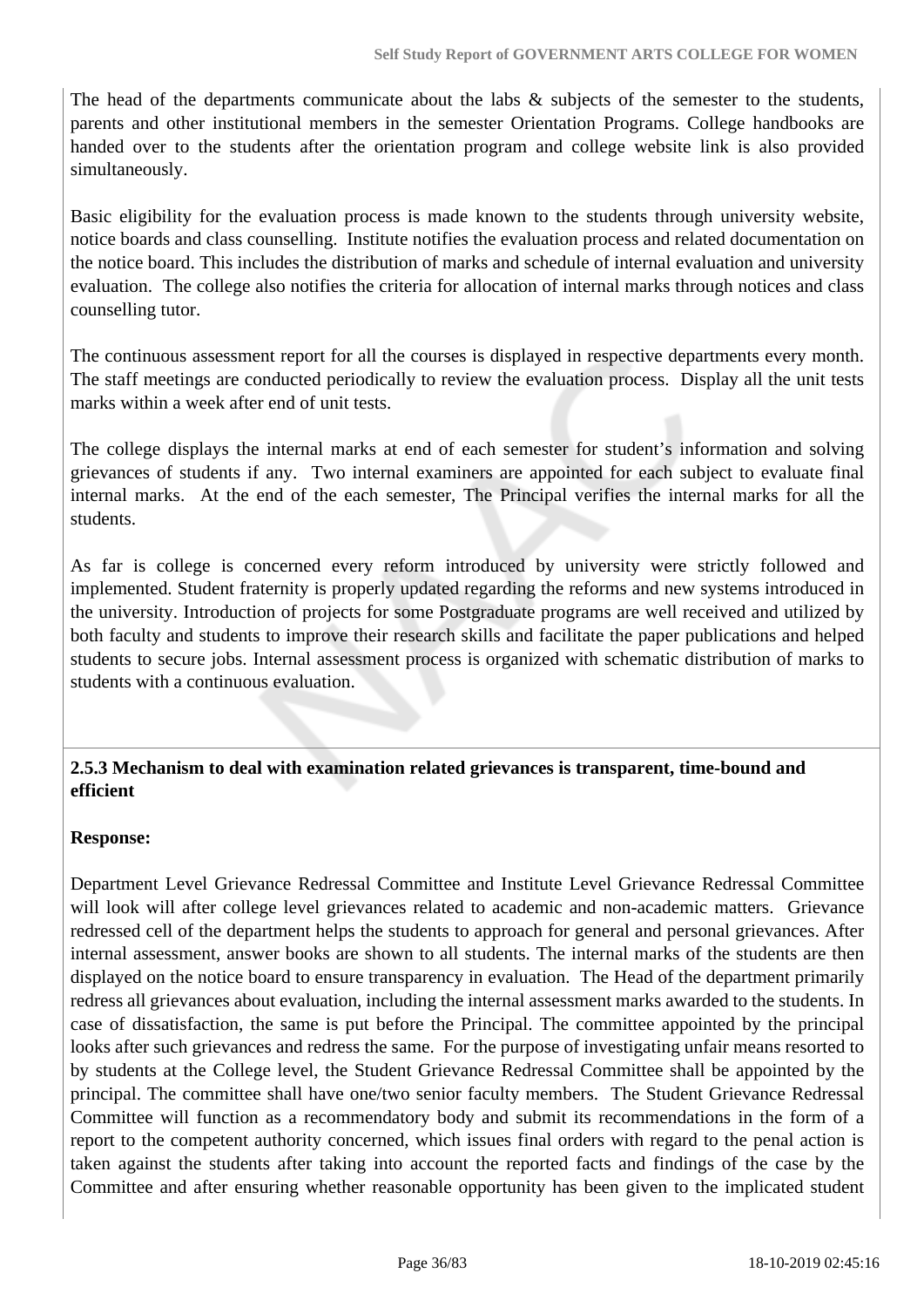concerned in his/her defense, the principles of natural justice have been followed and the recommended quantum of punishment is in accordance with the guidelines laid down in this behalf.

#### **University level**

Students apply for revaluation and verification of marks. The University provides the photocopy of answer books to students on demand after paying required fee. After receiving own answer-sheet if student wants he/she can apply for reassessment of answer book. In addition, follow up is kept with the University until the grievance is settled. An aggrieved student who has the grievance(s) at university level shall make an application to the university through the principal of the college. The principal, after verifying the facts, shall forward it to the concerned section of the university. The university redresses all such grievances within a reasonable time, preferably within fifteen days of the receipt of application. The application submitted by the aggrieved student shall be forwarded to the concerned section (Dy Registrar) viz. Academic grievance, administrative grievance etc. The university level committee is responsible to redress the matter. If the student is not satisfied with this decision, he/she can submit appeal to the higher authorities (Registrar/ VC) within a stipulated time. University level committee shall process grievance(s) submitted by the students within a stipulated period

## **2.5.4 The institution adheres to the academic calendar for the conduct of CIE**

#### **Response:**

The academic calendar is given as a hand book for each student and staff at the beginning of each academic year to plan their academic work accordingly. The institution follows semester pattern with regular inputs and revisions from the Mother Theresa Women's University. The curriculum for under graduate and post graduate courses is designed by academic council of Mother Theresa Women's University. Each semester with 90 working days. The Continuous Internal Evaluation (CIA) comprises 25 marks for each paper is standardized by the university conducted in each semester adhered as per the dates in academic calendar. The end semester examinations announced by the university and timetable is strictly adhered to, with the rules governing its administration. The students are allowed to write the examination attendance, fee payment and CIE scores. All the academic activities are managed concurrently by university and institution.

## **2.6 Student Performance and Learning Outcomes**

 **2.6.1 Program outcomes, program specific outcomes and course outcomes for all programs offered by the Institution are stated and displayed on website and communicated to teachers and students**

**Response:** 

**2.6 Student Performance and Learning Outcomes**

**2.6.1 Program outcomes, program specific outcomes and course outcomes for all programs offered**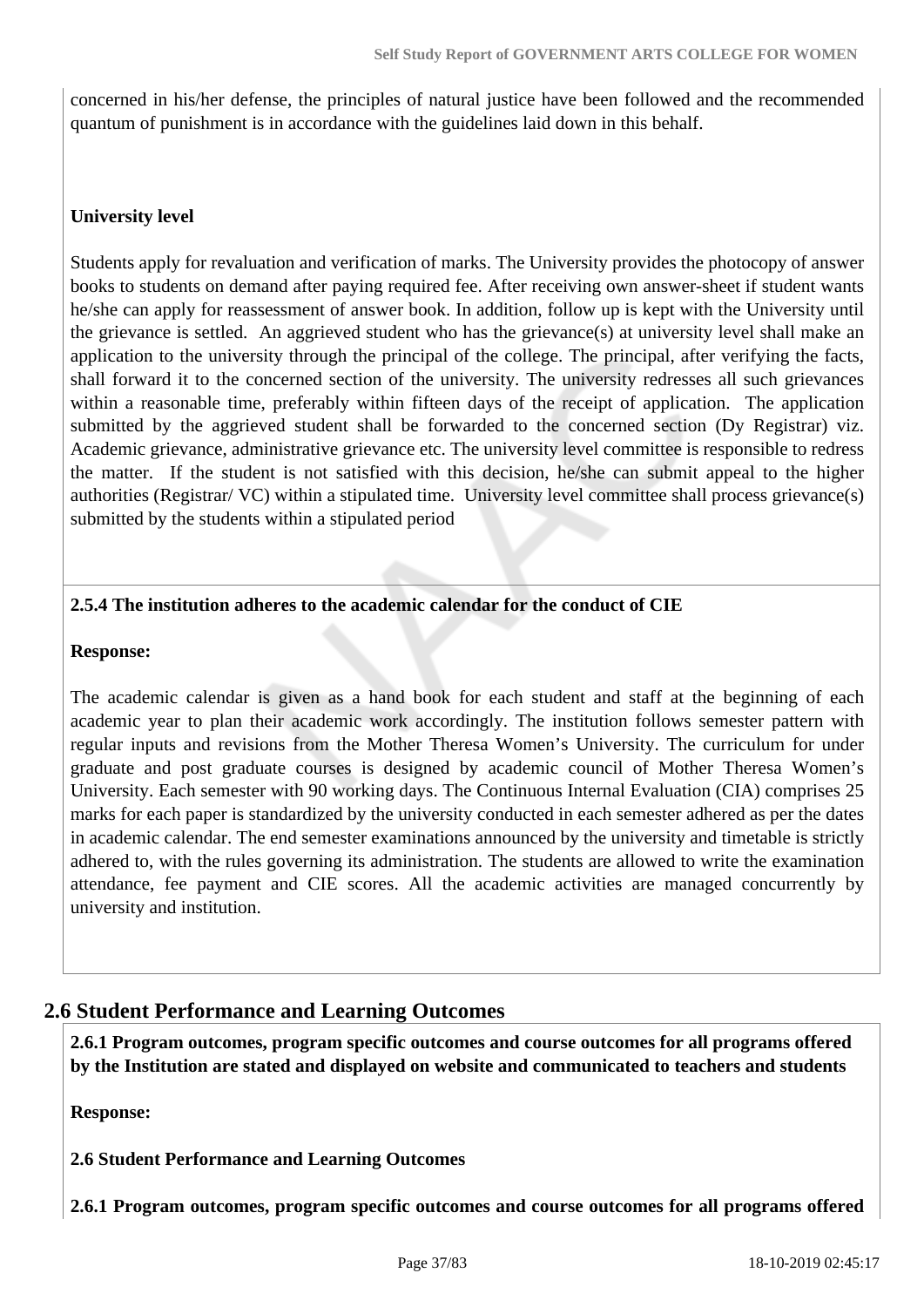## **by the institution are stated and displayed on website and communicated to teachers and students (10)**

The college has a Mechanism of Communication whereby program outcomes, program specific outcomes and course outcomes for all programs offered by it are stated and displayed on the website and communicated to teachers and students.

All internal examination results are communicated to students through concerned teachers and departmental Heads through a robust exchange of views, and eventually at the end of the academic year through their Report Cards.

## **Program Outcomes:**

For every degree program, expectations are listed out by the institution under the program outcomes. This enables the stakeholders to identify and analyze complex problems. They also learn to design solutions for problems that meet the specified needs with appropriate consideration for the cultural, societal and environmental well being.

They learn to use research based knowledge and research methods including design of experiments, analysis and interpretation of data and synthesis of the information to provide valid conclusions. This is followed by modern tool usage, which they select and apply with an understanding of the limitations. They apply reasoning and understand the impact of the solutions in societal and environmental context.

They learn to apply ethical principles and become committed to professional ethics and their responsibilities. They realize that individual and team work function effectively in multidisciplinary settings. They learn to communicate effectively with society and they are able to comprehend and write effective reports and design documentation. They also make effective presentations and give and receive clear instructions.

They understand the importance of critical thinking, social interaction, effective citizenship, ethics and environment and sustainability. Ultimately, they acquire the ability to engage in independent and life-long learning.

#### **Program Specific Outcomes**:

The stakeholders understand the nature and basic concepts. They analyze the relationship between human beings and nature. Based on these outcomes, the stakeholders learn goal-setting, problem solving techniques and decision making. The institution evaluates the stakeholders as class toppers, university rank holders and best outgoing Students.

They are recognized and awarded during the annual day function by giving those certificates and mementos. Gold medals are awarded to the university first rank holders and silver medals to the remaining rank holders. The best outgoing students are evaluated on the basis of five criteria as academic performance, attendance, behaviour inside the class room, behaviour on the campus and extracurricular activities.

The program outcomes and program specific outcomes are measured by conducting class test after the completion of each unit, and by conducting 3 CIA exams in a semester.. The attainment of students is also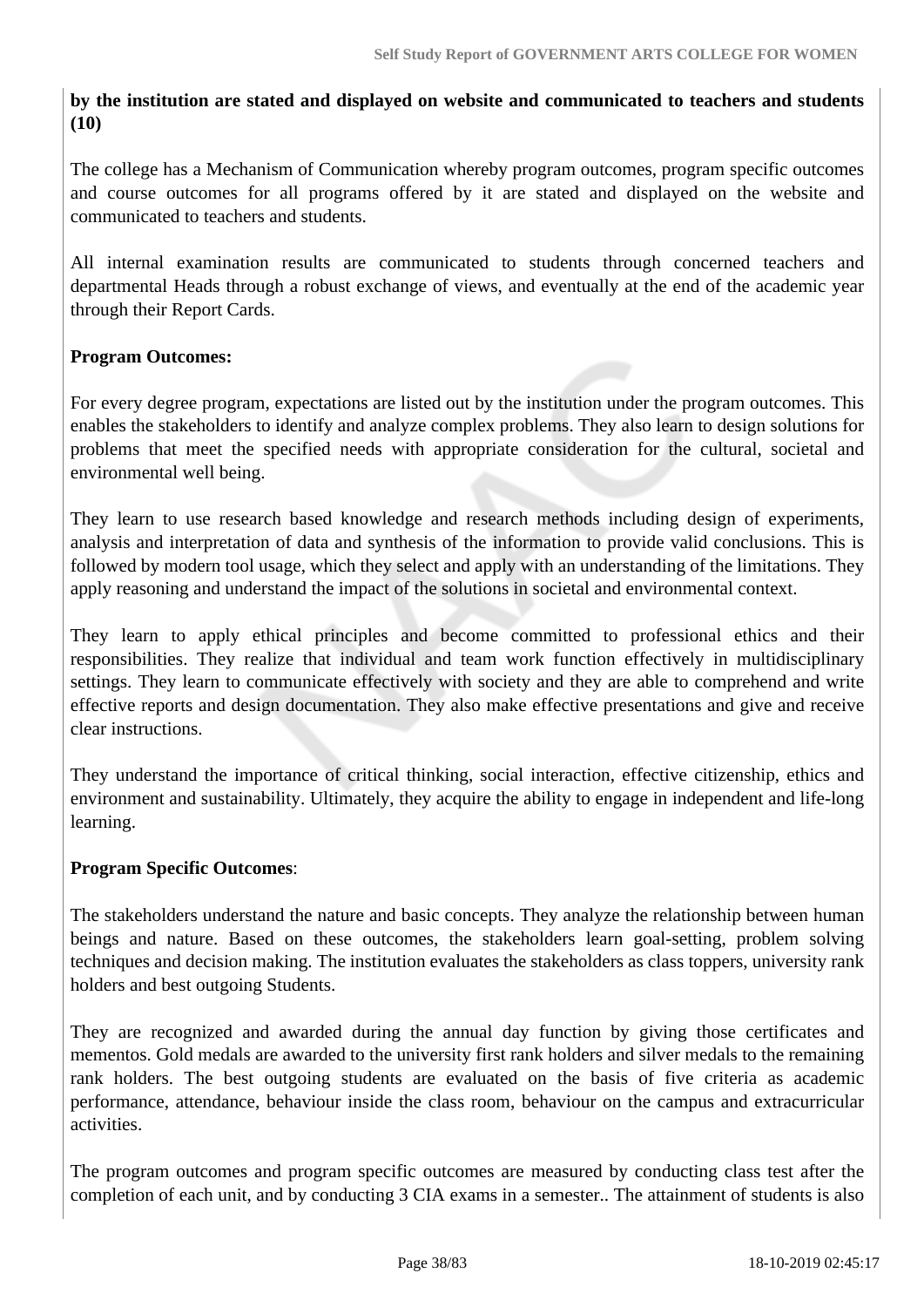measured by keeping surprise test and asking spontaneous questions during the lecture.

The formal and institutional result sheet as issued by the Mother Teresa Women's University is signed by the Principal and is prominently displayed on the college notice board for the benefit of students. Once the mark sheets and certificates are received from the University,

#### **2.6.2 Attainment of program outcomes, program specific outcomes and course outcomes are evaluated by the institution**

#### **Response:**

Measurement of the outcomes of the Program Outcomes, Program Specific Outcomes and Course Outcomes, in a sense, is a consolidation of the combined efforts of the institution to improve its academic quality for these quantified results provide, at a glance the degree of change registered. These outcomes represent numerical data which may be analyzed, compared and used to predict trends in the overall academic graph of the college. Thus, this quantification of programme and course outcomes is of immense potential value leading, as it does to a vivid graphical model of the reality on the ground, as it were.

The institution uses the following methods of measuring the attainment of Program Outcomes, Program Specific Outcomes and Course Outcomes.

- 1.After publication of results, mathematical calculation is applied to find out the pass percentage of POs, PSOs and COs. The success rate is always cent percent and also first class marks for some students of each department.
- 2.The Mother Teresa Women's University sends a detailed numerical report of the Part III BA/BSc Examination results with the numbers of students placed in First Class, Second Class and other categories clearly spelt out.
- 3.However, when after the Review and RTI procedures this figure changes the administrative staff of the college calculate and register the changes giving rise to final revised outcome.
- 4.For the Part II and Part I BA/BSc Examination the office staff members prepare the detailed numerical summary of the outcomes.
- 5.In case of course outcomes, departmental faculty members meet the students for a stock taking, identify those whose performances have not been satisfactory, enquire the reasons of underperformance and then meet guardians also to discuss with them corrective measures.
- 6.The Principal discusses programme outcomes with faculty members in Academic Council, Teachers' Council and Result Committee meetings, appreciates faculties for their efforts and encourages them to work harder for further betterment of performances.
- 7.Every year the Principal places the POs, PSOs and COs in the Governing Body meeting where the august members take note of the same and express their observations.
- 8.The results of the students for the past four years, in keeping with earlier trends, have been consistently good. There have been University toppers from all the departments and first class marks have been obtained by some students of every department quite consistently.
- 9.Those students who attain a position in the university rankings are specially felicitated on the annual Prize Day of the institution to recognize their achievement and to also inspire and incentivize others to emulate their feat.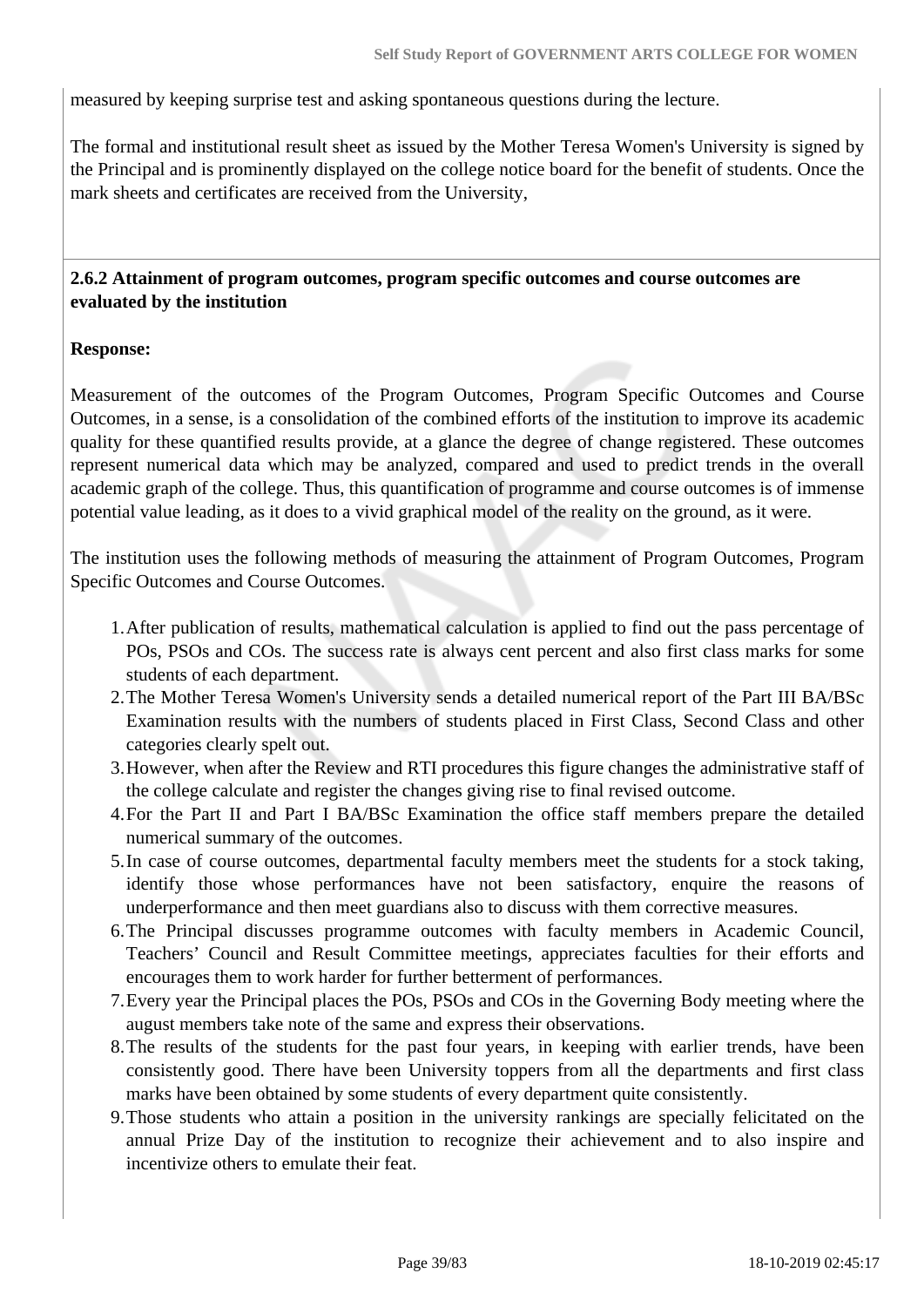The college administration has a clear vision to ensure that all our courses remain socially and economically relevant over time. The specific initiatives/measures taken up by the institution are noted below.

The University strives to uphold its mission in moulding students into disciplined citizens with intellectual, emotional and spiritual balance. The courses are designed and having social relevance are offered either as part of the programme curriculum or as enrichment courses value added programmes.

# **2.6.3 Average pass percentage of Students Response:** 91.9 2.6.3.1 Total number of final year students who passed the examination conducted by Institution. Response: 613 2.6.3.2 Total number of final year students who appeared for the examination conducted by the institution Response: 667 **File Description Document** Institutional data in prescribed format [View Document](https://assessmentonline.naac.gov.in/storage/app/hei/SSR/103779/2.6.3_1569569996_3779.xlsx)

## **2.7 Student Satisfaction Survey**

**2.7.1 Online student satisfaction survey regarding teaching learning process**

**Response:**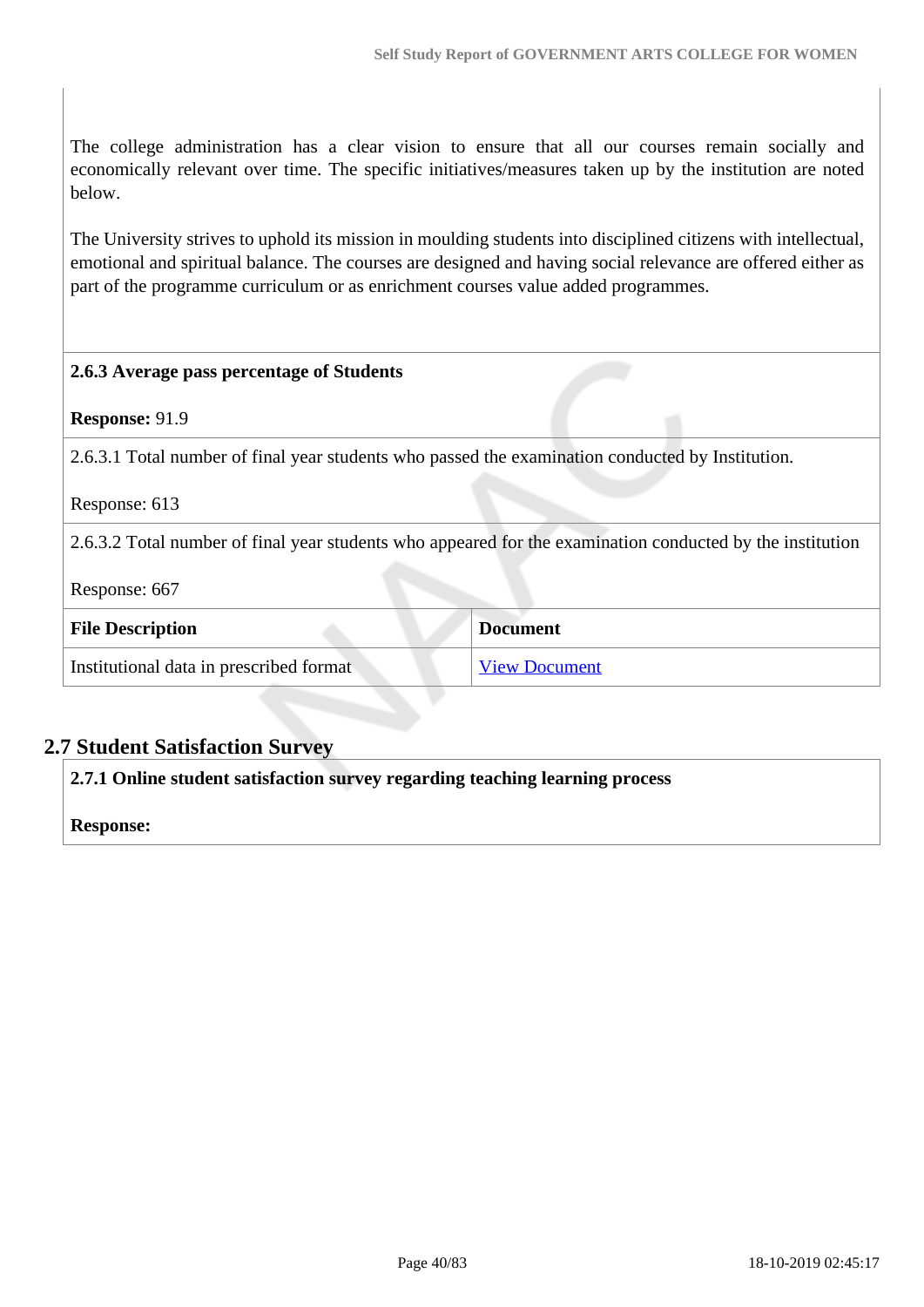# **Criterion 3 - Research, Innovations and Extension**

## **3.1 Resource Mobilization for Research**

 **3.1.1 Grants for research projects sponsored by government/non government sources such as industry ,corporate houses, international bodies, endowment, chairs in the institution during the last five years (INR in Lakhs)** 

## **Response:** 1

3.1.1.1 Total Grants for research projects sponsored by the non-government sources such as industry, corporate houses, international bodies, endowments, Chairs in the institution year-wise during the last five years(INR in Lakhs)

| 2018-19 | 2017-18 | 2016-17 | 2015-16 | 2014-15 |
|---------|---------|---------|---------|---------|
|         | v       |         | ◡       | - U     |

| <b>File Description</b>                                                                  | <b>Document</b>      |
|------------------------------------------------------------------------------------------|----------------------|
| List of project and grant details                                                        | <b>View Document</b> |
| e-copies of the grant award letters for research<br>projects sponsored by non-government | <b>View Document</b> |

## **3.1.2 Percentage of teachers recognised as research guides at present**

**Response:** 7.48

3.1.2.1 Number of teachers recognised as research guides

Response: 8

| <b>File Description</b>    | <b>Document</b>      |
|----------------------------|----------------------|
| Any additional information | <b>View Document</b> |

 **3.1.3 Number of research projects per teacher funded, by government and non-government agencies, during the last five year**

**Response:** 0.05

3.1.3.1 Number of research projects funded by government and non-government agencies during the last five years

Response: 1

3.1.3.2 Number of full time teachers worked in the institution during the last 5 years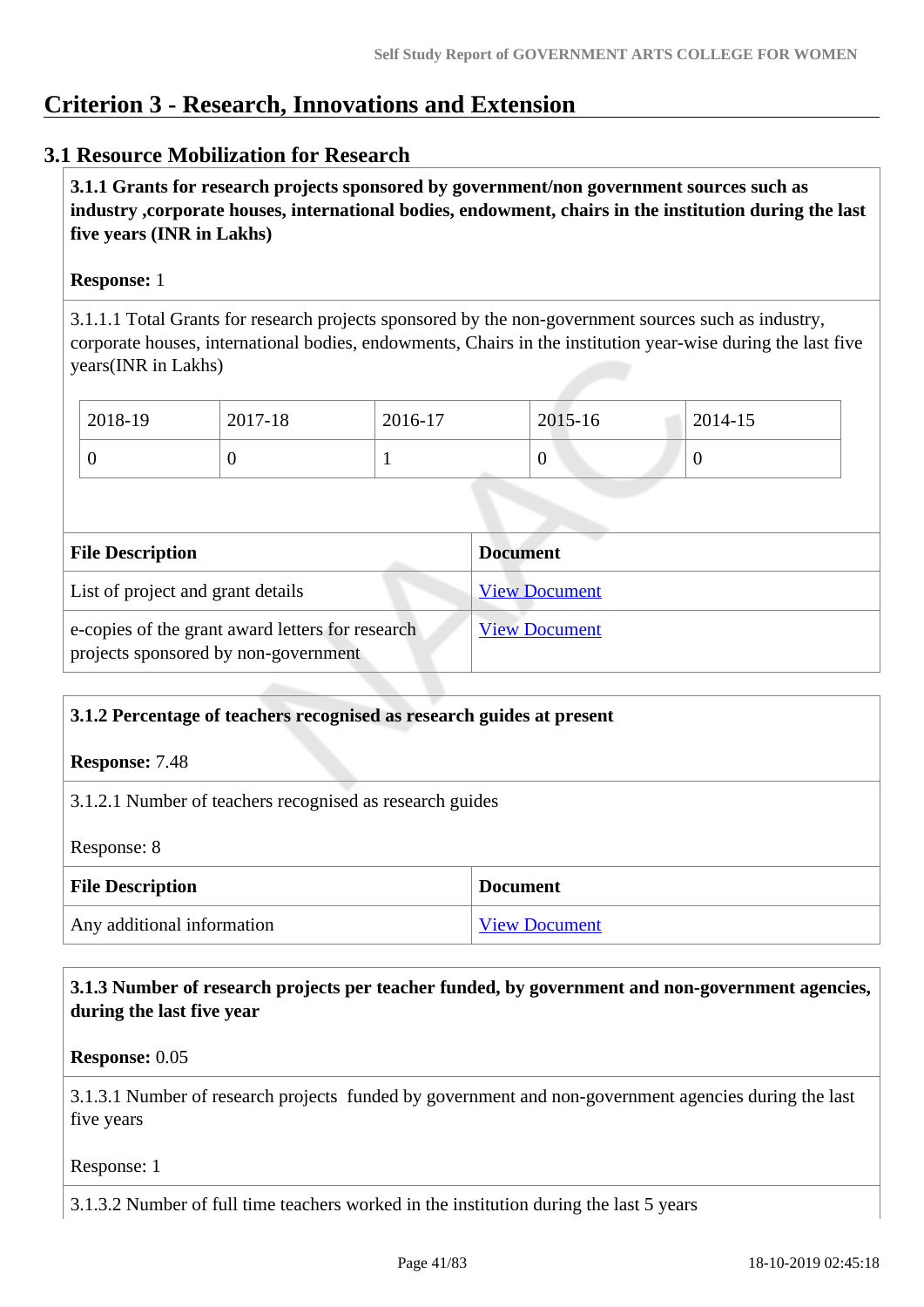| Response: 108                           |                      |  |  |
|-----------------------------------------|----------------------|--|--|
| <b>File Description</b>                 | <b>Document</b>      |  |  |
| Supporting document from Funding Agency | <b>View Document</b> |  |  |

## **3.2 Innovation Ecosystem**

 **3.2.1 Institution has created an ecosystem for innovations including incubation centre and other initiatives for creation and transfer of knowledge**

## **Response:**

The Institution encourages and assists the faculty to get extramural research grants from various funding agencies to conduct Workshops on Research Methodology and National Conferences. The faculty members are empowered to take up research activities by utilizing the existing facilities. The college has a Research and Development Committee that monitors and exhibits the research-oriented activities.

The college has developed many facilities for basic and clinical researches so as to meet the needs of researchers in emerging disciplines.

As the Institution is located in the regime surrounded by agriculture-based villages, naturally it is overwhelmed with the atmosphere of greenery that enables for an impressive outline of Eco-park with an amazing concept – (ie) absolutely packed with variety of trees and consequently with their shadow like an umbrella.

The College invites eminent personalities from small/large industries as resource persons for seminars and workshops. Student visit nearby villages and promote entrepreneurial education to the backward farming community. Besides, the college has received fund from government funding agencies like TNSCST, Chennai to organize scientific awareness programme.

The library has been enabled with **Inflibnet** access that helps the students and faculty to make use of the eresources available here.

The Institution has an eco-friendly campus and it adheres to the responsibility of making the campus as Zero plastic zone. Our college students have committed themselves to reduce their plastic usage with the focus of reducing and eliminating plastic bottles, plastic straws and utensils, single-use plastic bags and Styrofoam food packing. The institution has created an ecosystem for innovation including incubation centre and other initiatives for creation and transfer of knowledge.

Entrepreneur Development Cell (EDC) initiated various activities for the career enhancement of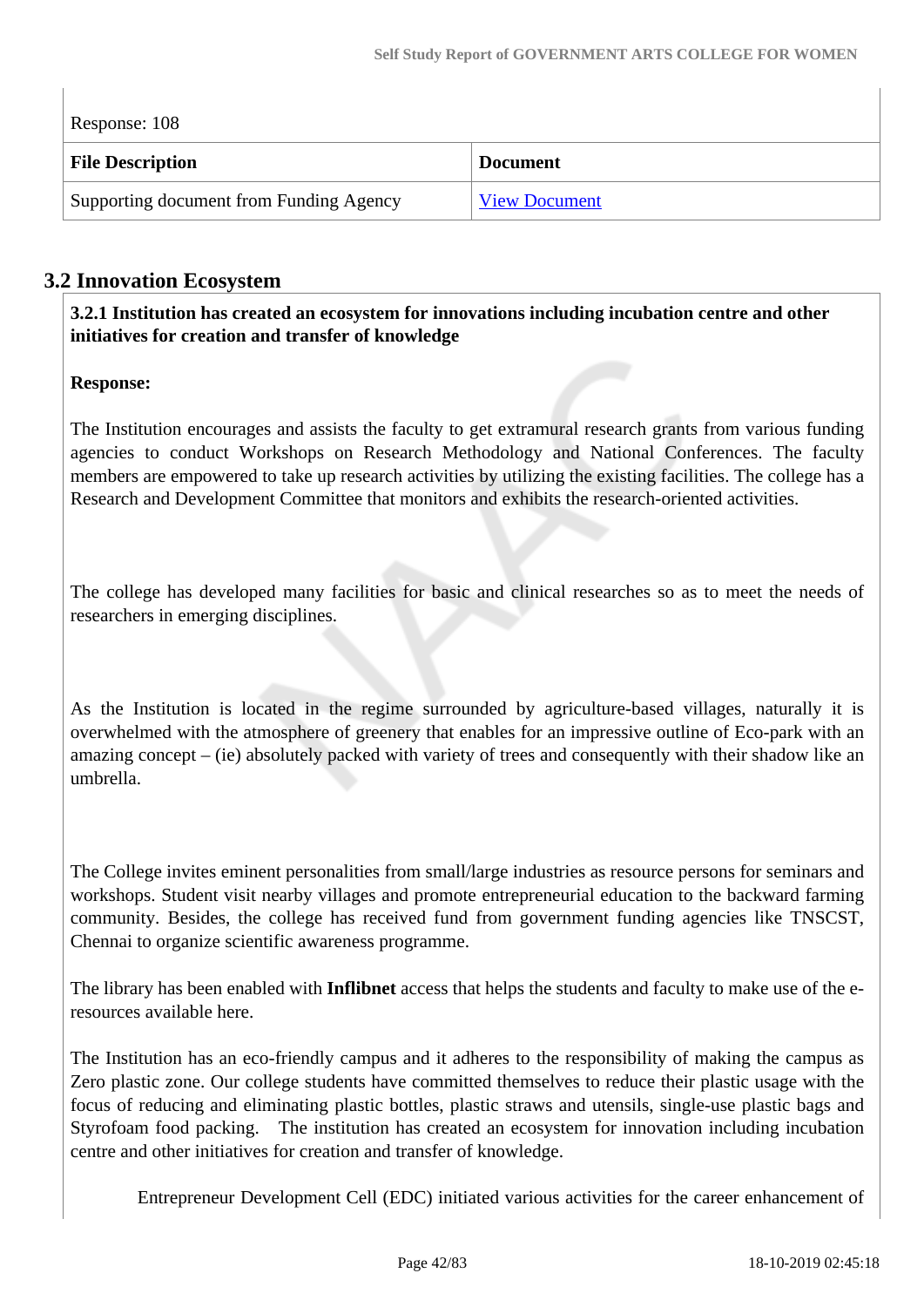students at different medium like self employment, start up initiatives, collaboration with research institutions and other industrial manufacturing related careers are enriched through various training programmes. EDC has created a platform like IDEABOX through which different perspectives of students' research ideas are received. On the basis of qualitative and quantitative outcome based, ideas are shortlisted and suggested for incubation and development. EDC encourages on establishing different clubs constituted by the students thereby favoring the students by providing guidance on healthy innovation interactive sessions. Further these discussions are converted into innovative projects and other development activity in the research context. EDC organized a three day Entrepreneurship Awareness Camp.

 The college has developed many facilities for basic and clinical researches so as to meet the needs of researchers in emerging disciplines.

 The College invites eminent personalities from small/large industries as resource persons for seminars and workshops. Student visit nearby villages and promote entrepreneurial education to the backward farming community. Besides, the college has received fund from government funding agencies like TNSCST, Chennai to organize scientific awareness programme.

 The Institution has an eco-friendly campus and it adheres to the responsibility of making the campus as Zero plastic zone. Our college students have committed themselves to reduce their plastic usage with the focus of reducing and eliminating plastic single-use plastic bags and Styrofoam food packing.

## **3.2.2 Number of workshops/seminars conducted on Intellectual Property Rights (IPR) and Industry-Academia Innovative practices during the last five years**

#### **Response:** 9

3.2.2.1 Number of workshops/seminars conducted on Intellectual Property Rights (IPR) and Industry-Academia Innovative practices year-wise during the last five years

|                                                    | 2018-19 | 2017-18              | 2016-17              |  | 2015-16        | 2014-15          |  |
|----------------------------------------------------|---------|----------------------|----------------------|--|----------------|------------------|--|
|                                                    | 4       | 5                    | $\boldsymbol{0}$     |  | $\overline{0}$ | $\boldsymbol{0}$ |  |
|                                                    |         |                      |                      |  |                |                  |  |
| <b>File Description</b>                            |         |                      | <b>Document</b>      |  |                |                  |  |
| List of workshops/seminars during the last 5 years |         | <b>View Document</b> |                      |  |                |                  |  |
| Any additional information                         |         |                      | <b>View Document</b> |  |                |                  |  |

## **3.3 Research Publications and Awards**

**3.3.1 The institution has a stated Code of Ethics to check malpractices and plagiarism in Research**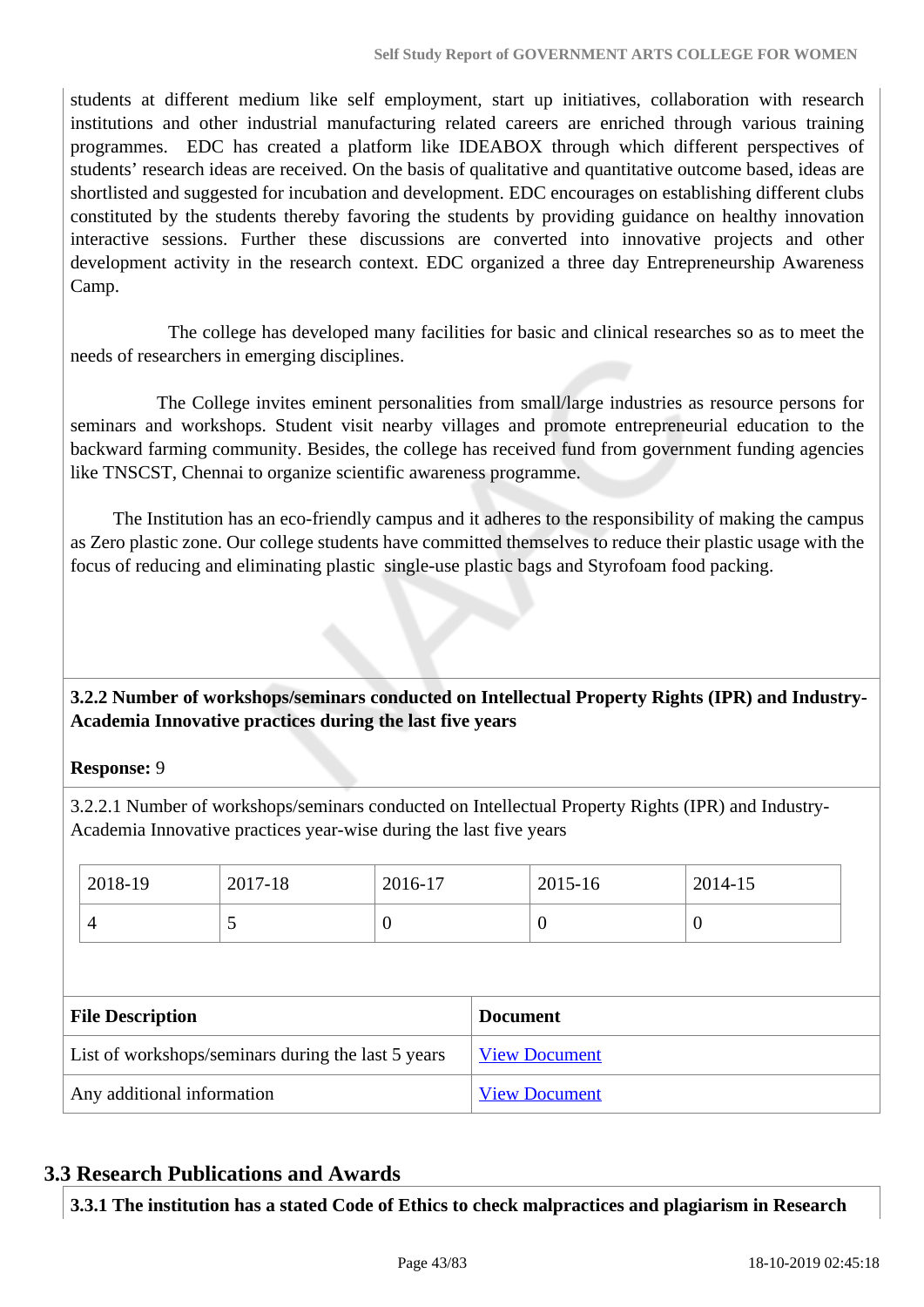$\overline{\phantom{a}}$ 

| <b>Response:</b> No                     |                      |  |  |
|-----------------------------------------|----------------------|--|--|
| <b>File Description</b>                 | <b>Document</b>      |  |  |
| Institutional data in prescribed format | <b>View Document</b> |  |  |
| Any additional information              | <b>View Document</b> |  |  |

## **3.3.2 The institution provides incentives to teachers who receive state, national and international recognition/awards**

#### **Response:** No

## **3.3.3 Number of Ph.D.s awarded per teacher during the last five years**

#### **Response:** 1.13

3.3.3.1 How many Ph.Ds awarded within last five years

Response: 9

3.3.3.2 Number of teachers recognized as guides during the last five years

Response: 8

| <b>File Description</b>                                                                              | <b>Document</b>      |
|------------------------------------------------------------------------------------------------------|----------------------|
| List of PhD scholars and their details like name of<br>the guide, title of thesis, year of award etc | <b>View Document</b> |

## **3.3.4 Number of research papers per teacher in the Journals notified on UGC website during the last five years**

**Response:** 0.91

3.3.4.1 Number of research papers in the Journals notified on UGC website during the last five years

| 2018-19  | 2017-18 | 2016-17  | 2015-16 | 2014-15 |
|----------|---------|----------|---------|---------|
| <b>پ</b> | 20      | 10<br>エノ | -<br>л. | O       |

| <b>File Description</b>                                                               | <b>Document</b>      |
|---------------------------------------------------------------------------------------|----------------------|
| List of research papers by title, author, department,<br>name and year of publication | <b>View Document</b> |
| Any additional information                                                            | <b>View Document</b> |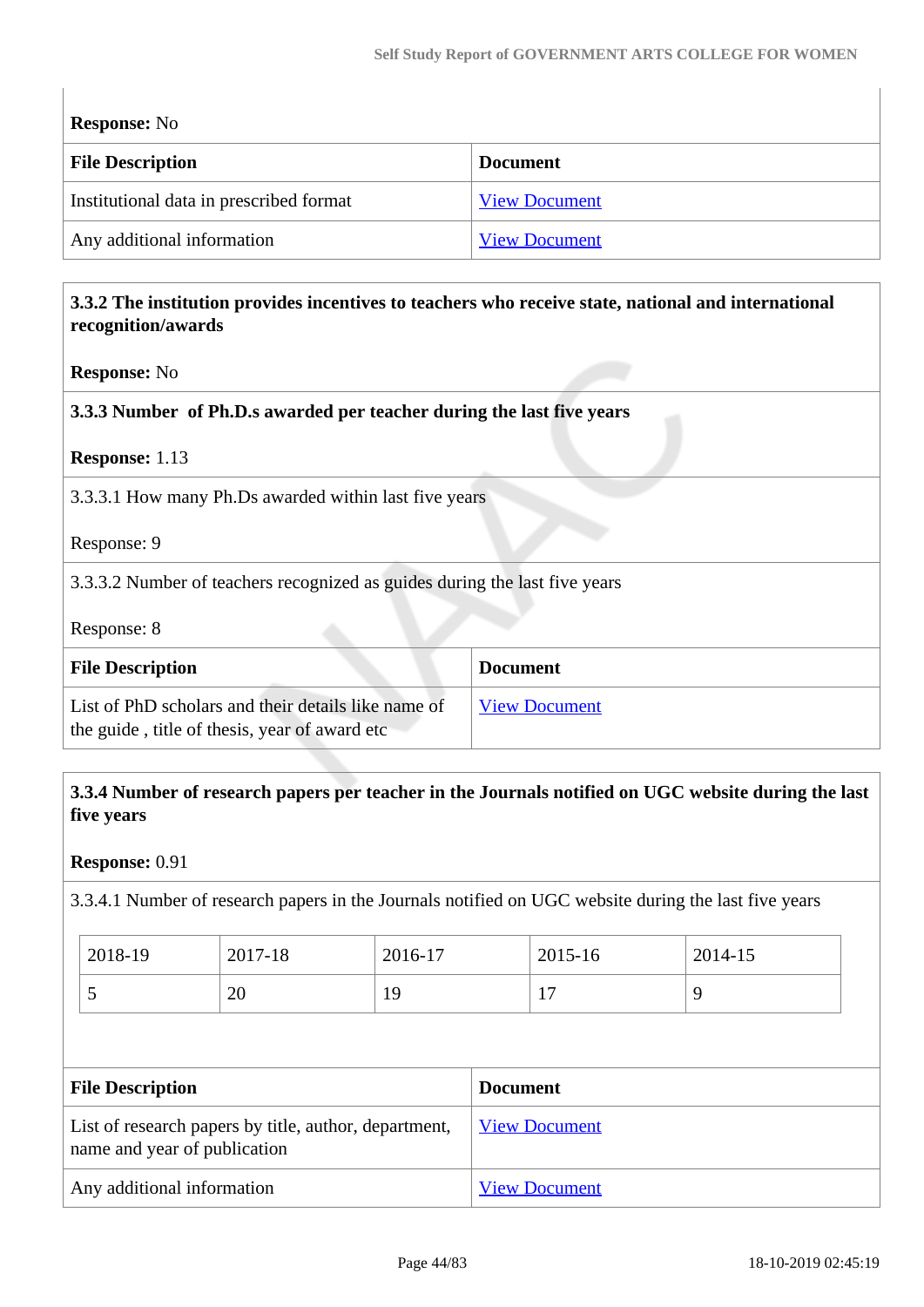#### **3.3.5 Number of books and chapters in edited volumes/books published and papers in national/international conference proceedings per teacher during the last five years**

#### **Response:** 0.91

3.3.5.1 Total number of books and chapters in edited volumes / books published, and papers in national/international conference-proceedings year-wise during the last five years

| 2018-19 | 2017-18 | 2016-17               | 2015-16 | 2014-15     |  |
|---------|---------|-----------------------|---------|-------------|--|
|         | . .     | $\overline{ }$<br>л., |         | $\sim$<br>∠ |  |

| <b>File Description</b>                                        | <b>Document</b>      |
|----------------------------------------------------------------|----------------------|
| List books and chapters in edited volumes / books<br>published | <b>View Document</b> |
| Any additional information                                     | <b>View Document</b> |

## **3.4 Extension Activities**

 **3.4.1 Extension activities in the neighbourhood community in terms of impact and sensitising students to social issues and holistic development during the last five years**

#### **Response:**

The College is committed to carving out a generation which would take up an active role in social activities.With this aim in view, extension services are made available to nearby schools, villages and communities.

It is mandatory for a student to participate in any of the extension activities provided by the college which provides a link between the College and the Society. In order to create socially sensitive citizens, the first year students are made aware of the common extension activities through **NSS, RRC, YRC**and department specific extension activities during the Orientation Programme at the commencement of each academic year.

Institution aims at imparting knowledge and quality education to all sections of society. To provide knowledge and quality based education to the students by inculcating moral value, scientific temper and employing state of the art technologies; to sensitize students about social issues for holistic development with social responsibility to upgrade them from theoretical learning to practical application, the College has **NSS, RRC, and YRC** which consists of one Coordinator for each unit. The institution plays an important role in campus-community connection and welfare of its neighbourhood by initiating a number of community development activities. It also organizes various programmes and rallies on important days and events related to health and Blood donation, and multispeciality health camps are organized regularly.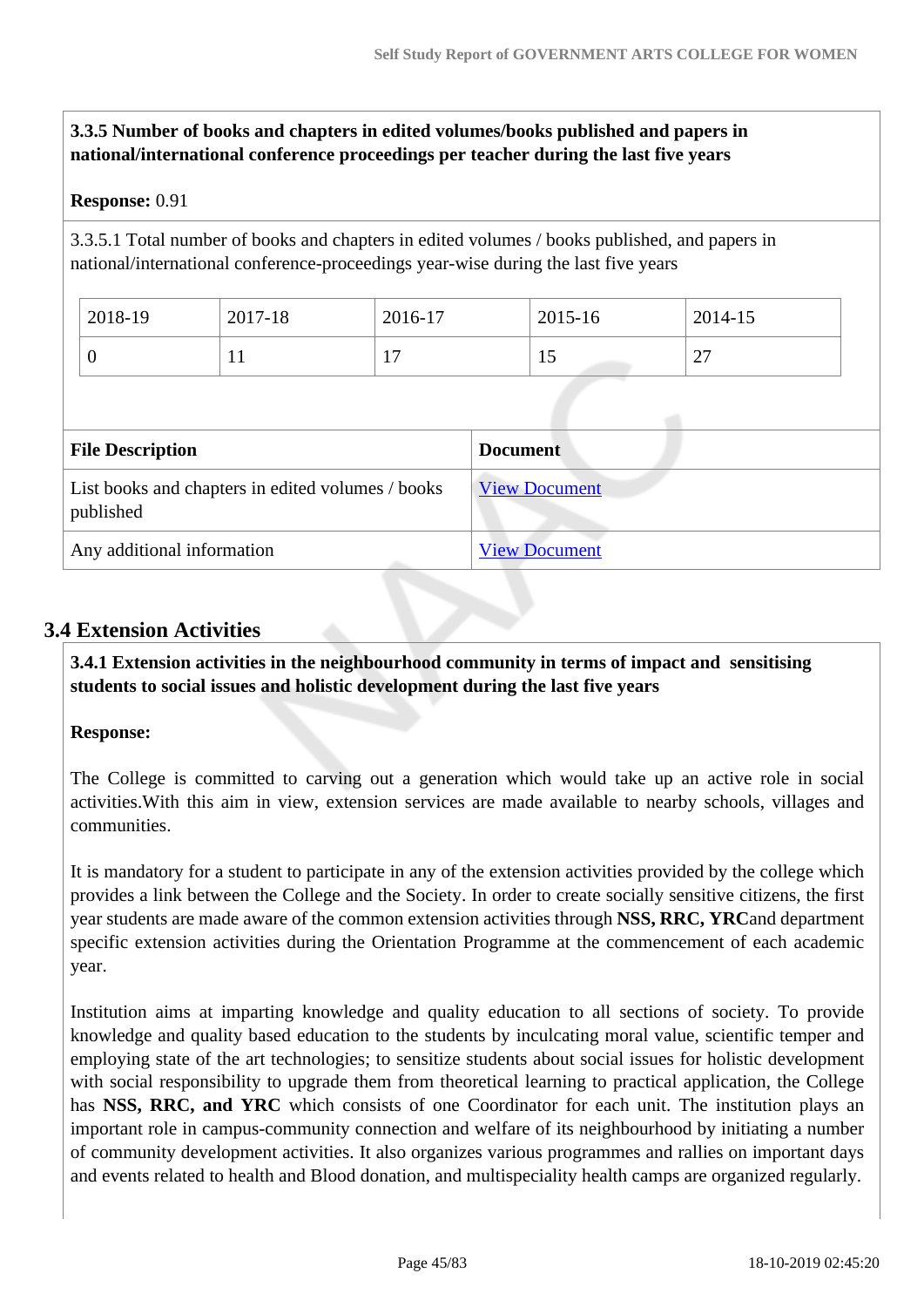The NSS unit adopts villages and organizes various social activities and programmes. It helps the government machinery to implement their schemes in the adopted villages easily. The NSS unit also carries out socio-economic surveys and educational camps in rural and semi urban areas where the students acquire training and also contribute to the sustainable community development.

NSS unit in collaboration with Lions Club organizes awareness programmes on Road safety by distributing pamphlets insisting on wearing helmet, seatbelts, drink and drive, minor driving, following safety rules etc. As per the UGC directions, a special programme on Swachh Bharat Abhiyan is also organized to inculcate values among the students. Students have been given the responsibility of cleaning the campus for two hours every week and to carry out their voluntary work in the adopted villages too. The NSS volunteers actively participate in creating awareness about the importance of cleanliness through doorto-door campaign among the public. Through these activities, students will become socially responsible citizens with moral values.

Apart from the NSS activities, the other functional committees carry out the following extension activities such as"Yoga and meditation programmes, visiting Orphanages and providing some necessary commodities for orphan children" organizing career guidance programmes in the village to create awareness among school going students in choosing career oriented courses after finishing their school education and Developing leadership qualities among the students and unemployed youth through Health awareness camp, Blood Donation Camps and literary programmes.

## **3.4.2 Number of awards and recognition received for extension activities from Government /recognised bodies during the last five years**

#### **Response:** 0

3.4.2.1 Total number of awards and recognition received for extension activities from Government /recognised bodies year-wise during the last five years

| 2018-19 | 2017-18 | 2016-17 | 2015-16 | 2014-15 |
|---------|---------|---------|---------|---------|
| ν       |         | ν       |         |         |

| <b>File Description</b>                             | <b>Document</b>      |
|-----------------------------------------------------|----------------------|
| Number of awards for extension activities in last 5 | <b>View Document</b> |
| years                                               |                      |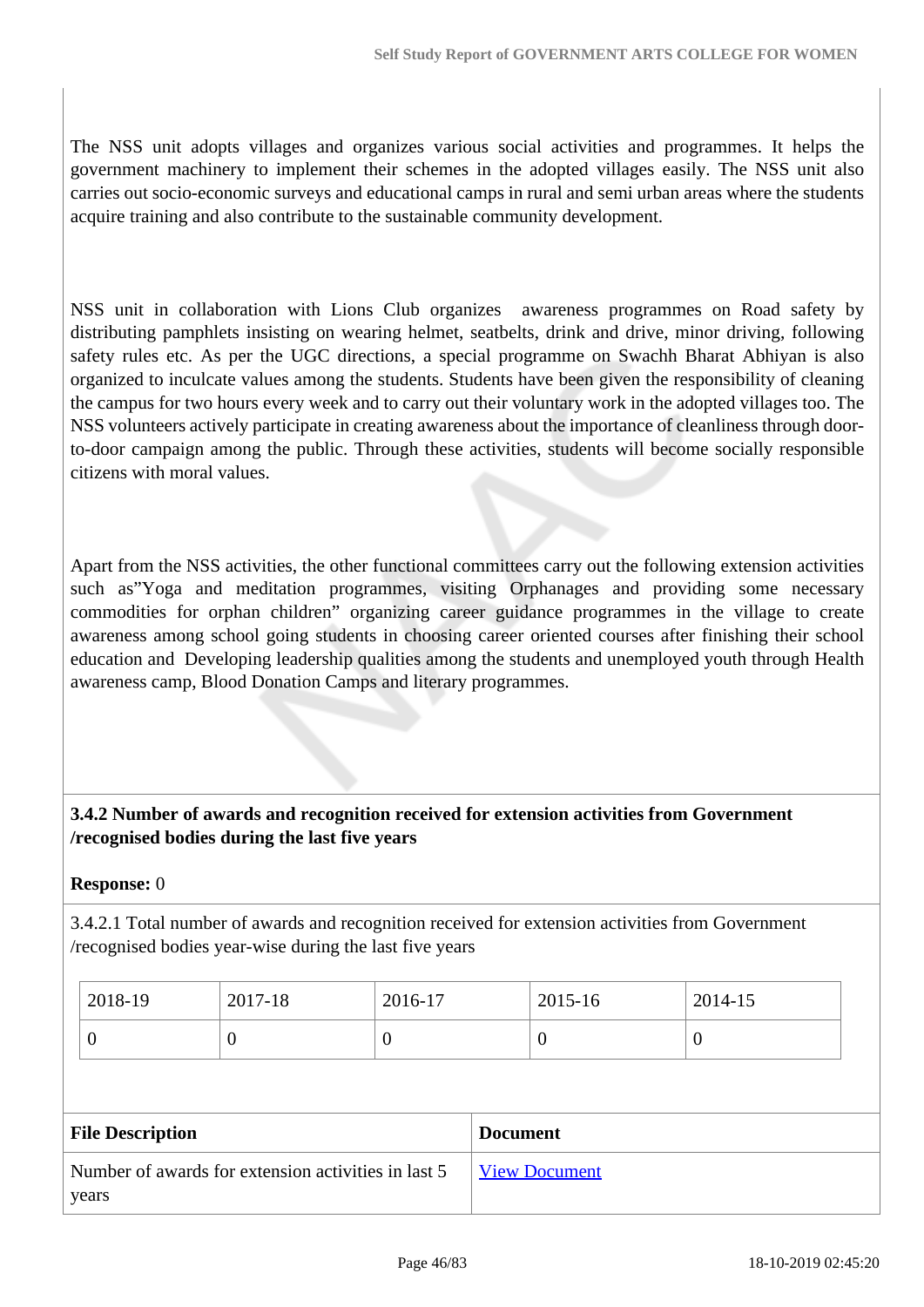## **3.4.3 Number of extension and outreach Programs conducted in collaboration with Industry, Community and Non- Government Organizations through NSS/ NCC/ Red Cross/ YRC etc., during the last five years**

## **Response:** 33

3.4.3.1 Number of extension and outreach Programs conducted in collaboration with Industry, Community and Non- Government Organizations through NSS/ NCC/ Red Cross/ YRC etc., year-wise during the last five years

| 2018-19 | 2017-18 | 2016-17        | $2015 - 16$ | 2014-15  |
|---------|---------|----------------|-------------|----------|
| $\sim$  | T T     | 1 <sub>2</sub> |             | <u>ب</u> |

| <b>File Description</b>                                                                                        | <b>Document</b>      |
|----------------------------------------------------------------------------------------------------------------|----------------------|
| Number of extension and outreach programs<br>conducted with industry, community etc for the last<br>five years | <b>View Document</b> |
| Any additional information                                                                                     | <b>View Document</b> |

 **3.4.4 Average percentage of students participating in extension activities with Government Organisations, Non-Government Organisations and programs such as Swachh Bharat, Aids Awareness, Gender Issue, etc. during the last five years**

#### **Response:** 50.65

3.4.4.1 Total number of students participating in extension activities with Government Organisations, Non-Government Organisations and programs such as Swachh Bharat, Aids Awareness, Gender Issue, etc. yearwise during the last five years

| 2018-19 | 2017-18 | 2016-17 | 2015-16 | 2014-15 |
|---------|---------|---------|---------|---------|
| 500     | 300     | 600     | 300     | 200     |

| <b>File Description</b>                                                                      | <b>Document</b>      |
|----------------------------------------------------------------------------------------------|----------------------|
| Average percentage of students participating in<br>extension activities with Govt or NGO etc | <b>View Document</b> |
| Any additional information                                                                   | <b>View Document</b> |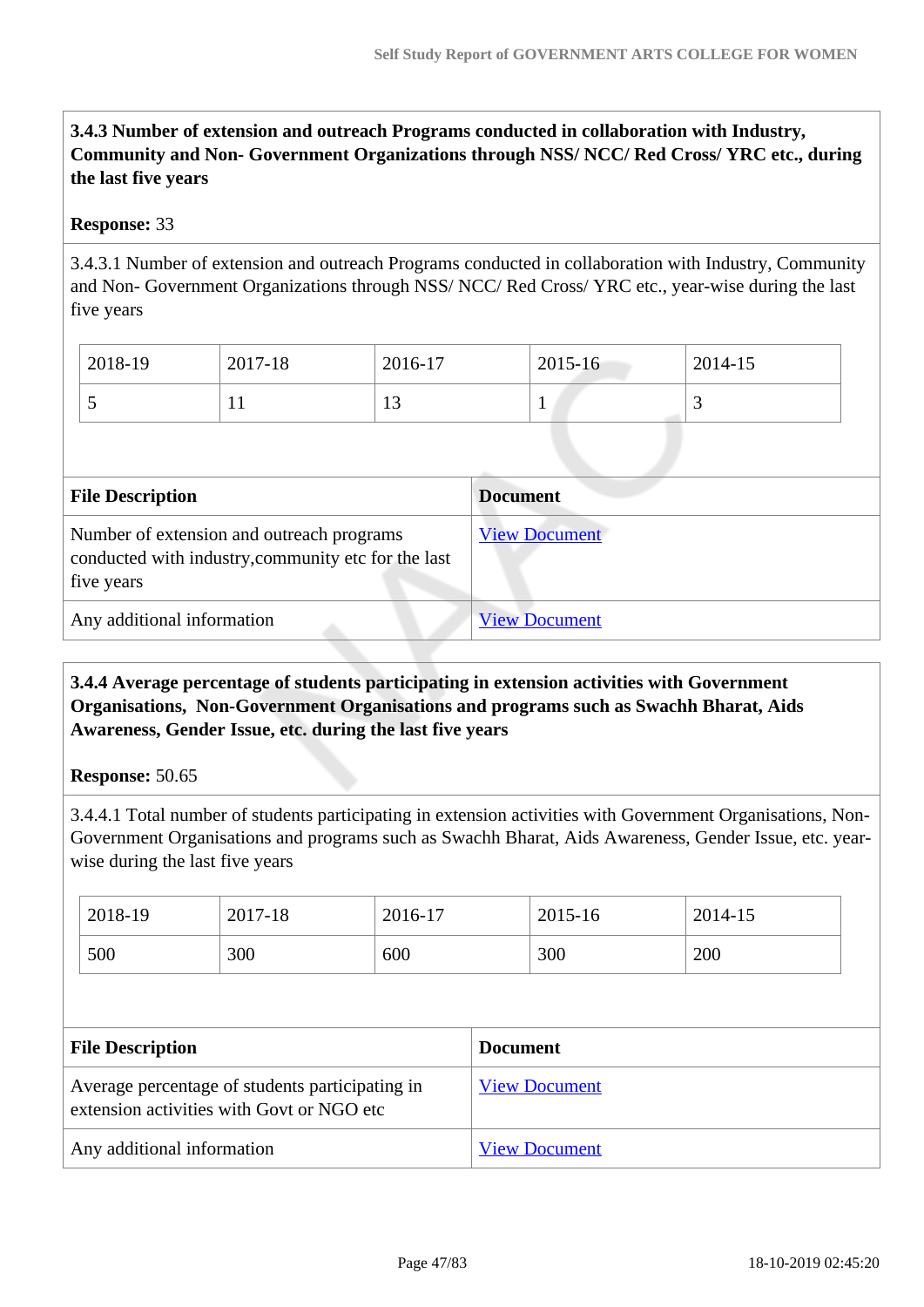## **3.5 Collaboration**

 **3.5.1 Number of linkages for faculty exchange, student exchange, internship, field trip, on-the-job training, research, etc during the last five years**

#### **Response:** 17

3.5.1.1 Number of linkages for faculty exchange, student exchange, internship, field trip, on-the-job training, research, etc year-wise during the last five years

| 2018-19 | 2017-18      | 2016-17 | 2015-16 | 2014-15  |
|---------|--------------|---------|---------|----------|
|         | $\mathbf{r}$ | ∼       | -       | <b>.</b> |

| <b>File Description</b>                                         | <b>Document</b>      |
|-----------------------------------------------------------------|----------------------|
| Number of Collaborative activities for research,<br>faculty etc | <b>View Document</b> |
| Any additional information                                      | <b>View Document</b> |

## **3.5.2 Number of functional MoUs with institutions of National/ International importance, Other Institutions, Industries, Corporate houses etc., during the last five years (only functional MoUs with ongoing activities to be considered)**

#### **Response:** 4

3.5.2.1 Number of functional MoUs with institutions of national, international importance, other universities, industries, corporate houses etc. year-wise during the last five years (only functional MoUs with ongoing activities to be considered)

| 2018-19                                    | 2017-18 | 2016-17 |  | 2015-16 | 2014-15 |
|--------------------------------------------|---------|---------|--|---------|---------|
| $\theta$                                   |         |         |  |         |         |
|                                            |         |         |  |         |         |
| <b>File Description</b><br><b>Document</b> |         |         |  |         |         |
|                                            |         |         |  |         |         |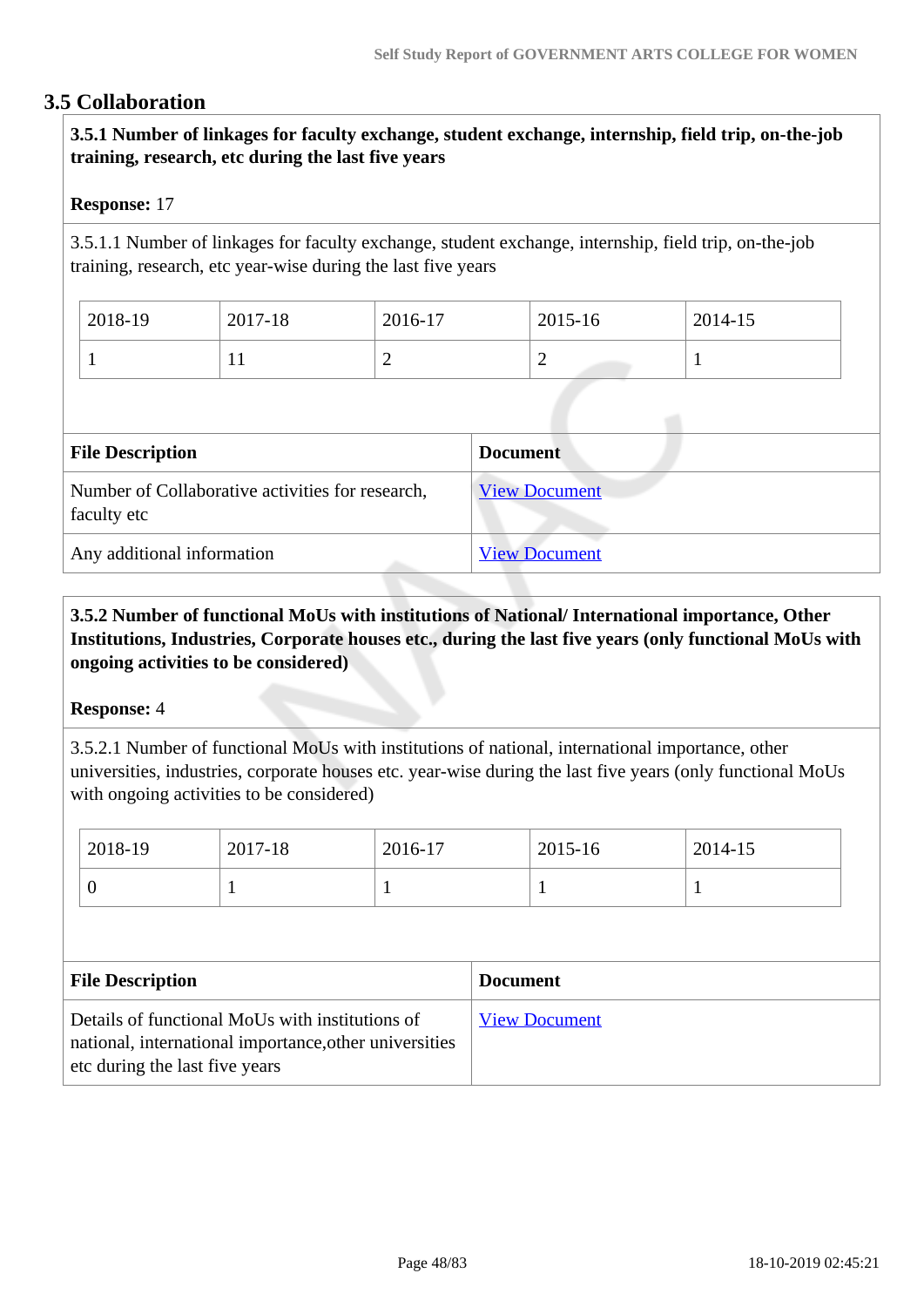# **Criterion 4 - Infrastructure and Learning Resources**

## **4.1 Physical Facilities**

 **4.1.1 The institution has adequate facilities for teaching- learning. viz., classrooms, laboratories, computing equipment, etc.**

## **Response:**

This government college has a fairly sufficient infrastructure in terms of land, building, and equipment. Even though the college still needs more modern and spacious classrooms and labs to accommodate students comfortable, the college makes optimal use of available buildings .The average classroom size is 30 feet x 25 feet, that can comfortably accommodate 40-60 students. The labs are twice the size of the classroom. Government of Tamil Nadu periodically issues personal computers with advanced processors of the time and good configuration. The department computer science has a good number of computers to offer their students hands on practice in programming skills. Other academic departments are equipped with computers for administrative and material preparation purposes. More importantly, more than fifty percent of our students own government issued free laptops in their schools.In addition to the existing blocks, a new block has just been constructed under the M.G.R centenary celebration programme with eight spacious classrooms of about 50 feet x 50 feetsize and two laboratories to motivate science fervour among students. Many new classrooms in the existing blocks have also been constructed under RUSA.

## **4.1.2 The institution has adequate facilities for sports, games (indoor, outdoor),gymnasium, yoga centre etc., and cultural activities**

#### **Response:**

The college makes use of the available area effectively for physical education.With the available area a four hundred meter athletic track ,a kabbadi court, a football field, a basketball court, courts for volley ball,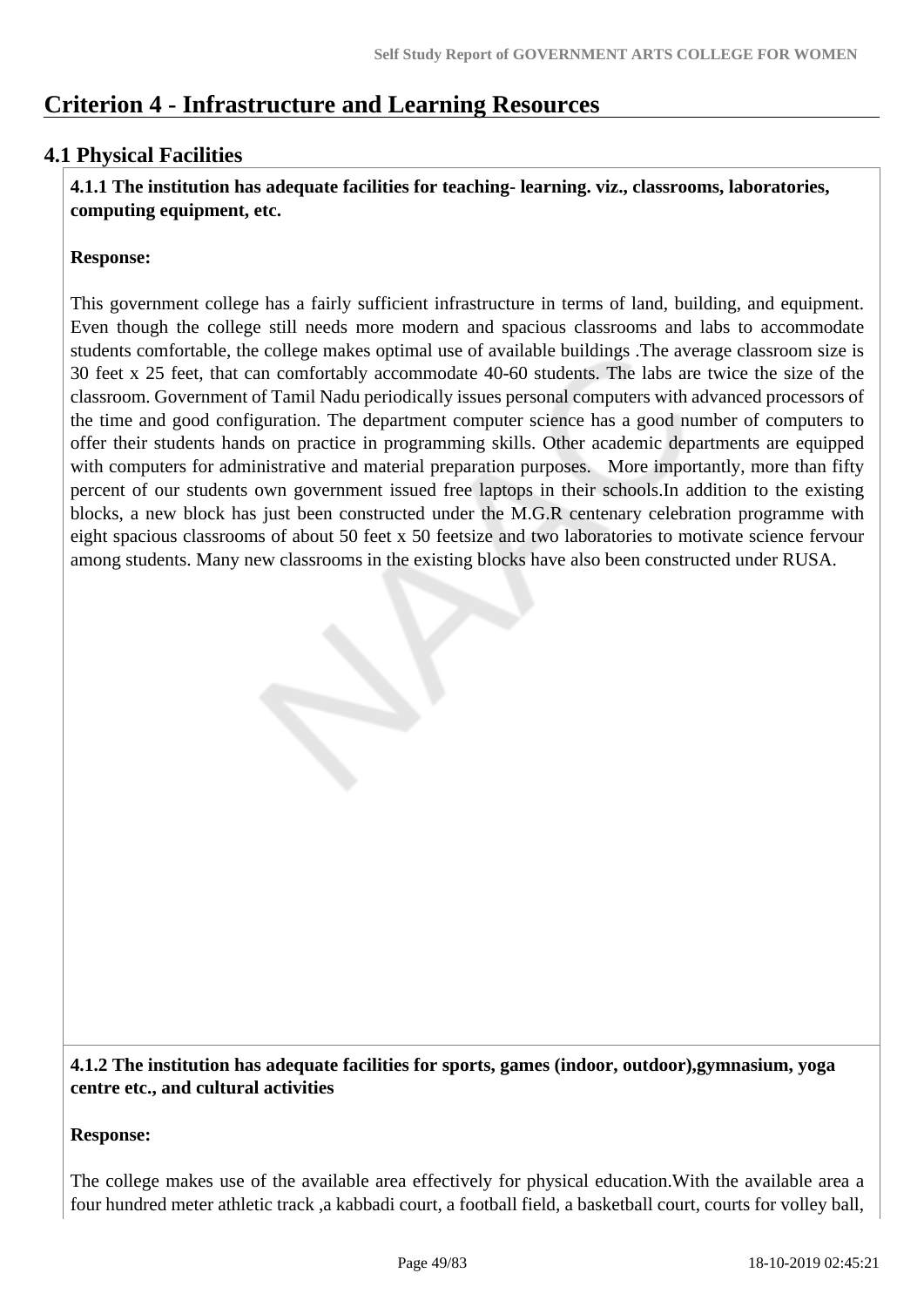a ball badminton court and a khokho field are alternatively used by the students.Students also practise shot put, javelin and discus throw in the ground. Indoor game facilities for carom and chess are available on the campus. The college makes use of the auditorium for all cultural activities. These facilities have come into existence gradually over the years.The Department of physical Education of our college functions effectively in making the students to participate in various Track and Field events at the University, District and National Level. Many of our passed –out students are serving as Police Personnel and in the Department of Sports and Youth affairs, due to proper motivation, orientation and training given to them by the Physical Education Department of our college. Last year alone four of our students got selected is the Police Department.Every ever 'Form 3' certifications are being secured by more number of our students who excel in various sports and games activities. These certificates enable the students to get jobs in Sports Quota.

#### **4.1.3 Percentage of classrooms and seminar halls with ICT - enabled facilities such as smart class, LMS, etc**

#### **Response:** 17.39

4.1.3.1 Number of classrooms and seminar halls with ICT facilities

#### Response: 8

| <b>File Description</b>                                               | <b>Document</b>      |
|-----------------------------------------------------------------------|----------------------|
| Number of classrooms and seminar halls with ICT<br>enabled facilities | <b>View Document</b> |

## **4.1.4 Average percentage of budget allocation, excluding salary for infrastructure augmentation during the last five years.**

#### **Response:** 0

4.1.4.1 Budget allocation for infrastructure augmentation, excluding salary year-wise during the last five years (INR in Lakhs)

| 2018-19 | 2017-18 | 2016-17 | 2015-16      | 2014-15 |
|---------|---------|---------|--------------|---------|
| 26.25   | 24.65   | 22.8    | 21<br>ل دیکھ | 21.9    |

| <b>File Description</b>                                                                             | <b>Document</b>      |
|-----------------------------------------------------------------------------------------------------|----------------------|
| Details of budget allocation, excluding salary during   <u>View Document</u><br>the last five years |                      |
| Any additional information                                                                          | <b>View Document</b> |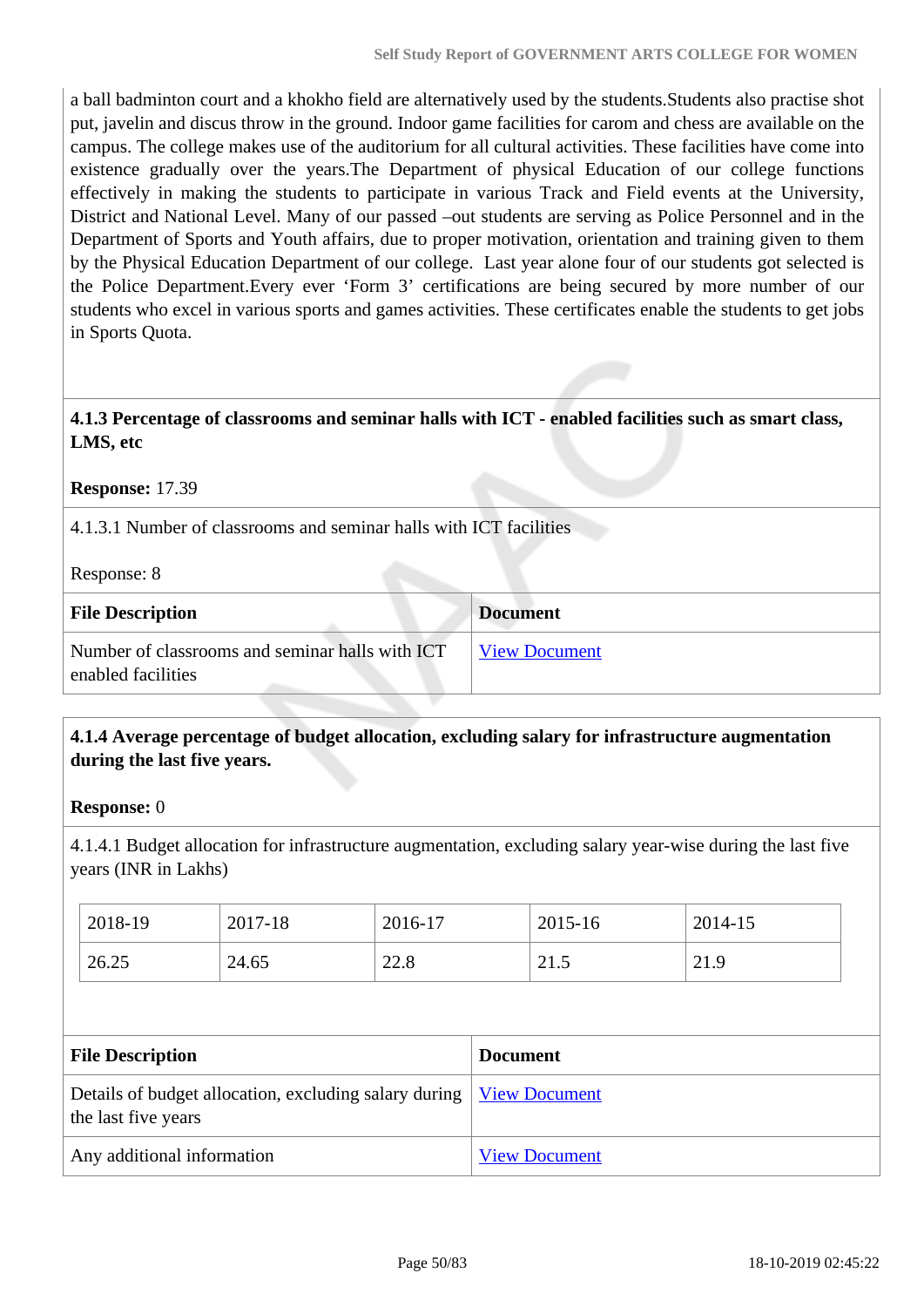## **4.2 Library as a Learning Resource**

## **4.2.1 Library is automated using Integrated Library Management System (ILMS)**

#### **Response:**

The central library of the college has been a conventional one all these years as the government colleges in rural areas take time to evolve in tune with changes taking place in the cities and in the private institutions. In addition, the library is also under staffed. The compulsion to use BSNL for internet services, the huge investment and operational cost involved in this process, and the absence of funds under this heading play as a deterrent to the modernization of library. As a result, the library still remains a conventional library. However, steps have been taken to enrich the library.The library has recently acquired the INFLIBNET portal membership. At present, we have enrolled in NLIST programme for e-pgpathshala and eshodhsindhu services. We have validity upto 31 st of March 2020.Our students and faculty have access to about six thousand plus e-journals and 31, 35,000 plus e-books. We have about 170 memberships at present and we hope to increase our readership and scholarship in the years to come. With this small initiative, the library is hopeful of modernizing in the future with the support of RUSA fund.

#### **4.2.2 Collection of rare books, manuscripts, special reports or any other knowledge resources for library enrichment**

#### **Response:**

The college was started as recently as 1998 in a rural area. Hence, the library has remained only a functional one for academic purposes. The introduction of PG and research programmes from 2013 onwards helped the library being sanctioned separate building. Despite being understaffed, the library has served the students' academic needs with the available resources. Hence, the library holds only a few rare books. Chief among them are the TamilNadu Textbook Society's books that are out for print for more than a generation. In order to cater for the student's interest in manuscripts and rare collection of book sources we have signed the memorandum of understanding with the Gandhi Museum , Madurai and they exhibit their collection consisting of antique palm manuscripts and other curios in our college premises as and when the need arises.

#### **4.2.3 Does the institution have the following:**

- **1.e-journals 2.e-ShodhSindhu 3.Shodhganga Membership 4.e-books 5.Databases**
- **A. Any 4 of the above**
- **B. Any 3 of the above**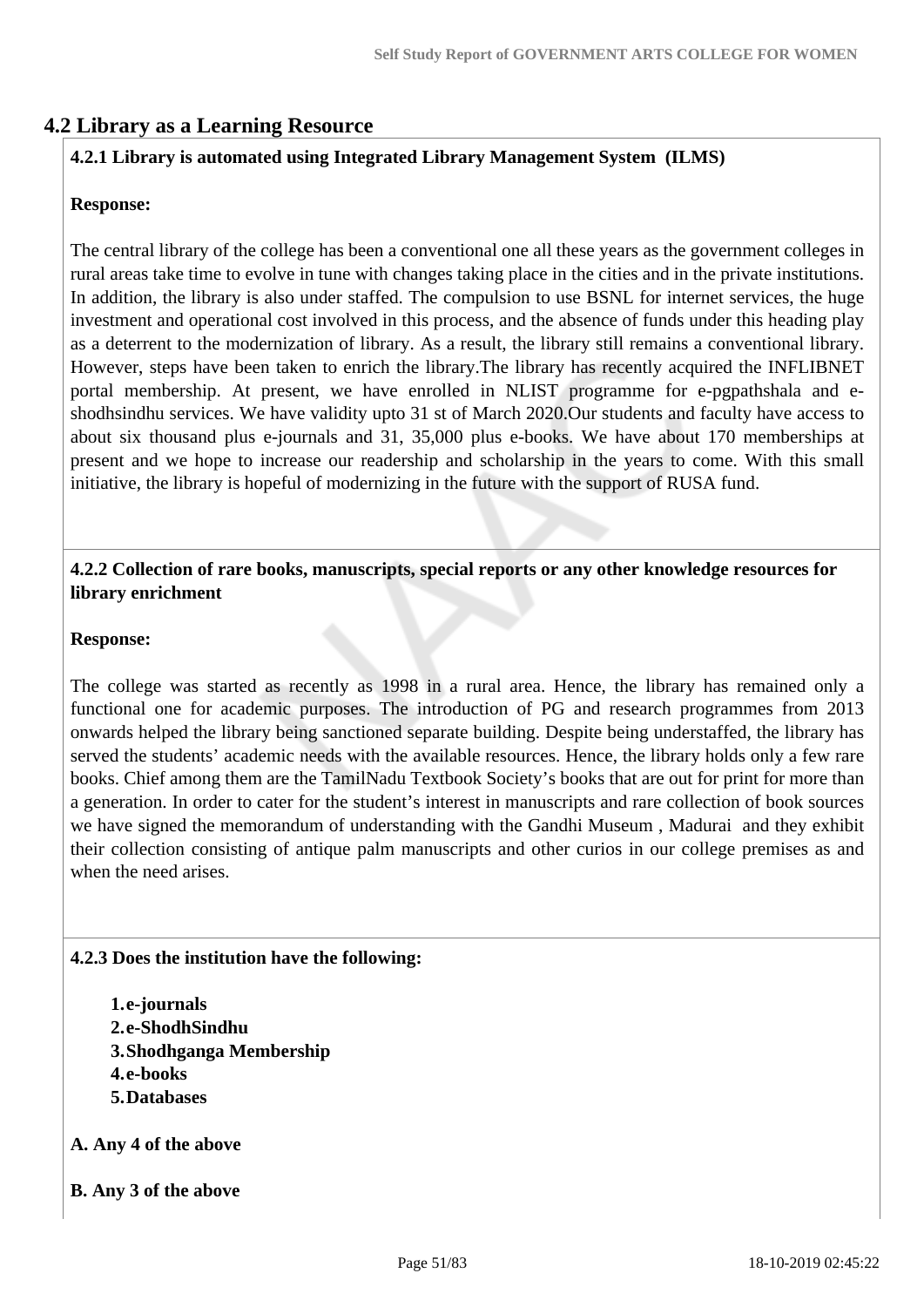# **C. Any 2 of the above**

## **D. Any 1 of the above**

#### **Response:** D. Any 1 of the above

| <b>File Description</b>                                                               | <b>Document</b>      |
|---------------------------------------------------------------------------------------|----------------------|
| Details of subscriptions like e-journals, e-<br>ShodhSindhu,Shodhganga Membership etc | <b>View Document</b> |

## **4.2.4 Average annual expenditure for purchase of books and journals during the last five years (INR in Lakhs)**

## **Response:** 2.08

4.2.4.1 Annual expenditure for purchase of books and journals year-wise during the last five years (INR in Lakhs)

| 2018-19 | 2017-18                             | 2016-17                    | 2015-16                    | 2014-15       |
|---------|-------------------------------------|----------------------------|----------------------------|---------------|
| ن. ۷    | ⌒ ∩<br>$\mathcal{L}$ . $\mathbf{U}$ | $\bigcap$ $\bigcup$<br>ن ک | $\sim$<br>$\overline{a}$ . | $\cdot \cdot$ |

| <b>File Description</b>                                                                        | <b>Document</b> |
|------------------------------------------------------------------------------------------------|-----------------|
| Details of annual expenditure for purchase of books<br>and journals during the last five years | View Document   |

## **4.2.5 Availability of remote access to e-resources of the library**

#### **Response:** Yes

**4.2.6 Percentage per day usage of library by teachers and students**

#### **Response:** 54

4.2.6.1 Average number of teachers and students using library per day over last one year

Response: 526

## **4.3 IT Infrastructure**

**4.3.1 Institution frequently updates its IT facilities including Wi-Fi**

**Response:**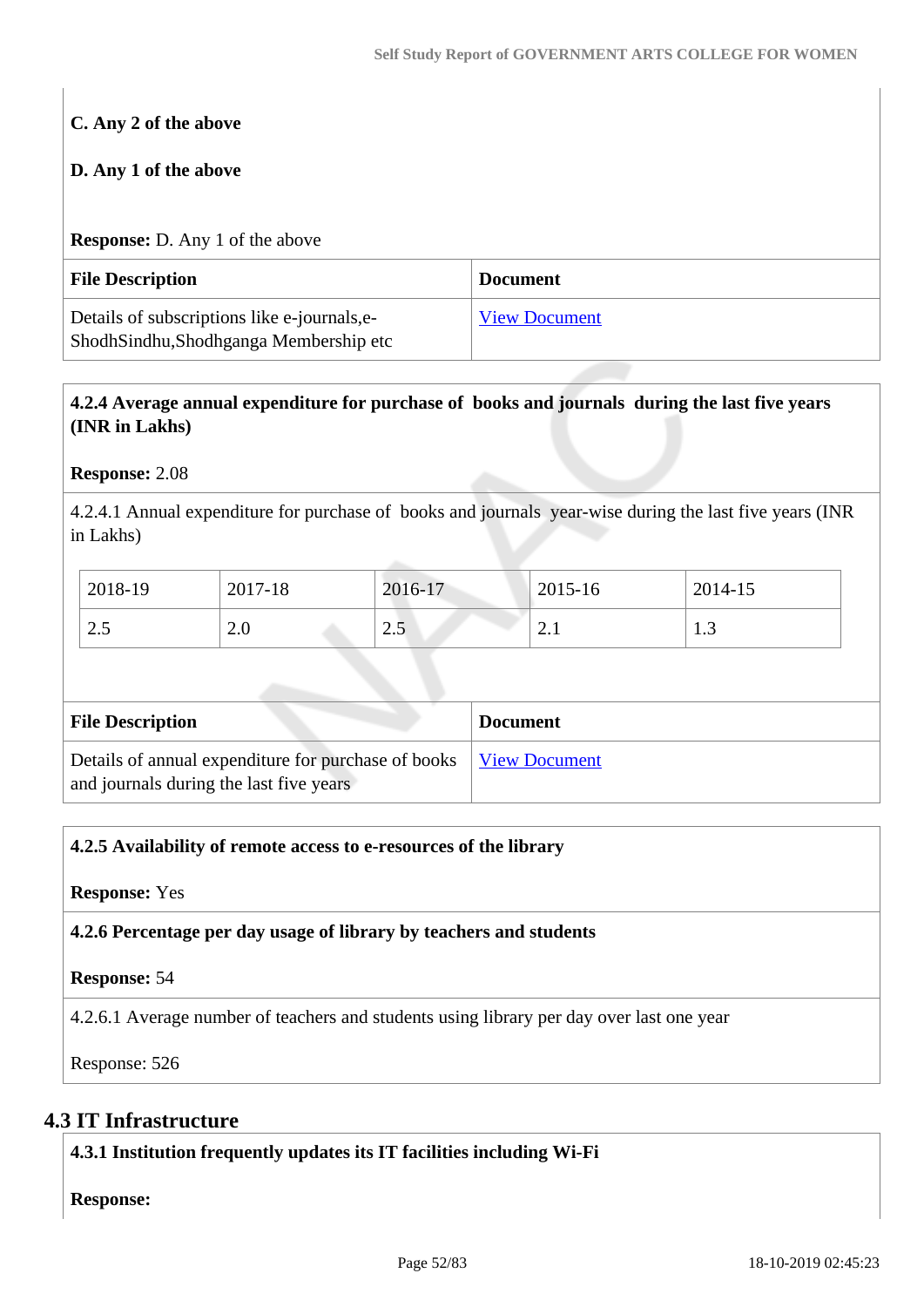As stated earlier, as a government institution, the college depends solely upon the government distributed computers periodically. Now the state government has just sanctioned 50 new computers that will be shared among the departments with a major share going to the computer science department. The college also makes use of the government issued free laptops to the students while they in schools. However, due to the absence of special fund, remote location, and rural area deprives the college of synchronization with other colleges in the city as far as IT connectivity is concerned. Similarly, Wi-Fi to connect teachers, departments, labs, students, office and the library is a dream the college would like realize in the near future with the government support. Despite these short comings, departments and teachers and students access IT by own resource. In the age of mobile computing and smart phones, the presence of a large number of smart phones among the teachers and students are effectively used for academic and administrative purposes. A good example is the department wise "WhatsApp" social network groups help students and teachers exchange information about classes, notes, syllabus, test/exam time table, placement details, alumni details and soon. During NAAC accreditation SSR preparation, IT played a very vital role. WhatsApp and email were extensively used for data collection and collation. Thus, even in the absence of a systemic IT support, the college and its members use all the available resources to tap the IT potential.

## **4.3.2 Student - Computer ratio**

**Response:** 7.28

 **4.3.3 Available bandwidth of internet connection in the Institution (Lease line) >=50 MBPS**

**35-50 MBPS**

**20-35 MBPS**

**5-20 MBPS**

#### **Response:** 35-50 MBPS

 **4.3.4 Facilities for e-content development such as Media Centre, Recording facility, Lecture Capturing System (LCS)**

**Response:** No

| <b>File Description</b>                                                               | <b>Document</b> |
|---------------------------------------------------------------------------------------|-----------------|
| Facilities for e-content development such as Media<br>Centre, Recording facility, LCS | View Document   |

## **4.4 Maintenance of Campus Infrastructure**

 **4.4.1 Average Expenditure incurred on maintenance of physical facilities and academic support facilities excluding salary component, as a percentage during the last five years**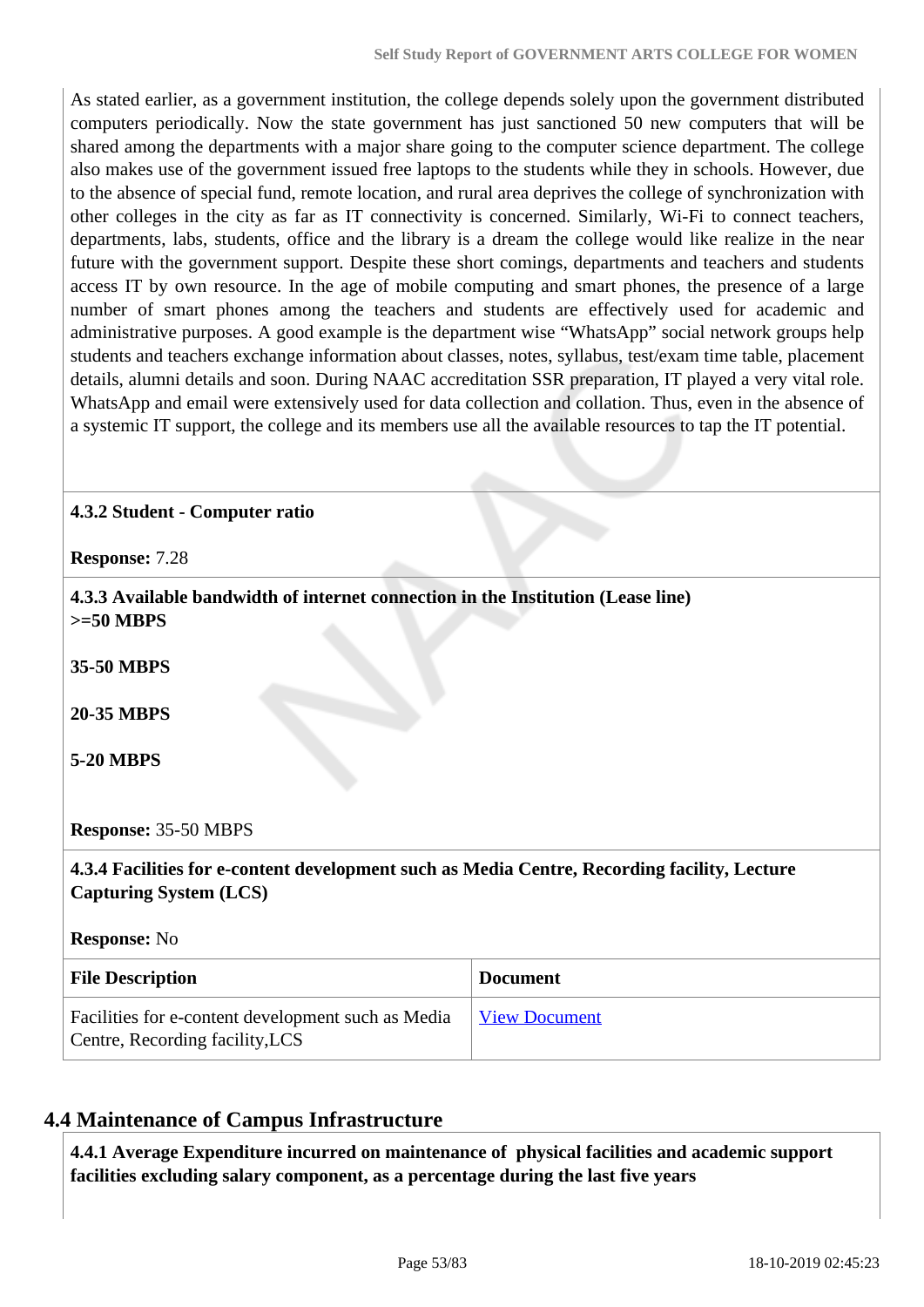#### **Response:** 0

4.4.1.1 Expenditure incurred on maintenance of physical facilities and academic support facilities excluding salary component year-wise during the last five years (INR in Lakhs)

| 2018-19                 | 2017-18 | 2016-17 |                 | 2015-16 | 2014-15 |
|-------------------------|---------|---------|-----------------|---------|---------|
| 26.25                   | 24.65   | 22.8    |                 | 21.5    | 21.9    |
|                         |         |         |                 |         |         |
|                         |         |         |                 |         |         |
| <b>File Description</b> |         |         | <b>Document</b> |         |         |

## **4.4.2 There are established systems and procedures for maintaining and utilizing physical, academic and support facilities - laboratory, library, sports complex, computers, classrooms etc.**

#### **Response:**

The college pursues a policy of resource sharing. As a government institution, the infrastructure in the college is strictly utilitarian, need based, sustainable and minimalistic in nature. The seminar hall and Botany lab are two examples. Departments use these two resources to the maximum extent for various purposes like seminars, viva voce tests, presentations etc… The playgrounds and gymnasium are well utilized by the students of all departments. These facilities are maintained by the designated marker with the help of PWD. Similarly, the central library is a facility that caters to the needs of students and faculty. The college has hostels on campus managed by the college with the help of government appointed staff, and hostels outside the campus that are run by the government itself. Both the type of hostels accommodates all students who come from distant places. These hostels run at an affordable fee also offer easy government loans to the poor students to pay the hostel fee, which they could repay in installment after their graduation. As is the practice in all government institutions, the college's civil and electrical infrastructure are maintained and serviced by the Public Works Department (PWD). Amenities like RO plants, generators and invertor are maintained by outsourced service personnel under Annual Maintenance Contract (AMC). The PWD services are systematic and are under the leadership of an Assistant Engineer who works as a team with the college Principal and Faculty in charge for PWD works.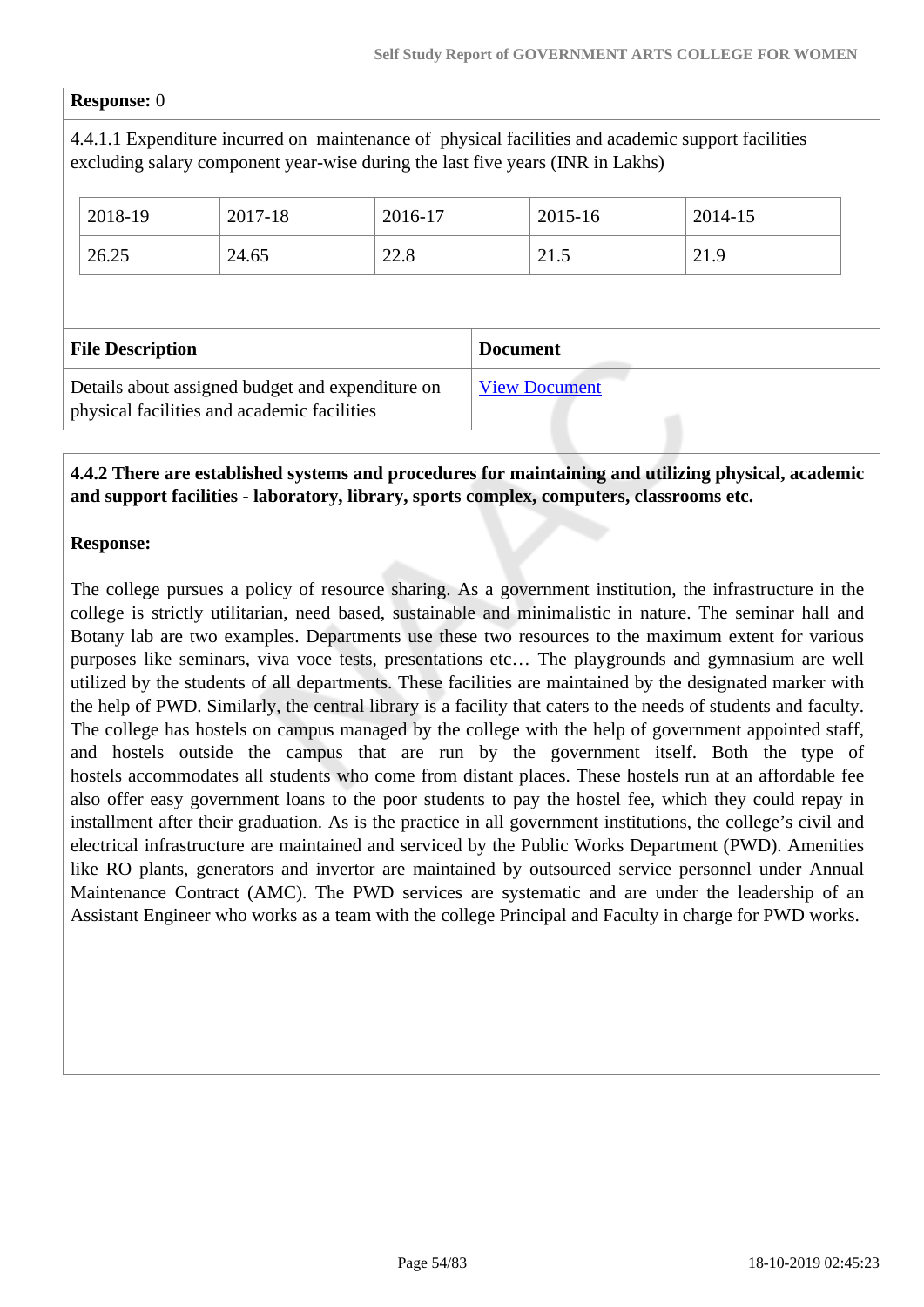# **Criterion 5 - Student Support and Progression**

## **5.1 Student Support**

## **5.1.1 Average percentage of students benefited by scholarships and freeships provided by the Government during the last five years**

## **Response:** 80.5

5.1.1.1 Number of students benefited by scholarships and freeships provided by the Government year-wise during the last five years

| 2018-19 | 2017-18 | 2016-17 | $2015 - 16$ | 2014-15 |
|---------|---------|---------|-------------|---------|
| 579     | 578     | 673     | 564         | 606     |

| <b>File Description</b>                                                                                                            | <b>Document</b>      |
|------------------------------------------------------------------------------------------------------------------------------------|----------------------|
| Upload self attested letter with the list of students<br>sanctioned scholarships                                                   | <b>View Document</b> |
| Average percentage of students benefited by<br>scholarships and freeships provided by the<br>Government during the last five years | <b>View Document</b> |
| Any additional information                                                                                                         | <b>View Document</b> |

## **5.1.2 Average percentage of students benefited by scholarships, freeships, etc. provided by the institution besides government schemes during the last five years**

#### **Response:** 0.84

5.1.2.1 Total number of students benefited by scholarships, freeships, etc provided by the institution besides government schemes year-wise during the last five years

| 2018-19 | 2017-18 | 2016-17 | 2015-16 | 2014-15 |
|---------|---------|---------|---------|---------|
| ∼       |         | ິ       | O       | $\circ$ |

| <b>File Description</b>    | <b>Document</b>      |
|----------------------------|----------------------|
| Any additional information | <b>View Document</b> |

**5.1.3 Number of capability enhancement and development schemes –**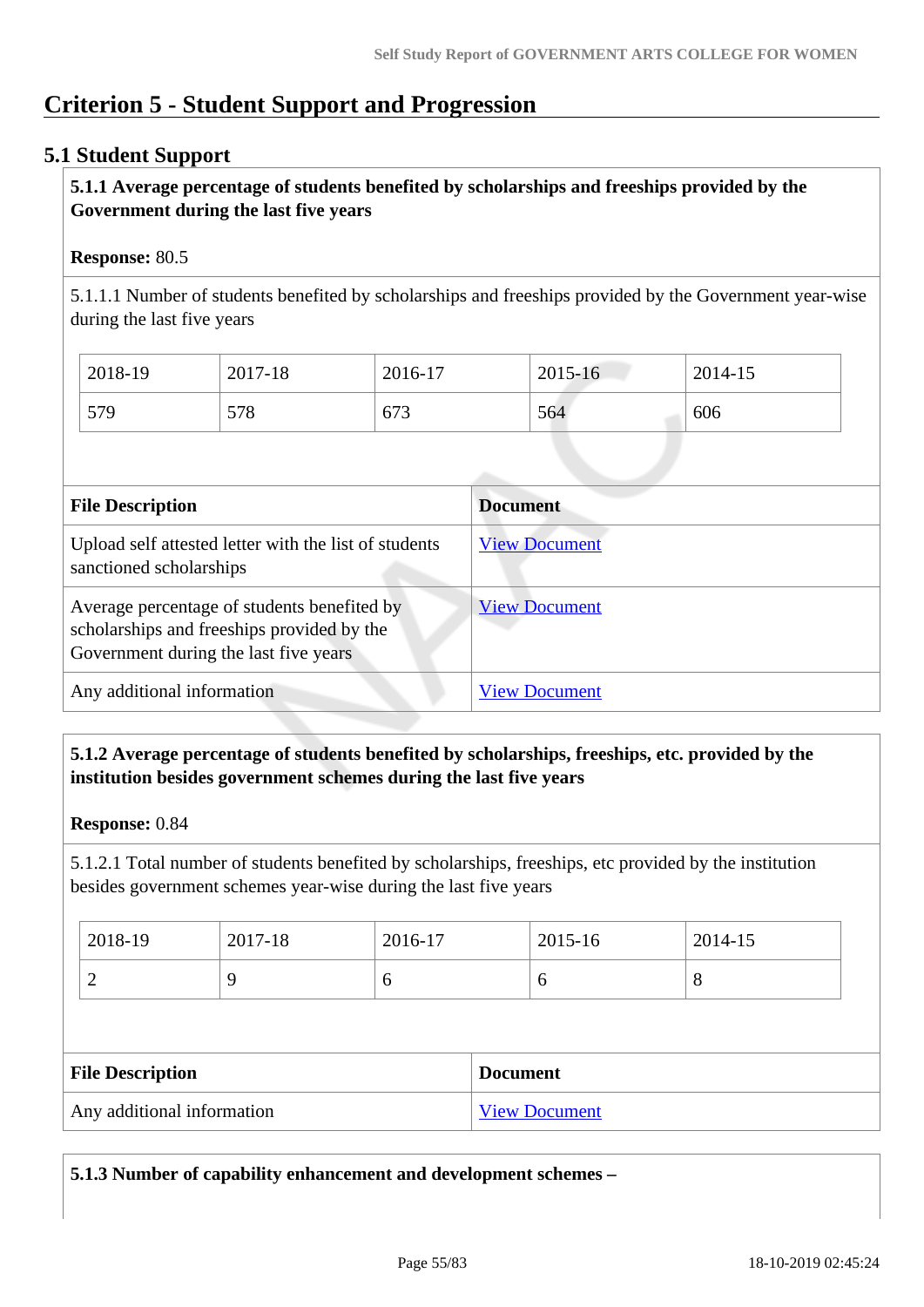| 1. For competitive examinations<br>2. Career counselling<br>3. Soft skill development<br><b>4. Remedial coaching</b><br>5. Language lab<br><b>6. Bridge courses</b><br>7. Yoga and meditation<br><b>8. Personal Counselling</b> |                      |
|---------------------------------------------------------------------------------------------------------------------------------------------------------------------------------------------------------------------------------|----------------------|
| A. 7 or more of the above                                                                                                                                                                                                       |                      |
| <b>B.</b> Any 6 of the above                                                                                                                                                                                                    |                      |
| C. Any 5 of the above                                                                                                                                                                                                           |                      |
| D. Any 4 of the above                                                                                                                                                                                                           |                      |
| <b>Response:</b> A. 7 or more of the above                                                                                                                                                                                      |                      |
| <b>File Description</b>                                                                                                                                                                                                         | <b>Document</b>      |
| Details of capability enhancement and development<br>schemes                                                                                                                                                                    | <b>View Document</b> |
| Any additional information                                                                                                                                                                                                      | <b>View Document</b> |

## **5.1.4 Average percentage of student benefited by guidance for competitive examinations and career counselling offered by the institution during the last five years**

**Response:** 13.8

5.1.4.1 Number of students benefited by guidance for competitive examinations and career counselling offered by the institution year-wise during the last five years

| 2018-19                                                                                                                       | 2017-18 | 2016-17 |                      | 2015-16 | 2014-15  |
|-------------------------------------------------------------------------------------------------------------------------------|---------|---------|----------------------|---------|----------|
| 100                                                                                                                           | 51      | 344     |                      | 20      | $\theta$ |
|                                                                                                                               |         |         |                      |         |          |
| <b>File Description</b>                                                                                                       |         |         | <b>Document</b>      |         |          |
| Number of students benefited by guidance for<br>competitive examinations and career counselling<br>during the last five years |         |         | <b>View Document</b> |         |          |
|                                                                                                                               |         |         |                      |         |          |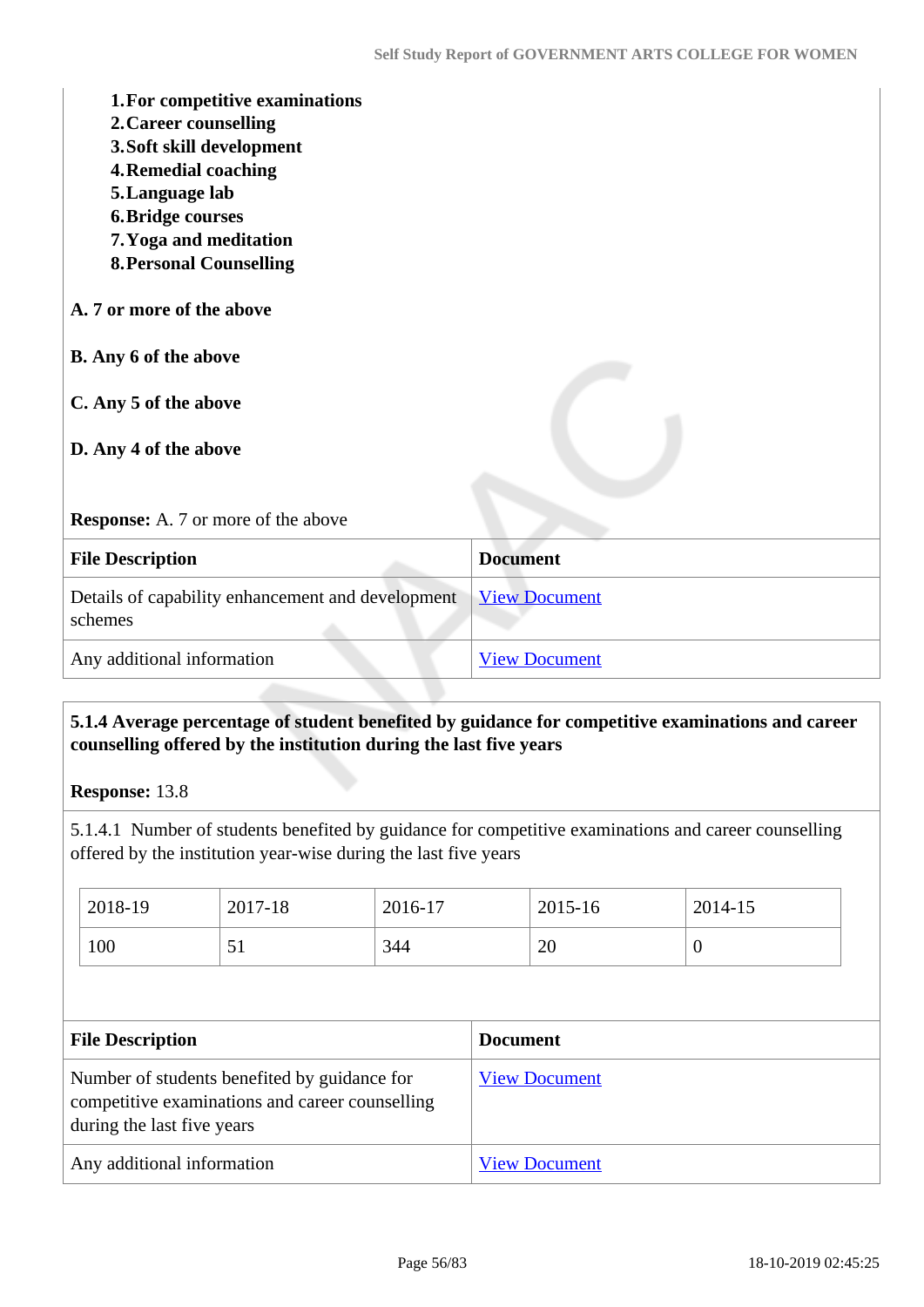## **5.1.5 Average percentage of students benefited by Vocational Education and Training (VET) during the last five years**

#### **Response:** 63.92

5.1.5.1 Number of students attending VET year-wise during the last five years

| 2018-19 | 2017-18 | 2016-17                          | 2015-16 | 2014-15 |
|---------|---------|----------------------------------|---------|---------|
| 550     | 800     | Q <sub>1</sub><br>$\overline{1}$ | 551     | 449     |

| <b>File Description</b>                   | <b>Document</b>      |
|-------------------------------------------|----------------------|
| Details of the students benifitted by VET | <b>View Document</b> |
| Any additional information                | <b>View Document</b> |

## **5.1.6 The institution has a transparent mechanism for timely redressal of student grievances including sexual harassment and ragging cases**

#### **Response:** Yes

| <b>File Description</b>                                                                                                            | <b>Document</b>      |
|------------------------------------------------------------------------------------------------------------------------------------|----------------------|
| Minutes of the meetings of student redressal<br>committee, prevention of sexual harassment<br>committee and Anti Ragging committee | <b>View Document</b> |
| Details of student grievances including sexual<br>harassment and ragging cases                                                     | <b>View Document</b> |
| Any additional information                                                                                                         | <b>View Document</b> |

## **5.2 Student Progression**

| <b>Response:</b> 1.65 |         |                                                                                 |             |         |
|-----------------------|---------|---------------------------------------------------------------------------------|-------------|---------|
|                       |         | 5.2.1.1 Number of outgoing students placed year-wise during the last five years |             |         |
| 2018-19               | 2017-18 | 2016-17                                                                         | $2015 - 16$ | 2014-15 |
| 15                    | 20      | $\overline{4}$                                                                  | 3           | 5       |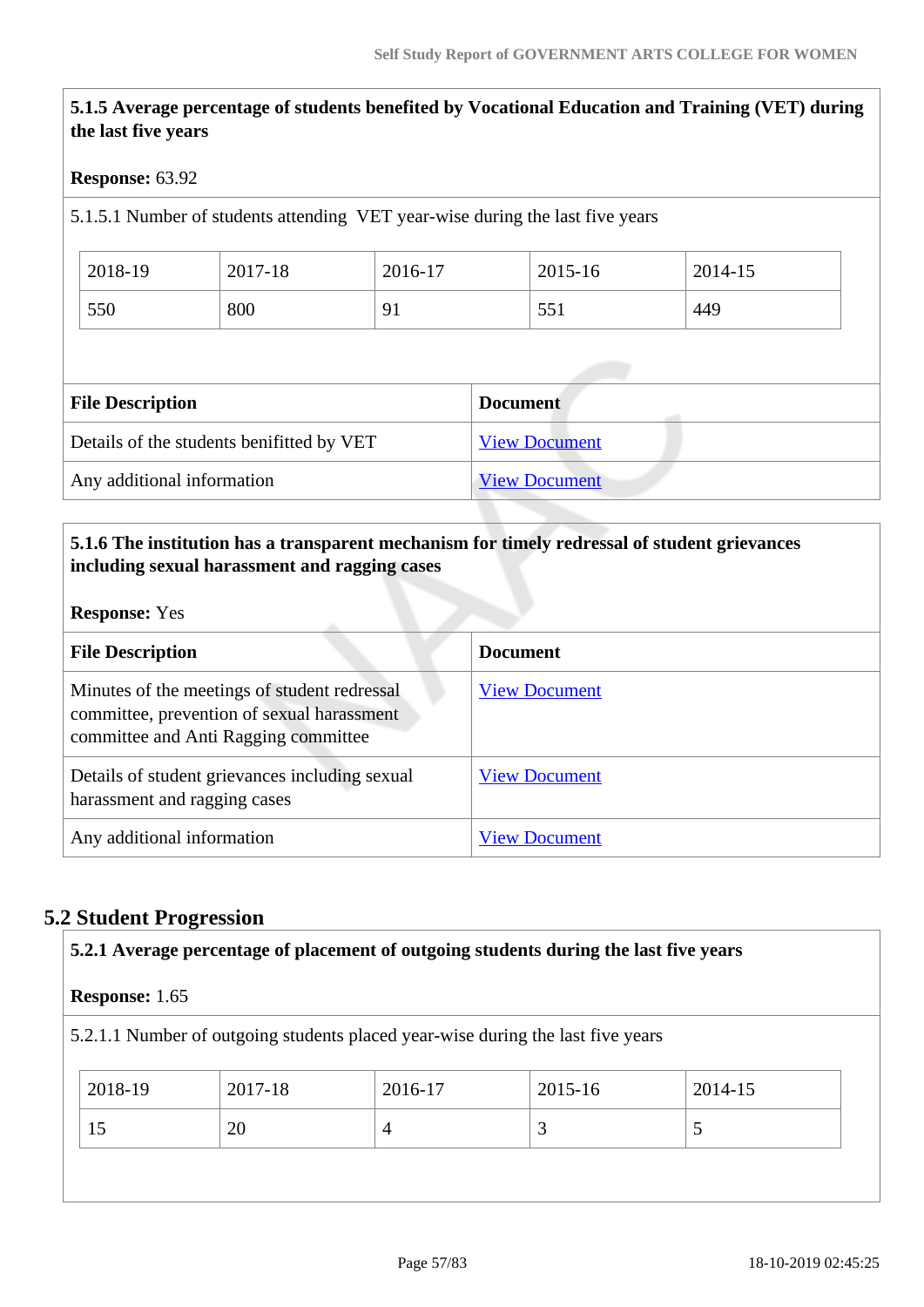| <b>File Description</b>                                    | <b>Document</b>      |
|------------------------------------------------------------|----------------------|
| Self attested list of students placed                      | <b>View Document</b> |
| Details of student placement during the last five<br>years | <b>View Document</b> |
| Any additional information                                 | <b>View Document</b> |

#### **5.2.2 Percentage of student progression to higher education (previous graduating batch)**

#### **Response:** 35.26

5.2.2.1 Number of outgoing students progressing to higher education

| Response: 250                                      |                      |  |
|----------------------------------------------------|----------------------|--|
| <b>File Description</b>                            | <b>Document</b>      |  |
| Upload supporting data for student/alumni          | <b>View Document</b> |  |
| Details of student progression to higher education | <b>View Document</b> |  |

## **5.2.3 Average percentage of students qualifying in State/ National/ International level examinations during the last five years (eg: NET/ SLET/ GATE/ GMAT/ CAT/ GRE/ TOEFL/ Civil Services/State government examinations)**

#### **Response:** 20

5.2.3.1 Number of students qualifying in state/ national/ international level examinations (eg: NET/ SLET/ GATE/ GMAT/ CAT/ GRE/ TOEFL/ Civil services/ State government examinations) year-wise during the last five years

| $12018-19$ | 2017-18 | 2016-17 | 2015-16 | 2014-15 |
|------------|---------|---------|---------|---------|
|            |         |         |         | U       |

5.2.3.2 Number of students who have appeared for the exams year-wise during the last five years

| $ 2018-19\rangle$ | 2017-18 | 2016-17 | $2015 - 16$ | 2014-15 |
|-------------------|---------|---------|-------------|---------|
|                   | U       |         |             |         |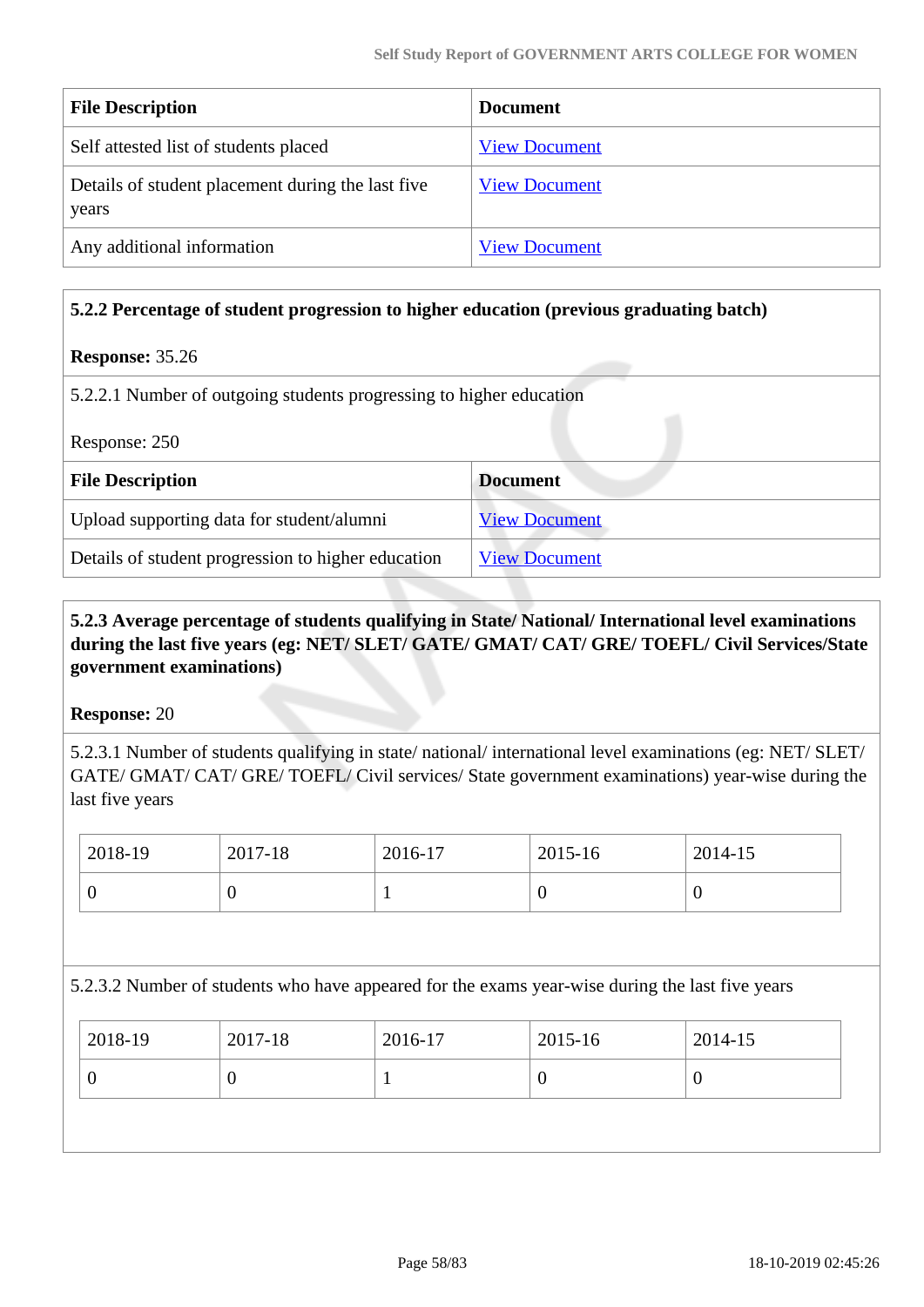| <b>File Description</b>                                                                                            | <b>Document</b>      |
|--------------------------------------------------------------------------------------------------------------------|----------------------|
| Upload supporting data for the same                                                                                | <b>View Document</b> |
| Number of students qualifying in state/national/<br>international level examinations during the last five<br>years | <b>View Document</b> |

## **5.3 Student Participation and Activities**

 **5.3.1 Number of awards/medals for outstanding performance in sports/cultural activities at national / international level (award for a team event should be counted as one) during the last five years.**

#### **Response:** 0

5.3.1.1 Number of awards/medals for outstanding performance in sports/cultural activities at national/international level (award for a team event should be counted as one) year-wise during the last five years

| 2018-19 | 2017-18 | 2016-17          | 2015-16 | 2014-15 |
|---------|---------|------------------|---------|---------|
|         |         | $\boldsymbol{0}$ |         |         |

| <b>File Description</b>                                                                                                                            | <b>Document</b>      |
|----------------------------------------------------------------------------------------------------------------------------------------------------|----------------------|
| Number of awards/medals for outstanding<br>performance in sports/cultural activities at<br>national/international level during the last five years | <b>View Document</b> |
| e-copies of award letters and certificates                                                                                                         | <b>View Document</b> |

## **5.3.2 Presence of an active Student Council & representation of students on academic & administrative bodies/committees of the institution**

#### **Response:**

There is an active Student Council, which is commonly known as College Union in our institution. College union plays a vital role in the college activities. The College Union comprises the Principal as the President, a nominated senior faculty as the Vice-President, the student President, the Student Secretary and office bearers.

Institution holds democracy in selecting the office bearers of the Student council. III UG and II UG and PG students with academic, non-academic and communication competencies and good conduct and character are nominated by the HODs of each department and approved by the staff council. Students contest and contestants are selected through election. They canvass for their candidature before the Poll in every academic year.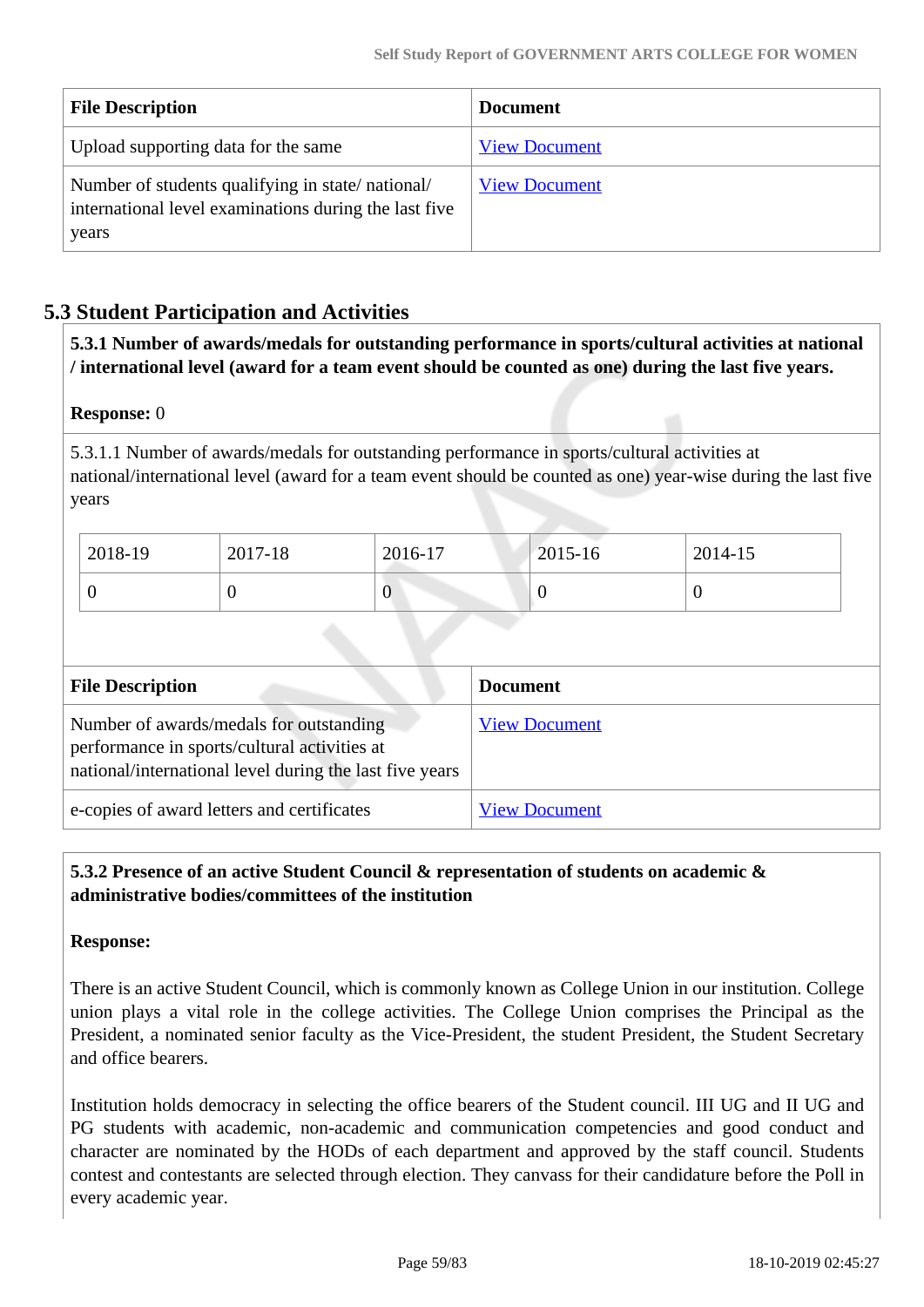- The candidates elected by the students are appointed as the
- Student President-Manages all the activities and Grievances of the students.
- Student secretary-Co-ordinates and executes students activities.
- Student Treasurer-Maintain financial accounts of the College Union.
- Fine arts Secretary-In-charge of Fine arts competitions and college function.
- Sports Secretary-In-charge of Sports competition.
- Magazine Secretary-In-charge of Magazine preparation.
- PG representative-Represents PG students.
- Shift II representative-Represents Shift II students.

The college union meets the Principal and HODs once in a month to discuss about the queries and suggestions of students, and to plan for the routine college activities.

The College Union conducts the college general Assembly, organizes and co-ordinates functions like Union Investiture, Junior Welcome, World Environment Day, World Population Day, Gandhi Jayanthi, Independence Day, Republic Day, Graduation Day, College Day, Teacher's Day, Women's day, Farewell, Sports Day and various other functions. It makes suggestions to offer other useful certificate courses for the students, arrangesworkshops, seminars, department association activities etc. to promote leadership quality and to update current knowledge among students.

The College Union is responsible and accountable for all activities conducted in the campus throughout the year. The college union has been provided the liberty to plan and assess goals for various implementations. The College Union maintains a holistic approach to enhance the student's general etiquette. It creates a platform for developing social values such as unity, teamwork, partaking etc. so as to make them socially responsible citizens. Being a part of governing body, the union harmonizes all the committees with a common ideology "Enhancement of the college".

The college union provides an opportunity for students to engage in a structured partnership with teachers, parents and college Administration. It suggests necessary measures to improve academic standard and to reduce dropouts in the college. College rules are clearly understood and accepted by all students, thereby the College Union insists to follow the rules.

The investiture of the College Union is not an end by itself, but rather offers all concerned and enhanced means of building partnership and effective communications within the college.

| <b>File Description</b>    | <b>Document</b>      |
|----------------------------|----------------------|
| Any additional information | <b>View Document</b> |

 **5.3.3 Average number of sports and cultural activities/ competitions organised at the institution level per year**

**Response:** 26.6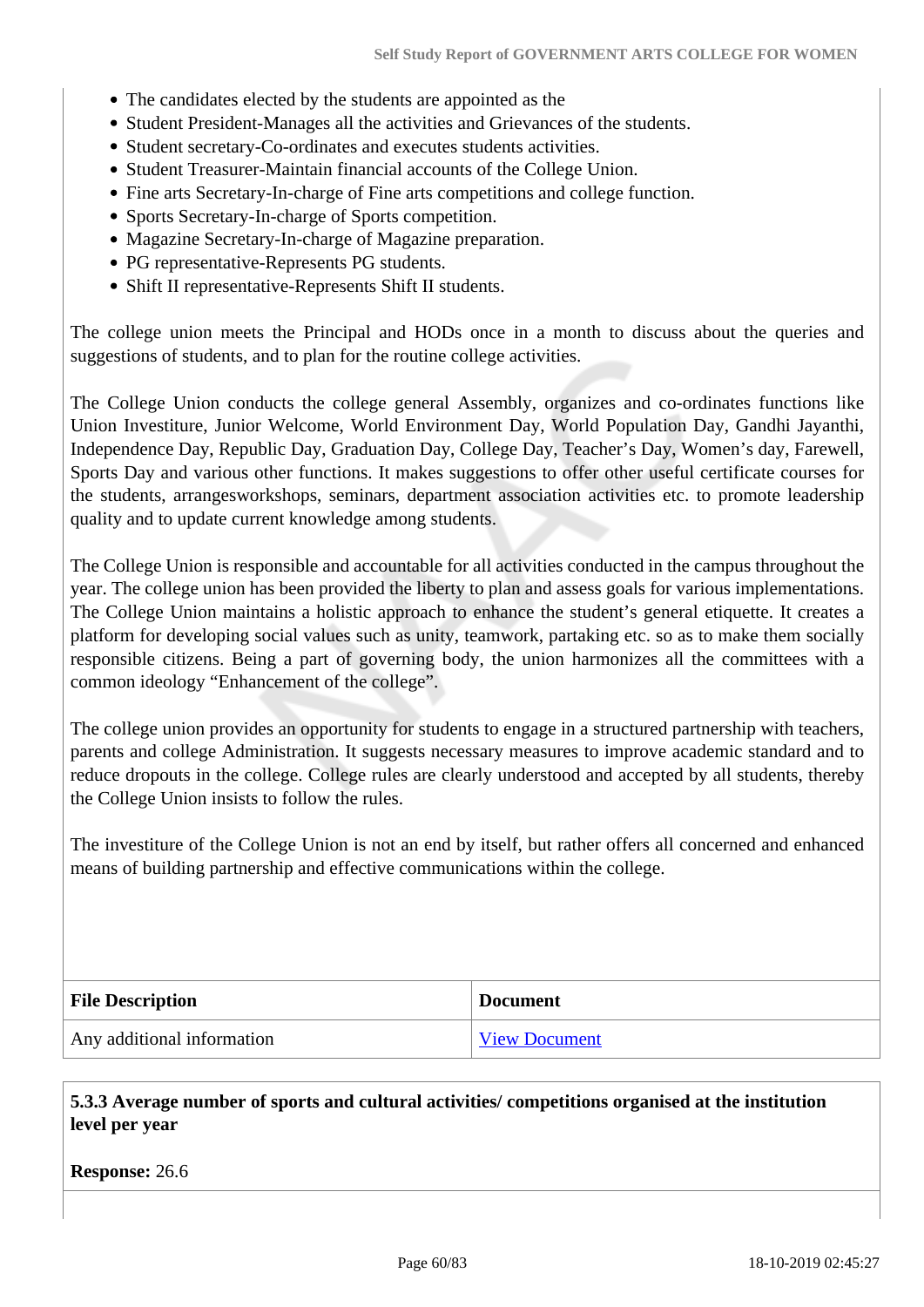5.3.3.1 Number of sports and cultural activities / competitions organised at the institution level year-wise during the last five years

|                                                                               | 2018-19 | 2017-18              | 2016-17              |                      | 2015-16 | 2014-15 |
|-------------------------------------------------------------------------------|---------|----------------------|----------------------|----------------------|---------|---------|
|                                                                               | 30      | 29                   | 23                   |                      | 17      | 34      |
|                                                                               |         |                      |                      |                      |         |         |
| <b>File Description</b>                                                       |         |                      | <b>Document</b>      |                      |         |         |
| Report of the event                                                           |         |                      | <b>View Document</b> |                      |         |         |
| Number of sports and cultural activities /<br>competitions organised per year |         | <b>View Document</b> |                      |                      |         |         |
| Any additional information                                                    |         |                      |                      | <b>View Document</b> |         |         |

## **5.4 Alumni Engagement**

## **5.4.1 The Alumni Association/Chapters (registered and functional) contributes significantly to the development of the institution through financial and non financial means during the last five years**

## **Response:**

The College has an Old Students Association(OSA) which acts as a link between the institution and the society. For every academic year the OSA meet is conducted with the gathering of all old students. Frequently, notable old students are invited to share their college experience and how to progress academically and professionally. During the old students visit, feedback on curriculum is obtained from them. Our old students settled in college neighborhood villages help the NSS, RRC and YRC units to carry out extension activities and monitor the follow up activities. They also help in arranging collaboration for carrying out extension activities, and who excelled in sports, coach our students in their field of excellence. In OSA meeting, old students share about their successful achievements and give feedback for Institution growth. Old student who excelled in extracurricular activities have been as 'Role Models' for other students. Old students who passedout in competitive examinations give tips for getting success in exams. The fund contributed by the old students has been spent for the payment of salary for OSA staff, college expenses and convocation expenses. Thus, the Old students play a vital role for the augmentation of various aspects of the college.

 **5.4.2 Alumni contribution during the last five years(INR in Lakhs) ? 5 Lakhs**

**4 Lakhs - 5 Lakhs**

**3 Lakhs - 4 Lakhs**

**1 Lakh - 3 Lakhs**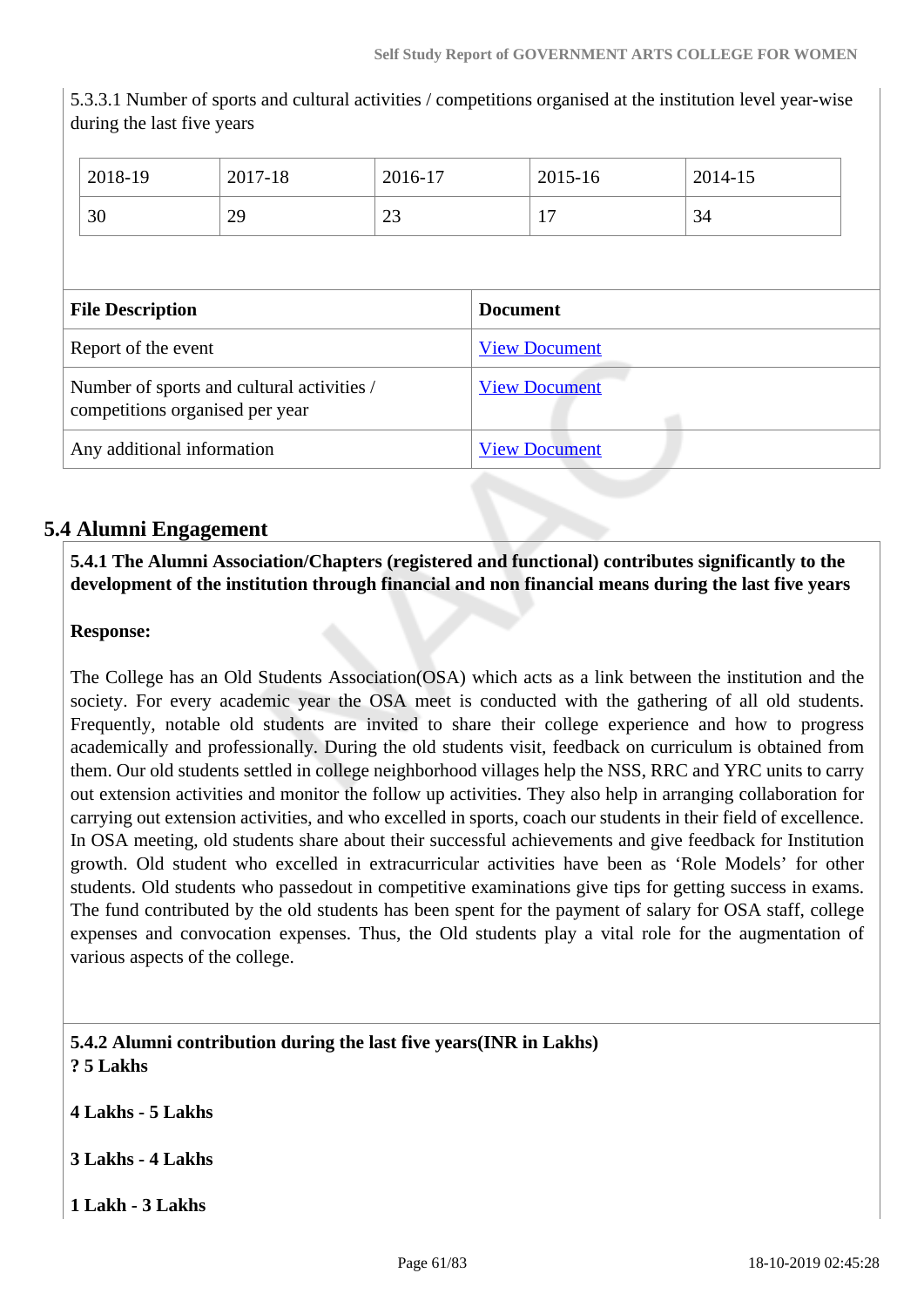| <b>Response:</b> 1 Lakh - 3 Lakhs     |                      |  |  |
|---------------------------------------|----------------------|--|--|
| <b>File Description</b>               | <b>Document</b>      |  |  |
| Any additional information            | <b>View Document</b> |  |  |
| Alumni association audited statements | <b>View Document</b> |  |  |

## **5.4.3 Number of Alumni Association / Chapters meetings held during the last five years**

#### **Response:** 5

5.4.3.1 Number of Alumni Association /Chapters meetings held year-wise during the last five years

| 2018-19                                                                                  | 2017-18 | 2016-17 | 2015-16              | 2014-15 |  |
|------------------------------------------------------------------------------------------|---------|---------|----------------------|---------|--|
|                                                                                          |         |         |                      |         |  |
|                                                                                          |         |         |                      |         |  |
|                                                                                          |         |         |                      |         |  |
| <b>File Description</b>                                                                  |         |         | <b>Document</b>      |         |  |
| Number of Alumni Association / Chapters meetings<br>conducted during the last five years |         |         | <b>View Document</b> |         |  |
| Any additional information                                                               |         |         | <b>View Document</b> |         |  |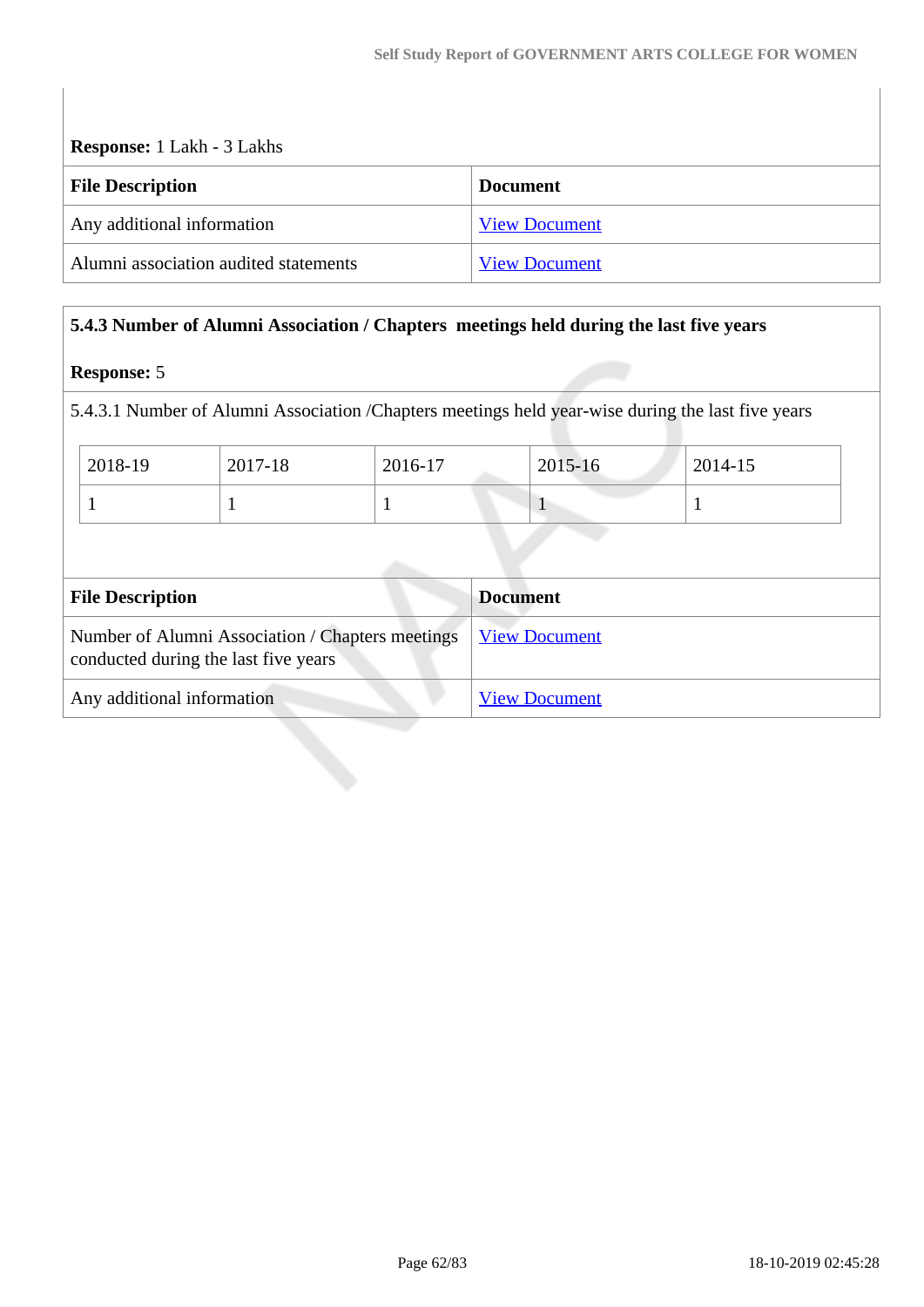# **Criterion 6 - Governance, Leadership and Management**

## **6.1 Institutional Vision and Leadership**

 **6.1.1 The governance of the institution is reflective of an effective leadership in tune with the vision and mission of the institution**

#### **Response:**

Being a Government Arts College, our college has centralized governance and the Director of Collegiate Education, Government of TamilNadu, is the highest administrator in the hierarchy. The college has its own Governing Council under with the Principal as the head. The Government Arts College has a limited choice in the subjects it wants to offer to the students excepting autonomous colleges because the colleges are affiliated to the different state Universities concerned. Therefore the UG and PG programmes currently offered by the college have been chosen to lay a strong foundation to the rural students in higher education for their social and economical upliftment. Hence our vision is to offer a "good education to improve women with social responsibilities". It lays its importance on educating the rural girl students in all aspects of higher education so that they can take up responsibilities in their personal, professional and social life. To make the vision real, the senior faculty members of the college serve in various academic boards in the University, and the boards introduce necessary developments in the curricula. This may elevate the life of rural girl students of higher education as to the level of urban students. The college council members employ a two way communication between the council and their respective academic departments. Through which the developmental ideas flow between the department and the council. The Faculty who serve as class advisers, research guides, members of board of studies and other members of the departments express their ideas that become items on the agenda of the council meetings. The introduction of new courses at Under Graduate and Post Graduate levels are the results of these collective governance in the best interest of the rural girl students.

## **6.1.2 The institution practices decentralization and participative management**

#### **Response:**

The decentralized administration of the Government Arts and Science college involves the participation of senior members of the faculty and Heads of the departments in Policy making and day-to-day administrations. The developmental strategies and their implementation in the college are governed by the committees/cells framed by the college with the alone said faculty members. In such a way the preparation for the NAAC Accreditation and the accreditation like AISHE, AQAR, HEI, HQA and SSR are handled by these committees.

## **6.2 Strategy Development and Deployment**

**6.2.1 Perspective/Strategic plan and Deployment documents are available in the institution**

**Response:**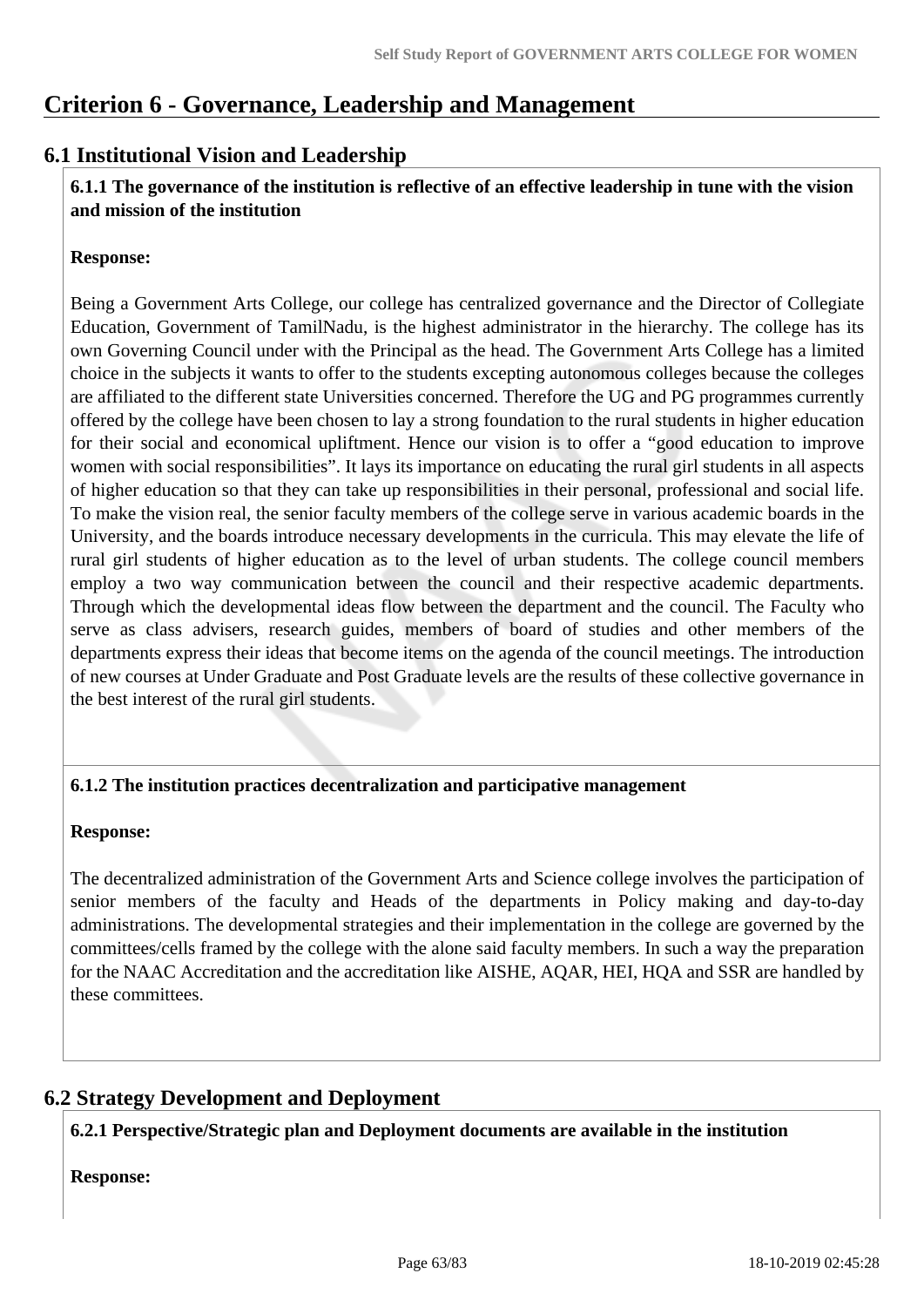Since a Government Arts college, our college has certain limits in autonomy to make strategic decisions regarding academics and administration. The college serves as an agency in expediting social welfare booted by the State and the Central Governments. Hence, the college follows, in letter and spirit, the policies envisioned by the higher authorities in the form of advisories and Government Orders. The Government Orders related to scholarships and their reference numbers are printed in the college handbook and distributed among the students. Hence, the college has little lacking in strategic plan and development documents as of now.

 **6.2.2 Organizational structure of the institution including governing body, administrative setup, and functions of various bodies, service rules, procedures, recruitment, promotional policies as well as grievance redressal mechanism**

#### **Response:**

As a Government Arts college, our college is governed by the Director of Collegiate Education (DCE), Government of TamilNadu. A council framed and lead by the college Principal comprises all the Heads of the Departments. It looks into the administration of the college. The faculty members of the college are recruited by the Teachers Recruitment Board (TRB) an organ of the State Government. The pay structure and the promotions of the faculty members are based on the policies framed by the University Grand Commission (UGC). The regional government treasuries of the state government settle the pay particulars of the faculty members through ECS. The same particulars are available with the state government's official website "tngov.in". The service rules and regulations are implemented as per the state government norms. The promotions are made as per UGC and state government norms, using time scale. Transfer of faculty members are handled by the Director of Collegiate Education through an open counseling system. The transfer counseling is preceded through getting online application and the option of transfer has been given on the basis of the availability of vacancies, seniority of the applicant and other inevitable factors. All grievances regarding the faculty members are addressed to the Principal and the same will be forwarded to the DCE if necessary. Thus the college has a well established and secured system of governance of its employees.

#### **6.2.3 Implementation of e-governance in areas of operation**

- **1.Planning and Development**
- **2.Administration**
- **3.Finance and Accounts**
- **4.Student Admission and Support**
- **5.Examination**
- **A. All 5 of the above**
- **B. Any 4 of the above**
- **C. Any 3 of the above**
- **D. Any 2 of the above**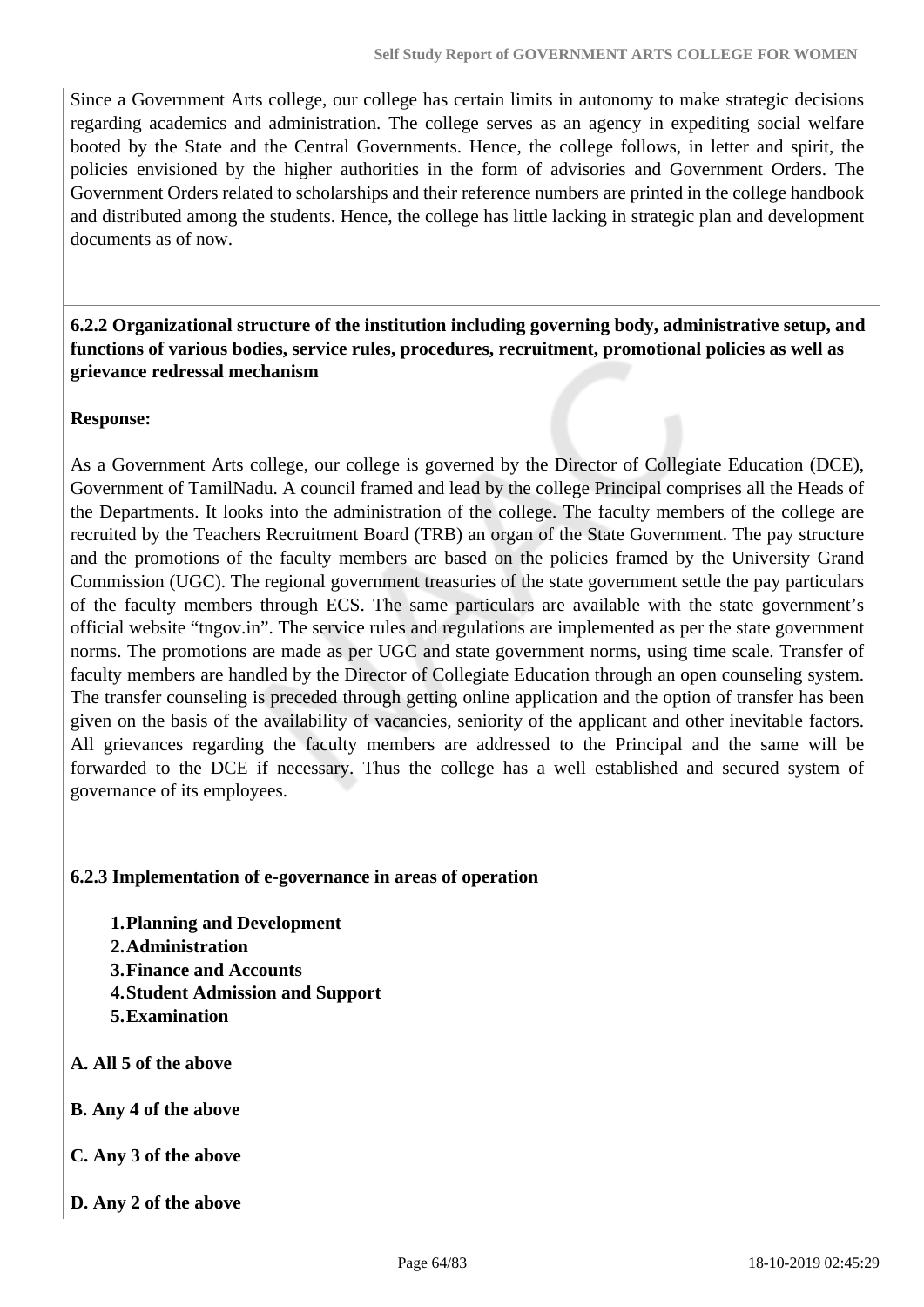**Response:** E. Any 1 of the above

| <b>File Description</b>                                                                                            | <b>Document</b>      |
|--------------------------------------------------------------------------------------------------------------------|----------------------|
| Details of implementation of e-governance in areas<br>of operation Planning and<br>Development, Administration etc | <b>View Document</b> |
| Any additional information                                                                                         | <b>View Document</b> |

## **6.2.4 Effectiveness of various bodies/cells/committees is evident through minutes of meetings and implementation of their resolutions**

**Response:** 

The institution adhere the norms given by the affiliated university, UGC, Government of TamilNadu. Under Principal, there are Heads of Departments who are Council members. Different activities of the institution are managed through several committees formed under the chairmanship of the Principal.

 Committees are Admission Committee, Anti Sexual Harassment Cell, AntiRagging Committee, Placement Cell, Entrepreneurship Development Cell, Examination Cell, health Club Magazine Committee, Research Committee, Discipline Committee, Grievance Cell, Library Committee, Alumni Association, Infrastructure Committee, College Union, Ward System Committee, Counselling Cell, Fine-Arts Committee, Calendar Committee, Timetable Committee, Assembly Committee, , Parent-Teacher Association, Consumer Club, Sports Committee, Eco club, the general functions like College Day, Sports Day, Graduation Day, etc.

Opportunities are provided to the students to organise various programmes, and the guidance is given by respective staff members. Periodical meetings are conducted with them to carry out the programmes effectively. All the committees are formed in the beginning of the academic year.

The committees meet as and when required and take appropriate decisions. The college has students grivence redressal committee. The objective of this cell is to develope a responsive accountable attitude among all the stakeholders in oder to maintain a stressfree student friendly envirinment with in the institute. it has been constituted for addressing the problems reported by the students.The committee formally meets to review the reported cases and provides necessary guidance and directions.

# **6.3 Faculty Empowerment Strategies**

## **6.3.1 The institution has effective welfare measures for teaching and non-teaching staff**

## **Response:**

Through the implementation of 7th Pay Commission scale of pay by Government of Tamilnadu, the permanent teaching staff is benefited on par with the central Government teachers. The non teaching staff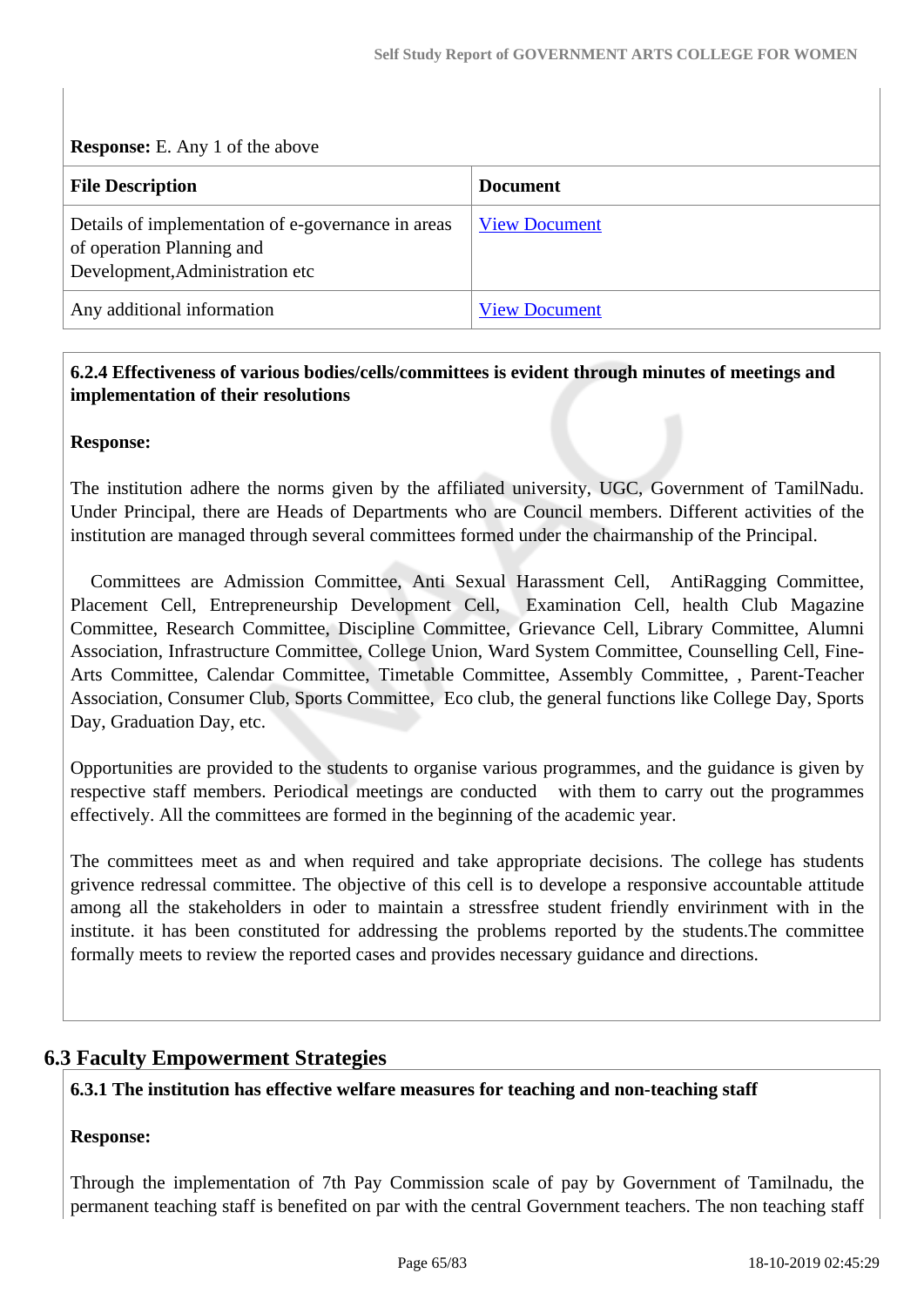is recruited through the TamilNadu Public Service Commission (TNPSC) and they all enjoy the status as State Government employees. The welfare measures for the teaching and non teaching staff include medical insurance for the self and the family, house rent allowance, opportunity for refresher courses or training for career advancement, paid leave for higher studies/ research, maternity leave, medical leave, pension for staff recruited prior to 2004, gratuity and earned leave surrender encashment are the major factors of the welfare measures for the staff.

## **6.3.2 Average percentage of teachers provided with financial support to attend conferences/workshops and towards membership fee of professional bodies during the last five years**

## **Response:** 0

6.3.2.1 Number of teachers provided with financial support to attend conferences / workshops and towards membership fee of professional bodies year-wise during the last five years

| 2018-19 | 2017-18 | 2016-17 | $2015 - 16$ | 2014-15 |
|---------|---------|---------|-------------|---------|
|         | - U     | ν       | v           |         |

| <b>File Description</b>                                                                                                   | <b>Document</b>      |
|---------------------------------------------------------------------------------------------------------------------------|----------------------|
| Details of teachers provided with financial support<br>to attend conferences, workshops etc during the last<br>five years | <b>View Document</b> |

## **6.3.3 Average number of professional development /administrative training programs organized by the institution for teaching and non teaching staff during the last five years**

#### **Response:** 0

6.3.3.1 Total number of professional development / administrative training programs organized by the Institution for teaching and non teaching staff year-wise during the last five years

| 2018-19 | 2017-18 | 2016-17 | 2015-16 | 2014-15 |
|---------|---------|---------|---------|---------|
|         | ν       |         |         |         |

| <b>File Description</b>                                                                                                                                              | <b>Document</b> |
|----------------------------------------------------------------------------------------------------------------------------------------------------------------------|-----------------|
| Details of professional development / administrative   <u>View Document</u><br>training programs organized by the Institution for<br>teaching and non teaching staff |                 |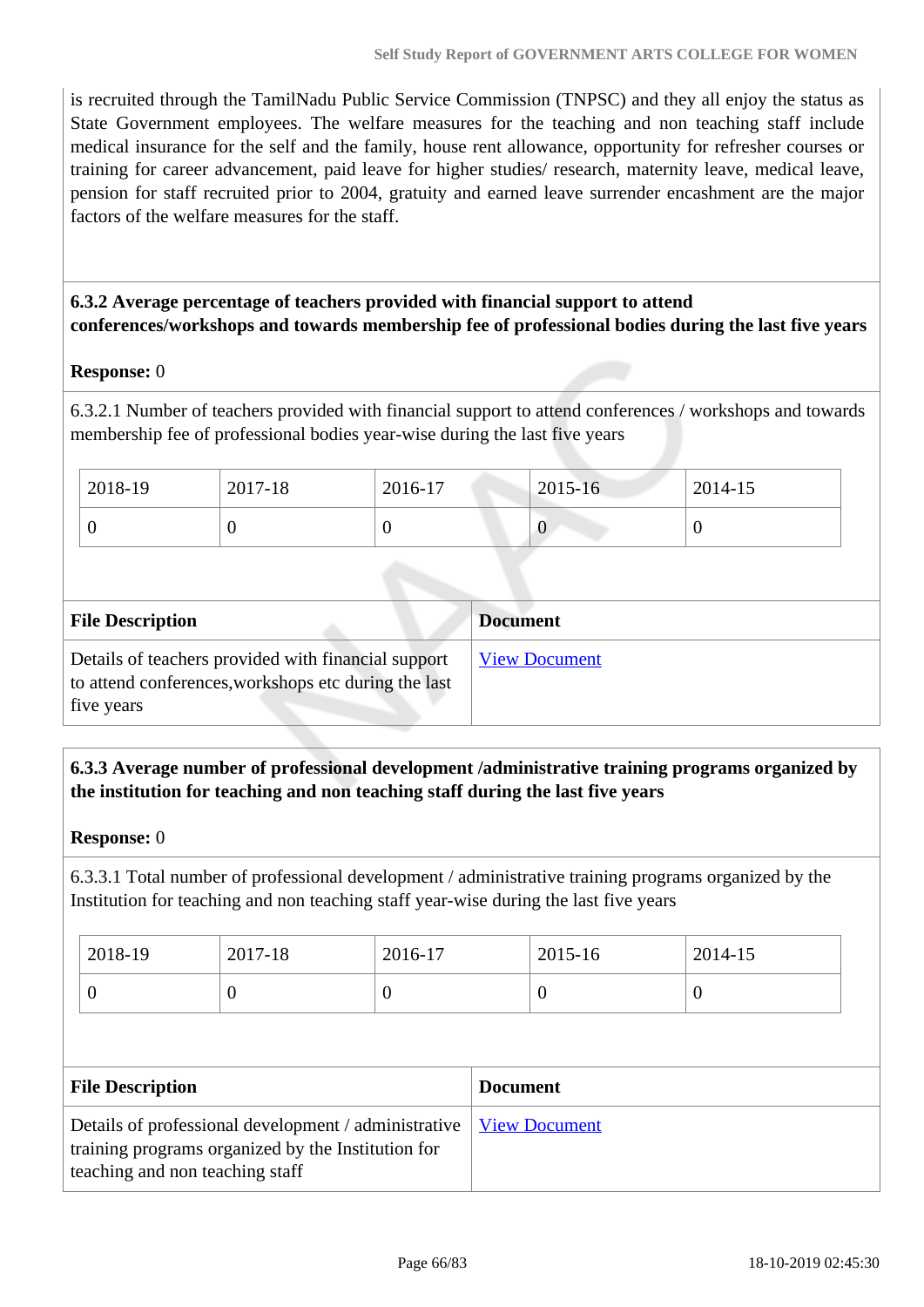**6.3.4 Average percentage of teachers attending professional development programs viz., Orientation Program, Refresher Course, Short Term Course, Faculty Development Program during the last five years**

#### **Response:** 8.57

6.3.4.1 Total number of teachers attending professional development programs, viz., Orientation Program, Refresher Course, Short Term Course, Faculty Development Programs year-wise during the last five years

| 2018-19 | 2017-18 | 2016-17 | 2015-16  | 2014-15 |
|---------|---------|---------|----------|---------|
| 1∪      | O       | ∽       | <b>~</b> |         |

| <b>File Description</b>                                                                       | <b>Document</b>      |
|-----------------------------------------------------------------------------------------------|----------------------|
| Details of teachers attending professional<br>development programs during the last five years | <b>View Document</b> |
| Any additional information                                                                    | <b>View Document</b> |

## **6.3.5 Institution has Performance Appraisal System for teaching and non-teaching staff**

#### **Response:**

Government Colleges do not employ comprehensive Performance appraisal system as the opportunity for accelerated promotion is absent in the government colleges. Instead the colleges follow time scale promotion, giving importance to the experience and qualifications of the staff. However the teaching staff should attend stipulated number of refresher courses, short term courses acquisition of research degrees and the proposed API score system serve as appraisal system. Since the government college in a rural area functions as an agent of social equity for inclusive growth, the measurement of a faculty s performance is based more on the qualitative aspects such as overall pass percentage effective delivery of welfare schemes such as scholarship, freeship and support systems to the students

## **6.4 Financial Management and Resource Mobilization**

#### **6.4.1 Institution conducts internal and external financial audits regularly**

#### **Response:**

 The college has very effective mechanism to monitor effective use of financial resources. Financial resources are sanctioned by the state Government.

Expenses are first distributed by the principal. The principal of the college ensures that expenses are incurred for the purpose of implementing the needs raised by the Departments. Essential equipment is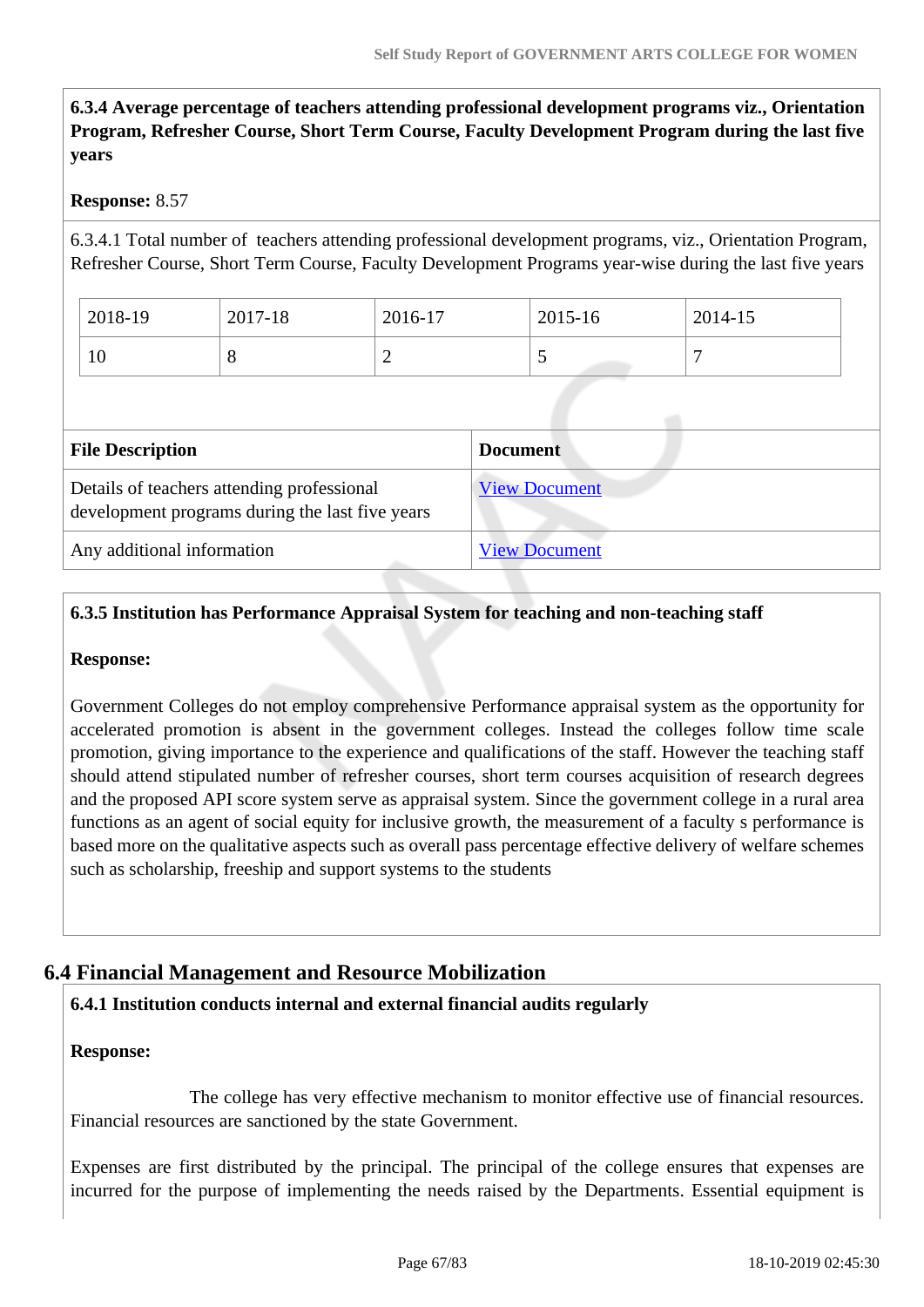purchased at most relevant price analyzed through comparative statements. For any requirement for equipment or other major items, requisition is submitted by the Head of the departments to the Principal. After getting sanctioned, HOD invites tenders from various suppliers. Their quotations are evaluated, comparative statement is prepared, and after comparing all aspects from various suppliers, orders are placed. The institution is subject to internal and external audit. internal audit is conducted at the end of every academic year any discrepancy noticed is brought to the notice of principal.

The NSS and RRC accounts audit is done by the university, and the utilization certificate with vouchers has been submitted to the Mother Teresa Women's University Kodaikanal. The University provides both the regular and special camp fund to NSS and RRC fund for the regular activities in the form of cheque at the end of the every academic year.

## **6.4.2 Funds / Grants received from non-government bodies, individuals, Philanthropists during the last five years (not covered in Criterion III) (INR in Lakhs)**

#### **Response:** 130000

6.4.2.1 Total Grants received from non-government bodies, individuals, philanthropists year-wise during the last five years (INR in Lakhs)

| 2018-19 | 2017-18 | 2016-17 | 2015-16 | 2014-15 |
|---------|---------|---------|---------|---------|
| 45000   | 25000   | 60000   | ◡       | ν       |

| <b>File Description</b>                                                                      | <b>Document</b>      |
|----------------------------------------------------------------------------------------------|----------------------|
| Details of Funds / Grants received from non-<br>government bodies during the last five years | <b>View Document</b> |
| Any additional information                                                                   | <b>View Document</b> |

#### **6.4.3 Institutional strategies for mobilisation of funds and the optimal utilisation of resources**

#### **Response:**

The college has very effective mechanism to monitor effective use of financial resources. Financial resources are sanctioned by the state Government.

Expenses are first distributed by the principal. The principal of the college ensures that expenses are incurred for the purpose of implementing the needs raised by the Departments. Essential equipment is purchased at most relevant price analyzed through comparative statements. For any requirement for equipment or other major items, requisition is submitted by the Head of the departments to the Principal. After getting sanctioned, HOD invites tenders from various suppliers. Their quotations are evaluated,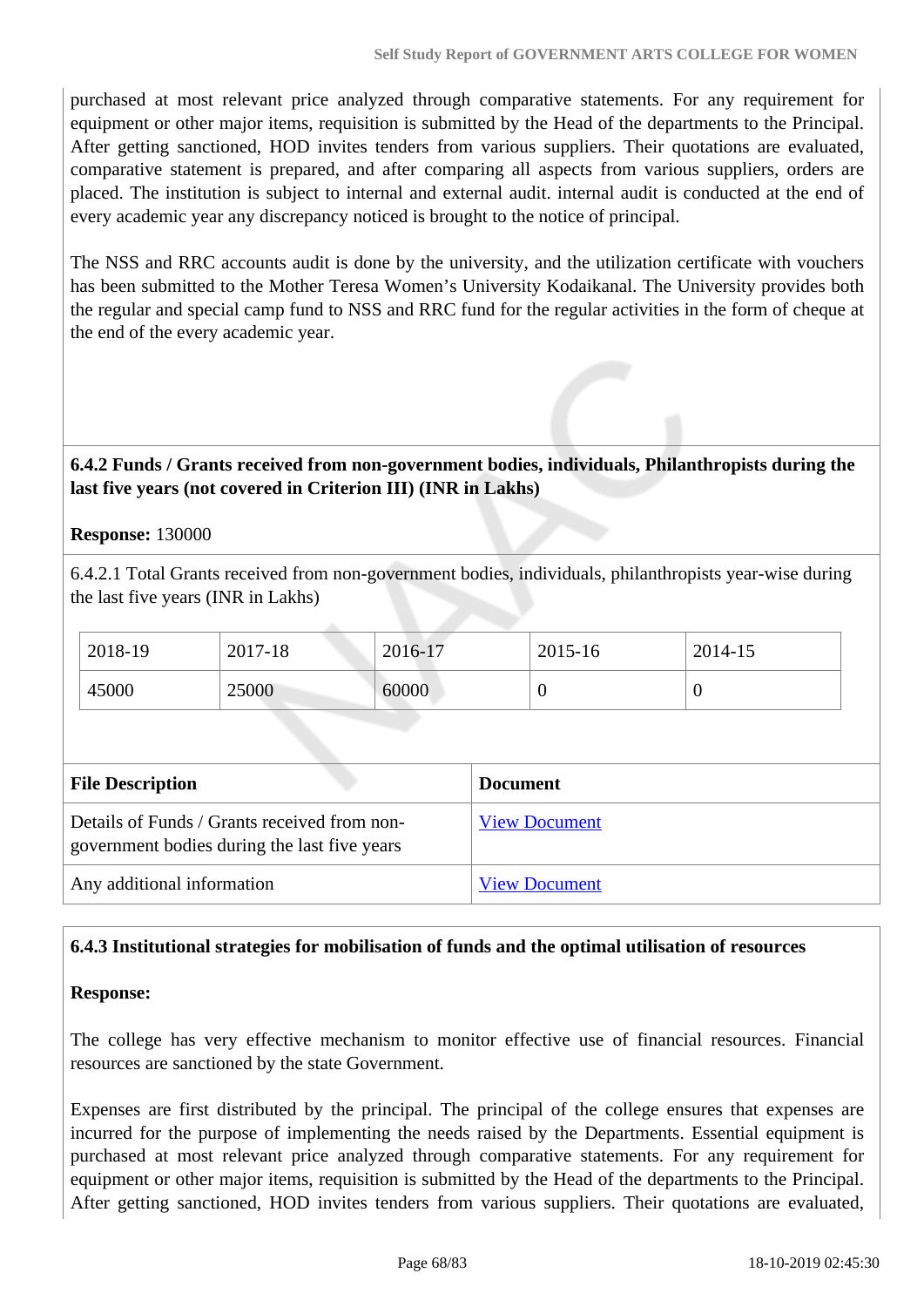comparative statement is prepared, and after comparing all aspects from various suppliers, orders are placed. The institution is subject to internal and external audit. internal audit is conducted at the end of every academic year any discrepancy noticed is brought to the notice of principal.

The NSS and RRC accounts audit is done by the university, and the utilization certificate with vouchers has been submitted to the Mother Teresa Women's University Kodaikanal. The University provides both the regular and special camp fund to NSS and RRC fund for the regular activities in the form of cheque at the end of the every academic year.

## **6.5 Internal Quality Assurance System**

 **6.5.1 Internal Quality Assurance Cell (IQAC) has contributed significantly for institutionalizing the quality assurance strategies and processes**

## **Response:**

To complete with the changing demands of the society, IQAC is the major tool in preparing the college for NAAC accreditation and shifting the paradigms. The people and agencies involved in the college such as students, parents, teachers, government employees and society at large are stake holders in the educational industry and how they have to be addressed and integrated in to one function and all these ideas infused by the IQAC. As an umbrella agency, the IQAC serves and pervades all areas of operation in the college and it stimulates the enhancement of quality in every aspect. IQAC engaged all the major stake holders in the process of higher education like the college introduced PG and M.Phil and Ph.D programs organized and participated in Seminars/conferences/workshops in all levels carried out projects, published many number of papers, and converted many teachers into doctorates and guides. IQAC also introduced computers in administration, organized welfare programmes through NSS to undertake activities for social welfare.

## **6.5.2 The institution reviews its teaching learning process, structures & methodologies of operations and learning outcomes at periodic intervals through IQAC set up as per norms**

## **Response:**

 As per the framework of the syllabus structure, lessons are imparted to the students and periodical reviews are conducted. Information about the college, ethical issues, norms, evaluation pattern, and welfare schemes for the students. To enhance learning process, students are motivated through counseling n classes. Modern gadgets like audio visual aids and computers are used in the teaching learning process.

Well equipped laboratories are established to provide practical knowledge. Special lectures are arranged to provide knowledge on recent developments. Special coaching classes for slow learners and remedial coaching classes for non creamy layers. Motivating students to participate in seminars, workshop, and conference help them to build confidence and update their knowledge in their discipline

IQAC encourages the student participation in intercollegiate competitions to expose them to the academic words beyond their college. The performance of our students in the university exams, competitive exams, recruitment and higher studies are observed and the inferences of the students are discussed.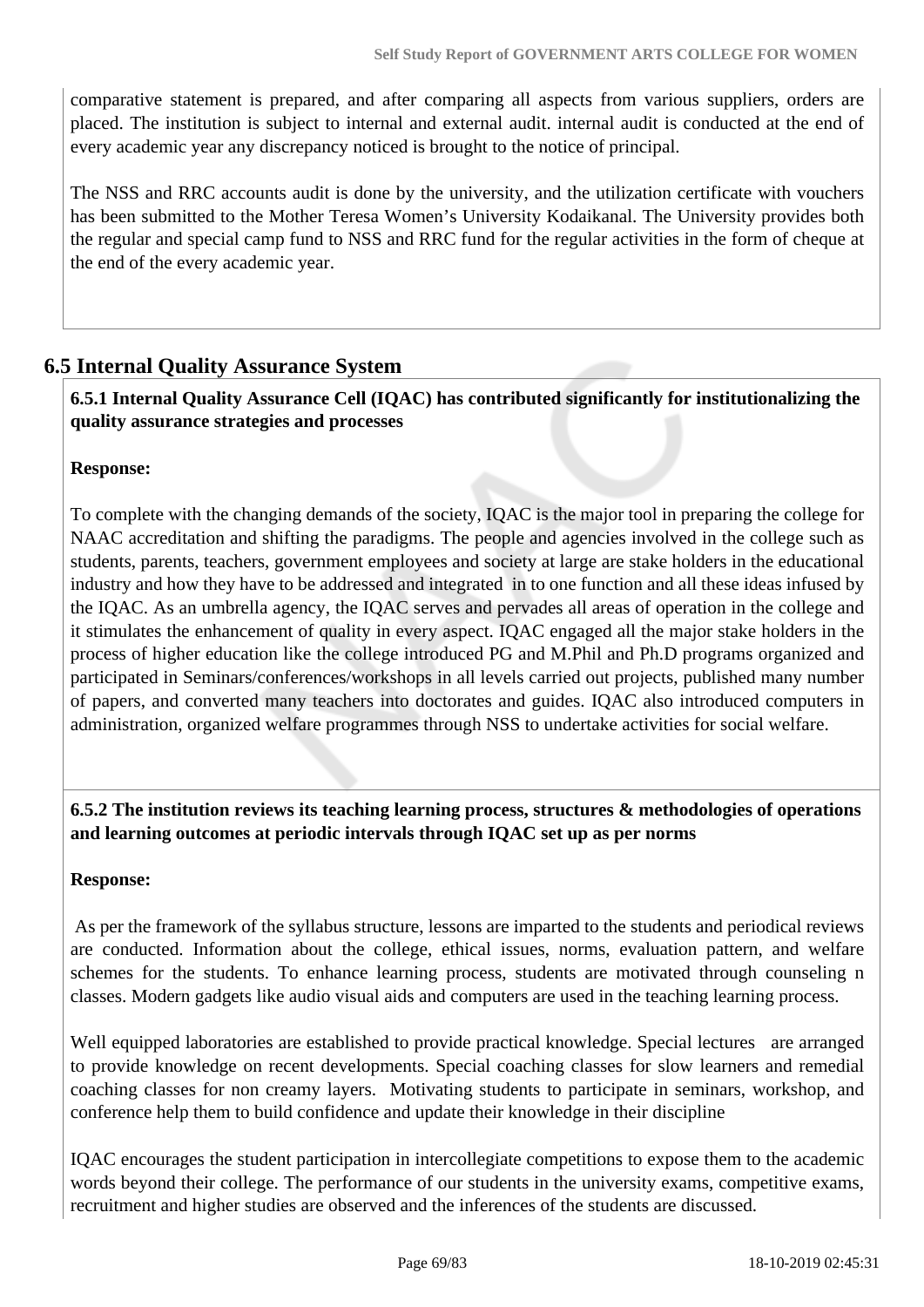IQAC receives feedback from the teachers and incorporates their ideas into our quality policy. The IQAC in turn encourages our teachers to improve the quality of teaching.

#### **6.5.3 Average number of quality initiatives by IQAC for promoting quality culture per year**

#### **Response:** 0.4

6.5.3.1 Number of quality initiatives by IQAC for promoting quality year-wise for the last five years

| 2018-19 | 2017-18 | 2016-17  | 2015-16 | 2014-15 |
|---------|---------|----------|---------|---------|
|         |         | <b>.</b> | ν       |         |

| <b>File Description</b>                                                         | <b>Document</b>      |
|---------------------------------------------------------------------------------|----------------------|
| Number of quality initiatives by IQAC per year for<br>promoting quality culture | <b>View Document</b> |
| <b>IQAC</b> link                                                                | <b>View Document</b> |

**6.5.4 Quality assurance initiatives of the institution include:**

- **1.Regular meeting of Internal Quality Assurance Cell (IQAC); timely submission of Annual Quality Assurance Report (AQAR) to NAAC; Feedback collected, analysed and used for improvements**
- **2.Academic Administrative Audit (AAA) and initiation of follow up action**
- **3.Participation in NIRF**
- **4.ISO Certification**
- **5.NBA or any other quality audit**

#### **A. Any 4 of the above**

- **B. Any 3 of the above**
- **C. Any 2 of the above**
- **D. Any 1 of the above**

**Response:** B. Any 3 of the above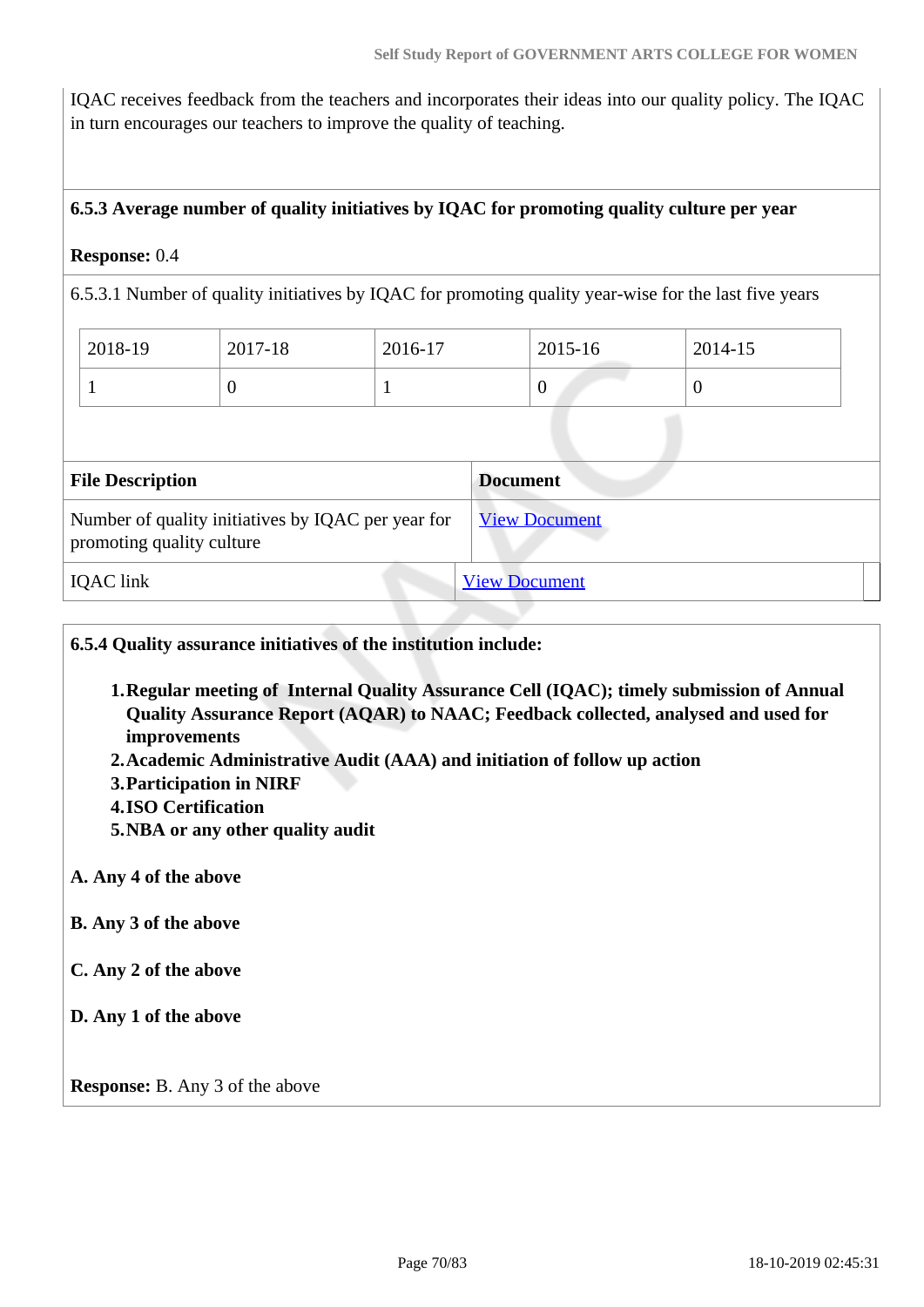| <b>File Description</b>                                        | <b>Document</b>      |
|----------------------------------------------------------------|----------------------|
| e-copies of the accreditations and certifications              | <b>View Document</b> |
| Details of Quality assurance initiatives of the<br>institution | <b>View Document</b> |
| Any additional information                                     | <b>View Document</b> |

## **6.5.5 Incremental improvements made during the preceding five years** *(in case of first cycle)* **Post accreditation quality initiatives** *(second and subsequent cycles)*

## **Response:**

The infrastructure facilities are created. New classrooms, laboratories are constructed under of under MGR Memorial centenary Scheme, Classrooms from MLA fund, Class room under RUSA funds, are constructed. Smart classrooms with LCD Facility, Computer labs for BBA and Maths Department Language lab for English Department.College library is enriched with books and few journals with Inflibnet Nlist facility in General Library, Department library has adequate subject books with latest publication of books.Staff members have published research paper in reputed journals. Remedial coaching classes are organized., Soft skill classes are also organized. Computer literacy programme are functioning effectively. University Rank holders are being encouraged with a Gold coin, medals, and books,

- Sustained efforts are taken for clean and green campus through saplings plantation and maintenance
- Use of Mobile Phones are strictly prohibited
- Use of Plastic bags are banned and thus the campus plastic-free campus
- Rainwater Harvesting is implemented
- NSS unit of the College is involved in the extension activities to promote health, Literacy, Sanitation and hygiene
- Value Education is imparted effectively
- Students who have cent. percent attendance are honoured during College Day function
- Free College uniforms are given to economically backward students
- University First Rank Holders of the college is awarded with one gram Gold coin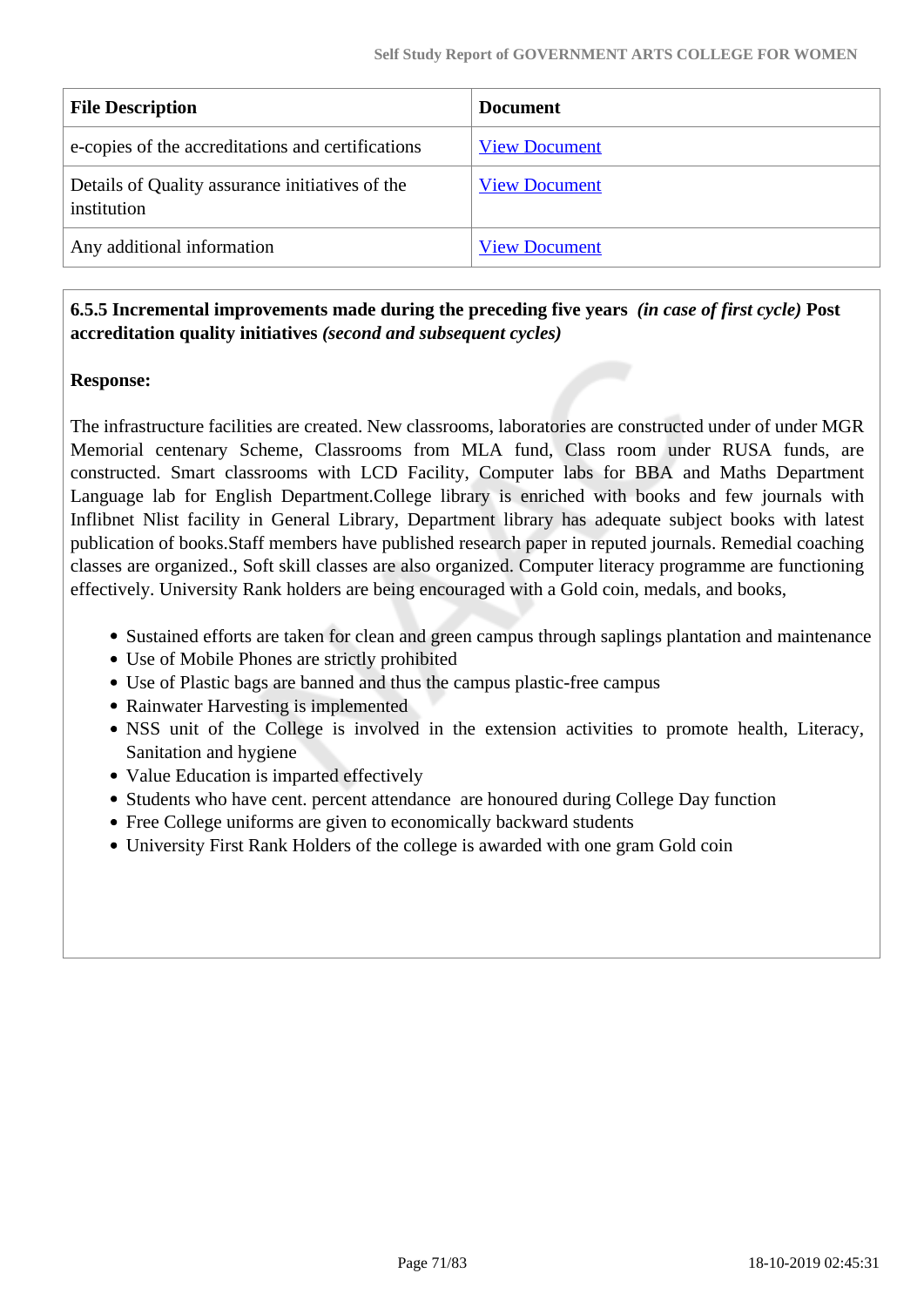# **Criterion 7 - Institutional Values and Best Practices**

## **7.1 Institutional Values and Social Responsibilities**

 **7.1.1 Number of gender equity promotion programs organized by the institution during the last five years** 

## **Response:** 39

7.1.1.1 Number of gender equity promotion programs organized by the institution year-wise during the last five years

| 2018-19 | 2017-18 | 2016-17 | 2015-16 | 2014-15 |
|---------|---------|---------|---------|---------|
| 10      |         |         | ັ       | $\circ$ |

| <b>File Description</b>                                                                  | <b>Document</b>      |
|------------------------------------------------------------------------------------------|----------------------|
| List of gender equity promotion programs organized   View Document<br>by the institution |                      |
| Any additional information                                                               | <b>View Document</b> |

## **7.1.2**

## **1.Institution shows gender sensitivity in providing facilities such as:**

**1.Safety and Security 2.Counselling**

**3.Common Room**

## **Response:**

## **a. Safety and security:**

- By the code of conduct, students are not permitted to have body piercing or tattoos. Wearing heavy ornaments or jewelry on campus is discouraged.
- Girls should wear only salwar or saree with sleeves. Translucent dresses, leggings, jeans are forbidden. Also the shawl should be pinned compulsory as specified by the college.
- Full time security in front of the gate
- Camera
- Teacher escort during tours/field trips
- Supply of napkins at low cost and incinerator is installed

#### **b. Counseling room:**

The college has counselling cell where students can meet and discuss their problems at any time and when needed, special counselling sessions are being organized on request.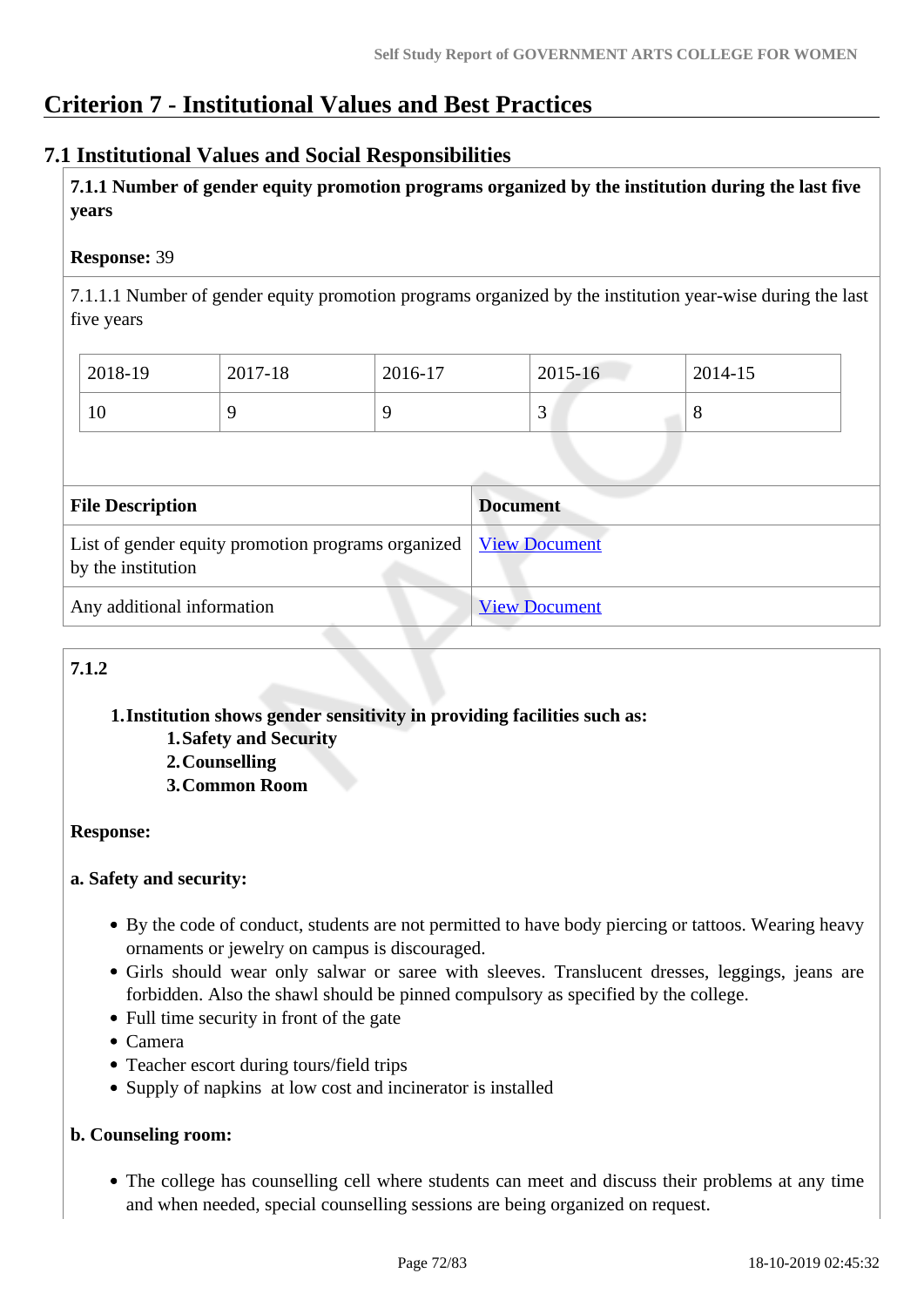Also for academic matters, counseling is being offered by the class advisor during tutorial hours.

#### **c. Common room:**

- A common room for girls has been set up in the college with essential facilities for the sick.
- A room with proper lighting and ventilation is arranged for this purpose. First aid kit, life saving medicines are available in the room. For easy and free accessibility to sanitary napkins whenever they need it, a sanitary napkin vending machine is installed in the women's common room.
- The Government provides free hostels for BC and SC students with special care for safety, security and privacy. Also separate spacious dining hall for boys and girls are available.

#### **7.1.3 Alternate Energy initiatives such as:**

**1.Percentage of annual power requirement of the Institution met by the renewable energy sources**

#### **Response:** 0

7.1.3.1 Annual power requirement met by the renewable energy sources (in KWH)

7.1.3.2 Total annual power requirement (in KWH)

Response: 72000

| <b>File Description</b>                                                            | <b>Document</b>      |
|------------------------------------------------------------------------------------|----------------------|
| Details of power requirement of the Institution met<br>by renewable energy sources | <b>View Document</b> |
| Any additional information                                                         | <b>View Document</b> |

#### **7.1.4 Percentage of annual lighting power requirements met through LED bulbs**

#### **Response:** 0

7.1.4.1 Annual lighting power requirement met through LED bulbs (in KWH)

7.1.4.2 Annual lighting power requirement (in KWH)

#### Response: 72000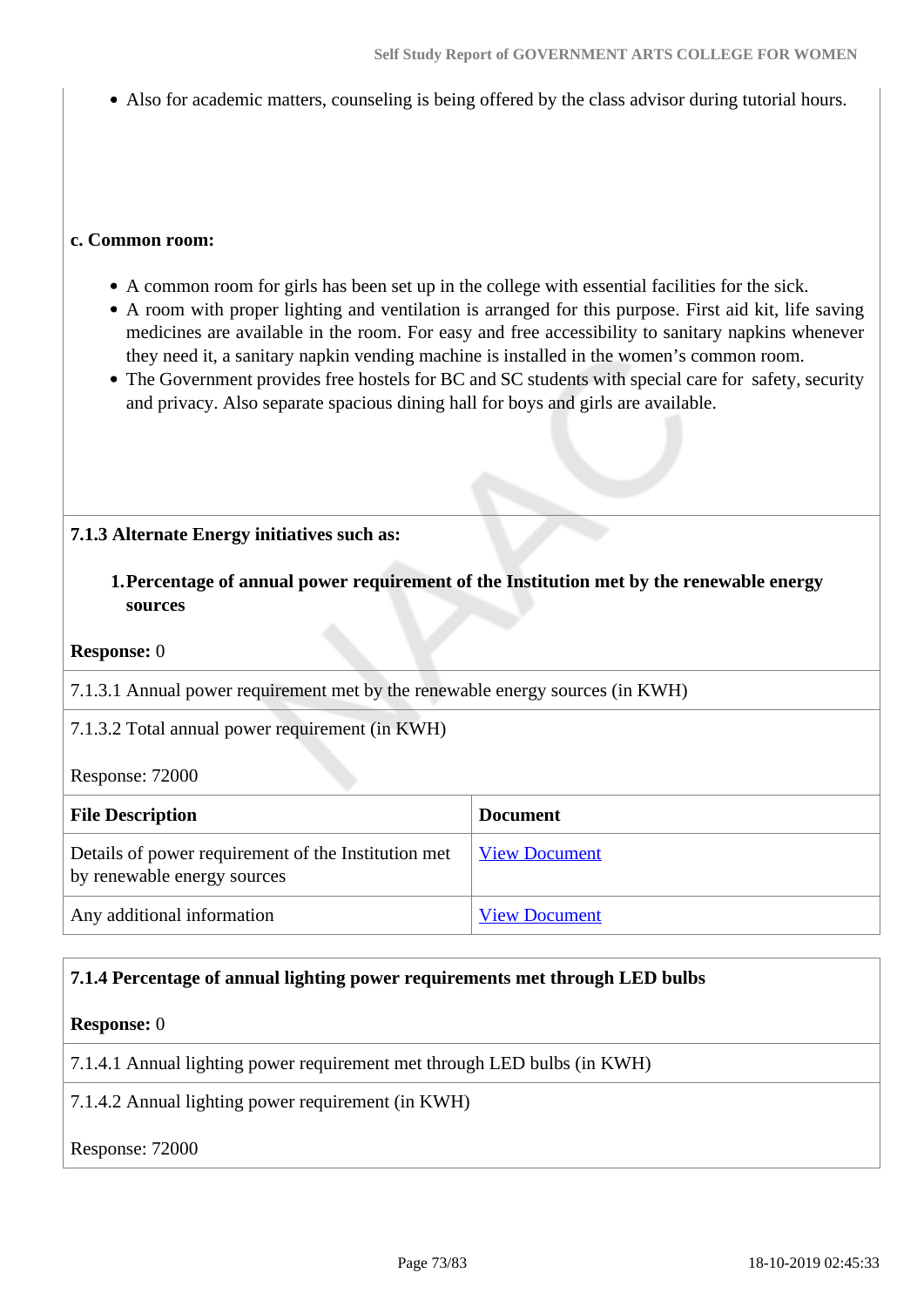| <b>File Description</b>                                                       | <b>Document</b> |
|-------------------------------------------------------------------------------|-----------------|
| Details of lighting power requirements met through View Document<br>LED bulbs |                 |

#### **7.1.5 Waste Management steps including:**

- **Solid waste management**
- **Liquid waste management**
- **E-waste management**

#### **Response:**

#### **Solid waste management**

- Proper instructions has been given to the students not to litter waste inside the campus
- Dustbin is provided in each class room and in all the wantage points inside the campus.
- Awareness regarding waste management is imparted through various programmes.
- To create awareness for using reusable components for manual use and making the environment plastic free efforts are taken.

#### **Liquid waste management**

- Liquid waste from the chemistry lab pass through pipeline and collected in a separate sump.
- To minimize the toxicity of the chemicals plants are planted near the sump.
- Waste water from Ro plant is utilized in the chemistry lab.

#### **E-waste management**

- E-waste such as discarded computers, note, printers and broken laboratory equipments are safely stored in an allotted room.
- Though our college is more than 21 years old, we don't have any e-waste as a dump because we dispose and replace the electronic goods whenever needed on time.

#### **7.1.6 Rain water harvesting structures and utilization in the campus**

**Response:**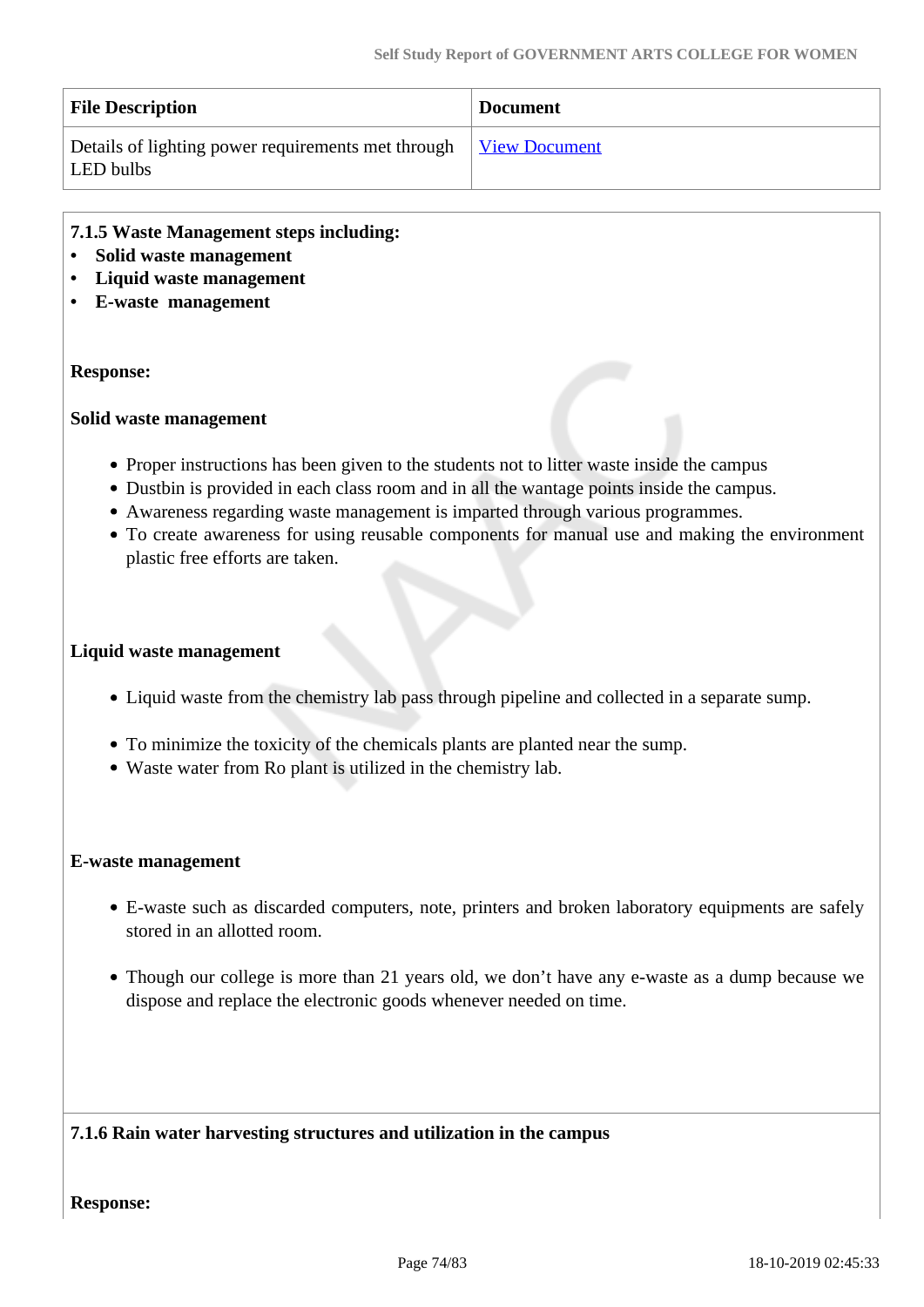The college is located in a rural area famous for agriculture that depends mostly on seasonal rainfalls and canal irrigation system. The main criterion here is the quantum of water involved and the area of influence. Rain water harvesting is now being-increasingly used for meeting the drinking water needs of rural areas particularly during the periods of drought. The value of rain water harvesting runs deeps in the veins of the area. The college has a large land area with open space, trees, shrubs and grass that serves as absorbance natural rain water harvesting system. There are four rain water harvesting units in our campus. The stagnated rain water on the ground is into absorbed and the soil which helps to increase the ground water level in and around the campus. The main objective of the rain water harvesting inside the campus is

- To improve the physical and chemical properties of ground water.
- To reduce storm water runoff and soil erosion.
- To increase the availability of water from wells.
- To reduce power consumption.
- To improve soil condition and fertility of soil.
- To conserve surface water runoff during monsoons.
- For up gradation of social and environmental status.

Recharge of ground water table is a gradual process, we cannot suddenly increase the ground water table after constructing recharge structures, by constructing any type of recharge structure, and we can give our contribution in aquifer recharge. This will help to rejuvenate the depleting ground water resources. Also help to save the little amount of rain water which used to drain away from many years. Rainwater is better than other available or traditional sources (ground water may be unusable due to fluoride, salinity or arsenic). Rainwater is a renewable resources and no damage is done to the environment. Rainfall is a very important natural mechanism for purification of atmospheric air. Roof top rain water harvesting is a good practice to collect rain water and inject it directly in the ground without much contamination. Roof top rain water harvesting is basically use for direct augmentation of ground water from roof top catchment without having any major loses and contamination. Roof water directly falls on building roof top catchment area and with help of pipe lines can be directly inserted into the ground after passing through suitable filtration unit. Roof top rain water harvesting system have various components like catchment area, coarse mesh, drain pipes, gutter, flush pipes, filter unit, storage tank, collection sump, pump unit etc. Rain water harvesting is adaptation to climate change, especially in urban areas where water resources are fast depleting due to rapid increases in population and unrestricted use of water. Studies of historical societal ad potations to climate fluctuations provide insights in possible responses of modern societies to future climate change and sustainable management of water resources.

#### **7.1.7 Green Practices**

- **Students, staff using**
- **a) Bicycles**
- **b) Public Transport**
- **c) Pedestrian friendly roads**
- **Plastic-free campus**
- **Paperless office**
- **Green landscaping with trees and plants**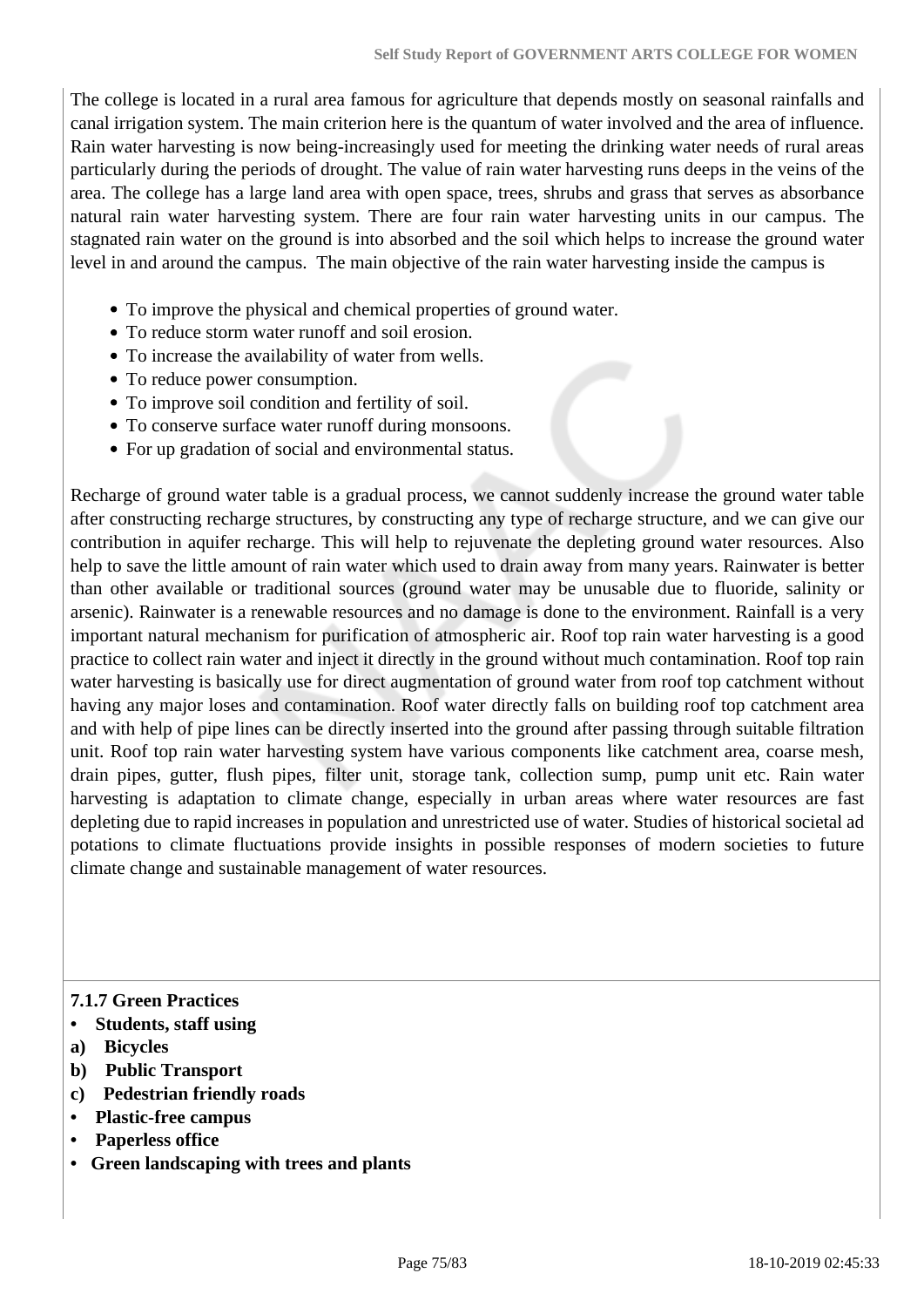#### **Response:**

- Our college student strength is nearly 2400 and the strength of the teaching staff is 110, and Nonteaching staff comprises 10 members.
- Out of 2400 Students, 50 students are using Bicycles, 3 are using Mopet, and 2147 are using Public Transport system.

#### **Plastic free campus**

- Our college has set up disciplinary committee that aims to eradicate plastic pollution on the college campus.
- The plastic items are regularly dumped in recycling bin.
- Discipline committee members and the student volunteers are extensively used to campaign about the dangers of plastic materials.

#### **Paperless office.**

- Paperless environment is encouraged with extensive use of E-communication.
- Staff are instructed to use both sides of the paper for writing or typing.
- Proposal to collect Feedback from students, staff and alumni in electronic mode.
- Proposal to upload e-notes and e-assignment to minimize the use of paper.
- Instructions are strictly given to all to utilize the resources perfectly.

#### **Green landscaping with trees and plants**

- Our college regularly conducts a green audit in our campus, to improve the environmental conditions with the help of NSS and YRC students and officers along with the gardener.
- Our college is eco-friendly, where we promote green and clean environment for more than thousands of students.
- The classrooms are well ventilated with adequate natural lighting.
- The college has more than twenty species of trees and a beautiful landscape, well maintained by our management and caretakers.

#### **7.1.8 Average percentage expenditure on green initiatives and waste management excluding salary component during the last five years**

#### **Response:** 0

7.1.8.1 Total expenditure on green initiatives and waste management excluding salary component yearwise during the last five years(INR in Lakhs)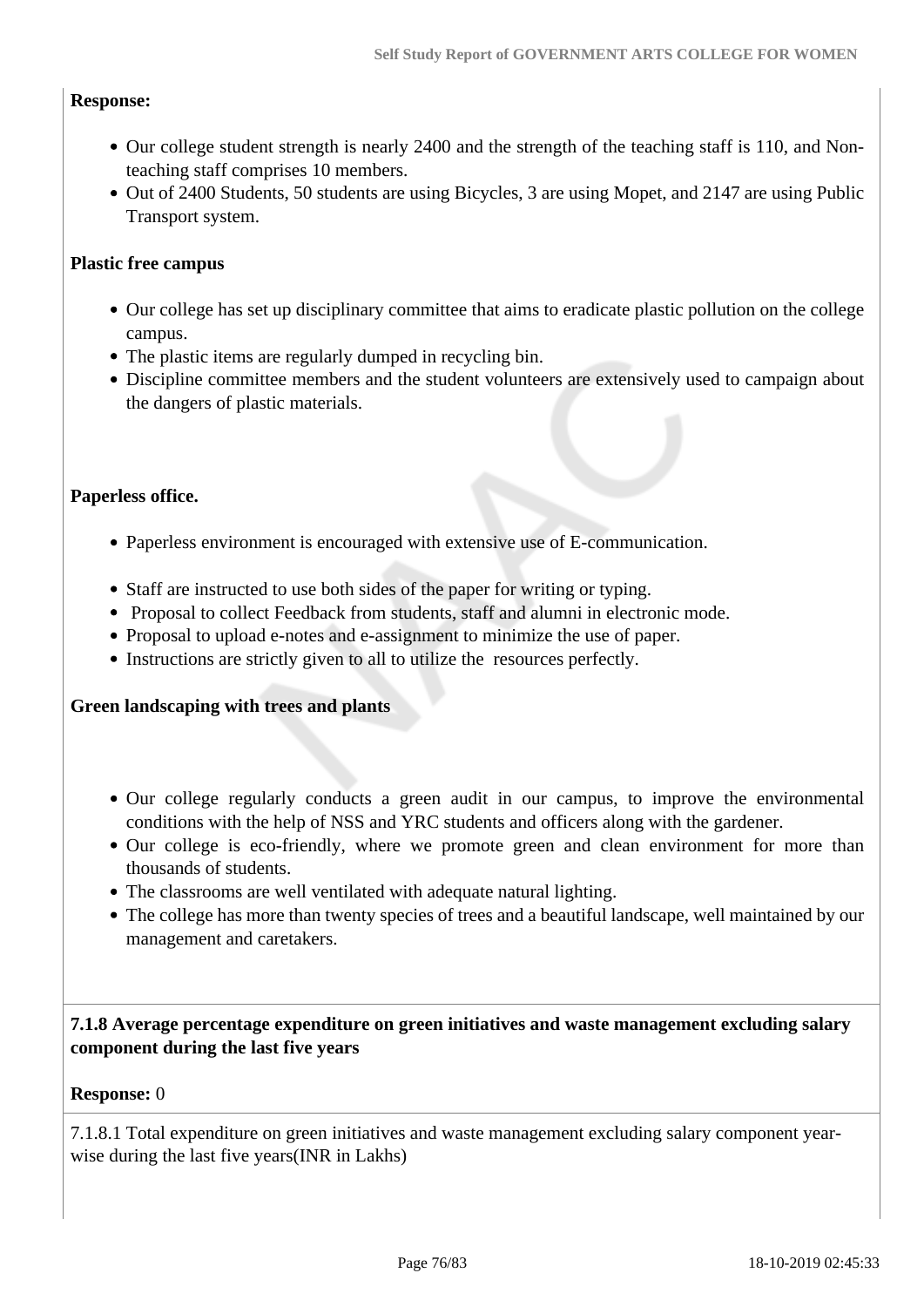| 2018-19                                                                                        | 2017-18 | 2016-17 |                      | 2015-16 | 2014-15 |
|------------------------------------------------------------------------------------------------|---------|---------|----------------------|---------|---------|
| 0.3                                                                                            | 0.3     | 0.3     |                      | 0.33    | 0.33    |
| <b>File Description</b>                                                                        |         |         | <b>Document</b>      |         |         |
| Details of expenditure on green initiatives and waste<br>management during the last five years |         |         | <b>View Document</b> |         |         |
| Any additional information                                                                     |         |         | <b>View Document</b> |         |         |

**7.1.9 Differently abled (Divyangjan) Friendliness Resources available in the institution:**

**1.Physical facilities 2.Provision for lift 3.Ramp / Rails 4.Braille Software/facilities 5.Rest Rooms 6.Scribes for examination 7.Special skill development for differently abled students 8.Any other similar facility (Specify) A. 7 and more of the above B. At least 6 of the above C. At least 4 of the above D. At least 2 of the above**

**Response:** D. At least 2 of the above

| <b>File Description</b>                                  | <b>Document</b>      |
|----------------------------------------------------------|----------------------|
| Resources available in the institution for<br>Divyangjan | <b>View Document</b> |
| Any additional information                               | <b>View Document</b> |

## **7.1.10 Number of Specific initiatives to address locational advantages and disadvantages during the last five years**

#### **Response:** 3

7.1.10.1 Number of specific initiatives to address locational advantages and disadvantages year-wise during the last five years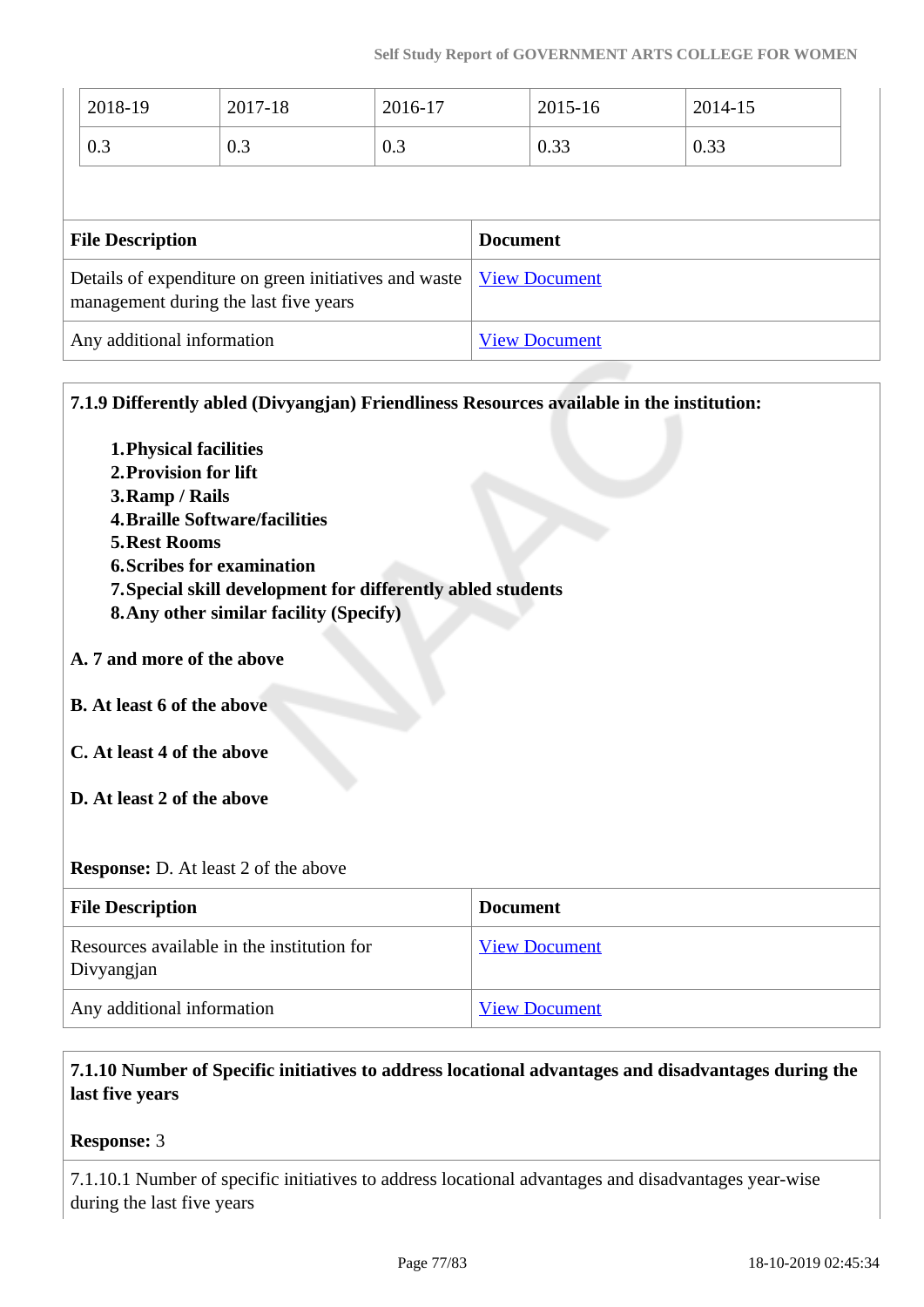| 2018-19                    | 2017-18                                                                              | 2016-17              | 2015-16              | 2014-15          |
|----------------------------|--------------------------------------------------------------------------------------|----------------------|----------------------|------------------|
|                            |                                                                                      | -1                   | $\overline{0}$       | $\boldsymbol{0}$ |
|                            |                                                                                      |                      |                      |                  |
| <b>File Description</b>    |                                                                                      |                      | <b>Document</b>      |                  |
|                            | Number of Specific initiatives to address locational<br>advantages and disadvantages |                      | <b>View Document</b> |                  |
| Any additional information |                                                                                      | <b>View Document</b> |                      |                  |

## **7.1.11 Number of initiatives taken to engage with and contribute to local community during the last five years (Not addressed elsewhere)**

#### **Response:** 27

7.1.11.1 Number of initiatives taken to engage with and contribute to local community year-wise during the last five years

| 2018-19 | 2017-18 | 2016-17 | 2015-16 | 2014-15 |
|---------|---------|---------|---------|---------|
|         | ∸∸      |         | ν       | ◡       |

| <b>File Description</b>    | <b>Document</b>      |
|----------------------------|----------------------|
| Report of the event        | <b>View Document</b> |
| Any additional information | <b>View Document</b> |

#### **7.1.12**

**Code of conduct handbook exists for students, teachers, governing body, administration including Vice Chancellor / Director / Principal /Officials and support staff**

#### **Response:** Yes

| <b>File Description</b>                                                                                                           | <b>Document</b>      |
|-----------------------------------------------------------------------------------------------------------------------------------|----------------------|
| URL to Handbook on code of conduct for<br>students and teachers, manuals and brochures on<br>human values and professional ethics | <b>View Document</b> |

#### **7.1.13 Display of core values in the institution and on its website**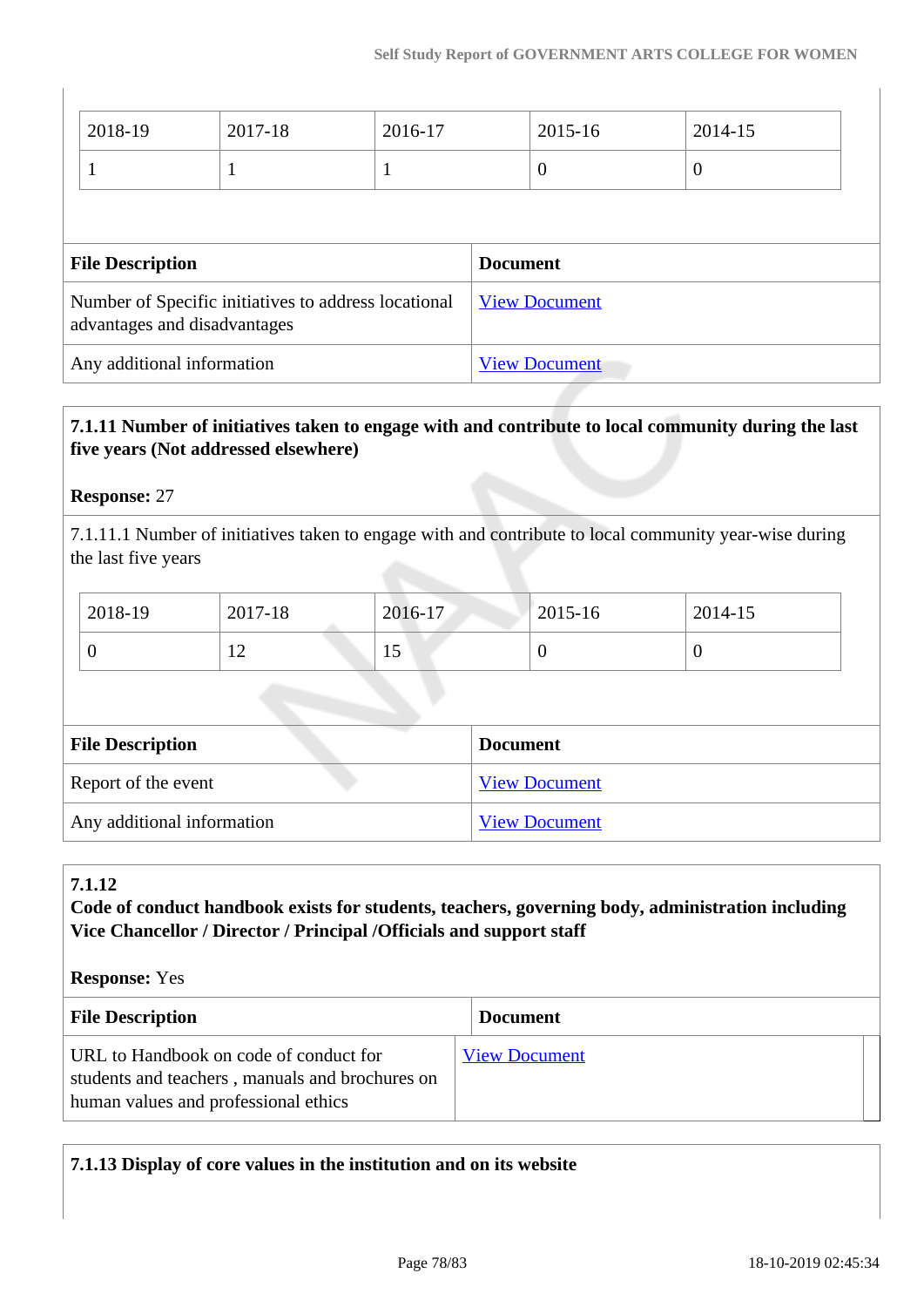| <b>Response:</b> Yes                                                  |                 |  |
|-----------------------------------------------------------------------|-----------------|--|
| <b>File Description</b>                                               | <b>Document</b> |  |
| Provide URL of website that displays core values <u>View Document</u> |                 |  |

## **7.1.14 The institution plans and organizes appropriate activities to increase consciousness about national identities and symbols; Fundamental Duties and Rights of Indian citizens and other constitutional obligations**

**Response:** Yes

| <b>File Description</b>                                                                            | <b>Document</b>      |
|----------------------------------------------------------------------------------------------------|----------------------|
| Details of activities organized to increase<br>consciousness about national identities and symbols | <b>View Document</b> |
| Any additional information                                                                         | <b>View Document</b> |

## **7.1.15 The institution offers a course on Human Values and professional ethics**

**Response:** Yes

 **7.1.16 The institution functioning is as per professional code of prescribed / suggested by statutory bodies / regulatory authorities for different professions**

**Response:** No

 **7.1.17 Number of activities conducted for promotion of universal values (Truth, Righteous conduct, Love, Non-Violence and peace); national values, human values, national integration, communal harmony and social cohesion as well as for observance of fundamental duties during the last five years**

**Response:** 17

7.1.17.1 Number of activities conducted for promotion of universal values (Truth, Righteous conduct, Love, Non-Violence and peace); national values, human values, national integration, communal harmony and social cohesion as well as for observance of fundamental duties year-wise during the last five years

| 2018-19 | 2017-18 | 2016-17 | 2015-16 | 2014-15 |
|---------|---------|---------|---------|---------|
| ັ       |         | -       |         |         |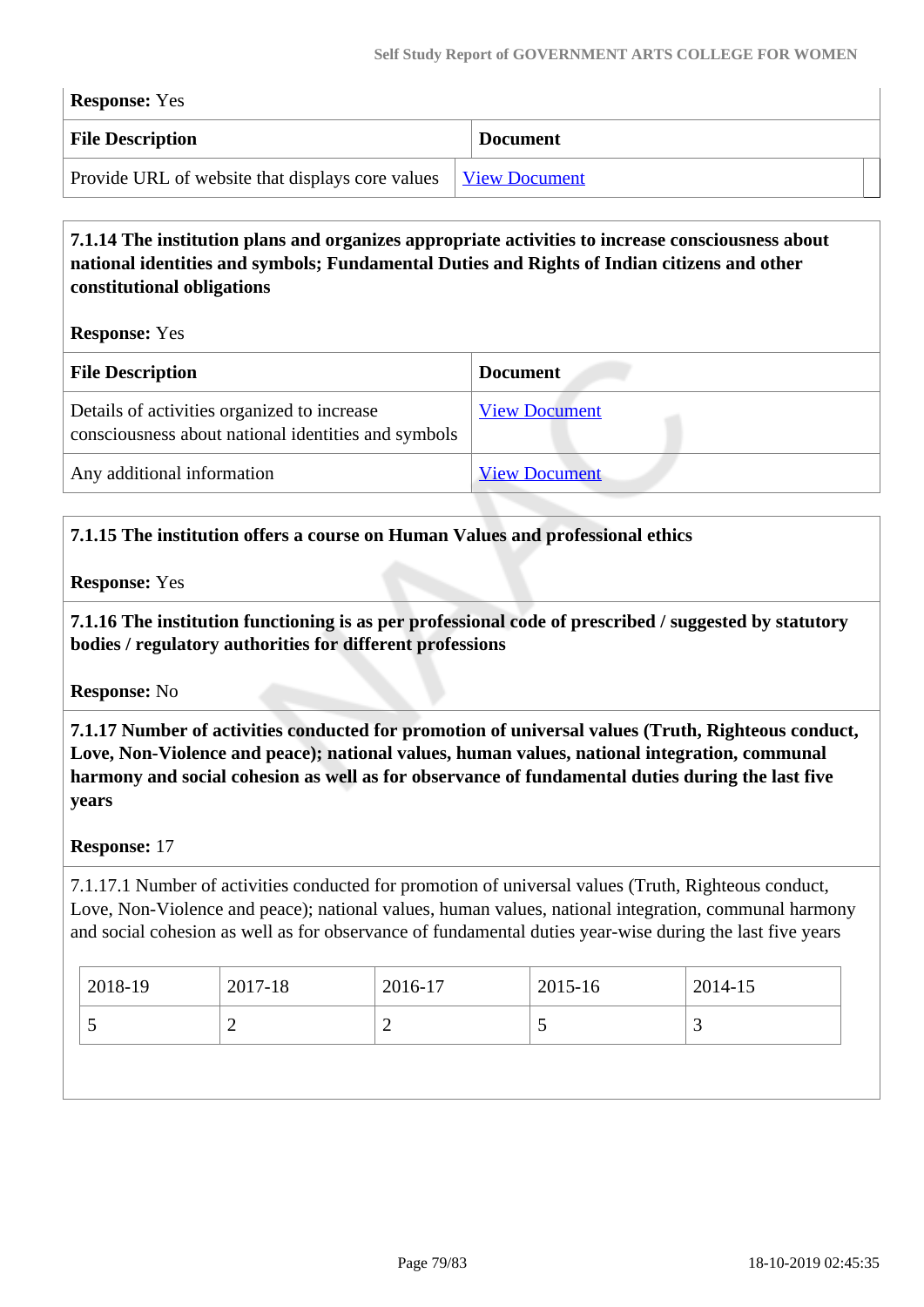| <b>File Description</b>                                           | <b>Document</b>      |
|-------------------------------------------------------------------|----------------------|
| List of activities conducted for promotion of<br>universal values | <b>View Document</b> |
| Any additional information                                        | <b>View Document</b> |

#### **7.1.18 Institution organizes national festivals and birth / death anniversaries of the great Indian personalities**

#### **Response:**

Yes, Institution organizes national festivals and birth / death anniversaries of the great Indian personalities.

National Integration Day is being celebrated every year in our institution to encourage students about the unity, peace, love and brotherhood among them. To bring together students of the various religious, social, cultural, economic and educational background, National personality's birth and death anniversaries are celebrated in our institution which include Dr, Radhakrishnan birthday (Teachers day) celebration, Dr. A.P.J. Abdul Kalam vision for the Nation Fest etc. These inculcate the feeling of common identity amongst the students even though they are from different races, cultures, religions, or regions in order to build a strong developed nation.

 **7.1.19 The institution maintains complete transparency in its financial, academic, administrative and auxiliary functions**

#### **Response:**

Yes, our institution maintains complete transparency in its financial, academic, administrative and auxiliary functions.

A complete transparency is maintained in our college in the areas of finance, academic, administration and others. In the academic sector the teacher monitors the student progress and performance by a number of evaluative methods such as class room interaction, assignment, project, seminars, and class test etc. The process of internal assessment is very rigorous and transparent.It is same as in financial and administrative section. The college administrate under various curriculum and evaluation is done in the specified time for the welfare of the students. In the financial side also we maintain complete transparency in all transactions such as students, staff and parents. During fees collection we have collected only what we have mentioned in the college Hand Book. Receipts are issued to all payments.

## **7.2 Best Practices**

**7.2.1 Describe at least two institutional best practices (as per NAAC Format)**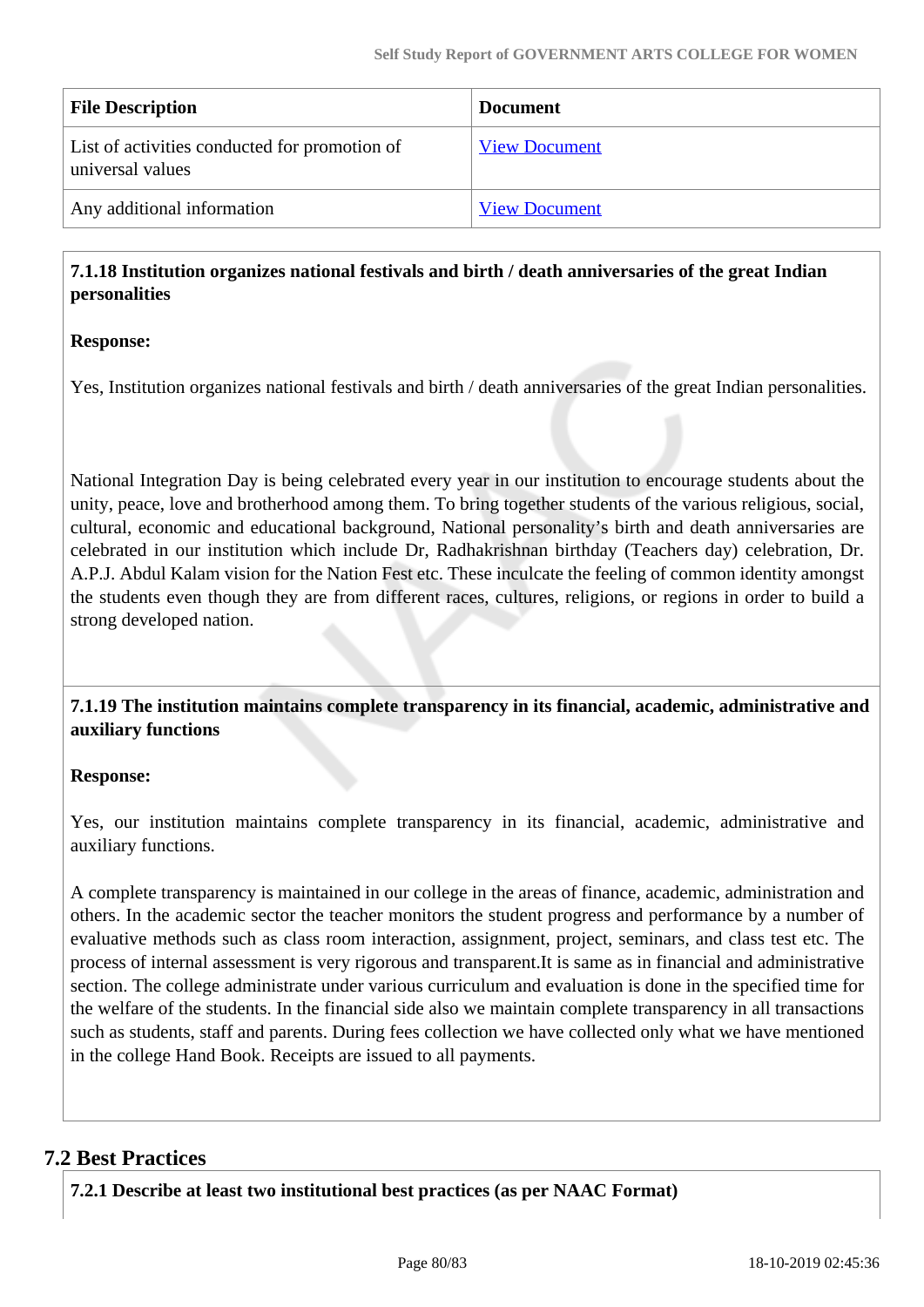## **Response:**

## **Title of the practice:-**

Trust Scholarship

## **Goal:-**

Helping Meritorious and Deprived Students

## **The context:-**

To encourage and motivate students the institution has set up the trust scholarship.

## **The practice:-**

The college provides equal opportunities to the students belonging to the lower income segment and under privileged of the society.

Since its inception, the institution has been helping the students economically by way of scholarships and grants.

## **Evidence of this success:-**

The institution availed Govt scholarship to nearly 1300 students (BC, MBC, SC, ST) the government and around 100 backward and meritorious students are given economic assistance by various charitable trusts.

Our continuous efforts helps to bring out socially and economically deprived students to become a literate enlightened and empowered populace.

**Problems encountered:-**Since this is a voluntary practice no problems are found.

## **7.3 Institutional Distinctiveness**

 **7.3.1 Describe/Explain the performance of the institution in one area distinctive to its vision, priority and thrust**

## **Response:**

Our institution lays a great emphasis on the development of discipline, maturity, moral standards of the students through NSS. NSS Students have rendered astonishing service to the society through many ways. Awareness programmes are arranged duly to complement academic learning, experience and inculcate positive values and skills among student community.

Our institution plans and executes all the extension services consulting with the panchayat president,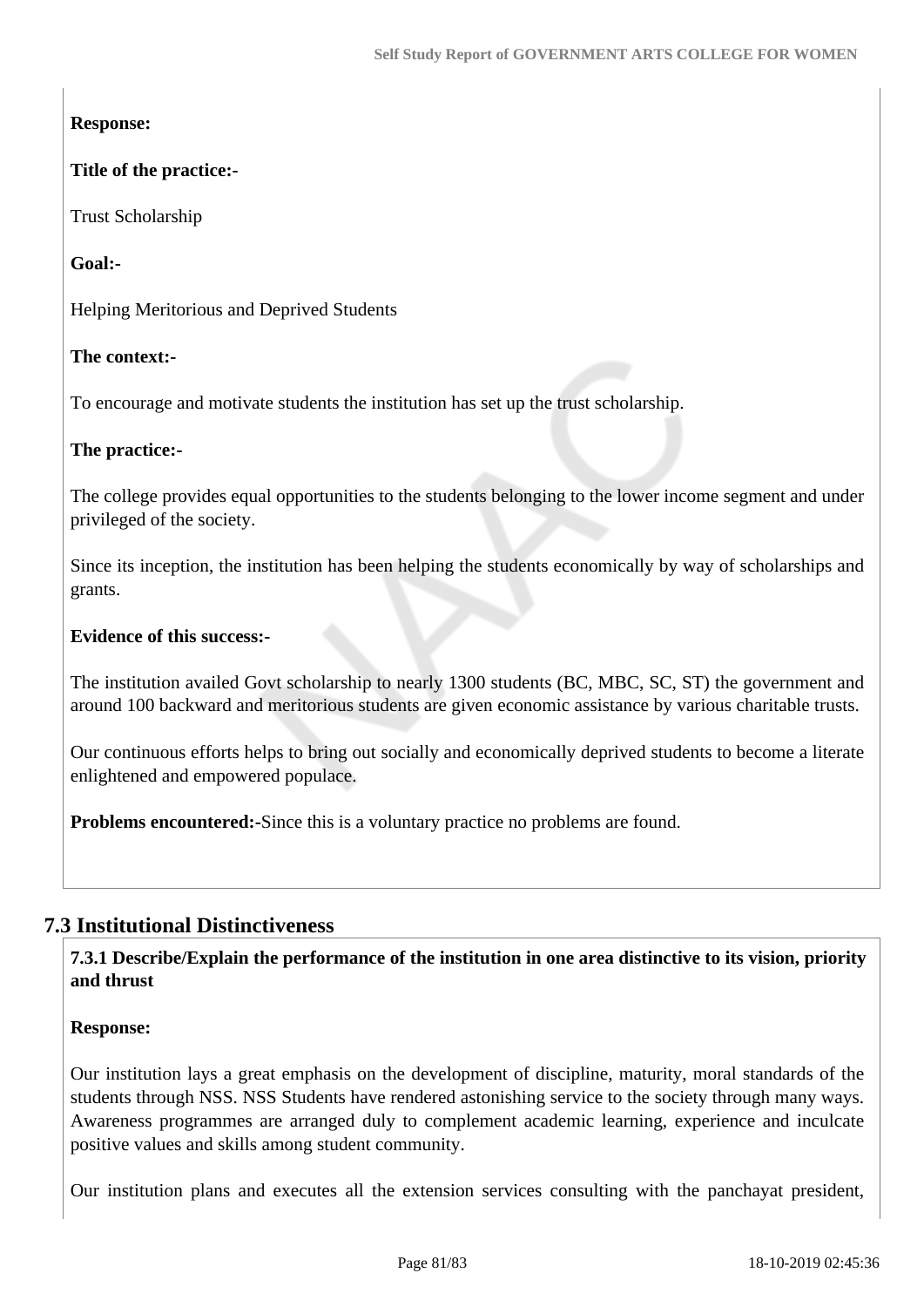representing members and village committee. During the service, the village leaders are invited as the chief guests thereby encouraging the village people.